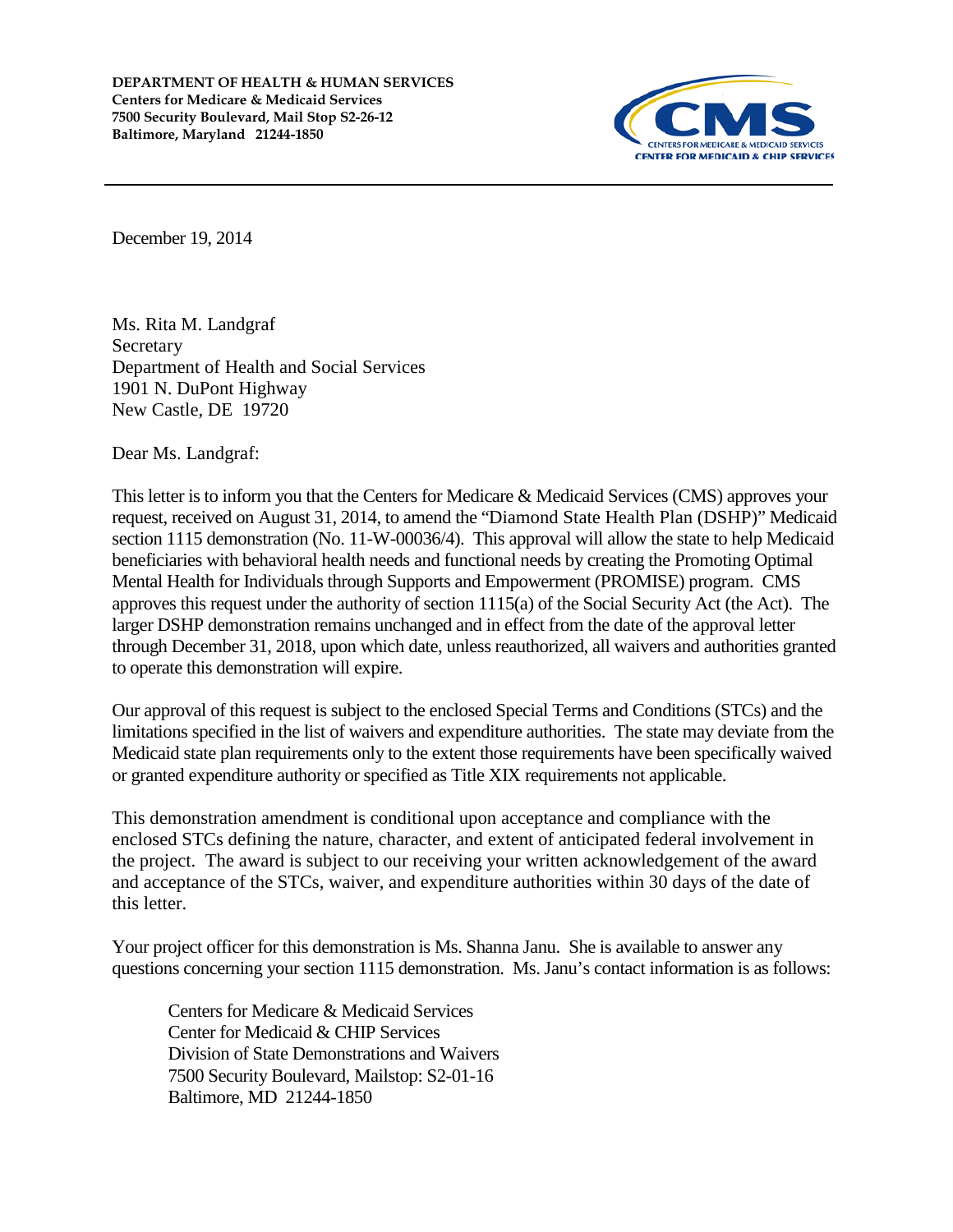#### Telephone: (410) 786-1370 E-mail: [Shanna.Janu@cms.hhs.gov](mailto:Shanna.Janu@cms.hhs.gov)

Official communications regarding program matters should be sent simultaneously to Ms. Janu and Mr. Francis McCullough, Associate Regional Administrator for the Division of Medicaid and Children's Health in our Philadelphia Regional Office. Mr. McCullough's address is:

> Centers for Medicare & Medicaid Services Division of Medicaid & Children's Health The Public Ledger Building Suite 216 150 South Independence Mall West Philadelphia, PA 19106

If you have questions regarding this correspondence, please contact Mr. Eliot Fishman, Director, Children and Adults Health Programs Group, Center for Medicaid & CHIP Services, at (410) 786- 5647.

We look forward to continuing to work with you and your staff.

Sincerely,

/s/

## Cindy Mann **Director**

Enclosures

cc: Francis McCullough, Associate Regional Administrator, Region III Michael Cleary, Philadelphia Regional Office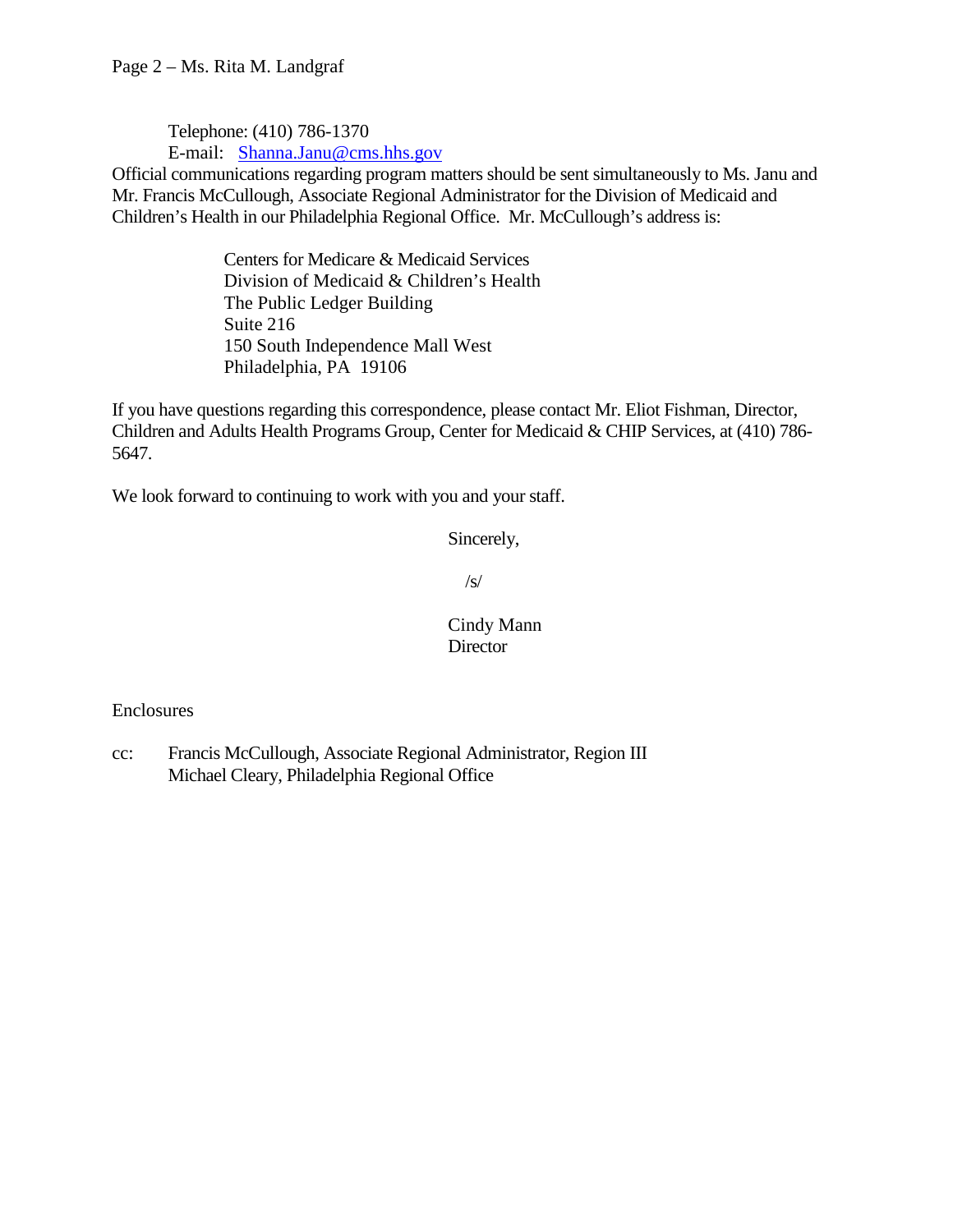#### **CENTERS FOR MEDICARE & MEDICAID SERVICES EXPENDITURE AUTHORITY**

**NUMBER: 11-W-00036/4**

## **TITLE: Delaware Diamond State Health Plan**

#### **AWARDEE: Delaware Department of Health & Social Services**

Under the authority of section  $1115(a)(2)$  of the Social Security Act (the Act), expenditures made by Delaware for the items identified below, which are not otherwise included as expenditures under section 1903 of the Act shall, for the period of this demonstration extension, beginning December 19, 2014 through December 31, 2018 be regarded as expenditures under the state's title XIX plan. All previously approved expenditure authorities for this demonstration are superseded by those set forth below for the state's expenditures relating to dates of service during this demonstration extension.

The following expenditure authorities may only be implemented consistent with the approved Special Terms and Conditions (STCs) and shall enable Delaware to implement the Delaware Diamond State Health Plan (DSHP) Medicaid section 1115 demonstration.

- **I. Demonstration Population Expenditures.** Expenditures to provide coverage to the following demonstration populations that are not covered under the Medicaid state plan:
	- 1. **217-Like Elderly and Disabled Home and Community Based Services (HCBS) Group**. Expenditures for medical assistance for disabled individuals over age 18 who meet the Nursing Facility (NF) level of care (LOC) criteria and who would otherwise be Medicaid-eligible if the state had elected the group described in section  $1902(a)(10)(A)(ii)(VI)$  of the Act and 42 CFR 435.217 in conjunction with section  $1902(a)(10)(A)(ii)(V)$  of the Act, if enrolled and receiving services under a 1915(c) HCBS waiver program.
	- 2. **217-Like HIV/AIDS HCBS Group**. Expenditures for medical assistance for individuals over age 1, who have a diagnosis of AIDS or HIV, who meet the hospital LOC criteria, and who would otherwise be Medicaid-eligible if the state had elected the eligibility group described in section 1902(a)(10)(A)(ii)(VI) of the Act and 42 CFR 435.217 in conjunction with section  $1902(a)(10)(A)(ii)(V)$  of the Act, and they were enrolled and receiving services under a 1915(c) HCBS waiver program.
	- 3. **"At-risk" for Nursing Facility Group**. Expenditures for medical assistance for disabled individuals over age 18 with incomes at or below 250 percent of the Supplemental Security Income (SSI) Federal Benefit Rate who do not meet the NF LOC, but are "at-risk" for institutionalization.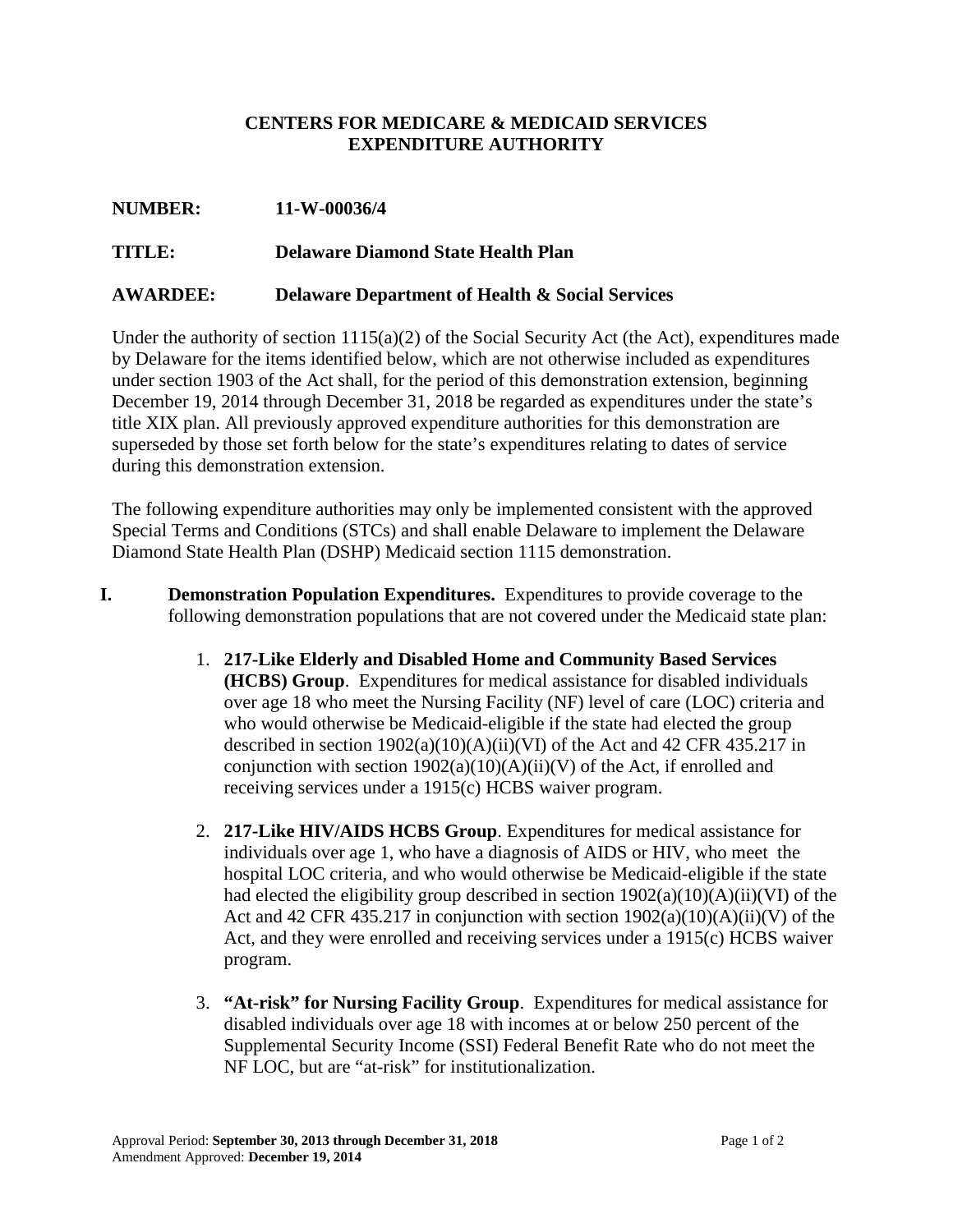- 4. **TEFRA-Like Group.** Expenditures for medical assistance for disabled children under age 18 with incomes at or below 250 percent of the SSI who do not meet the NF LOC, but are "at-risk" of institutionalization absent the provision of DSHP services. The state will use financial institutional eligibility rules for individuals who would not be eligible in the community because of community deeming rules (in the same manner that would be used if the group were eligible under the state plan.
- 5. **Continuing Receipt of Nursing Facility Care.** Expenditures for medical assistance for nursing facility residents, who do not currently meet the NF LOC criteria, but continue to meet the NF level of care criteria in place at the time of admission/enrollment.
- 6. **Continuing Receipt of Home and Community-Based Services.** Expenditures for medical assistance for individuals receiving HCBS for the disabled and elderly, who do not meet the NF LOC criteria, but continue to meet the LOC criteria in place at the time of enrollment, including HCBS furnished under a terminated 1915(c) waiver.
- 7. **Continuing Receipt of Medicaid State Plan Services.** Expenditures for medical assistance for disabled children with incomes at or below 250 percent of the SSI, who do not meet the NF or hospital LOC criteria, but continue to meet the LOC criteria in place at the time of their enrollment.
- 8. **PROMISE Services.** Beginning January 1, 2015, expenditures for behavioral health services beyond the services described in the approved state plan for otherwise eligible individuals enrolled in the Promoting Optimal Mental Health for Individuals through Supports and Empowerment (PROMISE) program.

All requirements of the Medicaid program expressed in law, regulation, and policy statement, not expressly identified as not applicable or that are explicitly waived under the Waiver List, shall apply to demonstration populations beginning as of the date of the approval letter.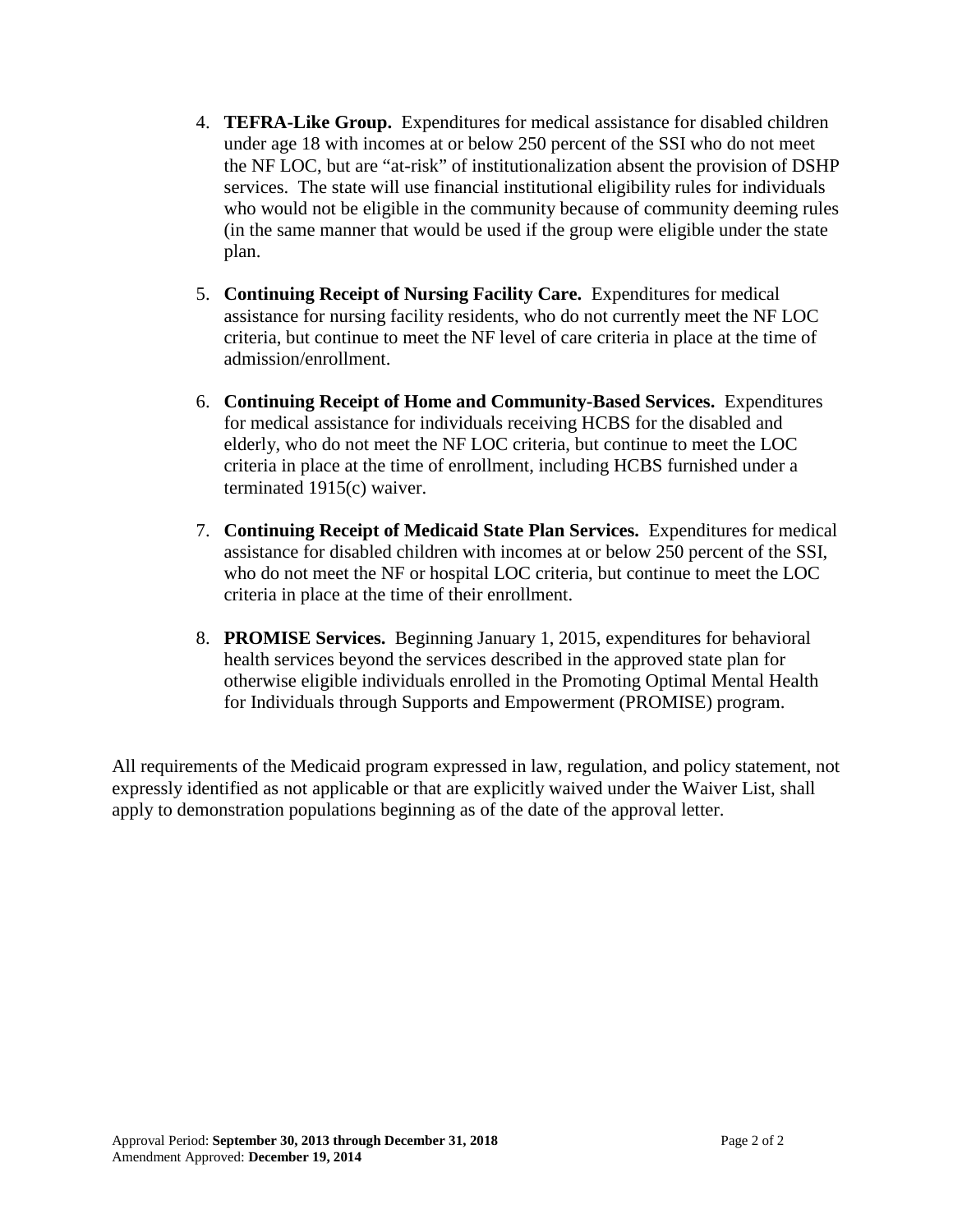#### **CENTERS FOR MEDICARE & MEDICAID SERVICES WAIVER AUTHORITY**

| <b>NUMBER:</b>  | 11-W-00036/4                                               |
|-----------------|------------------------------------------------------------|
| TITLE:          | <b>Delaware Diamond State Health Plan</b>                  |
| <b>AWARDEE:</b> | <b>Delaware Department of Health &amp; Social Services</b> |

All requirements of the Medicaid program expressed in law, regulation, and policy statement, not expressly waived in this list, shall apply to the demonstration project beginning December 19, 2014 through December 31, 2018, unless otherwise specified. In addition, these waivers may only be implemented consistent with the approved Special Terms and Conditions (STCs). All previously approved waivers for this demonstration are superseded by those set forth below for the state's expenditures relating to dates of service during this demonstration extension.

Under the authority of section  $1115(a)(1)$  of the Social Security Act (the Act), the following waivers of the state plan requirements contained in section 1902 of the Act are granted in order to enable Delaware to implement the Delaware Diamond State Health Plan (DSHP) Medicaid section 1115 demonstration.

#### 1. **Amount, Duration, and Scope of Services Section 1902(a)(10)(B) and 1902(a)(17)**

To the extent necessary to enable Delaware to offer a different benefit package to DSHP and DSHP-Plus participants than is being offered to the traditional Medicaid population. To the extent necessary to enable Delaware to provide additional services to enrollees in the Promoting Optimal Mental Health for Individuals through Supports and Empowerment (PROMISE) program.

#### 2. **Freedom of Choice Section 1902(a)(23)(A)**

To the extent necessary to enable Delaware to restrict freedom-of-choice of provider through the use of mandatory enrollment into managed care plans for DSHP and DSHP-Plus participants. To the extent necessary to enable the state to use selective contracted fee-for-service (FFS) providers, including for Home and Community Based Services (HCBS) and a transportation broker for non- medical transportation. No waiver of freedom of choice is authorized for family planning providers.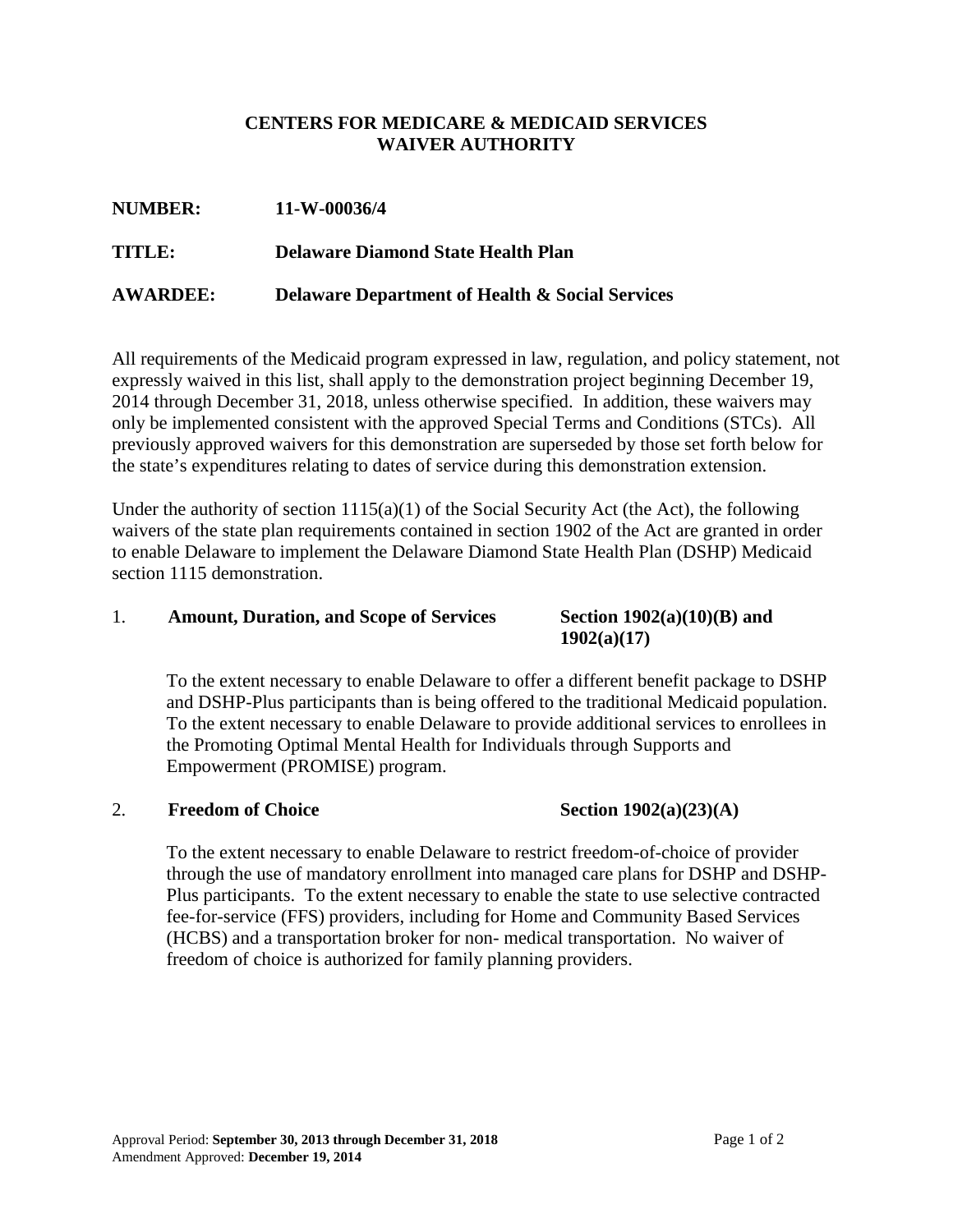#### 3. **Retroactive Eligibility Section 1902(a)(34)**

To the extent necessary to enable Delaware to not extend eligibility to DSHP and DSHP-Plus participants prior to the date that an application for assistance is made, with the exception of institutionalized individuals in nursing facilities and workers with disabilities who buy-in for Medicaid coverage as outlined in Table A of the STCs.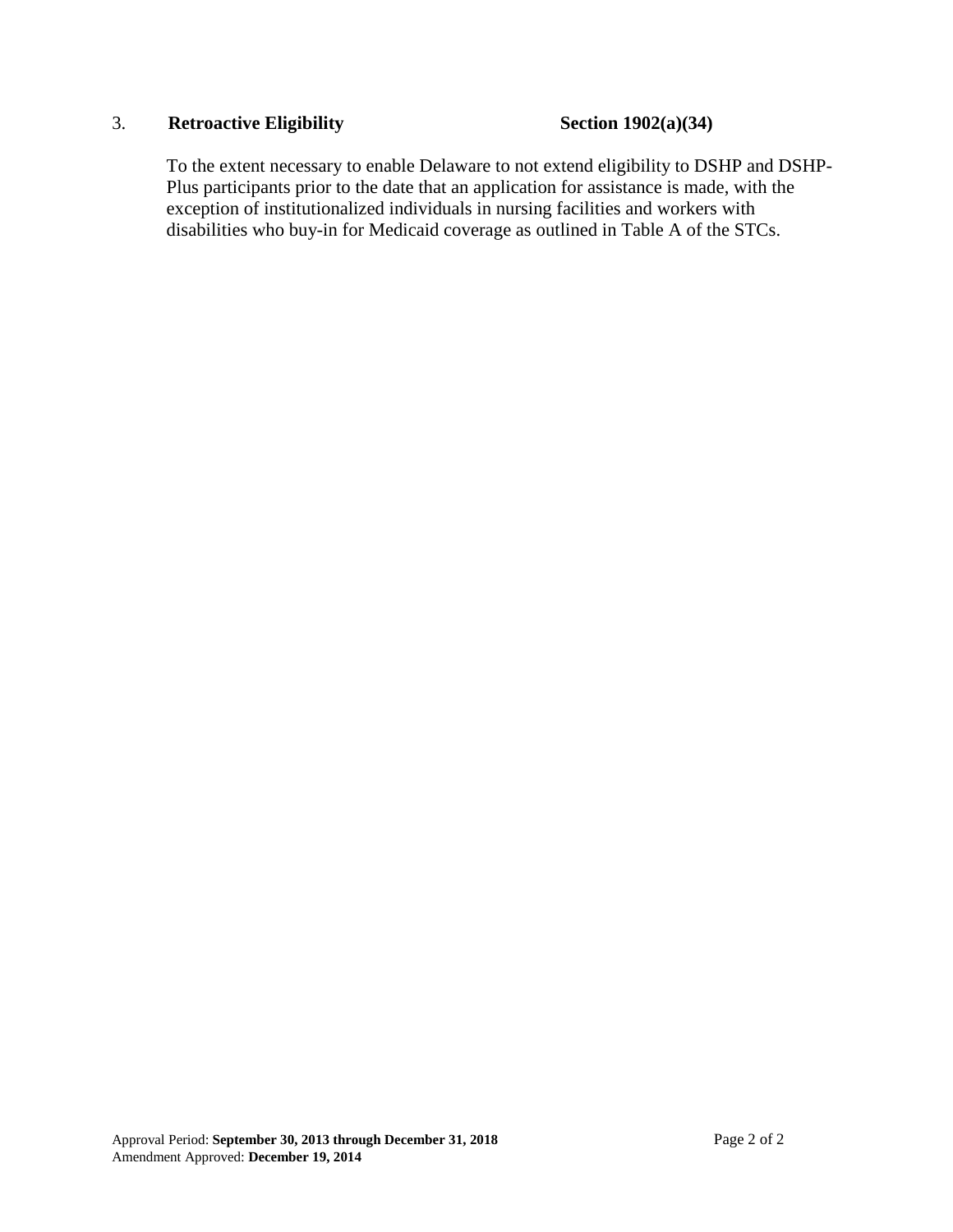#### **CENTERS FOR MEDICARE & MEDICAID SERVICES SPECIAL TERMS AND CONDITIONS**

| <b>NUMBER:</b>  | 11-W-00036/4                                               |
|-----------------|------------------------------------------------------------|
| TITLE:          | <b>Delaware Diamond State Health Plan</b>                  |
| <b>AWARDEE:</b> | <b>Delaware Department of Health &amp; Social Services</b> |

#### **I. PREFACE**

The following are the Special Terms and Conditions (STCs) for Delaware's Diamond State Health Plan (DSHP) section 1115(a) Medicaid demonstration extension ("demonstration"). The parties to this agreement are the Delaware Department of Health & Social Services ("state") and the Centers for Medicare & Medicaid Services (CMS). The STCs set forth in detail the nature, character, and extent of federal involvement in the demonstration and the state's obligations to CMS during the life of the demonstration. The STCs are effective as of the date of the approval letter, unless otherwise specified. All previously approved STCs, waivers, and expenditure authorities are superseded by the STCs set forth below. This demonstration extension is approved through December 31, 2018.

The STCs have been arranged into the following subject areas:

- I. Preface
- II. Program Description and Objectives
- III. General Program Requirements
- IV. Eligibility
- V. DSHP Benefits
- VI. DSHP-Plus Benefits
- VII. Cost Sharing
- VIII. DSHP and DSHP-Plus Enrollment
- IX. Delivery Systems
- X. HCBS Service Delivery and Reporting Requirements
- XI. Family Planning Expansion Program
- XII. General Reporting Requirements
- XIII. General Financial Requirements
- XIV. Monitoring Budget Neutrality
- XV. Evaluation of the Demonstration
- XVI. Schedule of State Deliverables During the Demonstration Extension Period
- Attachment A. Quarterly Report Content and Format
- Attachment B. Historical Budget Neutrality Data
- Attachment C. DSHP-Plus HCBS Service Definitions
- Attachment D. HCBS Participant Safeguards
- Attachment E. Level of Care Criteria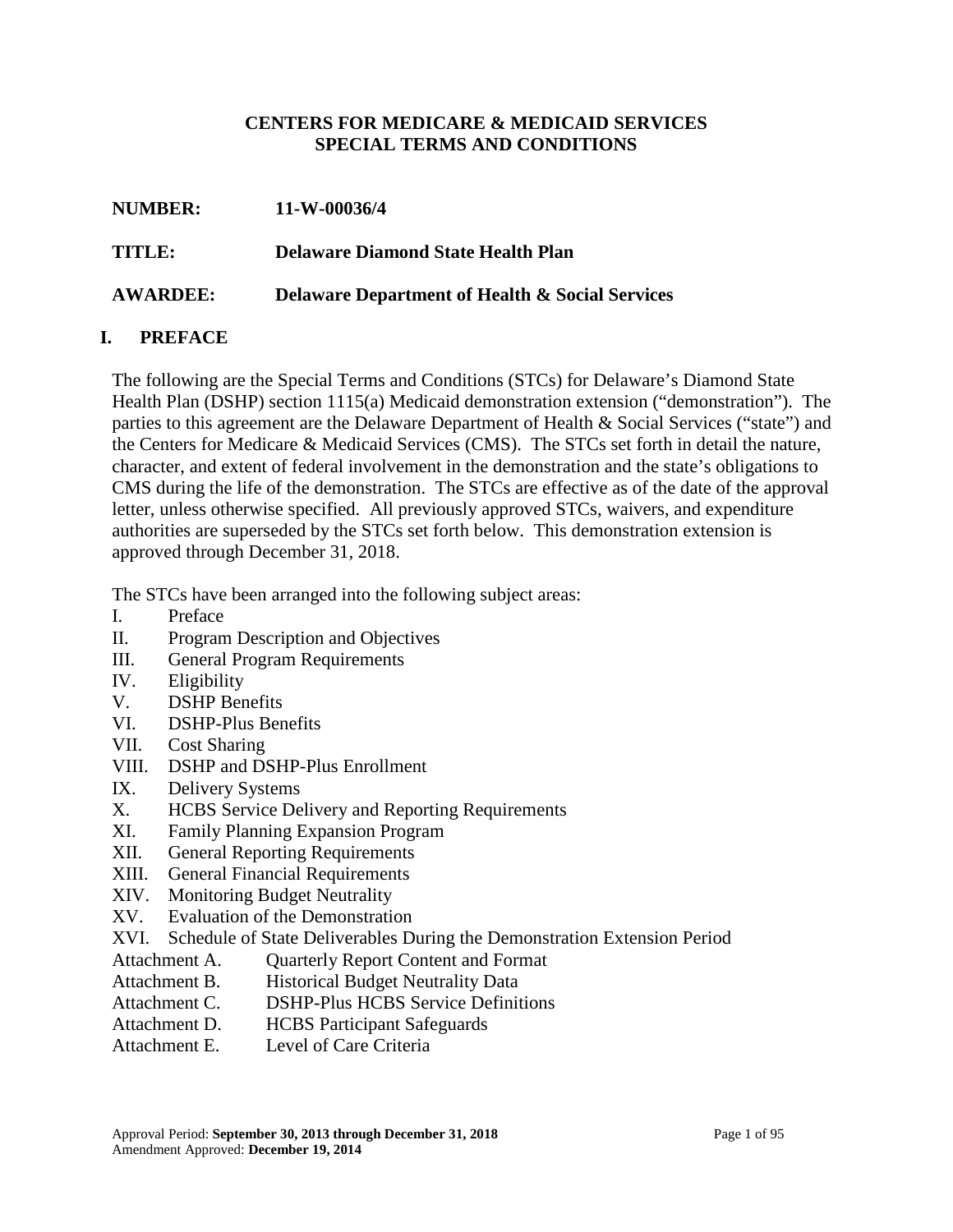#### **II. PROGRAM DESCRIPTION AND OBJECTIVES**

The DSHP section 1115(a) demonstration is designed to use a managed care delivery system to create efficiencies in the Medicaid program and enable the extension of coverage to certain individuals who would otherwise be without health insurance. The initial demonstration was approved in 1995 to mandatorily enroll most Medicaid recipients into managed care organizations (MCOs) beginning January 1, 1996. Using savings achieved under managed care, Delaware expanded Medicaid health coverage to uninsured Delawareans with incomes up to 100 percent of the federal poverty level (FPL) and provides family planning coverage to women losing Medicaid pregnancy coverage at the end of 60 days postpartum or losing DSHP comprehensive benefits and have a family income at or below 200 percent of the FPL. The demonstration was previously renewed on June 29, 2000, December 12, 2003, December 21, 2006, and January 31, 2011.

Through an amendment approved by CMS in 2012, the state was authorized to expand the demonstration to create the Diamond State Health Plan Plus (DSHP-Plus) to mandate care through MCOs for additional state plan populations, including (1) individuals receiving care at nursing facilities (NF) other than intermediate care facilities for the mentally retarded (ICF/MR); (2) children in pediatric nursing facilities; (3) individuals who receive benefits from both Medicaid and Medicare (dual eligibles); and (4) workers with disabilities who Buy-In for coverage. This amendment also added eligibility for the following new demonstration populations: (1) individuals who would previously have been enrolled through the 1915(c) home and community based services (HCBS) waiver program for the Elderly and Disabled (waiver number 0136) – including those receiving services under the Money Follows the Person demonstration; (2) individuals who would previously have been enrolled though the 1915(c) HCBS waiver for Individuals with Acquired Immunodeficiency Syndrome and Human Immunodeficiency Virus (HIV/AIDS) Related Diseases (waiver number 4159); (3) individuals residing in NF who no longer meet the current medical necessity criteria for NF services; and (4) adults and children with incomes below 250 percent of the Supplemental Security Income Federal Benefit Rate who are at risk for institutionalization. Additionally, this amendment expanded HCBS to include: (1) cost- effective and medically necessary home modifications; (2) chore services; and (3) home delivered meals.

Through the renewal approved in 2013, the demonstration was amended to provide demonstration authority to extend the low income adult demonstration population up to individuals with incomes up to 100 percent of the FPL until December 31, 2013. After that date, the demonstration population was not necessary because it was included under the approved state plan as the new adult eligibility group authorized under the Affordable Care Act (ACA). The newly eligible adult group, for individuals with incomes up to 133 percent of the FPL, will receive medical assistance through enrollment in managed care plans pursuant to this demonstration. In addition, due to the health care coverage expansion, the family planning expansion program expired December 31, 2013.

This amendment provides 1115 authority for the state's new program entitled Promoting Optimal Mental Health for Individuals through Supports and Empowerment (PROMISE). PROMISE is a program that provides enhanced behavioral health benefits for Medicaid enrollees, including, but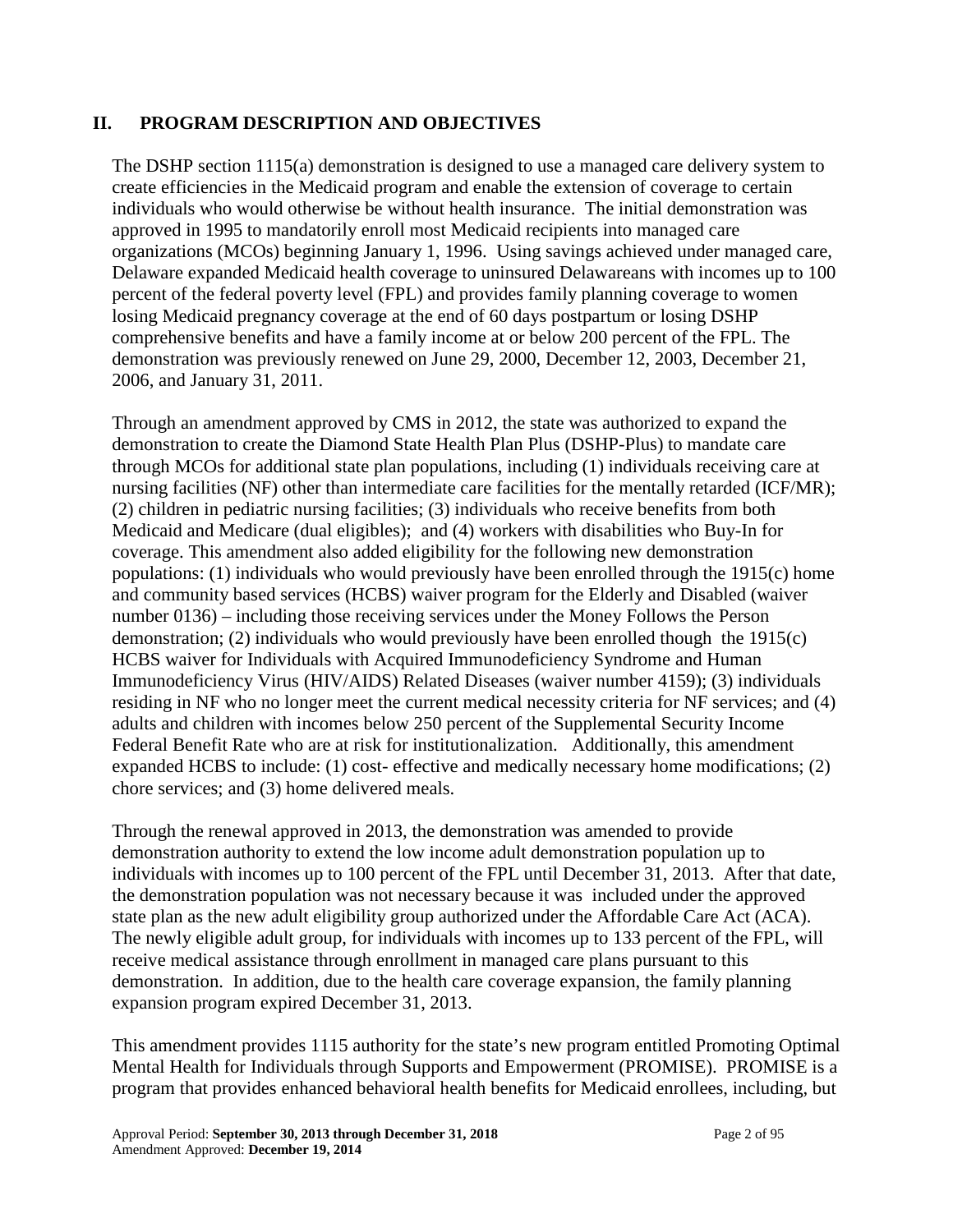not limited to those identified through the state's *Olmstead* settlement with the Department of Justice (DOJ). PROMISE enrollees include Medicaid beneficiaries who have a severe and persistent mental illness (SPMI) and/or a substance use disorder (SUD) and require Home and Community Based Services (HCBS) to live and work in integrated settings.

The state's goal in implementing the demonstration is to improve the health status of low-income Delawareans by:

- Improving access to health care for the Medicaid population, including increasing options for those who need long-term care (LTC) by expanding access to HCBS;
- Rebalancing Delaware's LTC system in favor of HCBS;
- Promoting early intervention for individuals with, or at-risk, for having, LTC needs;
- Increasing coordination of care and supports;
- Expanding consumer choices;
- Improving the quality of health services, including LTC services, delivered to all Delawareans;
- Creating a payment structure that provides incentives for resources to shift from institutions to community-based LTC services where appropriate;
- Improving coordination and integration of Medicare and Medicaid benefits for fullbenefit dual eligibles;
- Expanding coverage to additional low-income Delawareans; and
- Improving overall health status and quality of life of the individuals enrolled in the PROMISE program.

# **III. GENERAL PROGRAM REQUIREMENTS**

- 1. **Compliance with Federal Non-Discrimination Statutes.** The state must comply with all applicable federal statutes relating to non-discrimination. These include, but are not limited to, the Americans with Disabilities Act of 1990, Title VI of the Civil Rights Act of 1964, section 504 of the Rehabilitation Act of 1973, and the Age Discrimination Act of 1975.
- 2. **Compliance with Medicaid and Children's Health Insurance Program (CHIP) Law, Regulation, and Policy.** All requirements of the Medicaid program and CHIP, expressed in law, regulation, and policy statement, not expressly waived or identified as not applicable in the waiver and expenditure authority documents (of which these terms and conditions are part), must apply to the demonstration.
- 3. **Changes in Medicaid and CHIP Law, Regulation, and Policy**. The state must, within the time frames specified in law, regulation, or policy statement, come into compliance with any changes in federal law, regulation, or policy statement affecting the Medicaid or CHIP program that occur during this demonstration approval period, unless the provision being changed is expressly identified as not applicable.

## 4. **Impact on Demonstration of Changes in Federal Law, Regulation, and Policy.**

a. To the extent that a change in federal law, regulation, or policy requires either a reduction or an increase in federal financial participation (FFP) for expenditures made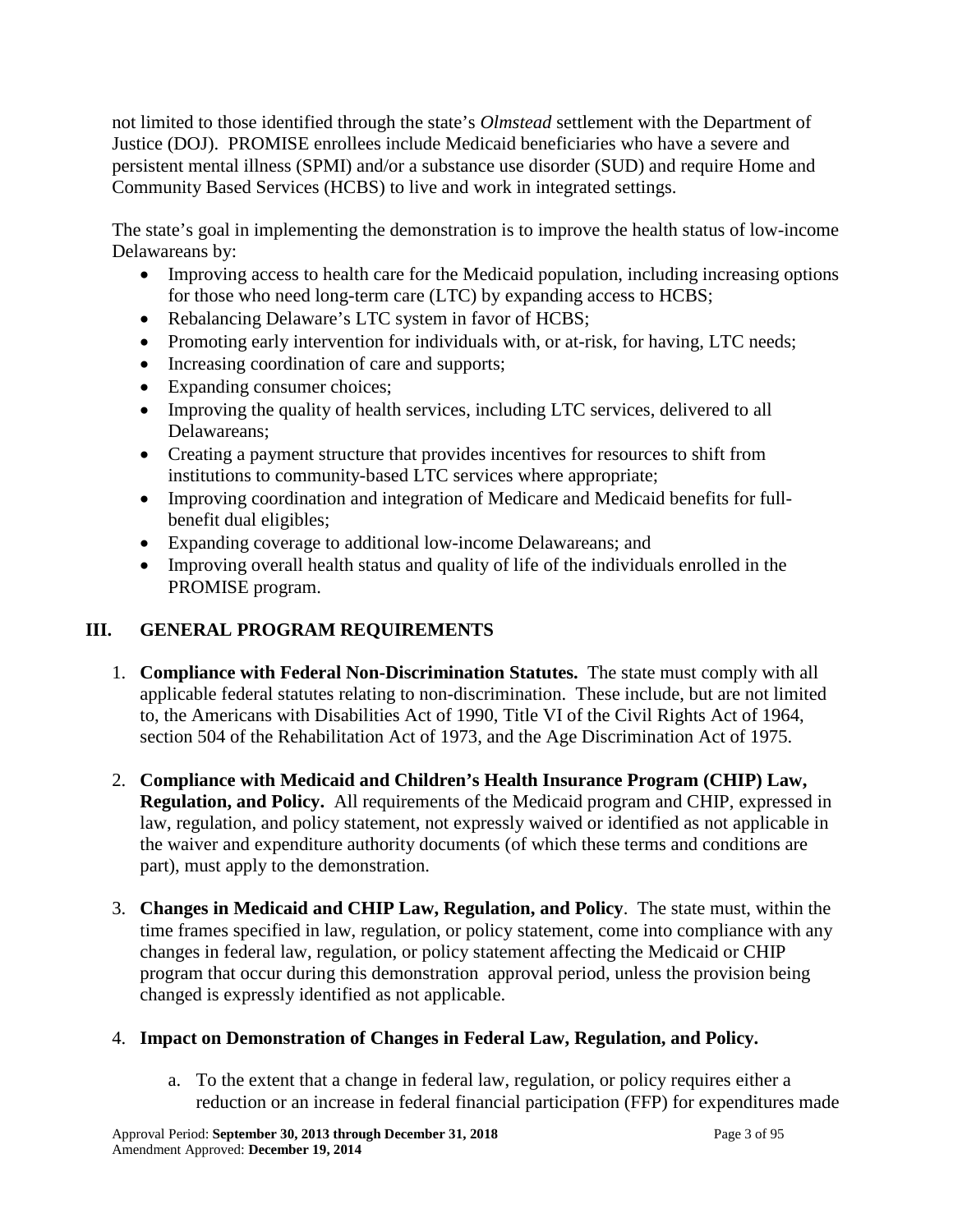under this demonstration, the state must adopt, subject to CMS approval, a modified budget neutrality agreement as well as a modified allotment neutrality worksheet for the demonstration as necessary to comply with such change. The modified budget neutrality agreement will be effective upon the implementation of the change.

- b. If mandated changes in the federal law require state legislation, the changes must take effect on the day such state legislation becomes effective, or on the last day such legislation was required to be in effect under the law.
- 5. **State Plan Amendments.** The state will not be required to submit Title XIX or Title XXI State Plan Amendments (SPAs) for changes affecting any populations made eligible solely through the demonstration. If a population eligible through the Medicaid state plan or CHIP state plan is affected by a change to the demonstration, a conforming amendment to the state plan may be required, except as otherwise noted in these STCs.
- 6. **Changes Subject to the Amendment Process.** Changes related to eligibility, enrollment, benefits, enrollee rights, delivery systems, cost sharing, evaluation design, sources of nonfederal share of funding, budget neutrality, and other comparable program elements must be submitted to CMS as amendments to the demonstration. All amendment requests are subject to approval at the discretion of the Secretary in accordance with section 1115 of the Act. The state must not implement changes to these elements without prior approval by CMS. Amendments to the demonstration are not retroactive and FFP will not be available for changes to the demonstration that have not been approved through the amendment process set forth in STC 7 below.
- 7. **Amendment Process.** Requests to amend the demonstration must be submitted to CMS for approval no later than 120 days prior to the planned date of implementation of the change and may not be implemented until approved. CMS reserves the right to deny or delay approval of a demonstration amendment based on non-compliance with these STCs, including but not limited to failure by the state to submit required reports and other deliverables in a timely fashion according to the deadlines specified herein. Amendment requests must include, but are not limited to, the following:
	- a. An explanation of the public process used by the state, consistent with the requirements of STC 15, to reach a decision regarding the requested amendment;
	- b. A data analysis which identifies the specific "with waiver" impact of the proposed amendment on the current budget neutrality agreement. Such analysis shall include current total computable "with waiver" and "without waiver" status on both a summary and detailed level through the current approval period using the most recent actual expenditures, as well as summary and detailed projections of the change in the "with waiver" expenditure total as a result of the proposed amendment, which isolates (by Eligibility Group) the impact of the amendment;
	- c. An up-to-date CHIP allotment neutrality worksheet, if necessary;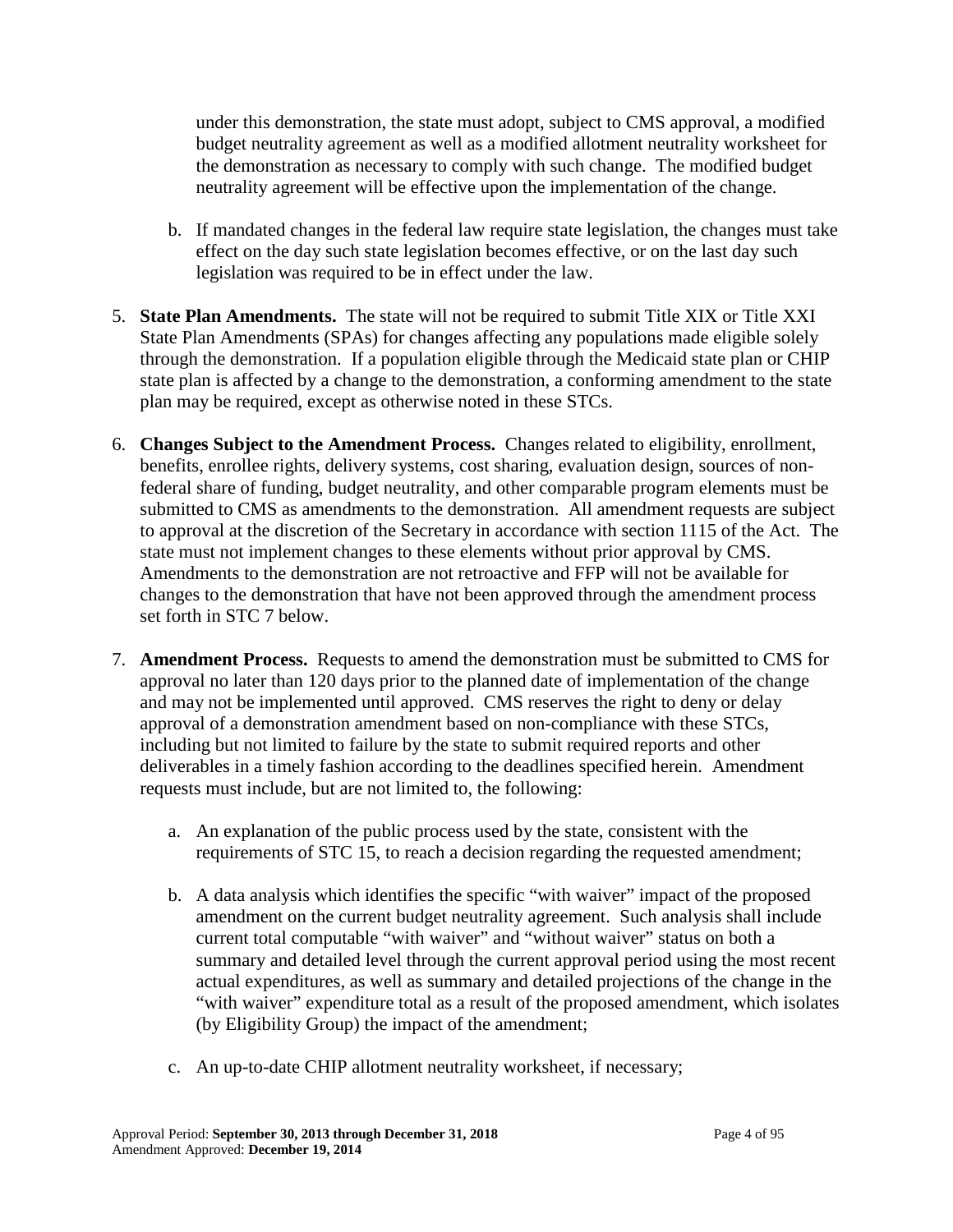- d. A detailed description of the amendment, including impact on beneficiaries, with sufficient supporting documentation, including a conforming Title XIX and/or Title XXI state plan amendment, if necessary; and
- e. If applicable, a description of how the evaluation design will be modified to incorporate the amendment provisions.

#### 8. **Extension of the Demonstration.**

- a. States that intend to request demonstration extensions under sections  $1115(e)$  or 1115(f) are advised to observe the timelines contained in those statutes. Otherwise, no later than 12 months prior to the expiration date of the demonstration, the chief executive officer of the state must submit to CMS either a demonstration extension request or a phase-out plan consistent with the requirements of STC 9.
- b. Compliance with Transparency Requirements at 42 CFR §431.412: As part of the demonstration extension requests the state must provide documentation of compliance with the transparency requirements 42 CFR §431.412 and the public notice and tribal consultation requirements outlined in STC 15, as well as include the following supporting documentation:
	- i. Demonstration Summary and Objectives. The state must provide a summary of the demonstration project, reiterate the objectives set forth at the time the demonstration was proposed and provide evidence of how these objectives have been met as well as future goals of the program. If changes are requested, a narrative of the changes being requested along with the objective of the change and desired outcomes must be included.
	- ii. Special Terms and Conditions. The state must provide documentation of its compliance with each of the STCs. Where appropriate, a brief explanation may be accompanied by an attachment containing more detailed information. Where the STCs address any of the following areas, they need not be documented a second time.
	- iii. Waiver and Expenditure Authorities. The state must provide a list along with a programmatic description of the waivers and expenditure authorities that are being requested in the extension.
	- iv. Quality. The State must provide summaries of External Quality Review Organization (EQRO) reports, managed care organization (MCO), state quality assurance monitoring and quality improvement activities, and any other documentation of the quality of care provided under the demonstration.
	- v. Compliance with the Budget Neutrality Cap. The state must provide financial data (as set forth in the current STCs) demonstrating that the state has maintained and will maintain budget neutrality for the requested period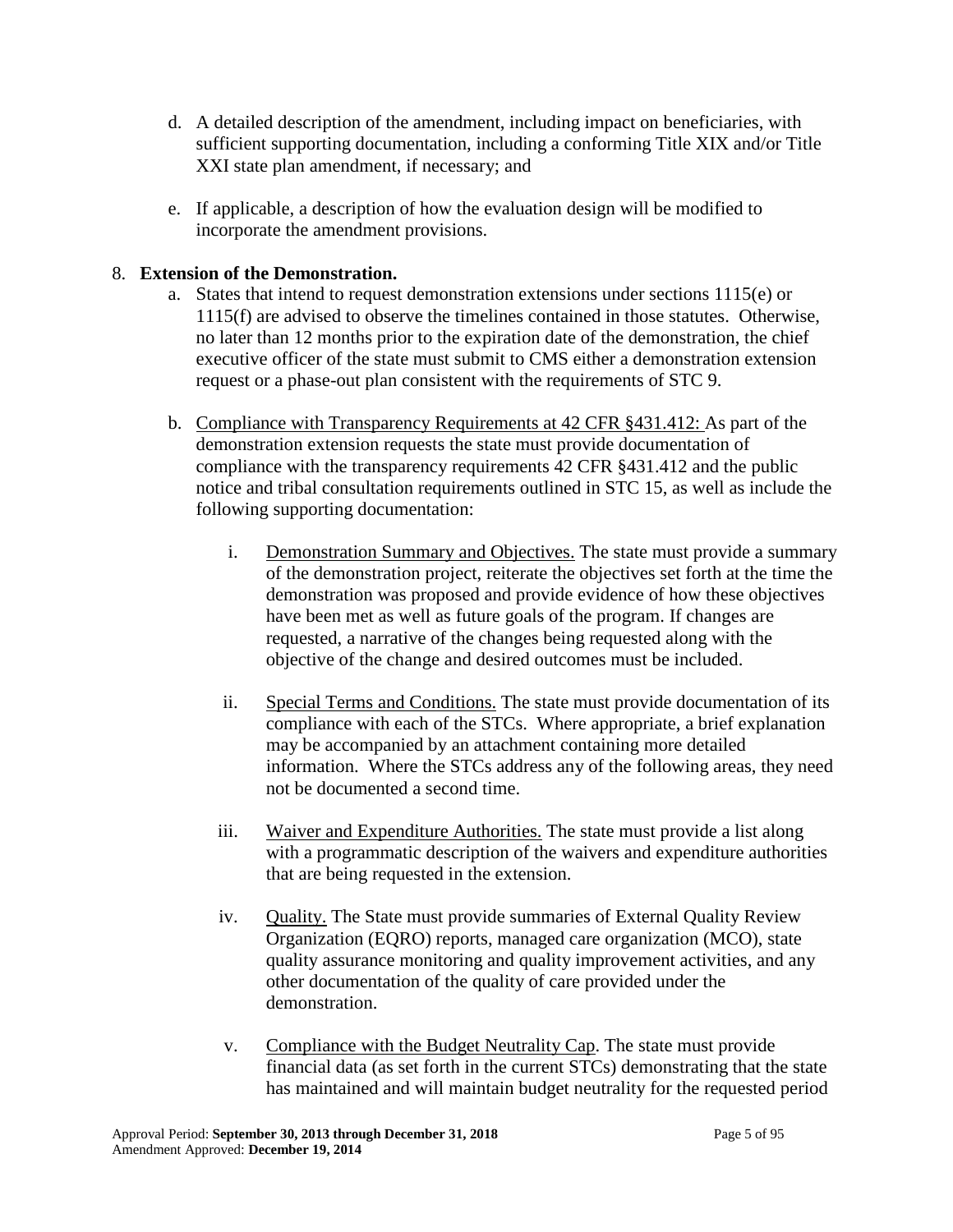of extension. CMS will work with the state to ensure that federal expenditures under the extension of this project do not exceed the federal expenditures that would otherwise have been made. In doing so, CMS will take into account the best estimate of President's budget and historical trend rates at the time of the extension.

- vi. Interim Evaluation Report. The state must provide an evaluation report reflecting the hypotheses being tested and any results available.
- vii. Demonstration of Public Notice 42 CFR §431.408. The state must provide documentation of the state's compliance with public notice process as specified in 42 CFR §431.408 including the post-award public input process described in 42 CFR §431.420(c) with a report of the issues raised by the public during the comment period and how the state considered the comments when developing the demonstration extension application.
- 9. **Demonstration Phase-Out.** The state may only suspend or terminate this demonstration in whole, or in part, consistent with the following requirements**.** 
	- a. Notification of Suspension or Termination. The state must promptly notify CMS in writing of the reason(s) for the suspension or termination, together with the effective date and a phase-out plan. The state must submit its notification letter and a draft phase-out plan to CMS no less than 5 months before the effective date of the demonstration's suspension or termination. Prior to submitting the draft phase-out plan to CMS, the state must publish on its website the draft phase-out plan for a 30 day public comment period. In addition, the state must conduct tribal consultation in accordance with its approved tribal consultation SPA. Once the 30-day public comment period has ended, the state must provide a summary of each public comment received, the state's response to the comment and how the state incorporated the received comment into a revised phase-out plan.
	- b. The state must obtain CMS approval of the phase-out plan prior to the implementation of the phase-out activities. Implementation of phase-out activities must be no sooner than 14 days after CMS approval of the phase-out plan.
	- c. Phase-out Plan Requirements. The state must include, at a minimum, in its phase-out plan the process by which it will notify affected beneficiaries, the content of said notices (including information on the beneficiary's appeal rights), the process by which the state will conduct administrative reviews of Medicaid eligibility for the affected beneficiaries, and ensure ongoing coverage for eligible individuals, as well as any community outreach activities.
	- d. Phase-out Procedures. The state must comply with all notice requirements found in 42 CFR §§431.206, 431.210 and 431.213. In addition, the state must assure all appeal and hearing rights afforded to demonstration participants as outlined in 42 CFR §§431.220 and 431.221. If a demonstration participant requests a hearing before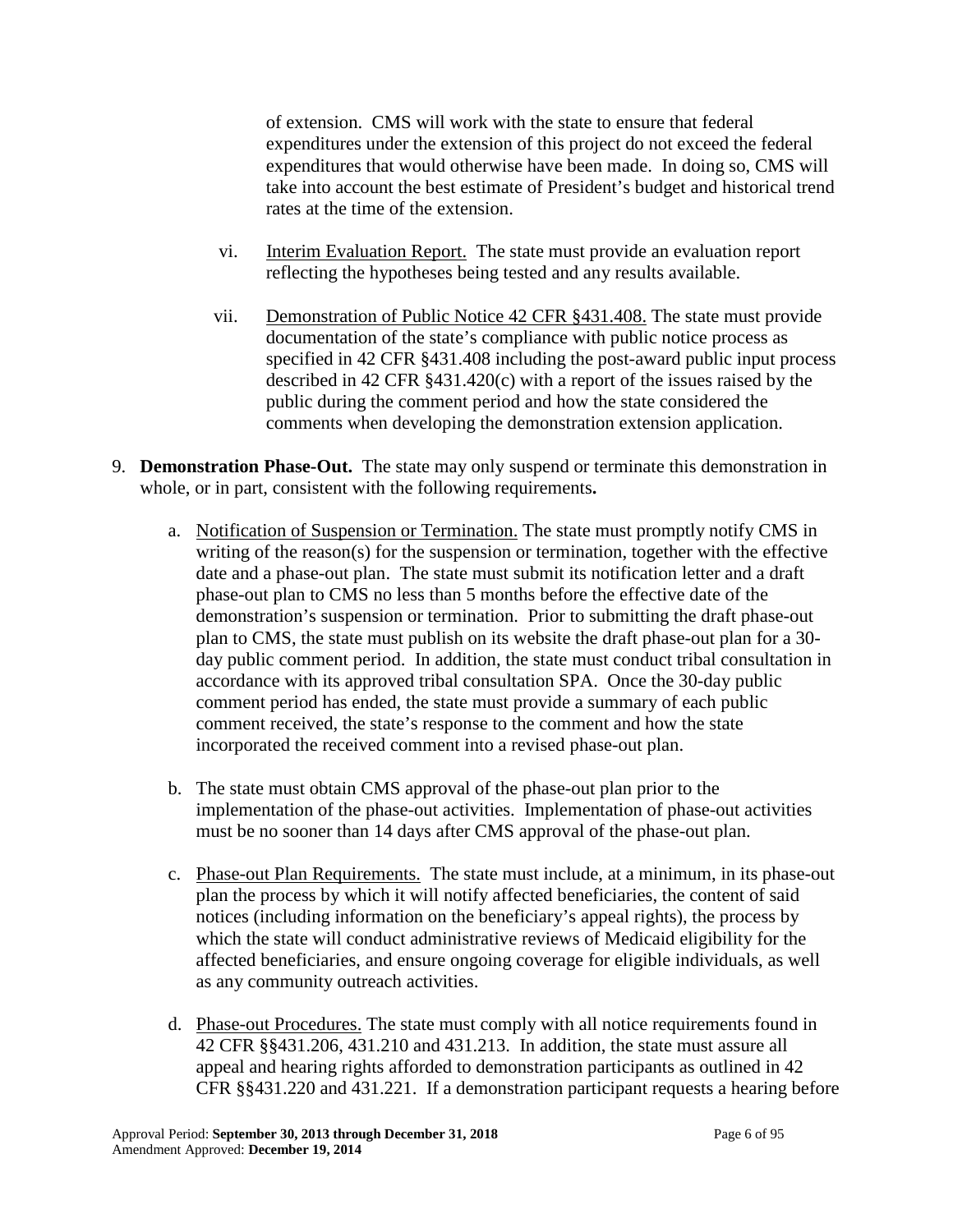the date of action, the state must maintain benefits as required in 42 CFR §431.230. In addition, the state must conduct administrative renewals for all affected beneficiaries in order to determine if they qualify for Medicaid eligibility under a different eligibility category as discussed in October 1, 2010, State Health Official Letter #10-008.

- e. Federal Financial Participation (FFP). If the project is terminated or any relevant waivers suspended by the state, FFP shall be limited to normal closeout costs associated with terminating the demonstration including services and administrative costs of disenrolling participants.
- 10. **CMS Right to Terminate or Suspend.** CMS may suspend or terminate the demonstration (in whole or in part) at any time before the date of expiration whenever it determines following a hearing that the state has materially failed to comply with the terms of the project. CMS will promptly notify the state in writing of the determination and the reasons for the suspension or termination, together with the effective date.
- 11. **Finding of Non-Compliance.** The state does not relinquish its rights to challenge the CMS finding that the state materially failed to comply.
- 12. **Withdrawal of Waiver Authority.** CMS reserves the right to withdraw waivers or expenditure authorities at any time it determines that continuing the waivers or expenditure authorities would no longer be in the public interest or promote the objectives of Title XIX. CMS will promptly notify the state in writing of the determination and the reasons for the withdrawal, together with the effective date, and afford the state an opportunity to request a hearing to challenge CMS' determination prior to the effective date. If a waiver or expenditure authority is withdrawn, FFP is limited to normal closeout costs associated with terminating the waiver or expenditure authority, including services and administrative costs of disenrolling participants.
- 13. **Adequacy of Infrastructure.** The state must ensure the availability of adequate resources for implementation and monitoring of the demonstration, including education, outreach, and enrollment; maintaining eligibility systems; compliance with cost sharing requirements; and reporting on financial and other demonstration components.
- 14. **Public Notice, Tribal Consultation, and Consultation with Interested Parties.** The state must comply with the State Notice Procedures set forth in 59 Fed. Reg. 49249 (September 27, 1994). The state must also comply with the tribal consultation requirements in section 1902(a)(73) of the Act as amended by section 5006(e) of the American Recovery and Reinvestment Act (ARRA) of 2009, the implementing regulations for the Review and Approval Process for Section 1115 Demonstrations at 42 C.F.R. §431.408, and the tribal consultation requirements contained in the state's approved state plan, when any program changes to the demonstration, including (but not limited to) those referenced in STC 6, are proposed by the state.

In states with federally recognized Indian tribes consultation must be conducted in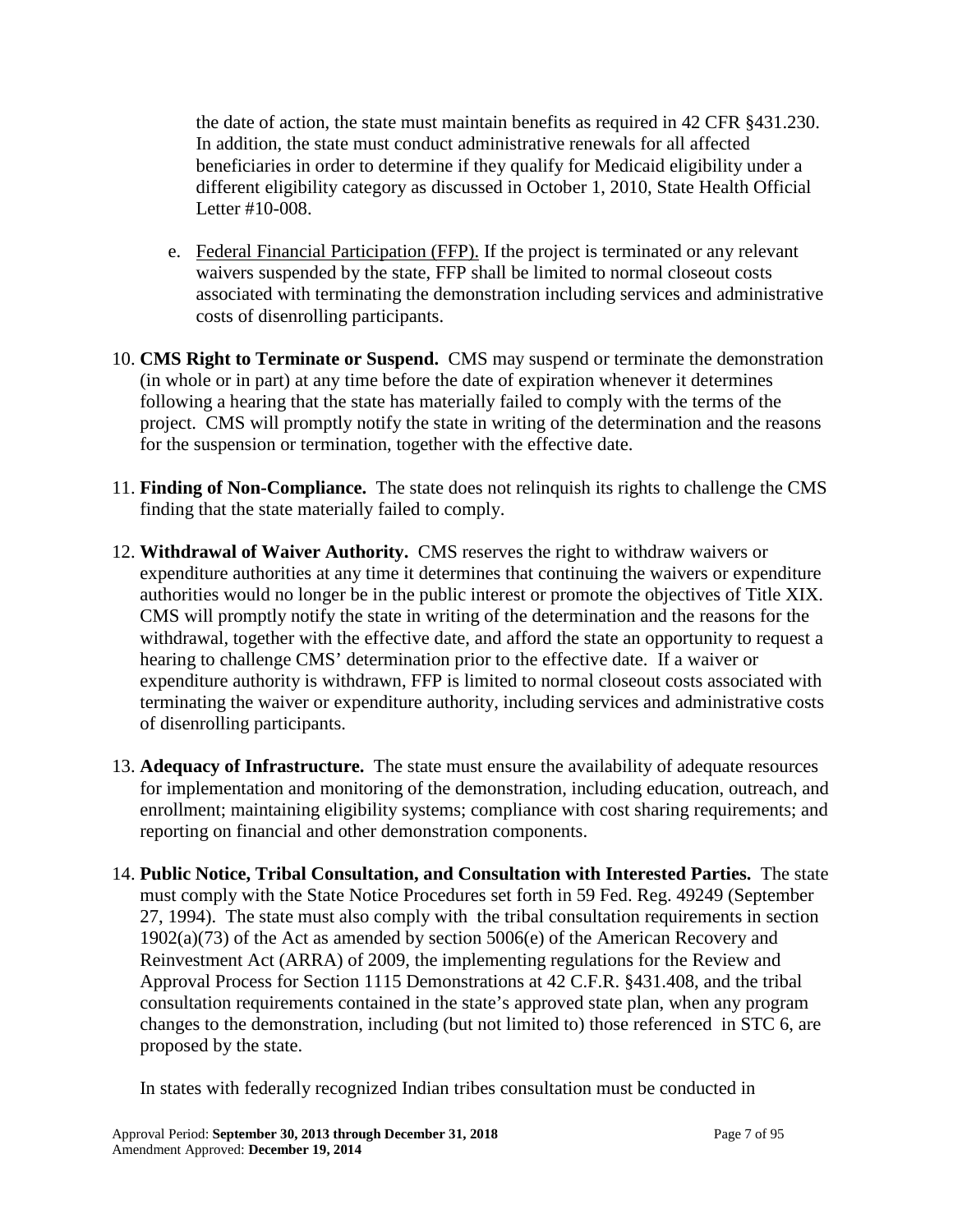accordance with the consultation process outlined in the July 17, 2001 letter or the consultation process in the state's approved Medicaid state plan if that process is specifically applicable to consulting with tribal governments on waivers (42 C.F.R. §431.408(b)(2)).

In states with federally recognized Indian tribes, Indian health programs, and/or Urban Indian organizations, the state is required to submit evidence to CMS regarding the solicitation of advice from these entities prior to submission of any demonstration proposal, amendment, and/or renewal of this demonstration (42 C.F.R. §431.408(b)(3)).The state must also comply with the Public Notice Procedures set forth in 42 CFR  $\S$ 447.205 for changes in statewide methods and standards for setting payment rates.

The state must also comply with the Public Notice Procedures set forth in 42 CFR §447.205 for changes in statewide methods and standards for setting payment rates.

- 15. **Post Award Forum:** Within six months of the demonstration's implementation and annually thereafter, the state will afford the public with an opportunity to provide meaningful comment on the progress of the demonstration. At least 30 days prior to the date of the planned public forum, the state must publish the date, time and location of the forum in a prominent location on its website. The state can use either its Medicaid Advisory Committee, or another meeting that is open to the public and where an interested party can learn about the progress of the demonstration to meet the requirements of the STC. The state must include a summary in the quarterly report, as specified in STC 64, associated with the quarter in which the forum was held. The state must also include the summary in its annual report as required by STC 65.
- 16. **FFP.** No federal matching for expenditures for this demonstration will take effect until the effective date identified in the demonstration approval letter.
- 17. **MSIS and T-MSIS (Transformed MSIS) Data Submission.** The state shall submit its MSIS data electronically to CMS in accordance with CMS requirements and timeliness standards, including the required transition to T-MSIS.

## **IV. ELIGIBILITY**

The DSHP demonstration includes three distinct components. The DSHP Medicaid managed care program provides Medicaid state plan benefits through a comprehensive managed care delivery system to most recipients eligible under the state plan. DSHP also includes the DSHP-Plus program which provides long-term care services and supports (LTSS) to certain individuals under the state plan, and to certain demonstration populations. Further details on these programs are provided in Table A, Sections V through X of the STCs. Additionally, beginning January 1, 2015, the DSHP demonstration includes the PROMISE program that provides enhanced behavioral health services fee-for-service (FFS) to Medicaid beneficiaries with a higher level of behavioral health needs and functional limitations who need HCBS to live and work in integrated settings.

#### 18. **Use of Modified Adjusted Gross Income (MAGI) Based Methodologies For Eligibility**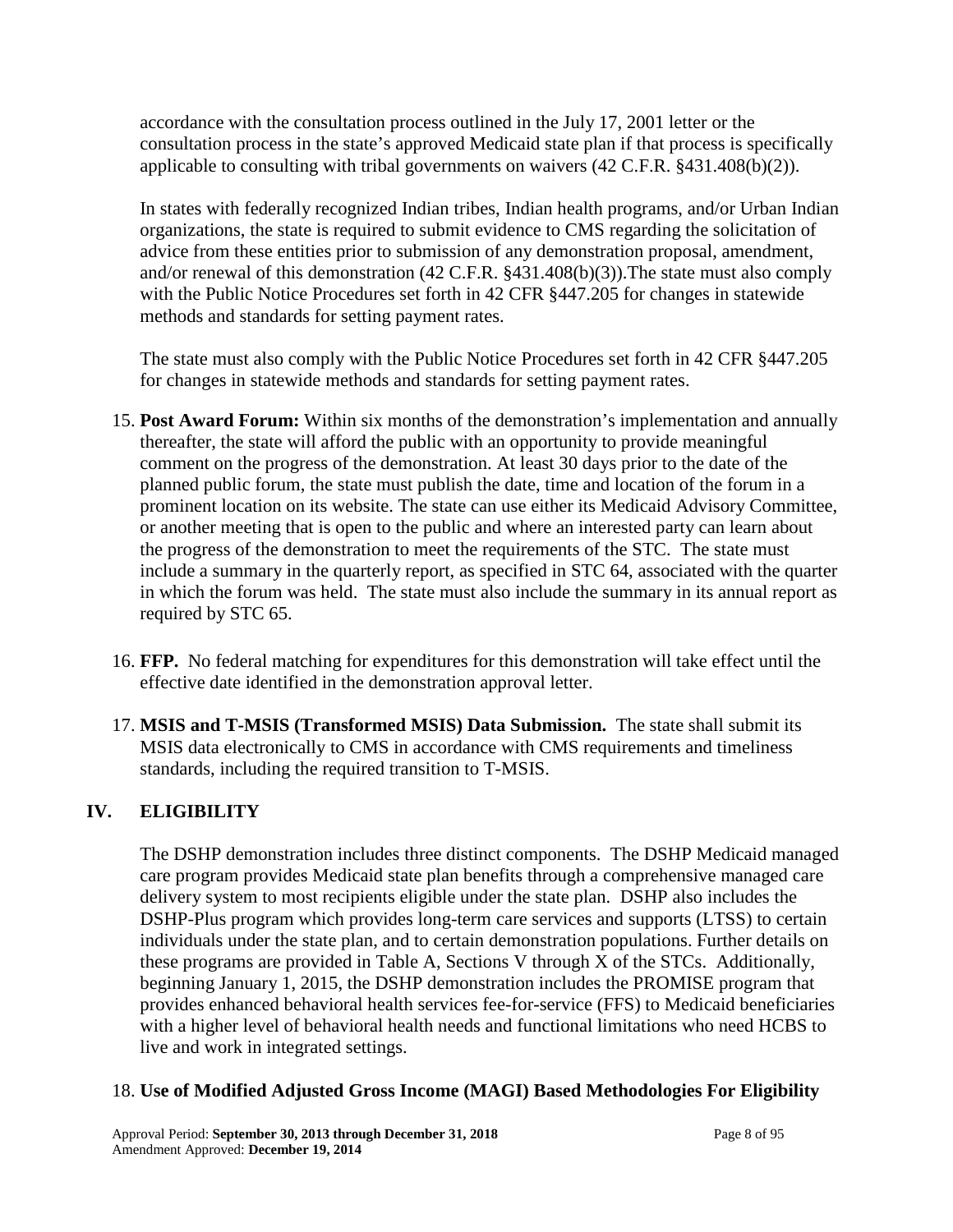**Groups Affected By the Demonstration.** Mandatory and optional state plan groups described below derive their eligibility through the Medicaid State Plan, and are subject to all applicable Medicaid laws and regulations in accordance with the Medicaid State Plan, except as expressly waived in this demonstration and as described in these STCs. Any Medicaid State Plan Amendments to the eligibility standards and methodologies for these eligibility groups, including the conversion to a MAGI standard January 1, 2014, will apply to this demonstration. These state plan eligible beneficiaries are included in the demonstration for use of the managed care network and access to additional benefits not described in the state plan.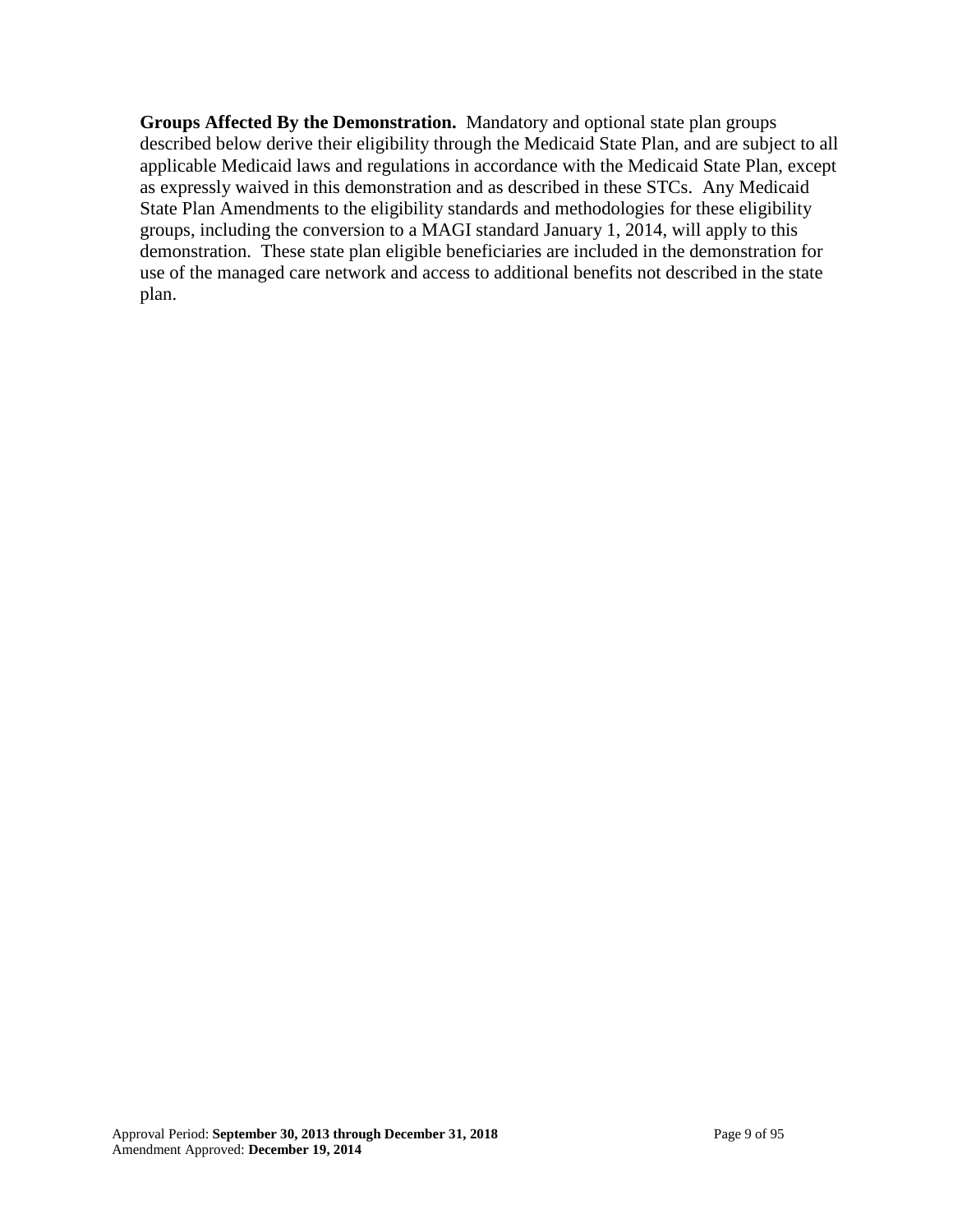#### **Table A. Overview of Eligibility for DSHP and DSHP-Plus**

*Note: All eligibility groups outlined in the below chart are mandatorily enrolled into managed care with the exception of the Family Planning Expansion Group. The eligibility groups receive DSHP and/or DSHP-Plus benefit package as outlined in sections V and VI based on the eligibility criteria.* 

| <b>State Plan</b><br><b>Mandatory</b><br><b>Medicaid</b><br><b>Eligibility Groups</b> | <b>Description</b>                       | <b>FPL</b>                                                                            | <b>Resource</b><br><b>Standard</b> | <b>Medicaid</b><br>Eligibility<br>Group<br>(MEG)                                                                                        | <b>Retroactive</b><br>Eligibility<br><b>Procedures</b> | <b>DSHP</b><br><b>Benefit</b><br>Package | <b>DSHP-</b><br><b>Plus</b><br><b>Benefit</b><br>Package* | <b>Alternative</b><br><b>Benefits Plan</b><br>Package |
|---------------------------------------------------------------------------------------|------------------------------------------|---------------------------------------------------------------------------------------|------------------------------------|-----------------------------------------------------------------------------------------------------------------------------------------|--------------------------------------------------------|------------------------------------------|-----------------------------------------------------------|-------------------------------------------------------|
| <b>Qualified Pregnant</b><br>Women and<br>Children                                    | \$1902(a)(10)(A)(i)(III)<br>\$1902(r)(2) | Children: Up to 100%<br>of the FPL<br>Pregnant Women:<br>AFDC limit 59% of<br>the FPL | n/a                                | If age $20$<br>and under:<br><b>DSHP</b><br><b>TANF</b><br>Children<br>If age 21<br>and over:<br><b>DSHP</b><br><b>TANF</b><br>Adults   | n/a                                                    | $\mathbf X$                              |                                                           |                                                       |
| Pregnant women                                                                        | §1902(a)(10)(A)(i)(IV)                   | Up to 185% of the<br><b>FPL</b>                                                       | n/a                                | If age $20$<br>and under:<br><b>DSHP</b><br><b>TANF</b><br>Children<br>If age $21$<br>and over:<br><b>DSHP</b><br><b>TANF</b><br>Adults | n/a                                                    | X                                        |                                                           |                                                       |
| Infants less than one<br>year old                                                     | §1902(a)(10)(A)(i)(IV)                   | Up to 185% of the<br><b>FPL</b>                                                       | n/a                                | <b>DSHP</b><br><b>TANF</b><br>Children                                                                                                  | n/a                                                    | X                                        |                                                           |                                                       |
| Children ages 1<br>through 5 years                                                    | §1902(a)(10)(A)(i)(VI)                   | Up to 133% of the<br><b>FPL</b>                                                       | n/a                                | <b>DSHP</b><br><b>TANF</b><br>Children                                                                                                  | n/a                                                    | X                                        |                                                           |                                                       |
| Children ages 6                                                                       | §1902(a)(10)(A)(i)(VII)                  | Up to 100% of the                                                                     | n/a                                | <b>DSHP</b>                                                                                                                             | n/a                                                    | $\mathbf X$                              |                                                           |                                                       |

Approval Period: **September 30, 2013 through December 31, 2018** Page 10 of 95 Amendment Approved: **December 19, 2014**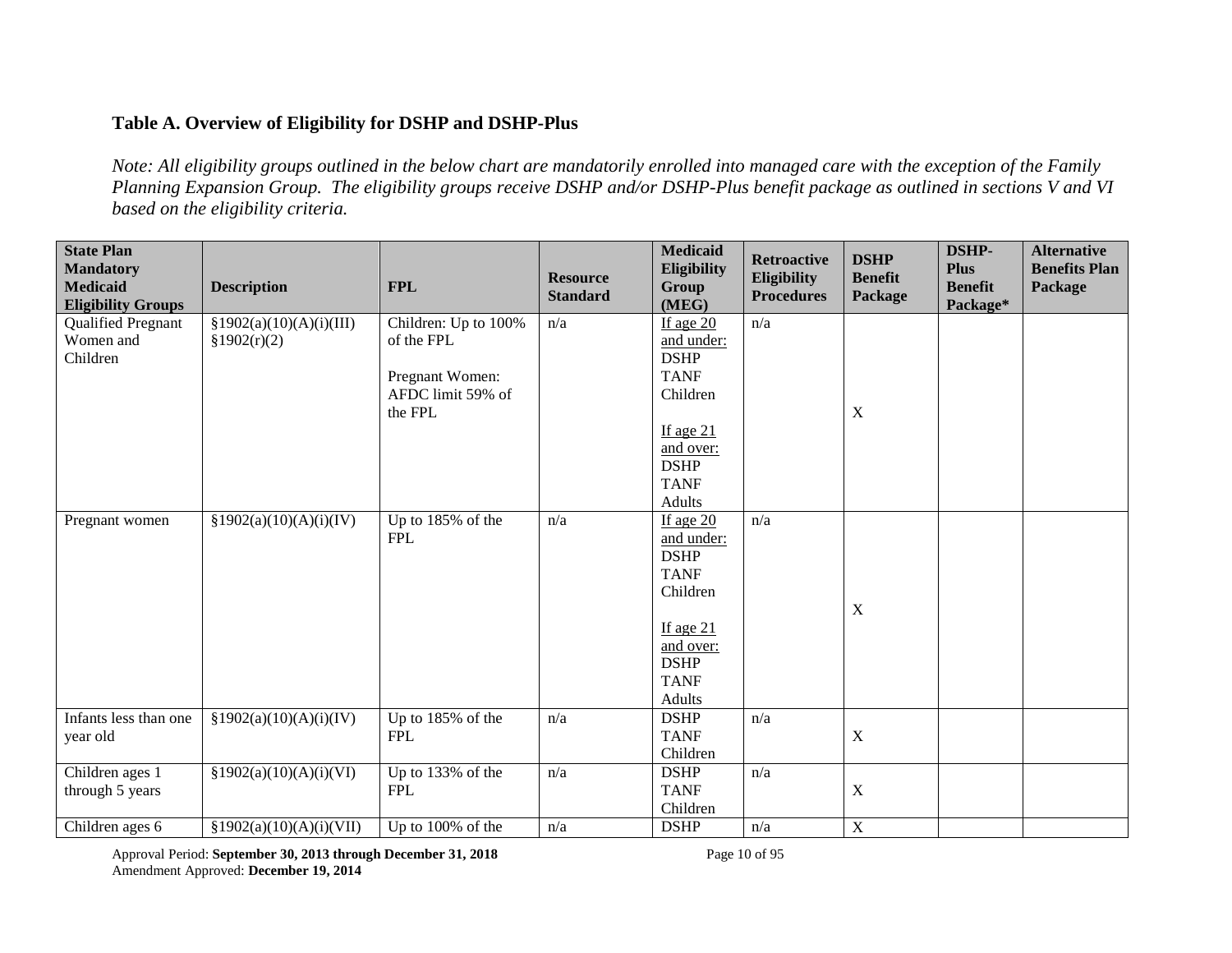| <b>State Plan</b><br><b>Mandatory</b><br><b>Medicaid</b><br><b>Eligibility Groups</b>    | <b>Description</b>                                                    | <b>FPL</b>                                     | <b>Resource</b><br><b>Standard</b>      | <b>Medicaid</b><br><b>Eligibility</b><br>Group<br>(MEG)                                                                                 | <b>Retroactive</b><br>Eligibility<br><b>Procedures</b> | <b>DSHP</b><br><b>Benefit</b><br>Package | <b>DSHP-</b><br><b>Plus</b><br><b>Benefit</b><br>Package* | <b>Alternative</b><br><b>Benefits Plan</b><br>Package |
|------------------------------------------------------------------------------------------|-----------------------------------------------------------------------|------------------------------------------------|-----------------------------------------|-----------------------------------------------------------------------------------------------------------------------------------------|--------------------------------------------------------|------------------------------------------|-----------------------------------------------------------|-------------------------------------------------------|
| through 18 years                                                                         |                                                                       | <b>FPL</b>                                     |                                         | <b>TANF</b>                                                                                                                             |                                                        |                                          |                                                           |                                                       |
|                                                                                          |                                                                       |                                                |                                         | Children                                                                                                                                |                                                        |                                          |                                                           |                                                       |
| <b>SSI Adults</b><br>without Medicare                                                    | §1902(a)(10)(A)(i)(I)                                                 | Supplemental Security<br>Income (SSI) standard | \$2,000<br>individual<br>\$3,000 couple | <b>DSHP SSI</b><br>Adults                                                                                                               | n/a                                                    | $\mathbf X$                              | $\mathbf X$                                               |                                                       |
| SSI Children<br>without Medicare                                                         | $\sqrt{$1902(a)(10)(A)(i)(I)}$                                        | SSI standard                                   | \$2,000<br>individual                   | <b>DSHP SSI</b><br>Children                                                                                                             | n/a                                                    | $\mathbf X$                              | $\mathbf X$                                               |                                                       |
| Section 4913<br>Children - lost SSI<br>because of the<br>PRWORA disability<br>definition | \$1902(a)(10)(A)(II)                                                  | SSI standard                                   | \$2,000<br>individual                   | <b>DSHP SSI</b><br>Children                                                                                                             | n/a                                                    | $\mathbf X$                              |                                                           |                                                       |
| Section 1931<br>Families                                                                 | §1931<br>Supplement 12 to<br>Attachment 2.6-A, Page<br>$\overline{2}$ | Up to 75% of the FPL<br>(AFDC standard)        | n/a                                     | If age $20$<br>and under:<br><b>DSHP</b><br><b>TANF</b><br>Children<br>If age $21$<br>and over:<br><b>DSHP</b><br><b>TANF</b><br>Adults | n/a                                                    | $\mathbf X$                              |                                                           |                                                       |
| Child or spousal<br>support extension                                                    | §1902(a)(10)(A)(i)(I)                                                 | n/a                                            | n/a                                     | If age $20$<br>and under:<br><b>DSHP</b><br><b>TANF</b><br>Children<br>If age 21<br>and over:<br><b>DSHP</b><br><b>TANF</b><br>Adults   | n/a                                                    | $\mathbf X$                              |                                                           |                                                       |
| Transitional<br><b>Medical Assistance</b>                                                | \$1925                                                                | Up to 185% of the<br><b>FPL</b>                | n/a                                     | <b>DSHP</b><br><b>TANF</b>                                                                                                              | n/a                                                    | $\mathbf X$                              |                                                           |                                                       |

Approval Period: **September 30, 2013 through December 31, 2018** Page 11 of 95 Amendment Approved: **December 19, 2014**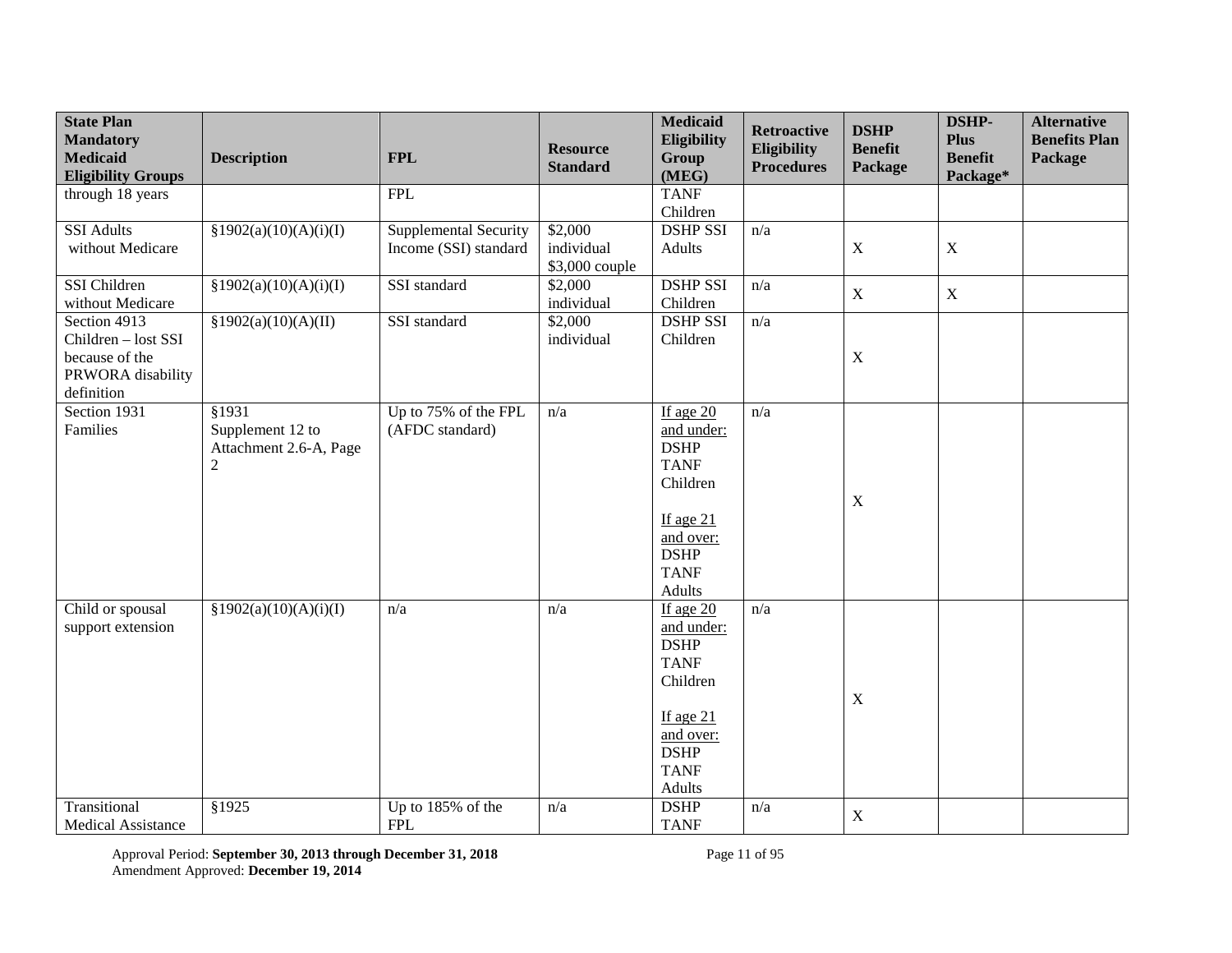| <b>State Plan</b><br><b>Mandatory</b><br><b>Medicaid</b><br><b>Eligibility Groups</b> | <b>Description</b>      | <b>FPL</b>              | <b>Resource</b><br><b>Standard</b> | <b>Medicaid</b><br><b>Eligibility</b><br>Group<br>(MEG) | <b>Retroactive</b><br>Eligibility<br><b>Procedures</b> | <b>DSHP</b><br><b>Benefit</b><br>Package | <b>DSHP-</b><br>Plus<br><b>Benefit</b><br>Package* | <b>Alternative</b><br><b>Benefits Plan</b><br>Package |
|---------------------------------------------------------------------------------------|-------------------------|-------------------------|------------------------------------|---------------------------------------------------------|--------------------------------------------------------|------------------------------------------|----------------------------------------------------|-------------------------------------------------------|
|                                                                                       |                         |                         |                                    | Child or                                                |                                                        |                                          |                                                    |                                                       |
|                                                                                       |                         |                         |                                    | Adult                                                   |                                                        |                                          |                                                    |                                                       |
| Title IV-E foster                                                                     | \$1902(a)(10)(A)(I)     | n/a                     | n/a                                | <b>DSHP</b>                                             | n/a                                                    |                                          |                                                    |                                                       |
| care and adoption                                                                     |                         |                         |                                    | <b>TANF</b>                                             |                                                        | $\mathbf X$                              |                                                    |                                                       |
| assistance                                                                            |                         |                         |                                    | Child                                                   |                                                        |                                          |                                                    |                                                       |
| Postpartum medical                                                                    | \$1902(e)(5)            | n/a                     | n/a                                | <b>DSHP</b>                                             | n/a                                                    |                                          |                                                    |                                                       |
| assistance                                                                            |                         |                         |                                    | <b>TANF</b>                                             |                                                        | $\mathbf X$                              |                                                    |                                                       |
|                                                                                       |                         |                         |                                    | Child or                                                |                                                        |                                          |                                                    |                                                       |
|                                                                                       |                         |                         |                                    | Adult                                                   |                                                        |                                          |                                                    |                                                       |
| Continuous                                                                            | \$1902(e)(6)            | n/a                     | n/a                                | <b>DSHP</b>                                             | n/a                                                    |                                          |                                                    |                                                       |
| eligibility for                                                                       |                         |                         |                                    | <b>TANF</b>                                             |                                                        | $\mathbf X$                              |                                                    |                                                       |
| pregnancy and                                                                         |                         |                         |                                    | Child or                                                |                                                        |                                          |                                                    |                                                       |
| postpartum period                                                                     |                         |                         |                                    | Adult                                                   |                                                        |                                          |                                                    |                                                       |
| Deemed newborns                                                                       | \$1902(e)(4)            | n/a                     | n/a                                | <b>DSHP</b>                                             | n/a                                                    |                                          |                                                    |                                                       |
|                                                                                       |                         |                         |                                    | <b>TANF</b>                                             |                                                        | $\mathbf X$                              |                                                    |                                                       |
|                                                                                       |                         |                         |                                    | Children                                                |                                                        |                                          |                                                    |                                                       |
| Disabled working                                                                      | 1619(a)                 | Under our 1634          | \$2,000                            | <b>DSHP SSI</b>                                         |                                                        |                                          |                                                    |                                                       |
| individuals                                                                           |                         | agreement, SSA          | individual                         | Child or                                                |                                                        |                                          |                                                    |                                                       |
| receiving SSI                                                                         |                         | determines eligibility  | \$3,000 couple                     | Adult                                                   |                                                        |                                          |                                                    |                                                       |
|                                                                                       |                         | for this group.         |                                    |                                                         |                                                        |                                          |                                                    |                                                       |
|                                                                                       |                         | SSI standard for        |                                    |                                                         |                                                        |                                          |                                                    |                                                       |
|                                                                                       |                         | unearned income.        |                                    |                                                         |                                                        | $\mathbf X$                              |                                                    |                                                       |
|                                                                                       |                         | Gross earnings must     |                                    |                                                         |                                                        |                                          |                                                    |                                                       |
|                                                                                       |                         | be at or above the      |                                    |                                                         |                                                        |                                          |                                                    |                                                       |
|                                                                                       |                         | substantial gainful     |                                    |                                                         |                                                        |                                          |                                                    |                                                       |
|                                                                                       |                         | activity level for non- |                                    |                                                         |                                                        |                                          |                                                    |                                                       |
|                                                                                       |                         | blind individuals and   |                                    |                                                         |                                                        |                                          |                                                    |                                                       |
|                                                                                       |                         | blind individuals       |                                    |                                                         |                                                        |                                          |                                                    |                                                       |
| 1619(b)                                                                               | \$1902(a)(10)(A)(i)(II) | SSA determines          | \$2,000                            | <b>DSHP SSI</b>                                         | n/a                                                    |                                          |                                                    |                                                       |
|                                                                                       |                         | eligibility for this    | individual                         | Child or                                                |                                                        |                                          |                                                    |                                                       |
|                                                                                       |                         | group.                  | \$3,000 couple                     | Adult                                                   |                                                        |                                          |                                                    |                                                       |
|                                                                                       |                         | SSI standard for        |                                    |                                                         |                                                        | $\mathbf X$                              |                                                    |                                                       |
|                                                                                       |                         | unearned income.        |                                    |                                                         |                                                        |                                          |                                                    |                                                       |
|                                                                                       |                         | Gross earnings must     |                                    |                                                         |                                                        |                                          |                                                    |                                                       |
|                                                                                       |                         | meet the threshold test |                                    |                                                         |                                                        |                                          |                                                    |                                                       |
|                                                                                       |                         | for section $1619(b)$   |                                    |                                                         |                                                        |                                          |                                                    |                                                       |

Approval Period: **September 30, 2013 through December 31, 2018** Page 12 of 95 Amendment Approved: **December 19, 2014**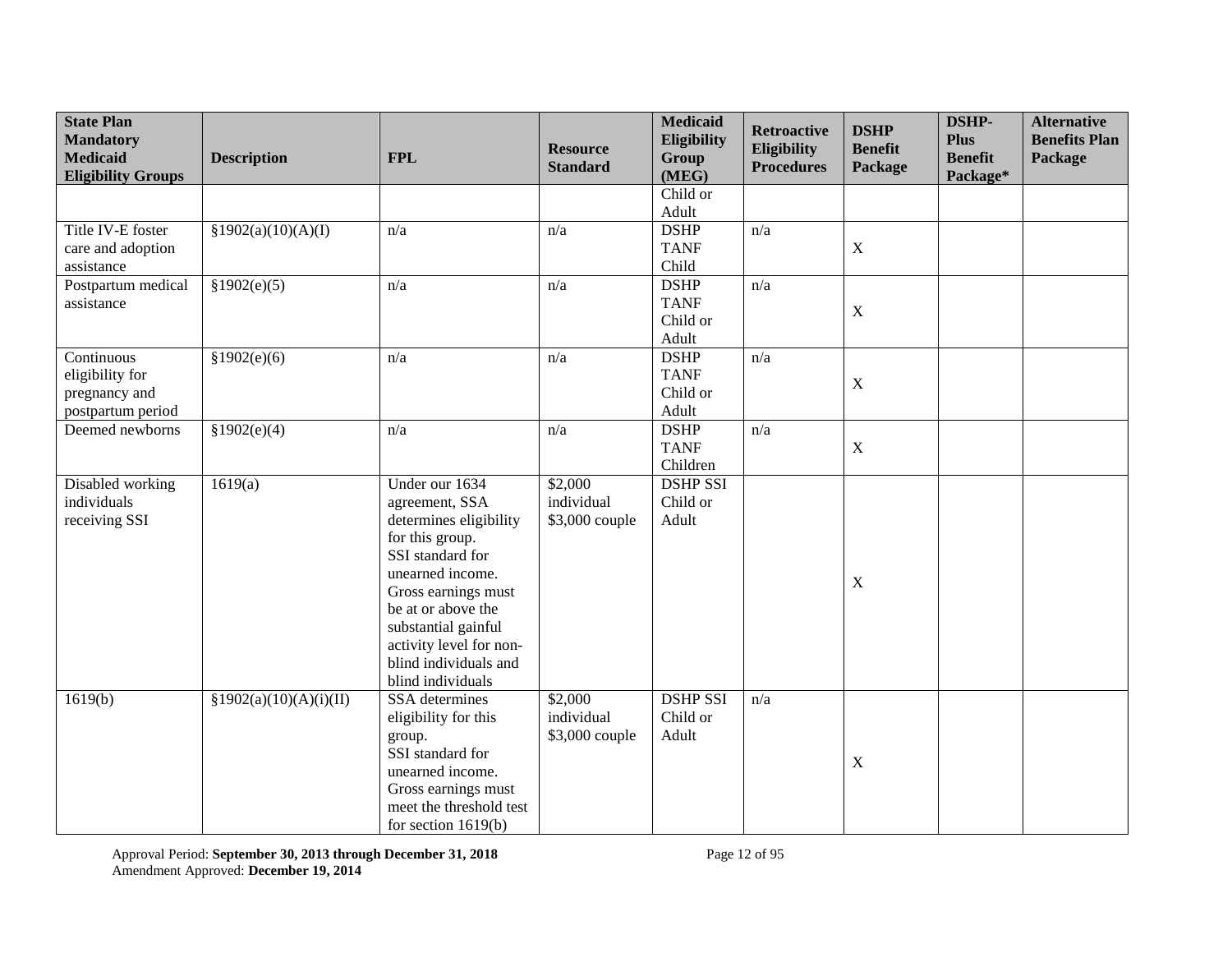| <b>State Plan</b><br><b>Mandatory</b><br><b>Medicaid</b><br><b>Eligibility Groups</b>               | <b>Description</b>                         | <b>FPL</b>                                                                        | <b>Resource</b><br><b>Standard</b>      | <b>Medicaid</b><br>Eligibility<br>Group<br>(MEG) | <b>Retroactive</b><br>Eligibility<br><b>Procedures</b>        | <b>DSHP</b><br><b>Benefit</b><br>Package | <b>DSHP-</b><br><b>Plus</b><br><b>Benefit</b><br>Package* | <b>Alternative</b><br><b>Benefits Plan</b><br>Package |
|-----------------------------------------------------------------------------------------------------|--------------------------------------------|-----------------------------------------------------------------------------------|-----------------------------------------|--------------------------------------------------|---------------------------------------------------------------|------------------------------------------|-----------------------------------------------------------|-------------------------------------------------------|
|                                                                                                     |                                            | eligibility.                                                                      |                                         |                                                  |                                                               |                                          |                                                           |                                                       |
| Disabled Adult<br>Children                                                                          | \$1634(c)                                  | SSI standard                                                                      | \$2,000<br>individual<br>\$3,000 couple | <b>DSHP SSI</b><br>Child or<br>Adult             | n/a                                                           | X                                        |                                                           |                                                       |
| Individuals<br>ineligible for<br>SSI/SSP because of<br>requirements<br>prohibited under<br>Medicaid | 42 CFR 435.122                             | SSI standard                                                                      | \$2,000<br>individual<br>\$3,000 couple | <b>DSHP SSI</b><br>Child or<br>Adult             | n/a                                                           | X                                        |                                                           |                                                       |
| <b>Mandatory State</b><br>supplements                                                               | 42 CFR 435.130                             | SSA determines<br>eligibility.<br>SSI standard<br>+mandatory state<br>supplement. | \$2,000<br>individual<br>\$3,000 couple | <b>DSHP SSI</b><br>Child or<br>Adult             | n/a                                                           | $\boldsymbol{\mathrm{X}}$                |                                                           |                                                       |
| Pickle amendment                                                                                    | P.L. 94-566 Sec. 503<br>42 CFR 435.135     | SSI standard                                                                      | \$2,000<br>individual<br>\$3,000 couple | <b>DSHP SSI</b><br>Child or<br>Adult             | n/a                                                           | X                                        |                                                           |                                                       |
| Disabled<br>widows/widowers                                                                         | \$1634(b)<br>42 CFR 435.137                | SSI standard                                                                      | \$2,000<br>individual<br>\$3,000 couple | <b>DSHP SSI</b><br>Adults                        | n/a                                                           | X                                        |                                                           |                                                       |
| Disabled early<br>widows/widowers                                                                   | \$1634(d)<br>42 CFR 435.138                | SSI standard                                                                      | \$2,000<br>individual<br>\$3,000 couple | <b>DSHP SSI</b><br>Adults                        | n/a                                                           | X                                        |                                                           |                                                       |
| <b>SSI Adults</b><br>with Medicare                                                                  | §1902(a)(10)(A)(i)(I)                      | SSI standard                                                                      | \$2,000<br>individual<br>\$3,000 couple | <b>DSHP-Plus</b><br><b>State Plan</b>            | n/a                                                           | X                                        | $\mathbf X$                                               |                                                       |
| SSI Children<br>with Medicare                                                                       | §1902(a)(10)(A)(i)(I)                      | SSI standard                                                                      | \$2,000                                 | <b>DSHP-Plus</b><br><b>State Plan</b>            | n/a                                                           | $\mathbf X$                              | $\mathbf X$                                               |                                                       |
| Newly Eligible<br>Group $-$ ages 19 -<br>64<br>(Effective January<br>1, 2014)                       | §1902(a)(10)(A)(i)(VIII)<br>42 CFR 435.119 | Up to 133% of the<br><b>FPL</b>                                                   | n/a                                     | <b>DSHP</b><br>Adult<br>Group                    | $1st$ day of the<br>month that<br>application is<br>submitted |                                          |                                                           | $\boldsymbol{\mathrm{X}}$                             |

Approval Period: **September 30, 2013 through December 31, 2018** Page 13 of 95 Amendment Approved: **December 19, 2014**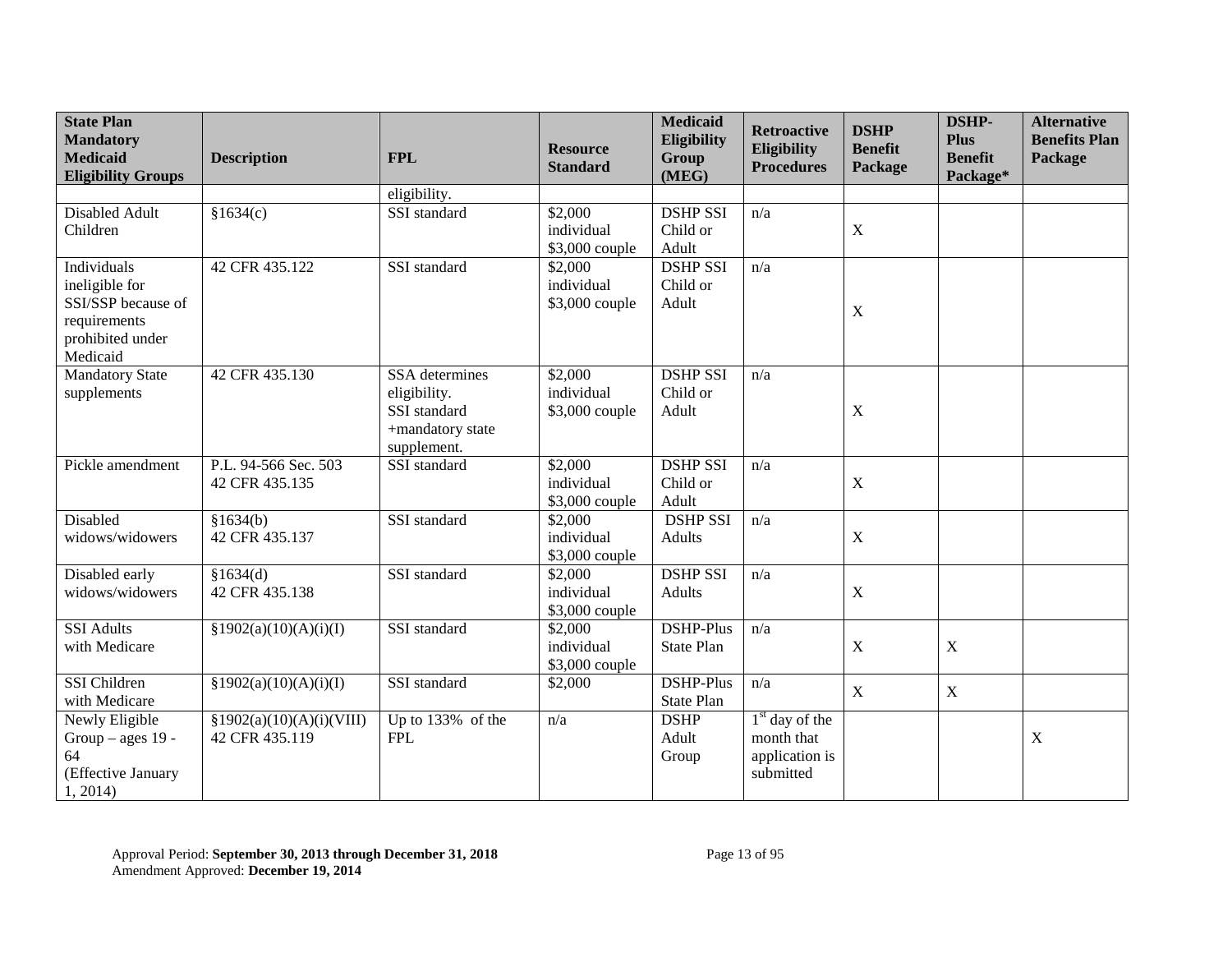Approval Period: **September 30, 2013 through December 31, 2018** Page 14 of 95 Amendment Approved: **December 19, 2014**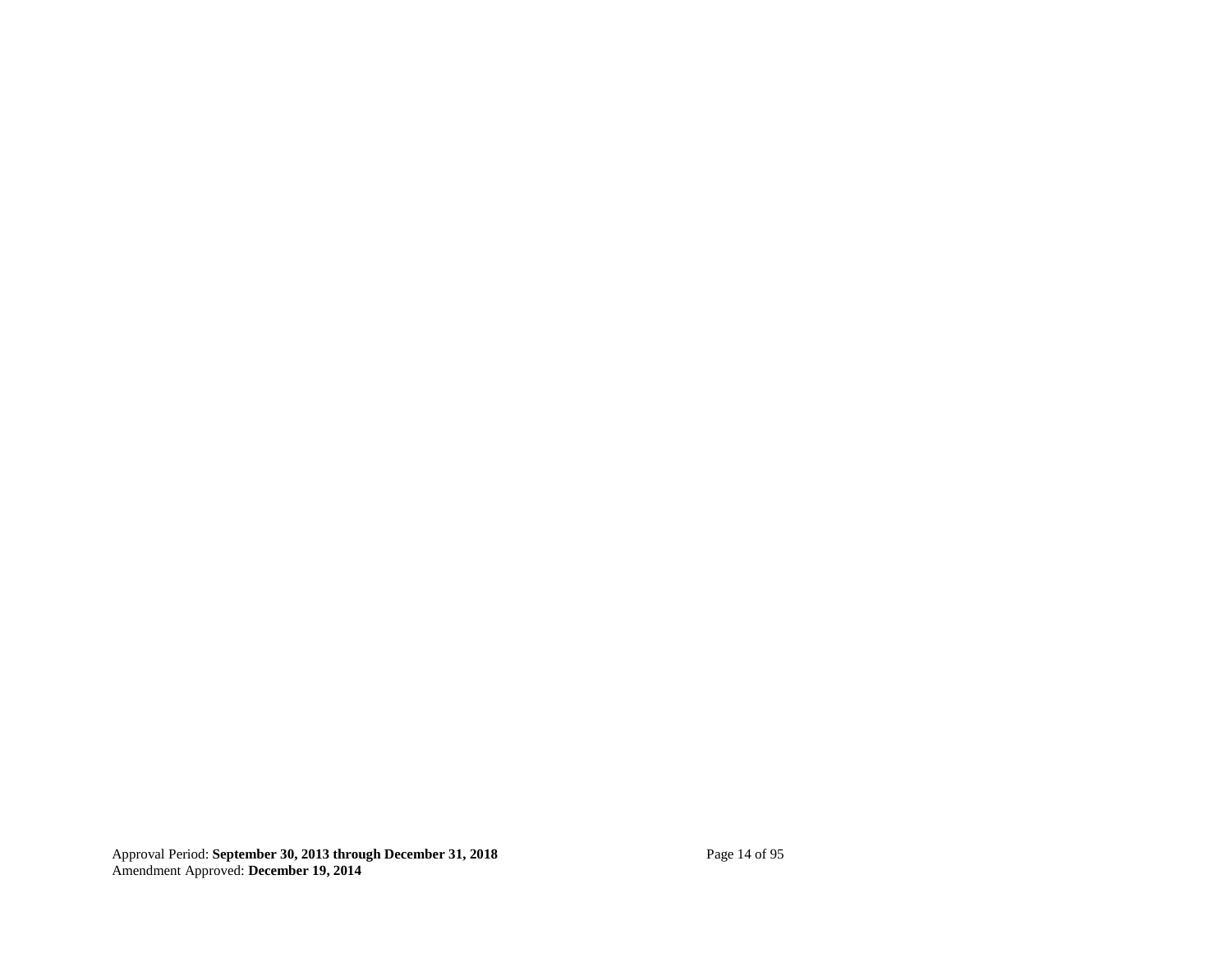| <b>State Plan Optional</b><br><b>Medicaid Eligibility</b><br><b>Groups</b>                                                                                       | <b>Description</b>                                  | <b>FPL</b>                                                                                                                                                                                                                                                                                                                                                                                                                                                                                   | <b>Resource</b><br><b>Standard</b> | <b>MEG</b>                                                                                                | <b>Retroactive</b><br>Eligibility<br><b>Procedures</b> | <b>DSHP</b><br><b>Benefit</b><br>Package | <b>DSHP-Plus</b><br><b>Benefit</b><br>Package |
|------------------------------------------------------------------------------------------------------------------------------------------------------------------|-----------------------------------------------------|----------------------------------------------------------------------------------------------------------------------------------------------------------------------------------------------------------------------------------------------------------------------------------------------------------------------------------------------------------------------------------------------------------------------------------------------------------------------------------------------|------------------------------------|-----------------------------------------------------------------------------------------------------------|--------------------------------------------------------|------------------------------------------|-----------------------------------------------|
| <b>Optional Pregnant</b><br>women                                                                                                                                | $\sqrt{$1902(a)(10)(A)(ii)(IX)}$<br>\$1902(r)(2)    | Above 185 through<br>200% FPL                                                                                                                                                                                                                                                                                                                                                                                                                                                                | n/a                                | If age 20 and<br>under: DSHP<br><b>TANF Children</b><br>If age 21 and<br>over: DSHP<br><b>TANF Adults</b> | n/a                                                    | $\mathbf X$                              |                                               |
| Optional Infants less<br>than one year old:<br>Optional targeted low-<br>income children                                                                         | §1902(a)(10)(A)(ii)(IX)<br>\$1902(r)(2)             | • Children above 185%<br>through 200% may<br>be funded with Title<br>XXI funds if they are<br>uninsured. Insured<br>children are Title<br>XIX.<br>• The State receives<br>Title XXI funds for<br>expenditures for<br>uninsured children<br>meeting the definition<br>specified in section<br>$2110(b)(1)$ of the Act.<br>Title XIX funds are<br>available if the State<br>exhausts its Title XXI<br>allotment and for<br>insured children. (no<br>Title XIX funds have<br>been used to date) | n/a                                | <b>DSHP MCHP</b>                                                                                          | n/a                                                    | $\mathbf X$                              |                                               |
| Reasonable<br>Classifications of<br>children under age 21<br>for whom public<br>agencies are assuming<br>full or partial financial<br>responsibility as outlined | $1902(a)(10)(A)(ii)(I)$ and<br>(IV); 42 CFR 435.222 | Up to 75% of the FPL<br>(AFDC income<br>standard)                                                                                                                                                                                                                                                                                                                                                                                                                                            | AFDC resource<br>standard          | <b>DSHP TANF</b><br>Children                                                                              | n/a                                                    | $\mathbf X$                              |                                               |

Approval Period: **September 30, 2013 through December 31, 2018** Page 15 of 95 Amendment Approved: **December 19, 2014**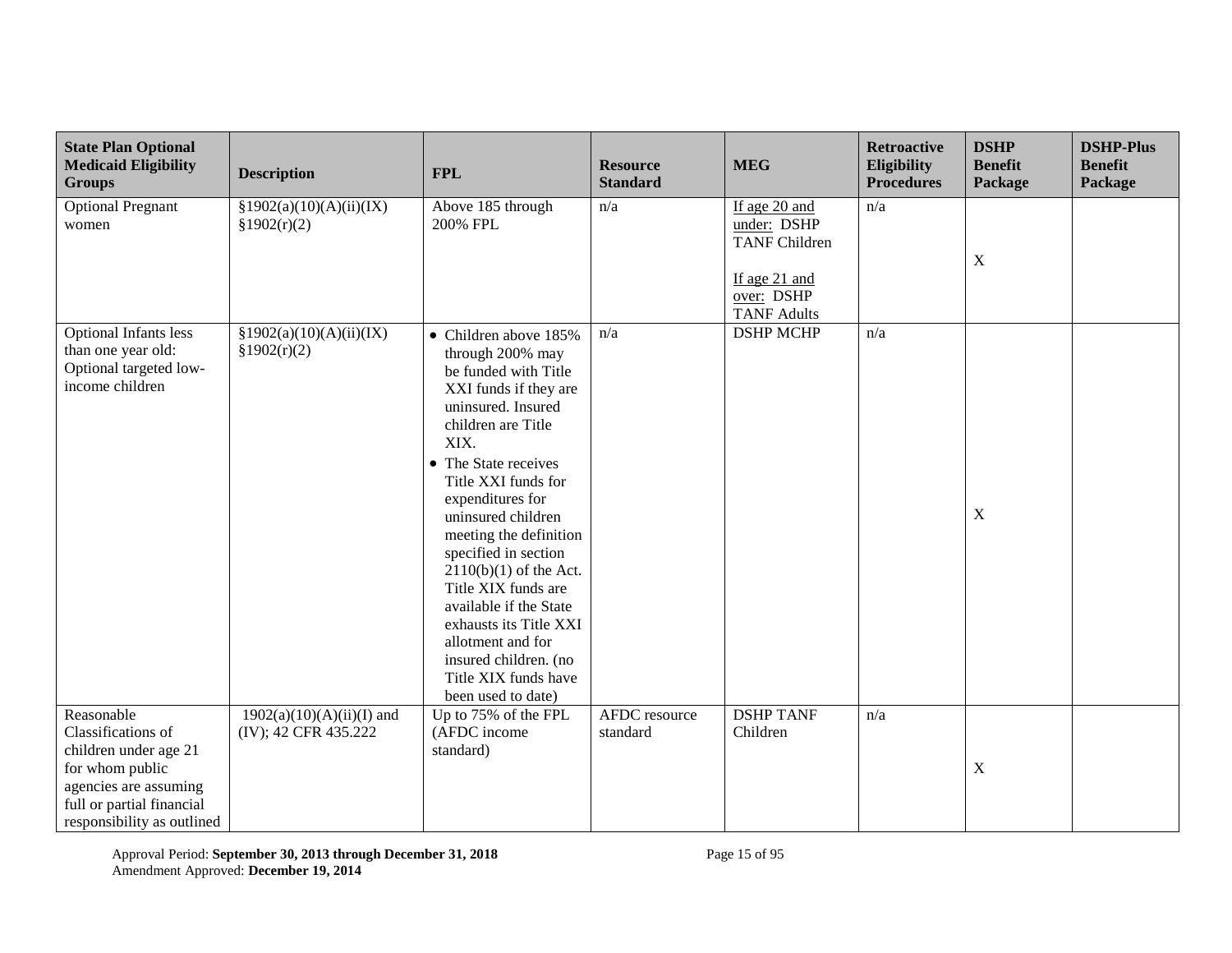| <b>State Plan Optional</b><br><b>Medicaid Eligibility</b><br><b>Groups</b>                                                                                     | <b>Description</b>                        | <b>FPL</b>                                                                                        | <b>Resource</b><br><b>Standard</b>                                                                                               | <b>MEG</b>                               | <b>Retroactive</b><br><b>Eligibility</b><br><b>Procedures</b> | <b>DSHP</b><br><b>Benefit</b><br>Package | <b>DSHP-Plus</b><br><b>Benefit</b><br>Package |
|----------------------------------------------------------------------------------------------------------------------------------------------------------------|-------------------------------------------|---------------------------------------------------------------------------------------------------|----------------------------------------------------------------------------------------------------------------------------------|------------------------------------------|---------------------------------------------------------------|------------------------------------------|-----------------------------------------------|
| in the Medicaid State<br>plan.                                                                                                                                 |                                           |                                                                                                   |                                                                                                                                  |                                          |                                                               |                                          |                                               |
| <b>TEFRA Children</b><br>(Katie Beckett)                                                                                                                       | \$1902(e)(3)                              | Up to 250% of SSI<br>Standard                                                                     | \$2,000                                                                                                                          | <b>DSHP SSI</b><br>Children              | n/a                                                           | $\mathbf X$                              |                                               |
| Eligible for cash except<br>for institutional status                                                                                                           | §1902(a)(10)(A)(ii)(IV)                   | SSI standard for ABD<br>AFDC standard for<br>pregnant women and<br>parents/caretaker<br>relatives | For ABD:<br>\$2,000 individual<br>\$3,000 couple<br>AFDC standard<br>for pregnant<br>women and<br>parents/caretaker<br>relatives | <b>DSHP SSI Child</b><br>or Adult        | n/a                                                           | $\mathbf X$                              |                                               |
| Subsidized adoption<br>children under the age of<br>21 with special medical<br>needs                                                                           | \$1902(a)(10)(A)(ii)(VIII)                | n/a                                                                                               | n/a                                                                                                                              | <b>DSHP TANF</b><br>Children             | n/a                                                           | $\mathbf X$                              |                                               |
| <b>Optional State</b><br>$supplement - individuals$<br>living in an adult<br>residential care facility<br>or assisted living facility                          | §1902(a)(10)(A)(ii)(IV)<br>42 CFR 435.232 | Individual: SSI<br>standard + $$140$<br>Couple: SSI standard<br>$+ $448$                          | \$2,000 individual<br>\$3,000 couple                                                                                             | <b>DSHP SSI</b><br>Children or<br>Adults | n/a                                                           | X                                        | $\mathbf X$                                   |
| <b>Optional State</b><br>$supplement - individuals$<br>who lose eligibility for<br>Medicaid due to receipt<br>of SSDI and are not yet<br>eligible for Medicare | §1902(a)(10)(A)(ii)(IV)<br>42 CFR 435.232 | \$5.00 month                                                                                      | n/a                                                                                                                              | <b>DSHP SSI</b><br>Children or Adults    | n/a                                                           | $\mathbf X$                              | $\mathbf X$                                   |
| Institutionalized<br>individuals in Nursing<br>Facilities who meet the<br>Nursing Facility LOC<br>criteria in place at the                                     | §1902(a)(10)(A)(ii)(V)                    | Up to 250% of SSI<br>Standard                                                                     | \$2,000 individual<br>\$3,000 couple                                                                                             | <b>DSHP-Plus State</b><br>Plan           | 3 months<br>prior to<br>application<br>month                  | $\mathbf X$                              | X                                             |

Approval Period: **September 30, 2013 through December 31, 2018** Page 16 of 95 Amendment Approved: **December 19, 2014**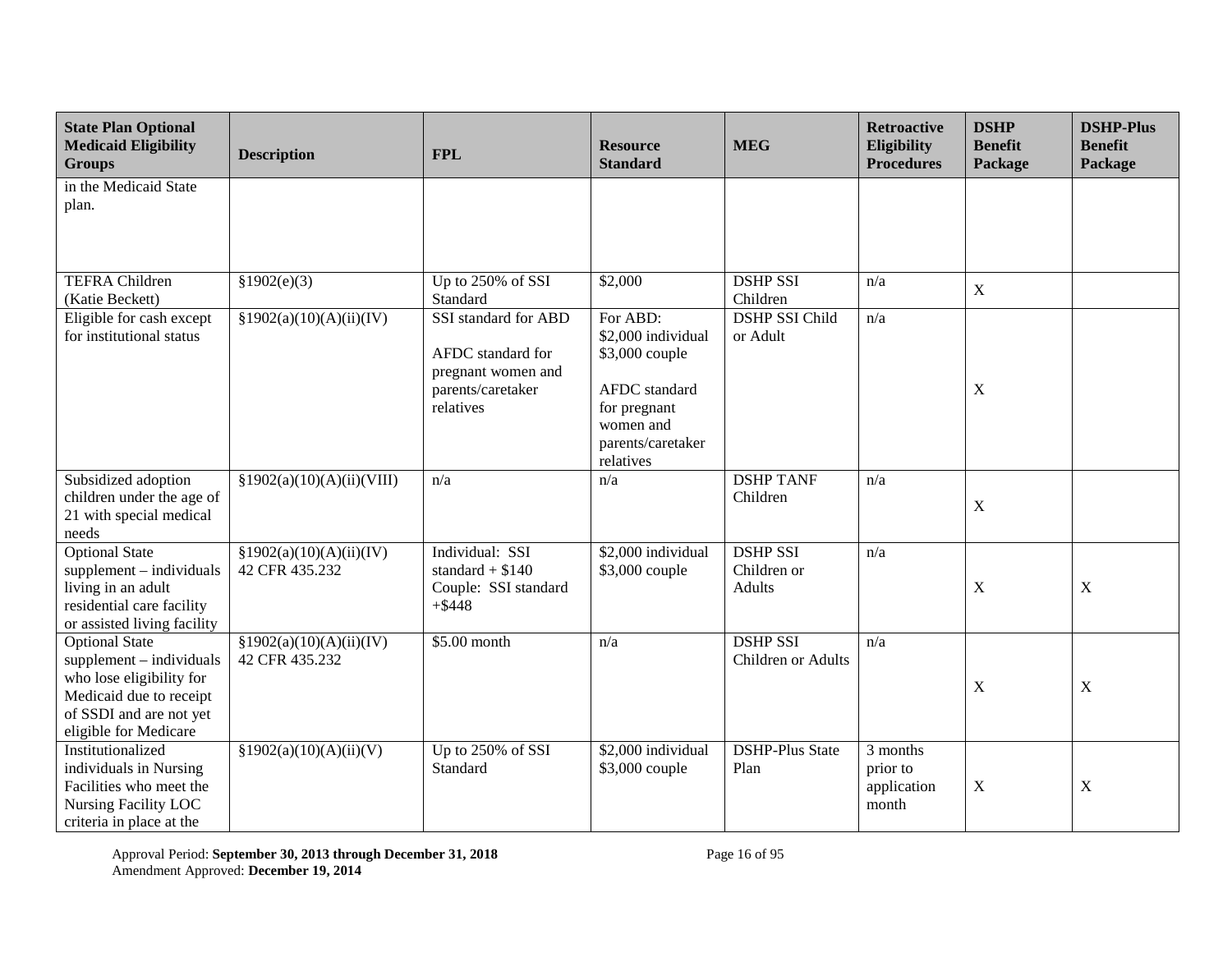| <b>Description</b>      | <b>FPL</b>            | <b>Resource</b><br><b>Standard</b> | <b>MEG</b>             | <b>Retroactive</b><br><b>Eligibility</b><br><b>Procedures</b> | <b>DSHP</b><br><b>Benefit</b><br>Package | <b>DSHP-Plus</b><br><b>Benefit</b><br>Package |
|-------------------------|-----------------------|------------------------------------|------------------------|---------------------------------------------------------------|------------------------------------------|-----------------------------------------------|
|                         |                       |                                    |                        |                                                               |                                          |                                               |
|                         |                       |                                    |                        |                                                               |                                          |                                               |
|                         |                       |                                    |                        |                                                               |                                          |                                               |
| §1902(a)(10)(A)(ii)(XV) | Up to 275% of the FPL | n/a                                | <b>DSHP-Plus State</b> | 3 months                                                      |                                          |                                               |
|                         |                       |                                    |                        | application                                                   | X                                        | $\mathbf{v}$<br>$\Lambda$                     |
|                         |                       |                                    |                        | Plan                                                          | prior to the<br>month                    |                                               |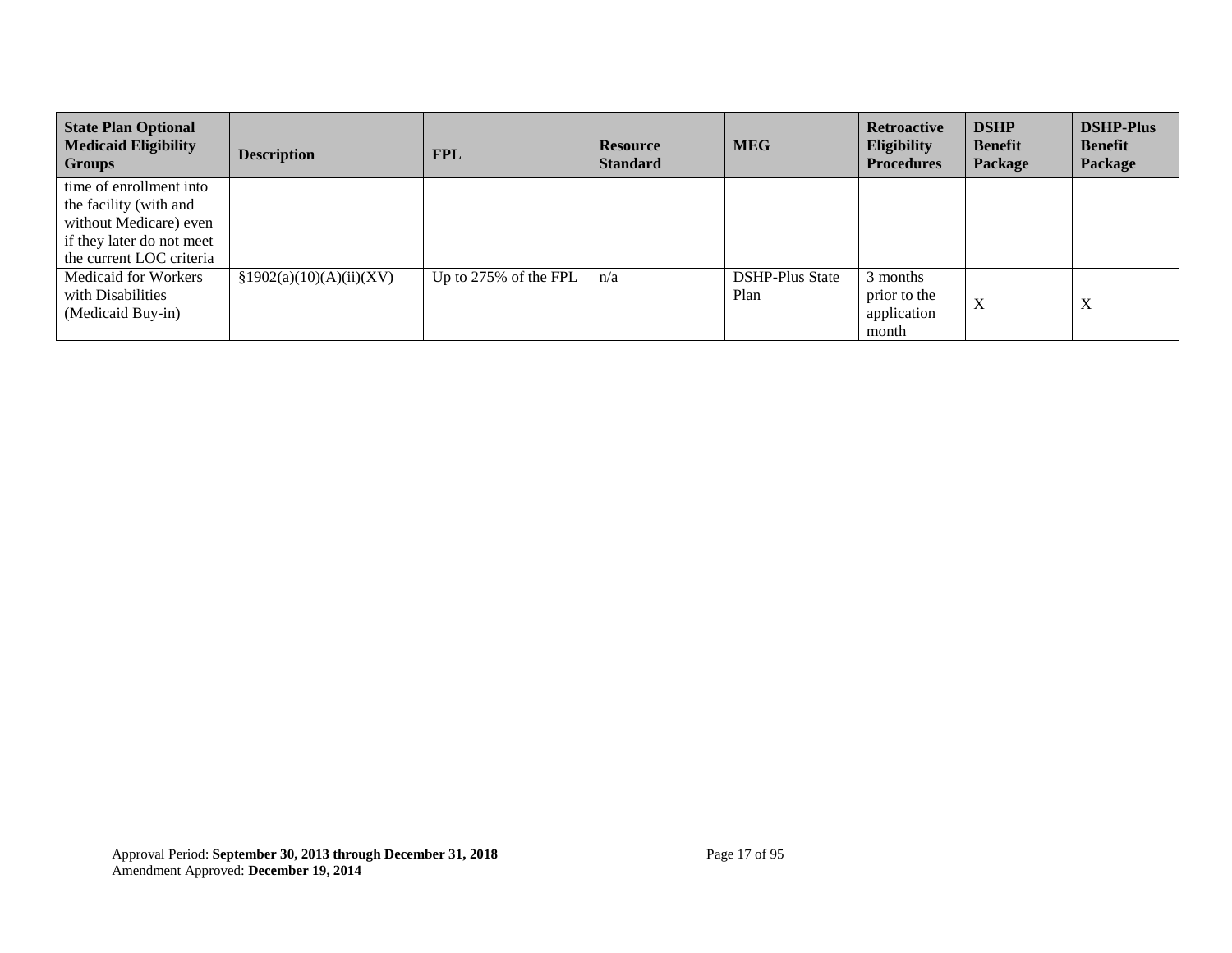| <b>Demonstration Eligible</b><br><b>Groups</b>                                                                                                                                                                                                                                               | <b>Description</b>                                                                                                                                                                                                                                                                                                                                                                                                                                              | <b>FPL</b>                    | <b>Resource</b><br><b>Standard</b>   | <b>MEG</b>                 | <b>Retroactive</b><br><b>Eligibility</b><br><b>Procedures</b> | <b>DSHP</b> Benefit<br>Package | <b>DSHP-Plus</b><br><b>Benefit</b><br>Package |
|----------------------------------------------------------------------------------------------------------------------------------------------------------------------------------------------------------------------------------------------------------------------------------------------|-----------------------------------------------------------------------------------------------------------------------------------------------------------------------------------------------------------------------------------------------------------------------------------------------------------------------------------------------------------------------------------------------------------------------------------------------------------------|-------------------------------|--------------------------------------|----------------------------|---------------------------------------------------------------|--------------------------------|-----------------------------------------------|
| TEFRA-Like Children<br>(Katie Beckett)<br>using the "at-risk of NF"<br>LOC criteria in place at<br>time of enrollment                                                                                                                                                                        | \$1902(e)(3)<br>Children, ages 18 or younger,<br>who are disabled as described<br>in section $1614(a)$ of the<br>Social Security Act, who do<br>not meet the NF LOC, but<br>who in the absence of<br>receiving care are "at-risk" of<br>institutionalization and meet<br>an "at-risk of NF" LOC. Use<br>financial institutional<br>eligibility rules for<br>individuals who would not be<br>eligible in the community<br>because of community<br>deeming rules. | Up to 250% of SSI<br>Standard | \$2,000                              | <b>DSHP TEFRA-</b><br>Like | n/a                                                           | X                              |                                               |
| Aged and/or disabled<br>categorically needy<br>individuals over age 18<br>who meet the Nursing<br>Facility LOC criteria in<br>place at the time of HCBS<br>enrollment and receive<br>HCBS as an alternative<br>(formerly served through<br>an Elderly & Physically<br>Disabled 1915c Waiver) | Use institutional eligibility<br>and post eligibility rules for<br>individuals who would not be<br>eligible in the community<br>because of community<br>deeming rules in the same<br>manner as specified under 42<br>CFR 453.217, 435.236, and<br>435.726 of the Federal<br>regulations and 1924 of the<br>Social Security Act, if the<br>State had a 1915(c) waiver<br>program.                                                                                | Up to 250% of SSI<br>Standard | \$2,000 individual<br>\$3,000 couple | <b>DSHP-Plus HCBS</b>      | n/a                                                           | $\mathbf X$                    | X                                             |
| Individuals with a<br>diagnosis of AIDs or HIV                                                                                                                                                                                                                                               | Use institutional eligibility<br>and post eligibility rules for                                                                                                                                                                                                                                                                                                                                                                                                 | Up to 250% of SSI<br>Standard | \$2,000 individual<br>\$3,000 couple | <b>DSHP-Plus HCBS</b>      | n/a                                                           | $\mathbf X$                    | $\mathbf X$                                   |

Approval Period: **September 30, 2013 through December 31, 2018** Page 18 of 95 Amendment Approved: **December 19, 2014**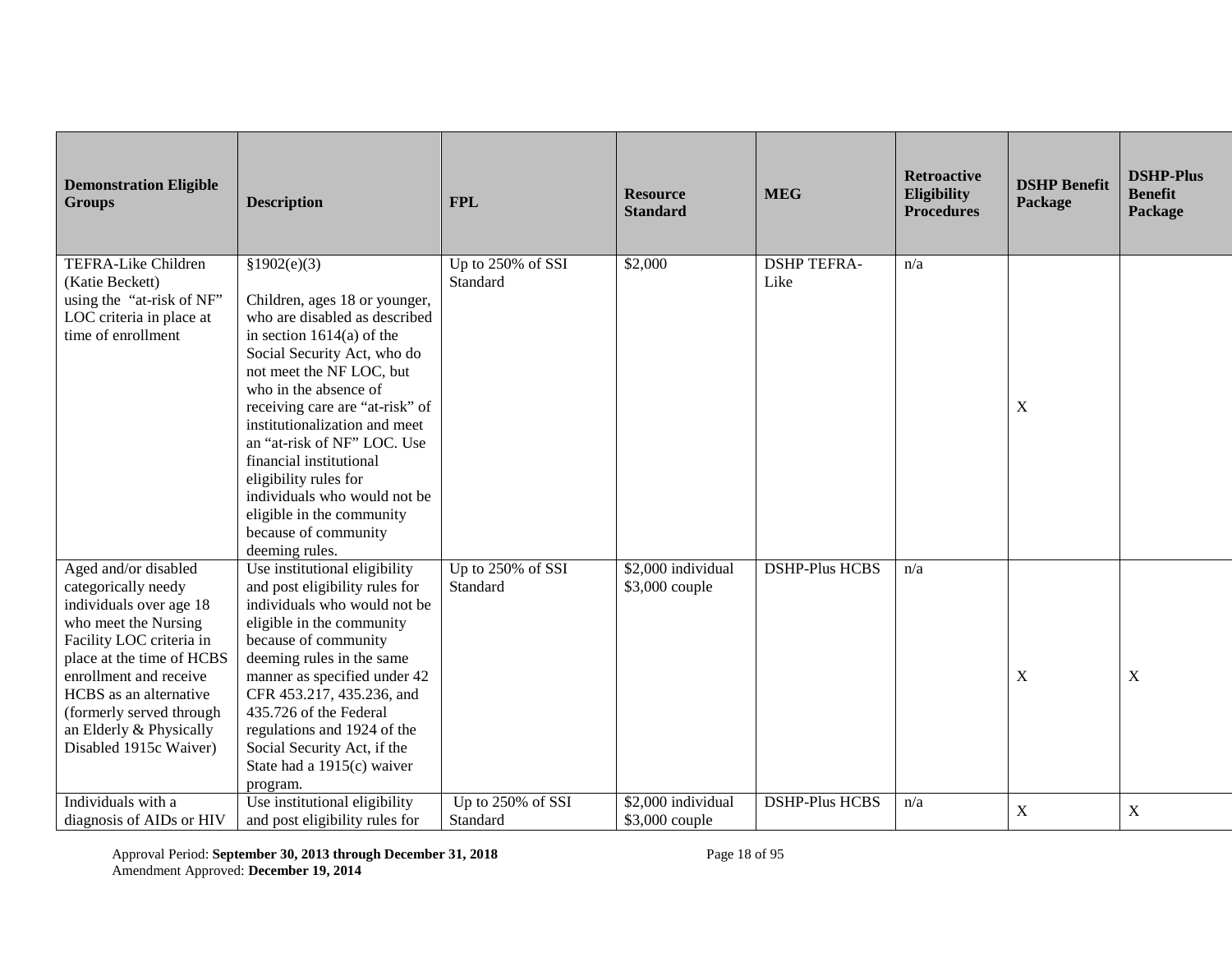| <b>Demonstration Eligible</b><br><b>Groups</b>                                                                                                                                                                                                                                                        | <b>Description</b>                                                                                                                                                                                                                                                                                                                                                                                                              | <b>FPL</b>                    | <b>Resource</b><br><b>Standard</b>   | <b>MEG</b>            | <b>Retroactive</b><br>Eligibility<br><b>Procedures</b> | <b>DSHP</b> Benefit<br>Package | <b>DSHP-Plus</b><br><b>Benefit</b><br>Package |
|-------------------------------------------------------------------------------------------------------------------------------------------------------------------------------------------------------------------------------------------------------------------------------------------------------|---------------------------------------------------------------------------------------------------------------------------------------------------------------------------------------------------------------------------------------------------------------------------------------------------------------------------------------------------------------------------------------------------------------------------------|-------------------------------|--------------------------------------|-----------------------|--------------------------------------------------------|--------------------------------|-----------------------------------------------|
| over age 1 who meet the<br>Hospital LOC criteria<br>and who receive HCBS as<br>an alternative (formerly<br>served through an<br>AIDS/HIV 1915c Waiver)                                                                                                                                                | individuals who would not be<br>eligible in the community<br>because of community<br>deeming rules in the same<br>manner as specified under 42<br>CFR 453.217, 435.236, and<br>435.726 of the Federal<br>regulations and 1924 of the<br>Social Security Act, if the<br>State had a 1915(c) waiver<br>program.                                                                                                                   |                               |                                      |                       |                                                        |                                |                                               |
| Aged and/or disabled<br>individuals over age 18,<br>who do not meet a NF<br>LOC, but who, in the<br>absence of HCBS, are "at-<br>risk" of<br>institutionalization and<br>meet the "at-risk" for NF<br>LOC criteria in place at<br>the time of enrollment and<br>who need/are receiving<br><b>HCBS</b> | §1115<br>Use financial institutional<br>eligibility and post-eligibility<br>rules for individuals who<br>would not be eligible in the<br>community because of<br>community deeming rules in<br>the same manner that would<br>be used if the State had a<br>$1915(c)$ program.<br>* Any individual needing Nursing Facility services and is eligible for such services will receive Nursing Facility services through DSHP-Plus. | Up to 250% of SSI<br>Standard | \$2,000 individual<br>\$3,000 couple | <b>DSHP-Plus HCBS</b> | n/a                                                    | X                              | X                                             |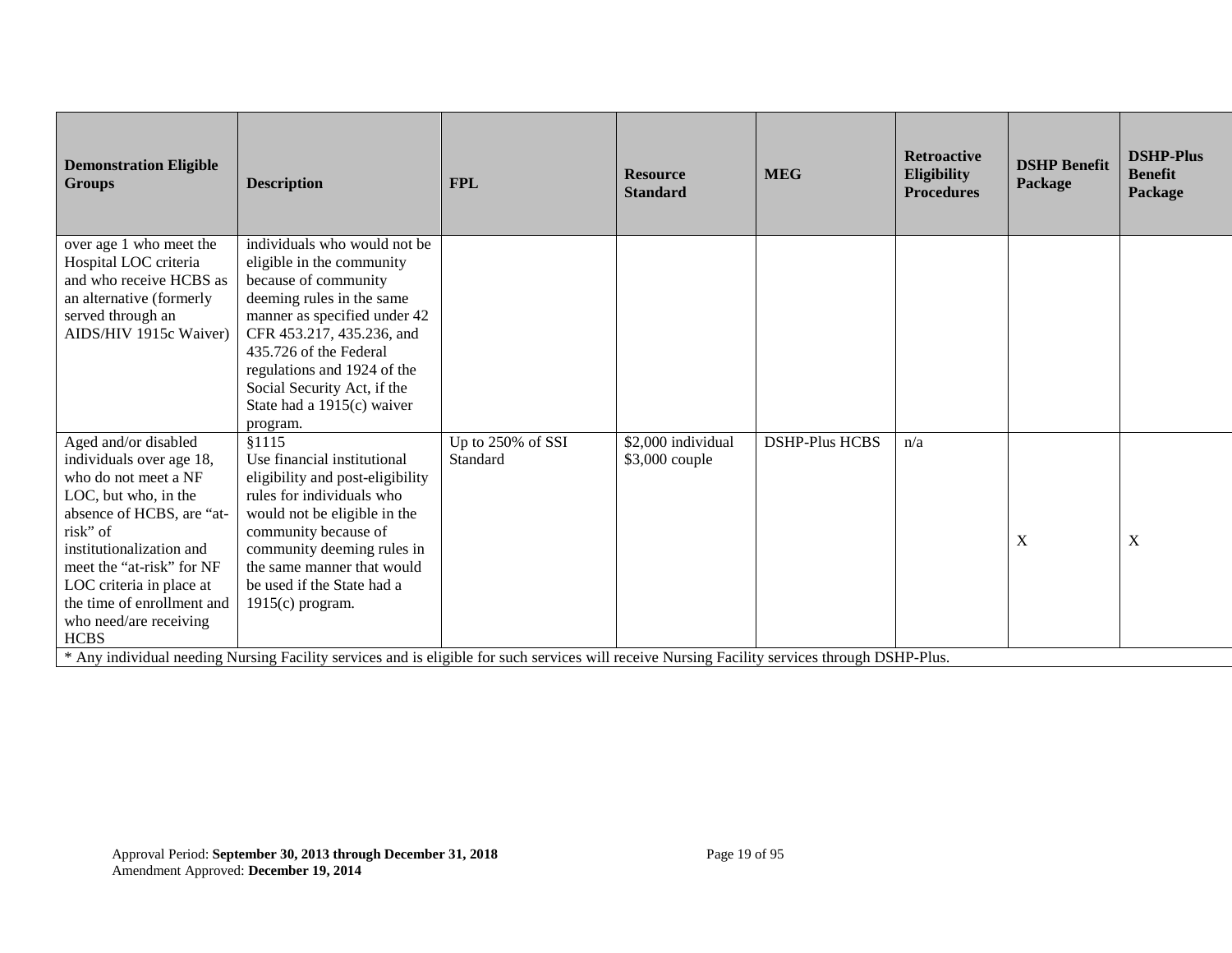## 19. **Eligibility Exclusions.** Notwithstanding Table A, the following persons are excluded from this demonstration.

## **Table B. Eligibility Exclusions.**

| <b>Exclusions from DSHP</b><br>and DSHP-Plus                            | <b>Description</b>                                                       | <b>FPL</b>                 | <b>Resource Standard</b>              | <b>Retroactive Eligibility</b><br><b>Procedures</b> |
|-------------------------------------------------------------------------|--------------------------------------------------------------------------|----------------------------|---------------------------------------|-----------------------------------------------------|
| <b>PACE</b>                                                             | §1934                                                                    | Up to 250% of SSI Standard | \$2,000 individual<br>\$3,000 couple  | n/a                                                 |
| Qualified Medicare<br>Beneficiaries (QMB)                               | §1902(a)(10)(E)(i)<br>§1902(r)(2) used to disregard all<br>resources     | Up to 100% of the FPL      | \$6,680 individual<br>\$10,202 couple | n/a                                                 |
| Specified Low Income<br>Medicare Beneficiary<br>(SLMB)                  | §1902(a)(10)(E)(iii)<br>$§1902(r)(2)$ used to disregard all<br>resources | Up to 120% of the FPL      | \$6,680 individual<br>\$10,202 couple | 3 months prior to<br>application month              |
| <b>Qualifying Individuals</b><br>(QI)                                   | §1902(a)(10)(E)(iv)<br>§1902(r)(2) used to disregard all<br>resources    | Up to 135% of the FPL      | \$6,680 individual<br>\$10,202 couple | 3 months prior to<br>application month              |
| Qualified and Disabled<br>Working Individuals                           | §1902(a)(10)(E)(ii)<br>$§1902(r)(2)$ used to disregard all<br>resources  | Up to 200% of the FPL      | \$4,000 individual<br>\$6,000 couple  | 3 months prior to<br>application month              |
| Presumptively eligible<br>pregnant women                                | \$1902(a)(47)<br>§1920                                                   | Up to 185% of the FPL      | n/a                                   | n/a                                                 |
| Individuals in a hospital<br>for 30 consecutive days*                   | §1902(a)(10)(A)(ii)(V)                                                   | SSI standard               | \$2,000                               | 3 months prior to the<br>application months         |
| Presumptive Breast and<br>Cervical Cancer for<br><b>Uninsured Women</b> | §1920B                                                                   | n/a                        | n/a                                   | 3 months prior to<br>application month              |
| <b>Breast and Cervical</b><br>Cancer Program for<br>women               | §1902(a)(10)(A)(ii)(XVIII)                                               | n/a                        | n/a                                   | 3 months prior to<br>application month              |
| Institutionalized<br>individuals in an ICF/MR                           | §1902(a)(10)(A)(ii)(V)                                                   | 250% of SSI Standard       | \$2,000 individual<br>\$3,000 couple  | 3 months prior to<br>application month              |

Approval Period: **September 30, 2013 through December 31, 2018** Page 20 of 95 Amendment Approved: **December 19, 2014**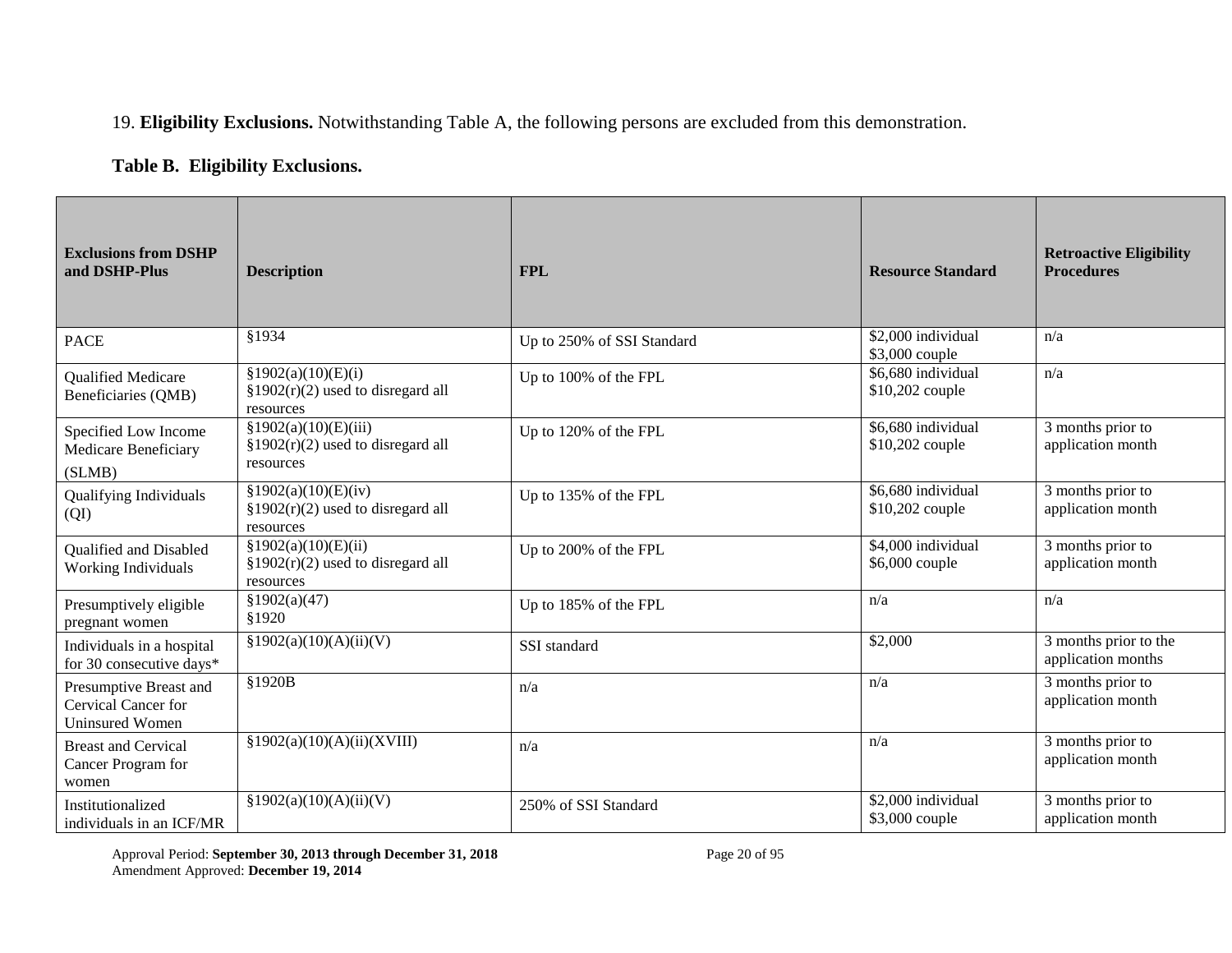| <b>Exclusions from DSHP</b><br>and DSHP-Plus | <b>Description</b>      | <b>FPL</b>           | <b>Resource Standard</b> | <b>Retroactive Eligibility</b><br><b>Procedures</b> |
|----------------------------------------------|-------------------------|----------------------|--------------------------|-----------------------------------------------------|
| facility                                     |                         |                      |                          |                                                     |
| Community-based                              | §1902(a)(10)(A)(ii)(VI) | 250% of SSI Standard | \$2,000 individual       | n/a                                                 |
| individuals who meet                         |                         |                      | \$3,000 couple           |                                                     |
| ICF/MR level of care                         |                         |                      |                          |                                                     |
| (DDDS/MR 1915c)                              |                         |                      |                          |                                                     |
| Waiver)                                      |                         |                      |                          |                                                     |

\* Individuals who are eligible for Medicaid under 42 CFR 435.236 by virtue of the fact that they are in the hospital for period of not less than 30 consecutive days will be excluded from enrollment in DSHP or DSHP-Plus during the period of continuous hospitalization. When this population is ready for discharge, the state will determine whether they meet income and resource criteria under any other Medicaid eligibility categories and their need for continued services such as out of state rehabilitation facilities or LTC services in the community. Their eligibility category determined at that point would determine whether they would be enrolled in the demonstration per the attached eligibility matrix. During the period when the client may not enroll in the demonstration, their hospital stay will be covered fee for service.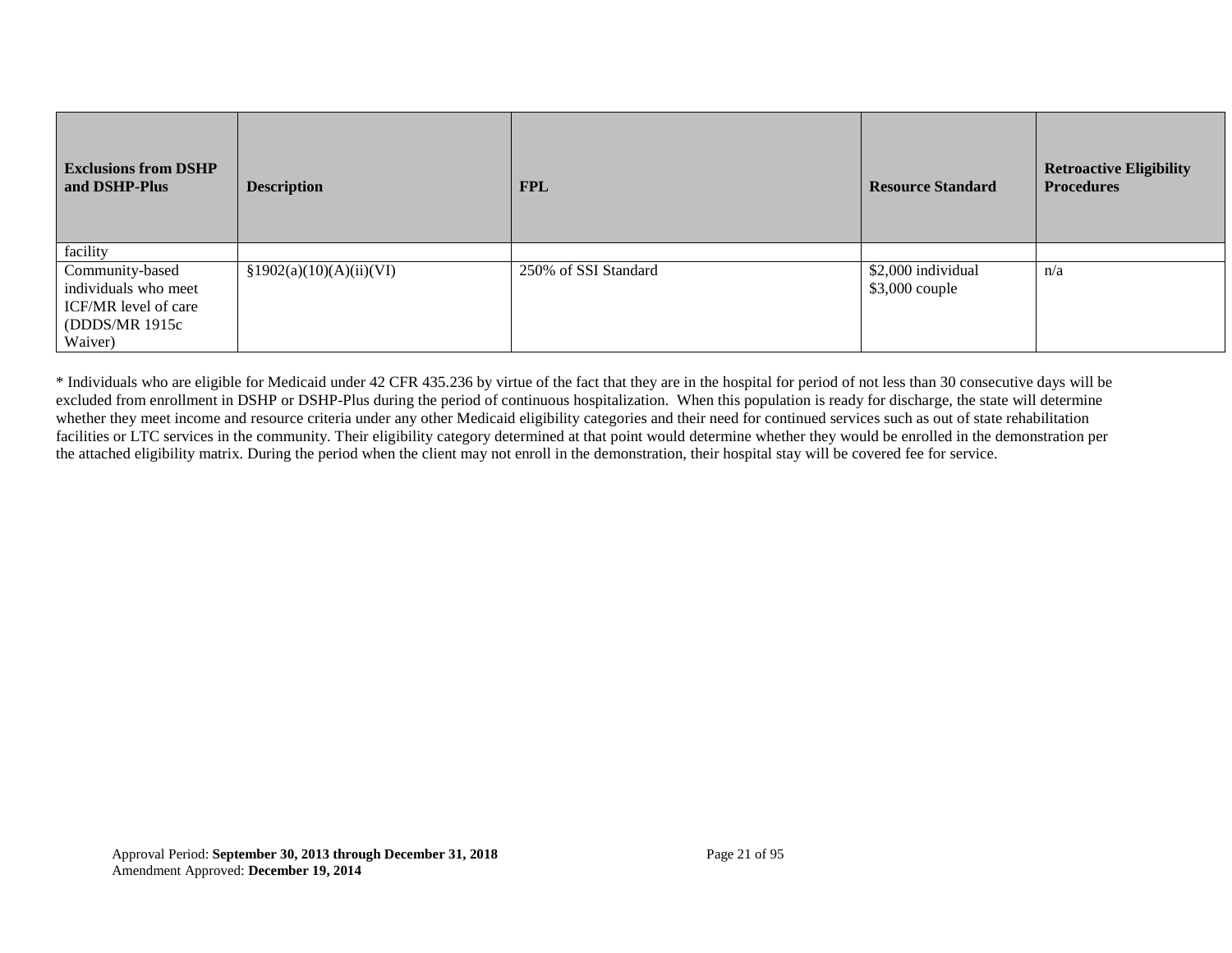- 20. **Eligibility and Post Eligibility Treatment of Income for DSHP-Plus Individuals who are Institutionalized.** The state must follow the rules specified in the currently approved State plan for institutionalized DSHP-Plus participants. All individuals receiving institutional services must be subject to post eligibility treatment of income rules set forth in section 1924 of the Social Security Act and 42 CFR §435.725 of the federal regulations.
- 21. **Regular and Spousal Impoverishment Post-Eligibility Treatment of Income for DSHP-Plus Individuals Receiving HCBS (Specified at 42 CFR §435.726 of the Federal Regulations and 1924 of the Social Security Act).** For HCBS participants found eligible using institutional eligibility rules and that do not receive services in an Assisted Living Facility, the state will provide a maintenance needs allowance that is equal to the individuals' total income as determined under the post eligibility process, which includes income that is placed in a Miller Trust. For those HCBS participants that elect to receive services in an Assisted Living Facility, the state will provide a maintenance needs allowance set at the Adult Foster Care Rate, which is the SSI standard plus the Optional State Supplement amount.

For HCBS participants residing in Assisted Living Facilities, the state must provide the MCOs the set of unique taxonomies and procedure codes that the state currently uses to identify HCBS services. The MCOs will instruct HCBS providers to use this set of codes when billing them for HCBS so that they can identify HCBS in their claims processing systems. This way MCOs can ensure that the patient liability amount assessed for each Assisted Living client is only applied toward the cost of HCBS and not to regular state plan services. The state must also include language in the MCO contract specifying the requirement that patient liability only be applied to the cost of HCBS.

22. **Eligibility for the PROMISE Program.** The PROMISE program begins January 1, 2015. DSHP and DSHP-Plus eligible beneficiaries and enrollees applying for services must be screened by the Division of Substance Abuse and Mental Health (DSAMH) using a standardized clinical and functional assessment developed for Delaware and based on national standards. See Attachment F for a detailed explanation of clinical and functional assessments that are used in the screening process.

## **V. DSHP BENEFITS**

- 23. **DSHP Benefits.** Benefits provided through this demonstration for the Medicaid managed care and Family Planning Expansion Programs are described below:
	- a. **DSHP Benefits.** As outlined in Table A, all mandatory and optional state plan and demonstration-eligible populations, with the exception of the Family Planning Expansion Program, are entitled to receive all mandatory and optional services under the approved Medicaid state plan. These Medicaid state plan benefits are provided through a combination of contracts with managed care organizations or managed care delivery systems, as well as FFS, for specific services noted below.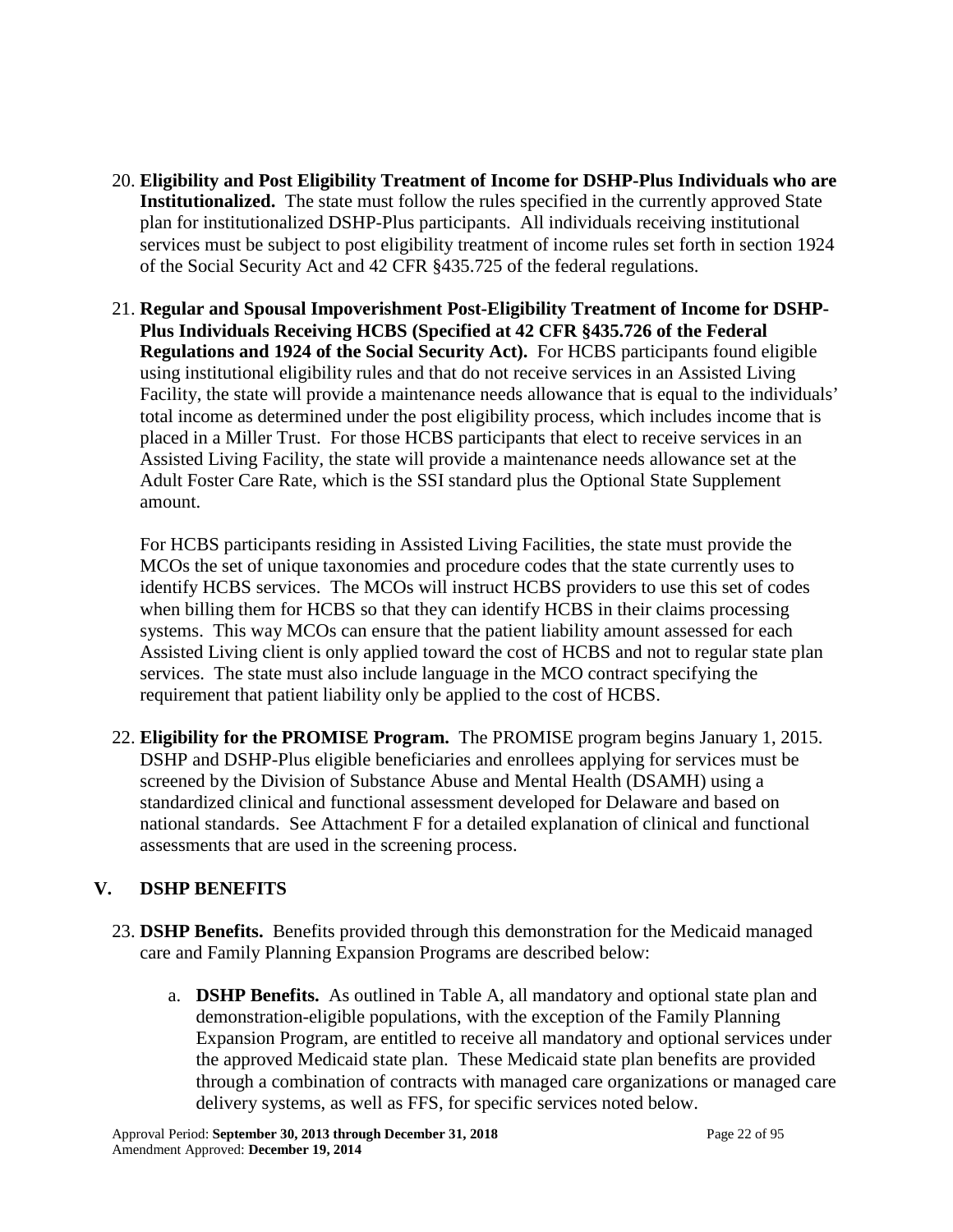- b. **DSHP FFS Benefits.** The following state plan services are carved out from the Medicaid MCO benefit package and are paid on a FFS basis:
	- i. Pharmacy;
	- ii. Child dental;
	- iii. Non-emergency transportation, except for emergency ambulance transportation;
	- iv. Day habilitation services authorized by the Division of Developmental Disabilities Services;
	- v. Medically necessary behavioral health services for both children and adults in excess of MCO plan benefit coverage, which is 30 visits for children and 20 visits for adults
	- vi. Prescribed pediatric extended care.
- 24. **Alternative benefit plan:** The Newly Eligible Group, made eligible under the state plan effective January 1, 2014, will receive benefits described in the state's approved alternative benefit plan (ABP) state plan amendment (SPA), which are effective, as of the effective date in the approved ABP SPA.
- 25. **Self-Referral.** Demonstration beneficiaries may self-refer for the following services:
	- Emergency care;
	- Family planning services, including obstetric and gynecology services;
	- For female participants, the MCOs must allow direct access to women's health specialists within the health plan's network for covered care related to women's routine and preventive care;
	- In-network behavior health services;
	- In-network eye health care services for children, including optometry and ophthalmology;
	- Evaluation Services from a provider with the Early Childhood Intervention program for children ages 0-3 years with a developmental delay; and
	- Generally all specialists (except Neuro-psych).
- 26. **Early and Periodic Screening, Diagnosis, and Treatment (EPSDT).** The MCOs must fulfill the state's responsibilities for coverage, outreach, and assistance with respect to EPSDT services that are described in the requirements of sections  $1905(a)(4)(b)$  (services), 1902(a)(43) (administrative requirements), and 1905(r) (definitions).

## **VI. DSHP-PLUS BENEFITS**

27. **Eligibility for DSHP-Plus HCBS Benefits.** DSHP-Plus provides HCBS LTSS as identified in Table C to eligible individuals as outlined in Table A. Medical and/or functional needs are assessed according to LOC criteria for NFs, hospitals and "at-risk of NF" criteria published in the state rules. These criteria must be based on accepted medical standards. These LOC criteria must be used in assessing eligibility for DSHP-Plus HCBS benefits at the time of an individual's initial HCBS enrollment. Attachment E outlines the LOC criteria for NFs and hospitals in effect prior to implementation of DSHP-Plus within the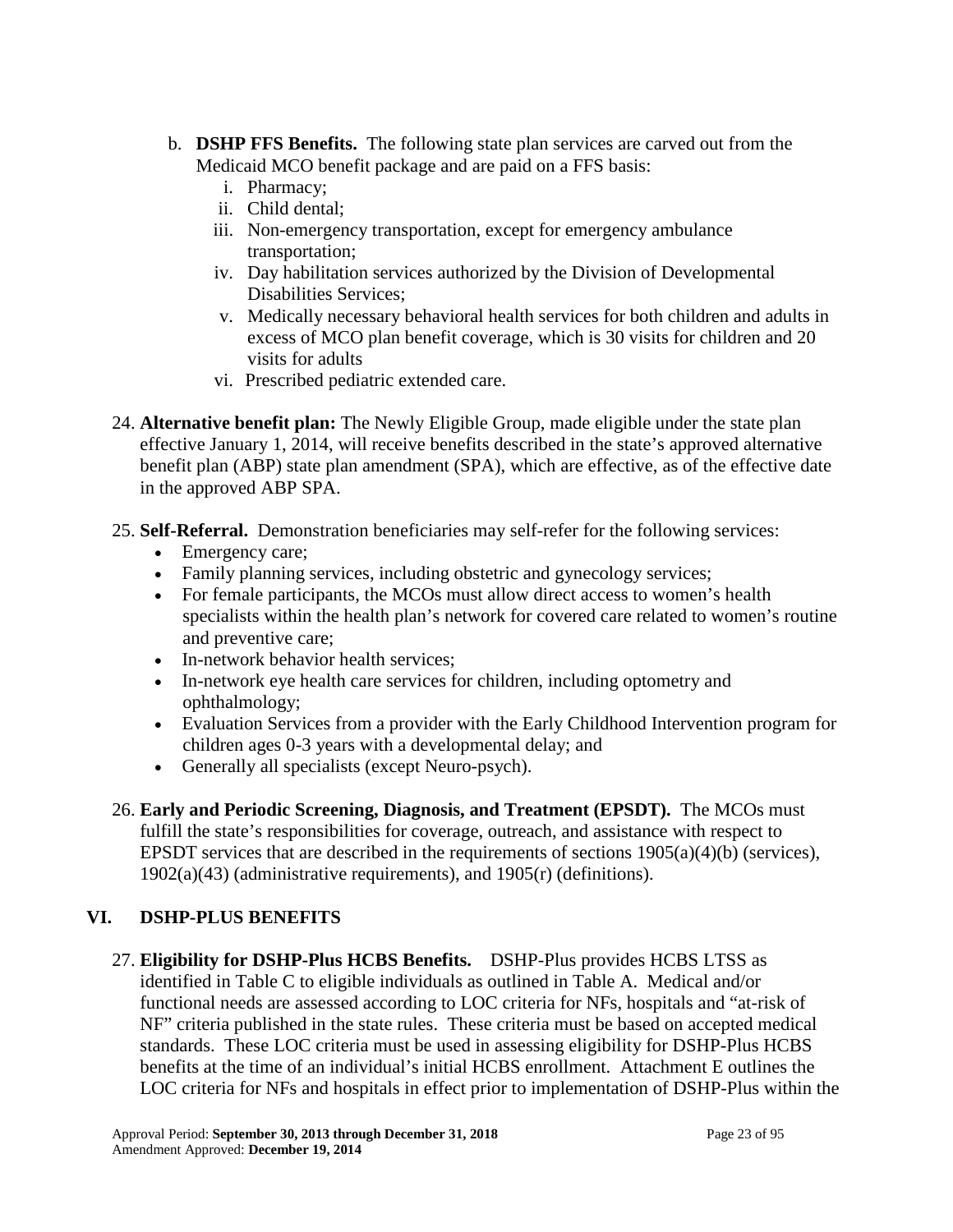demonstration and the LOC criteria for NFs, hospitals, and "at-risk of NF" criteria for initial implementation of DSHP-Plus. The state is required to notify CMS 60 days in advance of any changes to these LOC criteria and provide an update to this attachment.

28. **DSHP-Plus HCBS Benefit Package.** The following Table C describes the additional benefits available to HCBS participants, that are provider-directed and, if the participant elects the option, self-directed. The services are further defined in Attachment C.

| <b>Service</b>                                  | Provider        | Participant     |
|-------------------------------------------------|-----------------|-----------------|
|                                                 | <b>Directed</b> | <b>Directed</b> |
| Case Management                                 | X               |                 |
| <b>Community Based Residential Alternatives</b> | X               |                 |
| Personal Care/Attendant Care                    | X               | X               |
| Respite                                         | X               |                 |
| <b>Adult Day Services</b>                       | X               |                 |
| Day Habilitation                                | X               |                 |
| <b>Cognitive Services</b>                       | X               |                 |
| Personal Emergency Response System              | X               |                 |
| <b>Support for Participant Direction</b>        | X               |                 |
| Independent Activities of Daily living (Chore)  | X               |                 |
| <b>Nutritional Supports</b>                     | X               |                 |
| Specialized Medical Equipment & Supplies        | X               |                 |
| <b>Minor Home Modifications</b>                 | X               |                 |
| <b>Home Delivered Meals</b>                     | X               |                 |

#### **Table C. DSHP-Plus HCBS**

- 29. **Option for Participant Direction of Personal Care Services.** DSHP-Plus participants who elect self-directed care must have the opportunity to have choice and control over how personal care services are provided and who provides the service. Member participation in participant direction is voluntary, and members may participate in or withdraw from participant direction at any time.
	- a. **Information and Assistance in Support of Participant Direction.** The state/MCO shall have a support system that provides participants with information, training, counseling, and assistance, as needed or desired by each participant, to assist the participant to effectively direct and manage their self-directed services and budgets. Participants shall be informed about self-directed care, including feasible alternatives, before electing the self-direction option. Participants shall also have access to the support system throughout the time that they are self-directing their care. Support activities must include, but is not limited to Support for Participant Direction service which includes two components: Financial Management Services and Support Brokerage. Providers of Support for Participant Direction must carry out activities associated with both components. The Support for Participant Direction service provides assistance to participants who elect to self-direct their personal care services.
	- b. **Participant Direction by Representative.** The participant who self-directs the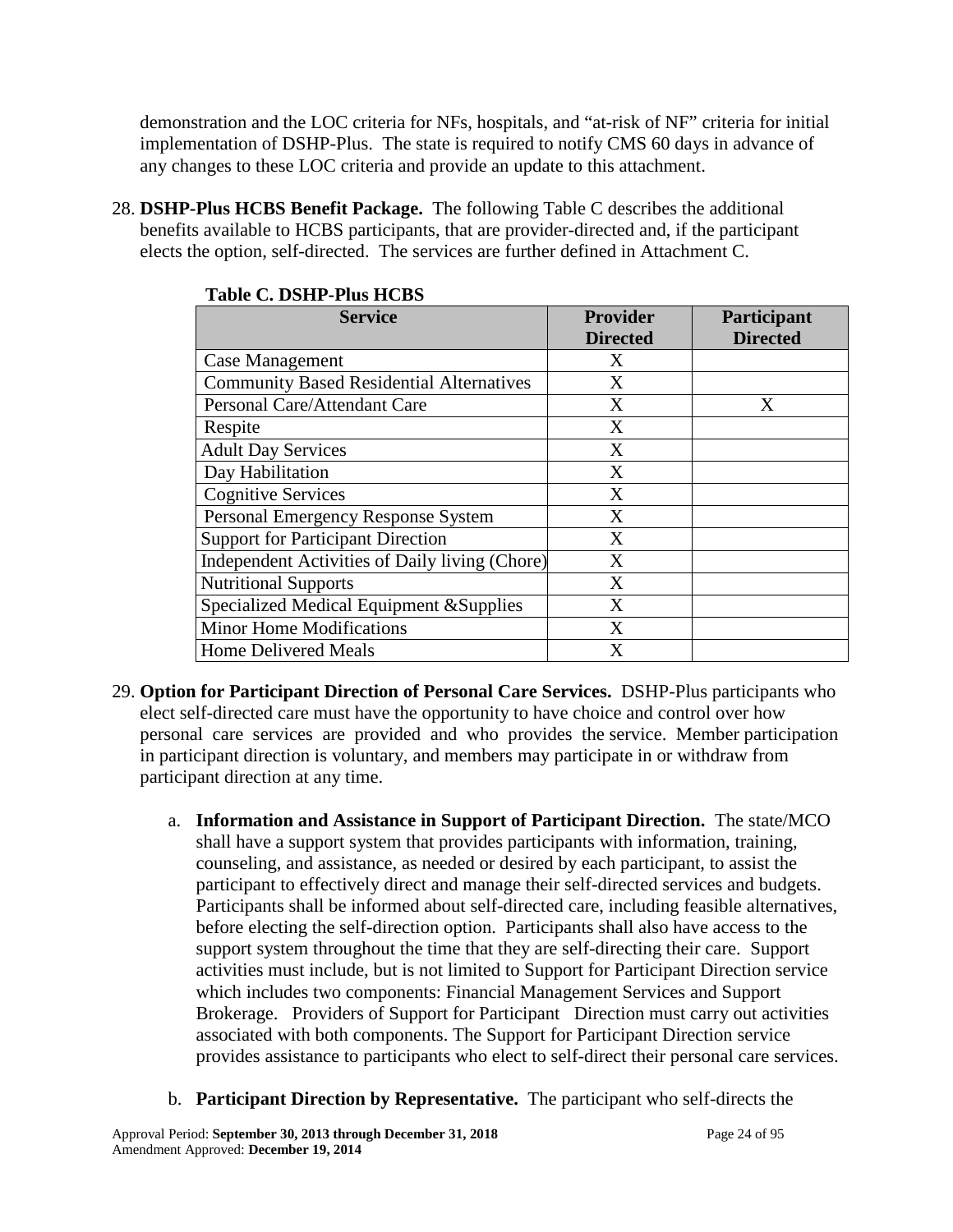personal care service may appoint a volunteer designated representative to assist with or perform employer responsibilities to the extent approved by the participant. Waiver services may be directed by a legal representative of the participant. Waiver services may be directed by a non-legal representative freely chosen by an adult participant. A person who serves as a representative of a participant for the purpose of directing personal care services cannot serve as a provider of personal attendant services for that participant.

- c. **Participant Employer Authority.** The participant (or the participant's representative) must have decision-making authority over workers who provide personal care services.
	- vi. Participant/Common Law Employer. The participant (or the participant's representative) is the common law employer of workers who provide personal care services. An IRS-Approved Fiscal/Employer Agent functions as the participant's agent in performing payroll and other employer responsibilities that are required by federal and state law. Supports are available to assist the participant in conducting employer-related functions.
	- vii. Decision Making Authorities. The participant exercises the following decision making authorities: Recruit staff, select staff from worker registry, hire staff as common law employer, verify staff qualifications, obtain criminal history and/or background investigation of staff, specify additional staff qualifications based on participant needs and preferences, evaluate staff performance, verify time worked by staff and approve time sheets, and discharge staff.
- d. **Disenrollment from Participant-Direction.** A participant may voluntarily disenroll from the self-directed option at any time and return to a traditional service delivery system. To the extent possible, the member shall provide his/her personal care provider ten (10) days advance notice regarding his/her intent to withdraw from participant direction. A participant may also be involuntarily disenrolled from the self-directed option for cause, if continued participation in the participant-directed services option would not permit the participant's health, safety, or welfare needs to be met, or the participant demonstrates the inability to self-direct by consistently demonstrating a lack of ability to carry out the tasks needed to self-direct personal care services, or if there is fraudulent use of funds such as substantial evidence that a participant has falsified documents related to participant directed services. If a participant is terminated voluntarily or involuntarily from the self-directed service delivery option, the MCO must transition the participant to the traditional agency direction option and must have safeguards in place to ensure continuity of services.
- e. **Appeals.** The following actions shall be considered an adverse action under both 42 CFR 431 Subpart E (state fair hearing) and 42 CFR §438 Subpart F (MCO grievance process):
	- i. A reduction in services; or
	- ii. A denial of a requested adjustment to the care plan.

Participants may use either the state fair hearing process or the MCO appeal process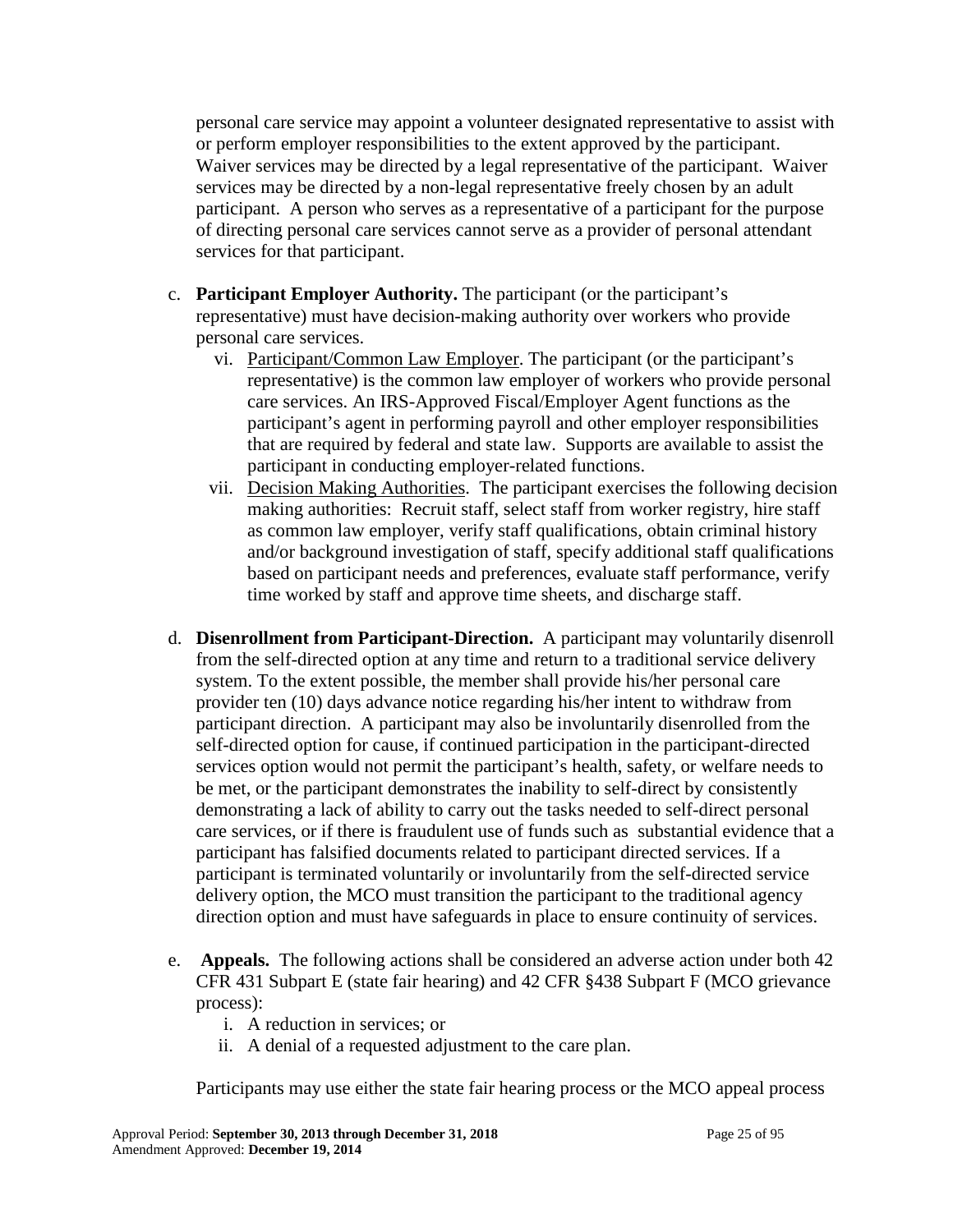to request reconsideration of these adverse actions.

30. **Money Follows the Person (MFP) Demonstration.** Beneficiaries enrolled in the state's MFP program are included in the demonstration. MFP grant funds must pay for MFP services for MFP-eligible participants.

The MCOs will provide MFP Transition Coordinators and Nurses that will develop transition plans and assist MFP eligible clients in transitioning from institutions to the facility. The MCOs will contract with and reimburse current MFP service vendors. State staff will oversee the MCOs and approve all transition plans developed by the MCOs and approve all discharges.

## **VII. PROMISE BENEFITS**

- 31. **DSHP and DSHP-Plus Benefits.** Individuals enrolled in PROMISE will receive all of their DSHP or DSHP-Plus state plan benefits through the MCOs, just as the individuals had before enrollment in PROMISE. However, DSHP beneficiaries who are enrolled in PROMISE, will have a DSAMH counselor as their primary case manager. DSHP-Plus beneficiaries will continue to have the MCO case manager act as their primary; the DSAMH counselor will be the secondary case manager. Individuals enrolled in PROMISE and eligible for DSHP and DHSP Plus but not yet enrolled in an MCO may receive all of their state plan benefits through FFS while awaiting enrollment in the MCO.
- 32. **PROMISE Benefits.** Beneficiaries enrolled in PROMISE receive all of the following nonstate plan benefits through the program (definitions of these services are found in Attachment  $F$ :
	- a. Benefits counseling
	- b. Case management
	- c. Community-based residential alternative supports that exclude assisted living
	- d. Community transition services
	- e. CPST/PSR and other services by non-licensed clinic staff including evidence-based practices, such as assertive community treatment (ACT) and intensive case management (ICM)
	- f. Financial coaching
	- g. Non-medical transportation
	- h. Nursing
	- i. Peer supports
	- j. Personal care
	- k. Respite
	- l. Skill-building for individual activities of daily living/chore
	- m. Supported employment (both individual and small group)

In addition, the individuals will receive the behavioral health state plan benefits of substance use disorder including medication assisted treatment (MAT) and services by licensed behavioral health practitioners through the PROMISE program.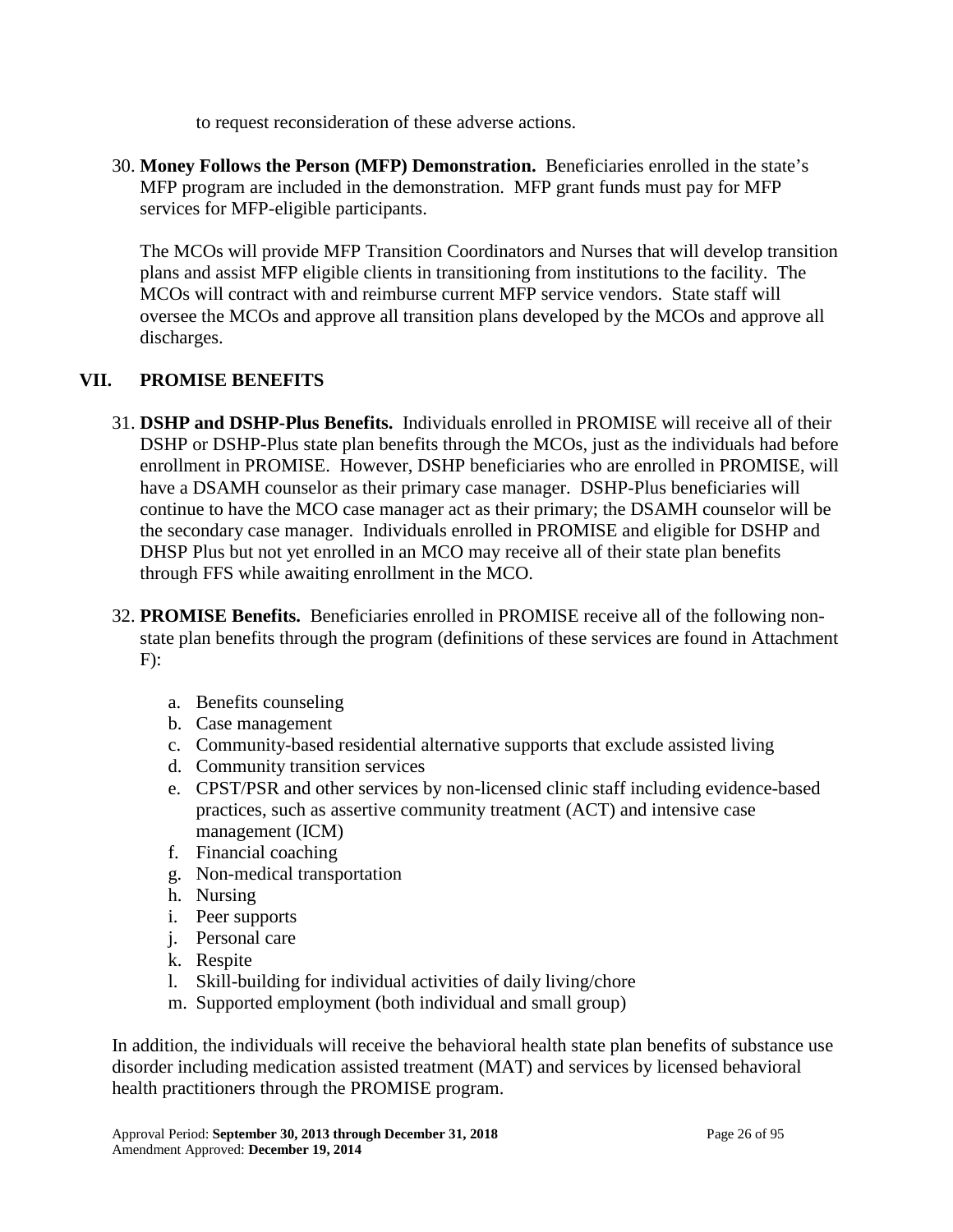## **VIII. COST SHARING**

33. Co-payments will be charged to all DSHP and DSHP-Plus Managed Care enrollees as stipulated in the state plan. Standard Medicaid exemptions from cost-sharing, such as family planning services, as stipulated in 42 C.F.R. §447(b), apply to the demonstration.

## **IX. ENROLLMENT**

## 34. **Mandatory Enrollment.**

- a. **Enrollment.** The state may mandatorily enroll individuals served through this demonstration in managed care programs to receive DSHP and DSHP-Plus benefits pursuant to Sections V, VI and VIX of the STCs. The mandatory enrollment will apply only when the plans in the geographic area have been determined by the state to meet certain readiness and network requirements and require plans to ensure sufficient access, quality of care, and care coordination for beneficiaries established by the state, as required by 42 CFR §438 and approved by CMS. The state must provide updates through its regular meetings with CMS and submit regular documentation requested of its Readiness Review status.
- b. **Choice.** The state must ensure that at the time of initial enrollment and on an ongoing basis, the individuals have a minimum of two plans meeting all readiness requirements from which to choose. If at any time, the state is unable to offer two plans, an alternative delivery system must be available within 60 days of loss of plan choice.
- c. **Notice Requirement for a Change in Network.** The state must provide notice to CMS as soon as it becomes aware of (or at least 90 days prior if possible) a potential change in the number of plans available for choice within an area, or any other changes impacting proposed network adequacy. The State may not mandatorily enroll individuals into any plan that does not meet network adequacy requirements as defined in 42 CFR §438.206.
- 35. **DSHP Enrollment Process.** All individuals must have the opportunity to make an active selection of a DSHP MCO prior to enrollment. The state will pre-select an MCO for each DSHP member. That pre-selection shall be based on 42 CFR §438.56, taking into account the MCO affiliation of the individual's historic providers, including those for HCBS services. Once the member is advised of the state's pre-selection, the member will have up to 30 days to choose another MCO. If a different MCO is not selected during that time period, the member will be enrolled into the pre-selected MCO.
- 36. **DSHP-Plus Enrollment Process.** All individuals must have the opportunity to make an active selection of a DSHP-Plus MCO prior to enrollment. However, similar to DSHP members, the state will pre-select an MCO for each DSHP-Plus member. That pre-selection shall be based on 42 CFR §438.56, taking into account the MCO affiliation of the individual's historic providers, including those for HCBS services. Once the member is advised of the state's pre-selection, the member will have up to 30 days to choose another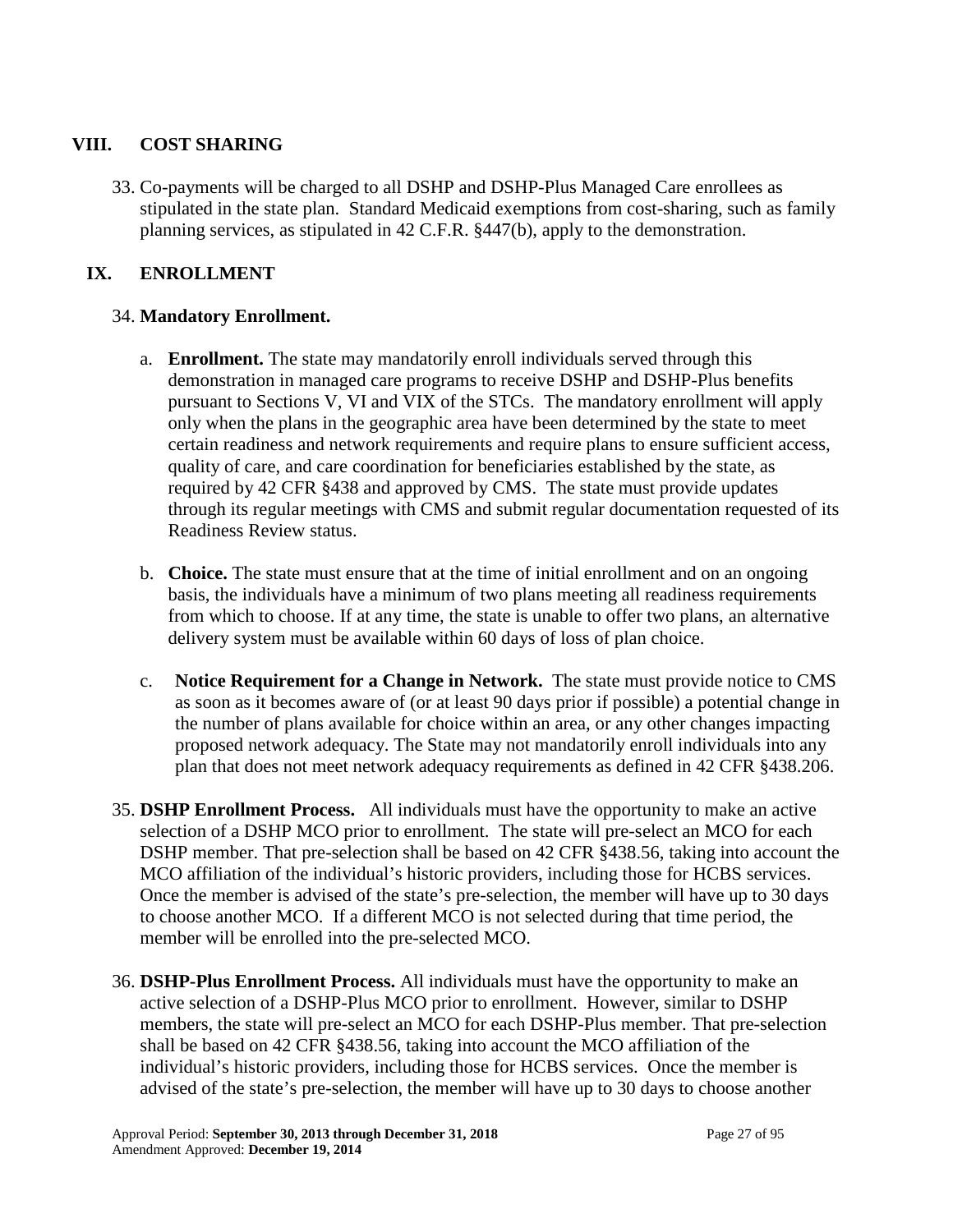MCO. If a different MCO is not selected during that time period, the member will be enrolled into the pre-selected MCO.

- 37. **DSHP and DSHP-Plus Disenrollment.** Individuals must be informed at least annually of their opportunity to change MCOs. Within 90 days of their initial enrollment into an MCO, individuals must be permitted 90 days to change MCOs without cause. After that time period, MCO changes are permitted for cause only.
- 38. **PROMISE Enrollment.** Starting January 1, 2015, MCOs may not apply limits on medically necessary covered behavioral health services. If a beneficiary's care coordinator believes that individual would benefit from a more targeted behavioral health program, the coordinator will contact the designated DSAMH contact. A DSAMH care manager will arrange to meet the beneficiary and assess the beneficiary's eligibility for the PROMISE program based on the standardized assessment tool in Attachment D. If the individual meets the criteria for enrollment into the program, the individual can choose whether to enroll in the program, as enrollment is strictly voluntary. Individuals enrolled in this program will receive the benefits outlined in Attachment F.

# **X. DELIVERY SYSTEMS**

- 39. **Managed Care Requirements.** The state must comply with the managed care regulations published at 42 CFR §438, except as waived herein. Capitation rates shall be developed and certified as actuarially sound, in accordance with 42 CFR §438.6. The certification shall identify historical utilization of state plan and HCBS services used in the rate development process.
- 40. **Managed Care Benefit Package.** Individuals enrolled in any managed care program within the state must receive from the managed care program the benefits as identified in Sections V and VI of the STCs. As noted in plan readiness and contract requirements, the state must require that each MCO refer and/or coordinate, as appropriate, enrollees' access to needed state plan services that are excluded from the managed care delivery system but available through a fee-for-service delivery system, and must also assure referral and coordination with services not included in the established benefit package.
- 41. **Managed Care Contracts.** No FFP is available for activities covered under contracts and/or modifications to existing contracts that are subject to 42 CFR §438 requirements prior to CMS approval of such contracts and/or contract amendments. The State shall submit any supporting documentation deemed necessary by CMS. The state must provide CMS with a minimum of 60 days to review and approve changes. CMS reserves the right, as a corrective action, to withhold FFP (either partial or full) for the demonstration, until the contract compliance requirement is met.
- 42. **Open Enrollment Period**. During the period from May 15, 2014 through September 30, 2014, the state may delay the annual open enrollment opportunity that otherwise would have been available to beneficiaries during this enrollment period, in order to realign its annual managed care open enrollment period with the Federally-Facilitated Marketplace (the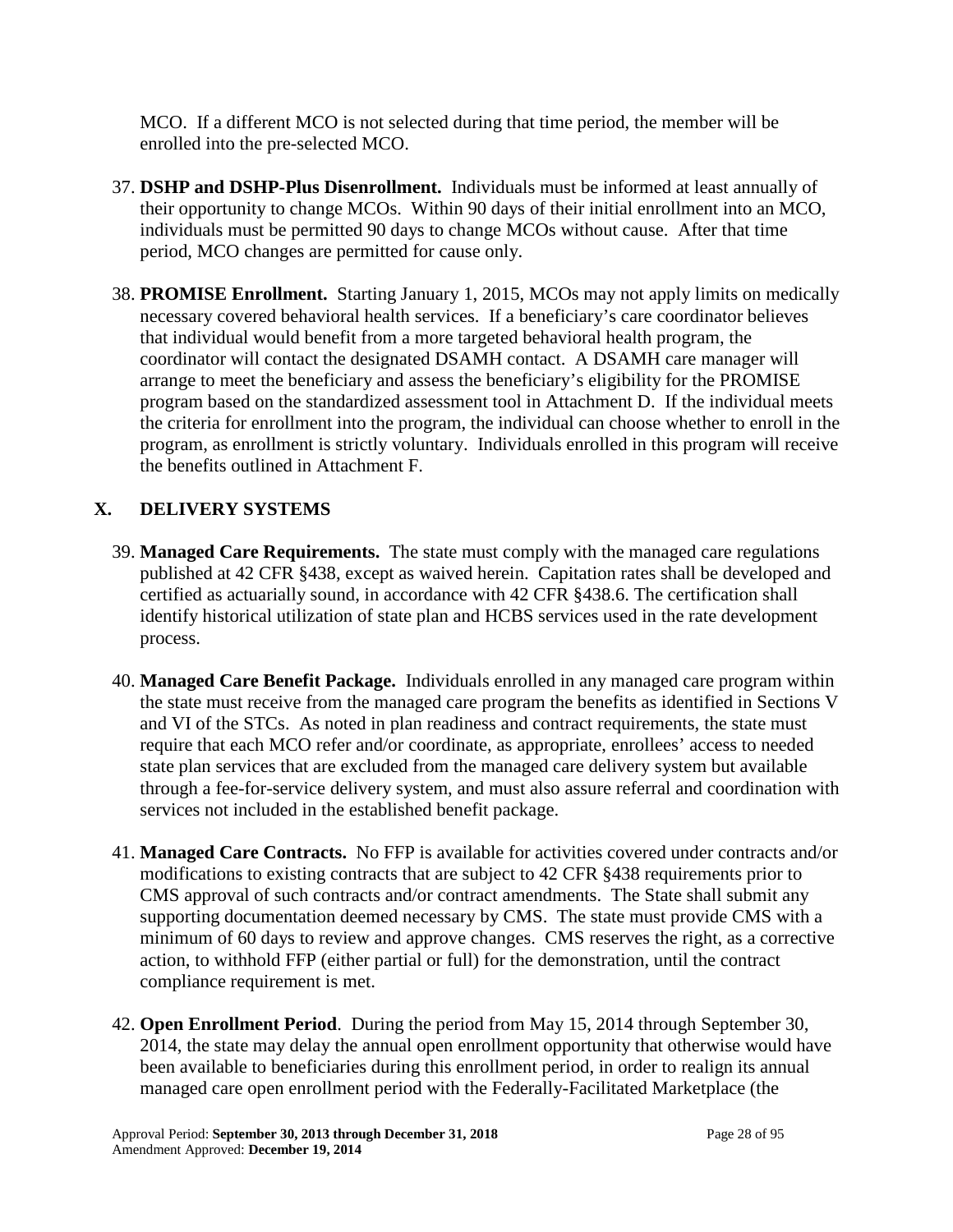Marketplace) open enrollment period provided for enrollment in a qualified health plan and the 2014 managed care organization (MCO) procurement cycle. During this period the state must:

- a. Notify the beneficiaries of the change of open enrollment date;
- b. Allow disenrollment for any reason; and
- c. Continue to monitor beneficiary access to services through the state's and MCO member services lines.
- 43. **Procurement**. Should the state not continue with an existing contracted MCO during the 2014 procurement process, the state shall ensure that beneficiaries are able to continue receiving services as specified in 42 CFR §438.62. When enrolling a beneficiary with a new MCO through auto-assignment process the state will ensure that the historical providerbeneficiary relationship is preserved in accordance with 42 CFR §438.50(f)(2).
- 44. **Public Contracts**. Payments under contracts with public agencies, that are not competitively bid in a process involving multiple bidders, shall not exceed the documented costs incurred in furnishing covered services to eligible individuals (or a reasonable estimate with an adjustment factor no greater than the annual change in the consumer price index).
- 45. **Network Requirements***.* The state must ensure the delivery of all covered benefits, including high quality care. Services must be delivered in a culturally competent manner, and the MCO network must be sufficient to provide access to covered services to the lowincome population. In addition, the MCO must coordinate health care services for demonstration populations.The following requirements must be included in the state's MCO contracts:
	- a. **Special Health Care Needs.** Enrollees with special health care needs must have direct access to a specialist, as appropriate for the individual's health care condition, as specified in 42 C.F.R. §438.208(c)(4).
	- b. **Out of Network Requirements.** Each MCO must provide demonstration populations with all demonstration program benefits described within these STCs and must allow access to non-network providers when services cannot be provided consistent with the timeliness standards required by the state.
- 46. **Demonstrating Network Adequacy**. Annually, each MCO must provide adequate assurances that it has sufficient capacity to serve the expected enrollment in its service area and offers an adequate range of preventive, primary, pharmacy, specialty and HCBS services for the anticipated number of enrollees in the service area.
	- a. The state must verify these assurances by reviewing demographic, utilization and enrollment data for enrollees in the demonstration as well as: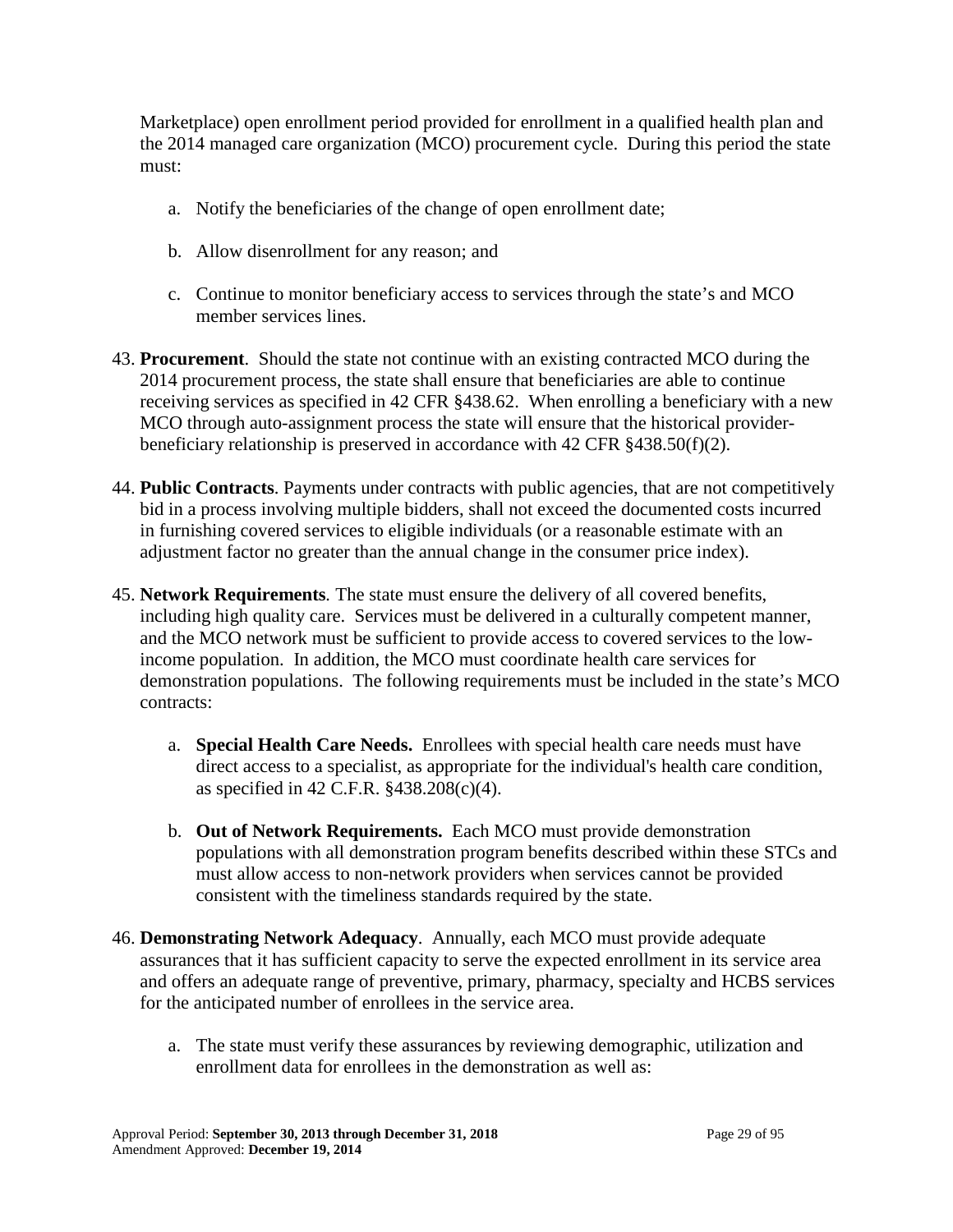- i. The number and types of primary care, pharmacy, and specialty providers available to provide covered services to the demonstration population
- ii. The number of network providers accepting the new demonstration population; and
- iii. The geographic location of providers and demonstration populations, as shown through GeoAccess or similar software.
- b. The state must submit the documentation required in subparagraphs i iii above to CMS with initial MCO contract submission as well as at each contract renewal or renegotiation, or at any time that there is a significant impact to each MCO's operation, including service area expansion or reduction and population expansion.
- 47. **Revision of the State Quality Strategy.** The state must update its Quality Strategy to reflect all managed care plans operating under the DSHP and DSHP-Plus programs. The state must obtain the input of recipients and other stakeholders in the development of its revised comprehensive Quality Strategy and make the Strategy available for public comment. The state must revise the strategy whenever significant changes are made, including changes through this demonstration. Pursuant to STC 65, the state must also provide CMS with annual reports on the effectiveness of the updated comprehensive Quality Strategy as it impacts the demonstration.
- 48. **Required Components of the State Quality Strategy.** The revised Quality Strategy shall meet all the requirements of 42 CFR §438 Subpart D. The quality strategy must include components relating to HCBS and must address the following: administrative authority, level of care determinations, service plans, health and welfare, and qualified providers. Additionally, it must also include information on how the state will monitor and evaluate each MCO's compliance with the contract requirements specific to the DSHP-Plus program as outlined in STC 56, including level of care evaluations, service plans, qualified providers as well as how the health and welfare of enrollees will be assessed and monitored.
- 49. **Required Monitoring Activities by State and/or External Quality Review Organization (EQRO).** The state's EQRO process shall meet all the requirements of 42 CFR §438 Subpart E. In addition, the state, or its EQRO, shall monitor and annually evaluate the MCOs' performance on specific new requirements under DSHP-Plus. These include but are not limited to the following:
	- a. Level of care determinations to ensure that approved instruments are being used and applied appropriately and as necessary, and to ensure that individuals being served with LTSS have been assessed to meet the required level of care for those services.
	- b. Service plans to ensure that MCOs are appropriately creating and implementing service plans based on enrollee's identified needs.
	- c. MCO credentialing and/or verification policies to ensure that HCBS services are provided by qualified providers.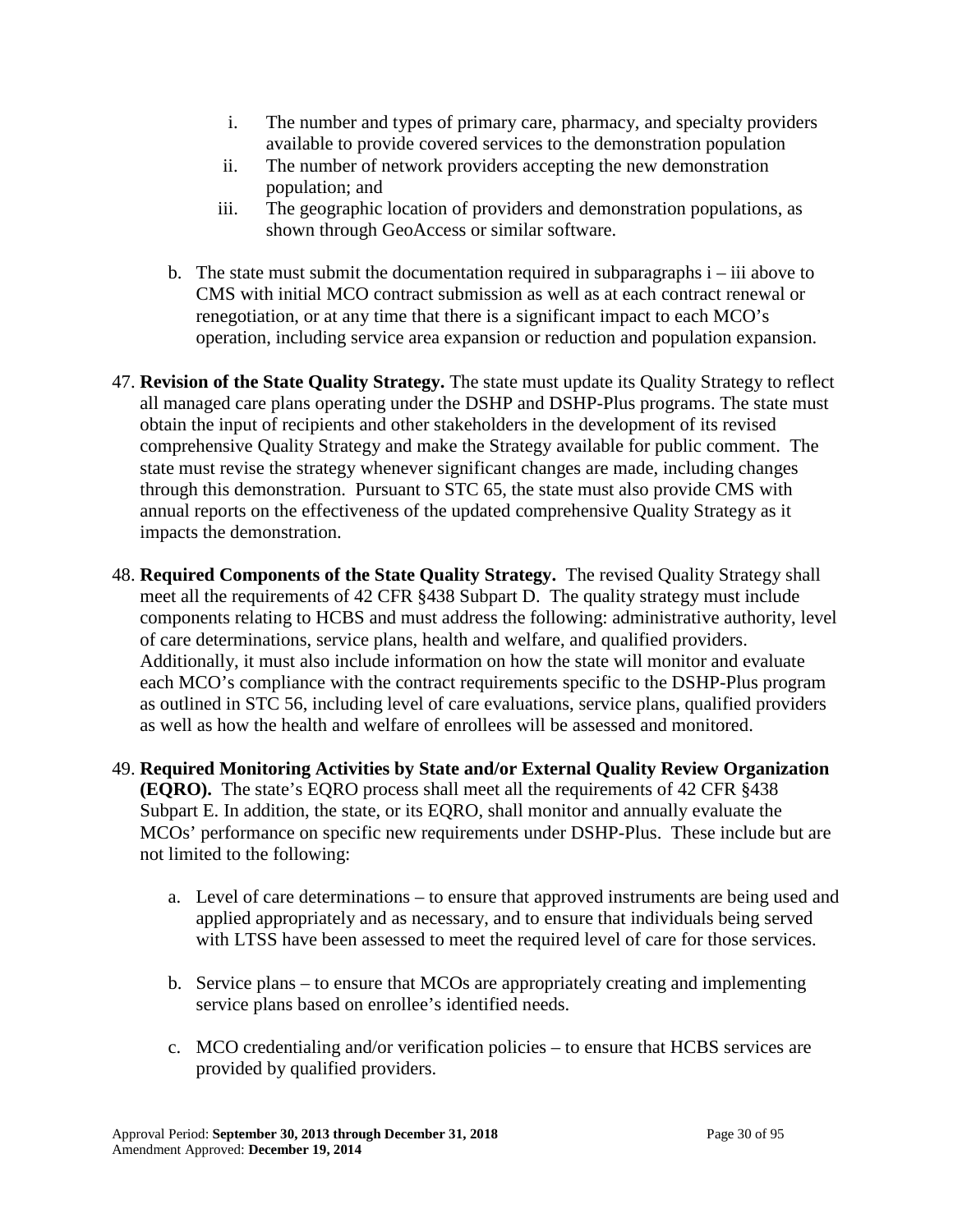- d. Health and welfare of enrollees to ensure that the MCO, on an ongoing basis, identifies, addresses, and seeks to prevent instances of abuse, neglect and exploitation.
- 50. **Advisory Committee as required in 42 CFR §438**. The state must maintain for the duration of the demonstration a managed care advisory group comprised of individuals and interested parties impacted by the demonstration's use of managed care, regarding the impact and effective implementation of these changes to seniors and persons with disabilities. Membership on this group should be periodically updated to ensure adequate representation of individuals receiving LTSS.
- 51. **Managed Care Data Requirements.** All managed care organizations shall maintain an information system that collects, analyzes, integrates and reports data as set forth at 42 CFR 438.242. This system shall include encounter data that can be reported in a standardized format. Encounter data requirements shall include the following:
	- a. Encounter Data All managed care organizations in the demonstration shall be responsible for the collection of all data on services furnished to enrollees through encounter data or other methods as specified by the state, and the maintenance of these data at the plan level. The state shall, in addition, develop mechanisms for the collection, reporting, and analysis of these, as well as a process to validate that each plan's encounter data are timely, complete and accurate. The state will take appropriate actions to identify and correct deficiencies identified in the collection of encounter data. The state shall have contractual provisions in place to impose financial penalties if accurate data are not submitted in a timely fashion.
	- b. Encounter Data Validation Study for New Capitated Managed Care Plans If the state contracts with new managed care organizations, the state shall conduct a validation study 18 months after the effective date of the contract to determine completeness and accuracy of encounter data. The initial study shall include validation through a sample of medical records of demonstration enrollees.
	- c. Submission of Encounter Data The state shall submit encounter data to the Medicaid Statistical Information System (MSIS) and when required T-MSIS (Transformed MSIS) as is consistent with Federal law. The state must assure that encounter data maintained at managed care organizations can be linked with eligibility files maintained at the state.
- 52. **External Quality Review (EQR).** The state is required to meet all requirements for external quality review (EQR) found in 42 C.F.R. Part 438, subpart E. The state must amend its current external quality review organization (EQRO) contract to require the validation of encounter data for all MCOs and PIHPs a minimum of once every three years.

The state should generally have available its final EQR technical report to CMS and the public, in a format compliant with Section 508 of the Rehabilitation Act (29 U.S.C. § 794d), by April 30th of each year, for data collected within the prior 15 months. This submission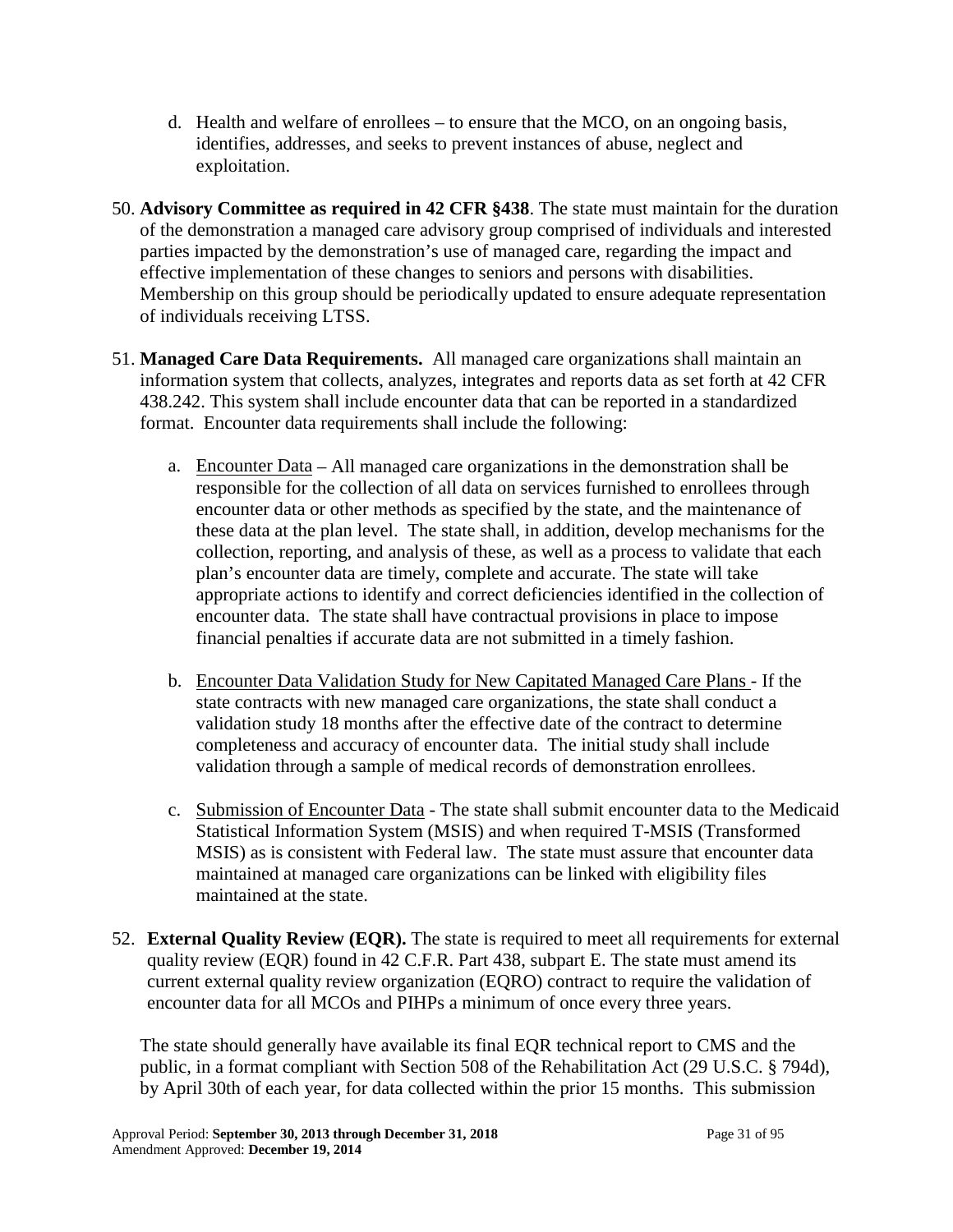timeframe will align with the collection and annual reporting on managed care data by the Secretary of Health and Human Services each September 30th, which is a requirement under the ACA [Sec. 2701 (d)(2)].

53. **PROMISE and MCO Care Coordination.** The state must assure that the MCOs coordinate, to the maximum extent possible, all services provided by the MCO (primary, acute, and any state plan behavioral health services) with the enhanced behavioral health services provided FFS by the PROMISE program. The state must submit a description of how all services will be coordinated within 30 days of approval of the PROMISE amendment.

# **XI. HCBS SERVICE DELIVERY AND REPORTING REQUIREMENTS**

- 54. **Home and Community-Based Settings.** The state shall ensure that home and communitybased settings must have all of the qualities required by  $42 \text{ CFR } 441.301(c)(4)$ , and other such qualities as the secretary determines to be appropriate based on the needs of the individual as indicated in their person-centered plan. In a provider owned or controlled setting, the additional qualities required by CFR  $441.301(c)(4)(vi)$  must be met.
- 55. **Administrative Authority.** When there are multiple state entities involved in the administration of the demonstration, The Single State Medicaid Agency must maintain ultimate authority over the program and must exercise appropriate monitoring and oversight over MCOs as well as all entities contracted to assigned administrative functions on behalf of the Medicaid Agency.
- 56. **Integration of Section 1915(c) Waiver Assurances and Program Requirements into DSHP-Plus**. CMS must expect the state to maintain administrative authority and to implement DSHP-Plus in such a way that the waiver assurances and other program requirements currently part of its 1915(c) waiver programs are met, either by the state or by the MCOs through specific contract provisions, as follows:
	- a. Level of Care (LOC) and At-Risk Determinations.
		- i. An evaluation for level of care or at-risk determination must be given to all applicants for whom there is reasonable indication that services may be needed in the future either by the State, or as a contractual requirement, by the MCO or PROMISE program.
		- ii. All DSHP-Plus and PROMISE enrollees must be reevaluated at least annually or as otherwise specified either by the state, or as a contractual requirement, by the MCO.
		- iii. The LOC and at-risk process and instruments will be implemented as specified by the state, either through the state's own processes, or as a contractual requirement, by the MCO.
	- b. Person-Centered Planning and Individual Service Plans.
		- i. The MCO contract and PROMISE program shall require the use of a person-centered and directed planning process as required by 42 CFR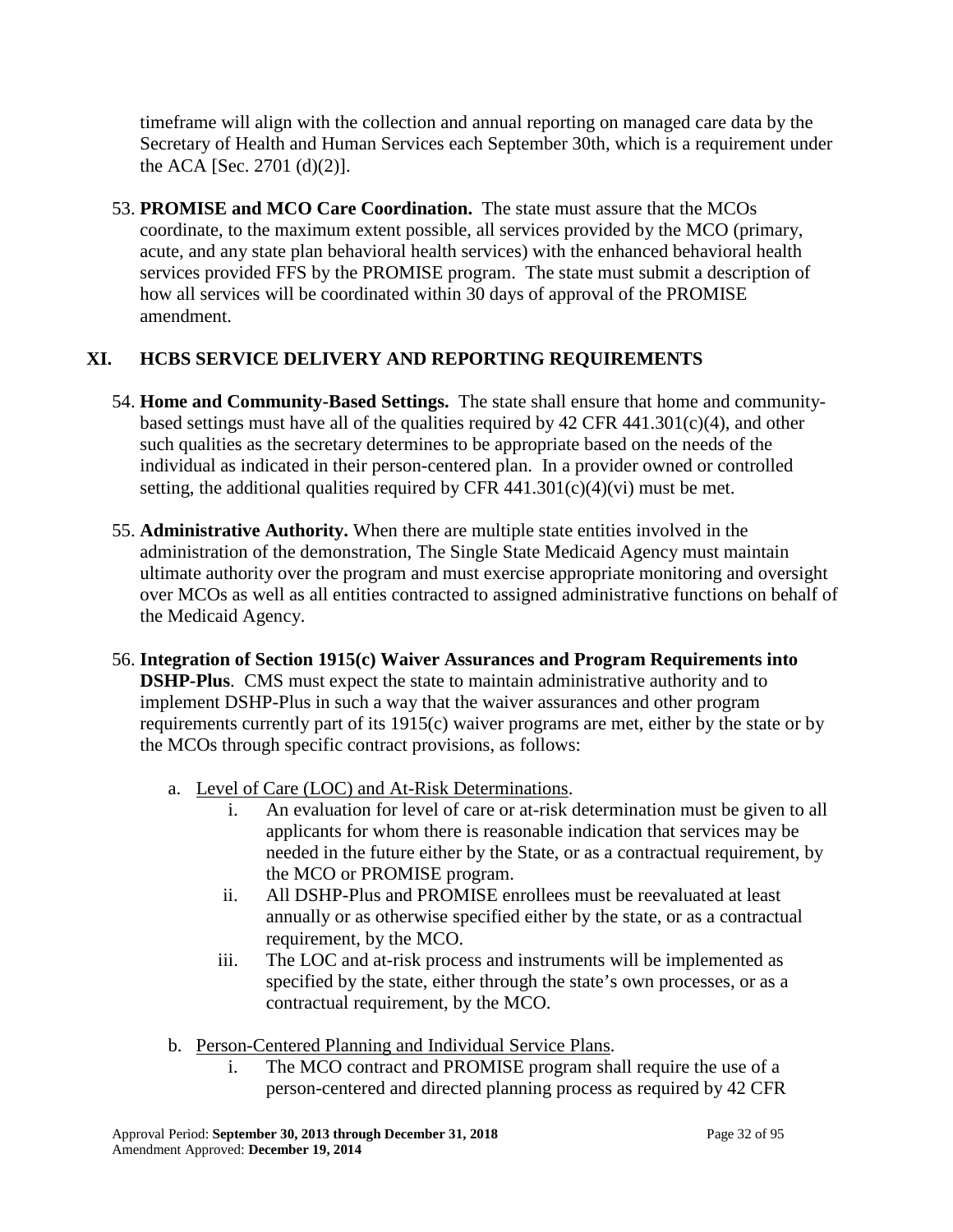$441.301(c)(1)$ , and intended to identify the strengths, capacities, and preferences of the enrollee as well as to identify an enrollee's long term care needs and the resources available to meet these needs, and to provide access to additional care options as specified by the contract. The person-centered plan is developed by the participant with the assistance of the team and those individuals, such as family, friends and professionals the participant chooses to include. The individual will have informed choices about treatment and service decisions. The plan includes the services and supports that the participant needs to live in the community.

- ii. The MCO contract and PROMISE program shall require that service plans must address all enrollees' assessed needs (including health and safety risk factors), preferences, choices abilities and personal goals and the strategies to address them.
- iii. The MCO contract and PROMISE program shall require that a process is in place that permits participants to request a change to the person-centered plan if the participant's circumstances necessitate a change. The MCO contract and PROMISE program shall require that all service plans are updated collaboratively and/or revised at least annually or when warranted by changes in the enrollee's needs and involve an ongoing commitment to the participant.
- iv. The MCO contract and PROMISE program shall require development of a back-up plan to ensure that needed assistance will be provided in the event that the regular services and supports identified in the individual service plan are temporarily unavailable. The back-up plan may include other individual assistants or services.
- v. The MCO contract and PROMISE program shall require that services be delivered in accordance with the service plan, including the type, scope, amount, and frequency.
- vi. The MCO contract and PROMISE program shall require that enrollees receiving HCBS services have a choice of provider within the MCO's network and PROMISE program, as applicable.
- vii. The MCO contract and PROMISE program shall require policies and procedures for the MCO and PROMISE performance improvement process to monitor appropriate implementation of the individual service plans**.**
- viii. The MCO contract and PROMISE program shall utilize the state established minimum guidelines as outlined in the approved MCO contracts and PROMISE manuals regarding:
	- The individuals who develop the person-centered service plan (and their requisite qualifications);
	- The individuals who are expected to participate in the plan development process;
	- Types of assessments that are conducted as part of the service plan development process;
	- How participants are informed of the services available to them;

c. Qualified Providers.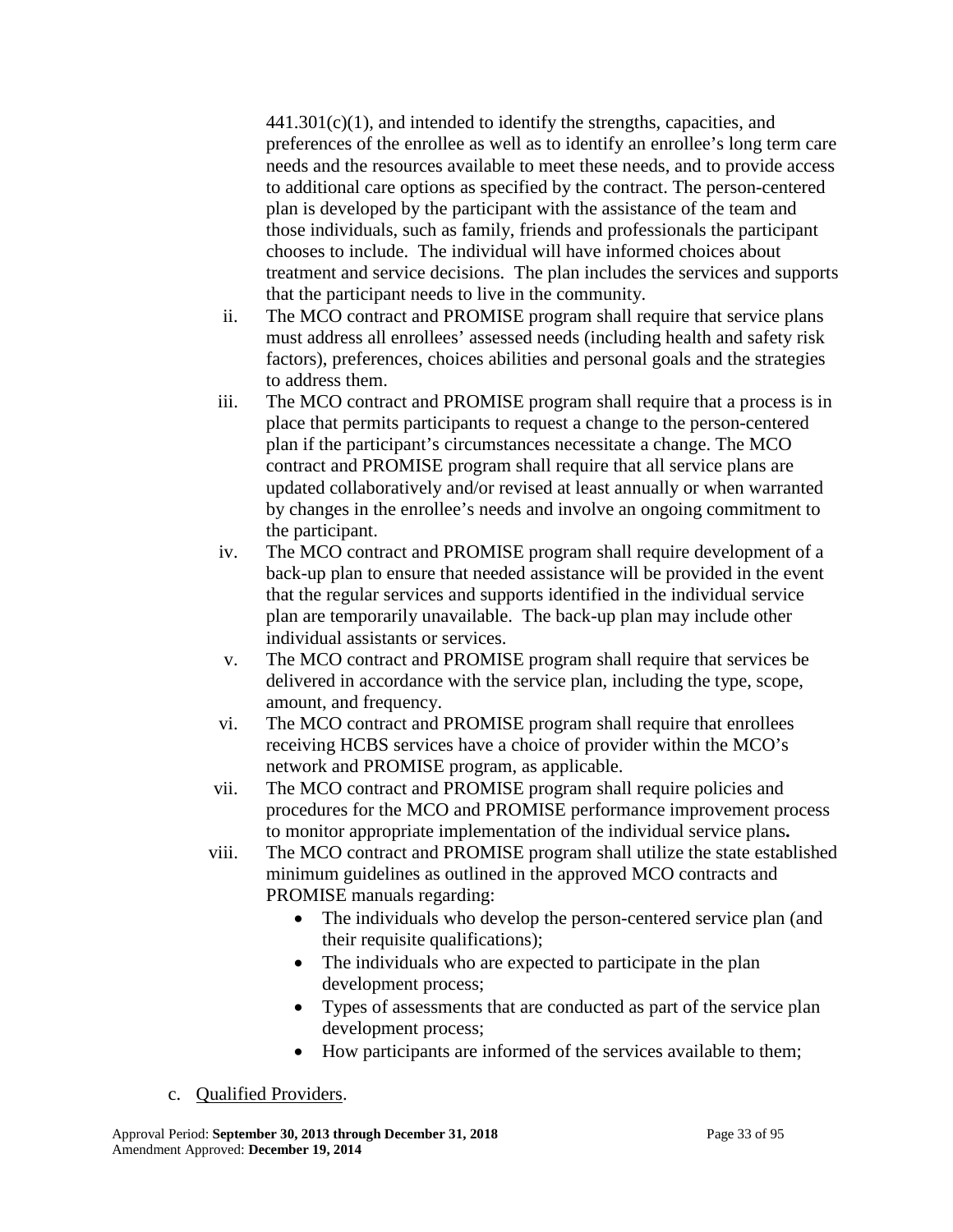- i. The MCO provider credentialing requirement in 42 CFR §438.214 and HCBS provider qualification requirements in PROMISE shall apply to all HCBS providers. If the state wishes to change provider qualification standards from those that exist under waivers #0136 and #4159, the state must reach agreement with CMS to do so and ensure that the new standards preserve health and welfare. The state is required to report any changes in provider qualification standards as a part of the quarterly monitoring calls and quarterly reports pursuant to STCs 63 and 64.
- ii. To the extent that the MCO's credentialing policies and procedures do not address non-licensed non-certified providers, the MCO shall create alternative mechanisms to ensure the health and safety of enrollees.
- d. Health and Welfare of Enrollees. The MCO contract and PROMISE program shall require the MCO and PROMISE staff to, on a continuous basis, identify, address, and seek to prevent instances of abuse, neglect and exploitation.
- e. Fair Hearings.
	- i. All enrollees must have access to the state fair hearing process as required by 42 CFR §431 Subpart E.In addition, the requirements governing MCO appeals and grievances in 42 CFR §438 Subpart F shall apply for MCO covered benefits.
	- ii. The MCO contract shall specify whether enrollees must exhaust the MCO's internal appeals process before exercising their right to a state fair hearing.
	- iii. The MCO contract shall require the MCO to make whatever reasonable accommodations are necessary to ensure that enrollees have a meaningful opportunity to exercise their appeal and grievance rights.
- 57. **Critical Incident Management System.** The state must operate a critical incident management system according to the state's established policies, procedures and regulations (as described in Attachment D), including the requirement to report, document, and investigate incidents of abuse, neglect , and exploitation. The state must notify CMS of any changes to the policies, procedures and regulations. The MCO/state is required to analyze the critical incident data, track and trend, and make necessary changes in order to prevent reoccurrence.
- 58. **State Grievance/Complaint System.** The state must operate a grievance/complaint system that affords participants the opportunity to register grievances or complaints concerning the provision of services.
- 59. **Freedom of Choice.** The MCO case managers must be required to inform each applicant or member of any alternatives available, including the choice of institutional care versus HCBS, during the assessment process. Documentation of choice must be incorporated into the Service Plan.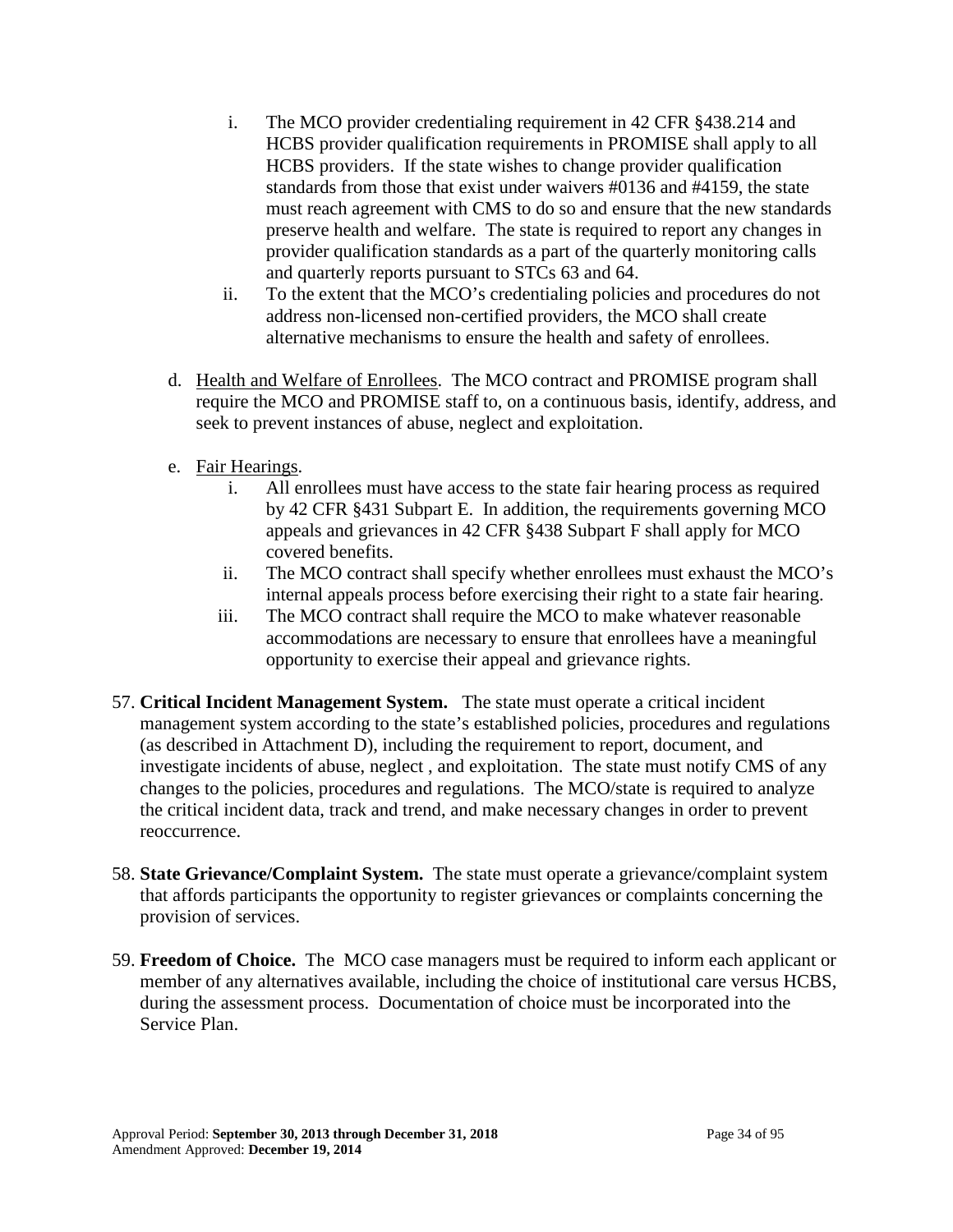### **XII. GENERAL REPORTING REQUIREMENTS**

- 60. **General Financial Requirements.** The state must comply with all general financial requirements under title XX set forth in Section XIV of these STCs.
- 61. **Compliance with Managed Care Reporting Requirements.** The state must comply with all managed care reporting regulations at 42 CFR §438 et. seq. except as expressly identified as not applicable in the expenditure authorities incorporated into these STCs.
- 62. **Reporting Requirements Related to Budget Neutrality.** The state must comply with all reporting requirements for monitoring budget neutrality set forth in Section XII of these STCs.
- 63. **Quarterly Monitoring Calls.** The state must participate in monitoring calls with CMS. The purpose of these calls is to discuss any significant actual or anticipated developments affecting the demonstration. Areas to be addressed include, but are not limited to, MCO operations (such as contract amendments, rate certifications, changes in provider qualification standards, on-going monitoring and oversight), health care delivery, enrollment, cost sharing, any proposed change to LOC criteria, quality of care, access, family planning issues, the benefit package, audits, lawsuits, financial reporting and budget neutrality issues, proposed changes in payment rates, MCO financial performance that is relevant to the demonstration, progress on evaluations, state legislative developments, any demonstration amendments, concept papers, or state plan amendments the state is considering submitting. The state and CMS shall discuss quarterly expenditure reports submitted by the state for purposes of monitoring budget neutrality. CMS shall update the state on any amendments or concept papers under review, as well as federal policies and issues that may affect any aspect of the demonstration. The state and CMS shall jointly develop the agenda for the calls.
- 64. **Quarterly Reports.** The state must submit progress reports in the format specified in Attachment A no later than 60 days following the end of each quarter. The intent of these reports is to present the state's analysis and the status of the various operational areas. These quarterly reports must include, but not be limited to:
	- a. An updated budget neutrality monitoring spreadsheet;
	- b. Events occurring during the quarter or anticipated to occur in the near future that affect health care delivery, including but not limited to: systems and reporting issues, approval and contracting with new plans; benefits; enrollment; grievances; proposed or implemented LOC changes; quality of care; changes in provider qualification standards; access; proposed changes to payment rates; health plan financial performance and the implementation of MLTSS, that is relevant to the demonstration; pertinent legislative activity; and other operational issues;
	- c. Action plans for addressing any policy and administrative issues identified;
	- d. Network adequacy reporting from plans including GeoAccess mapping, customer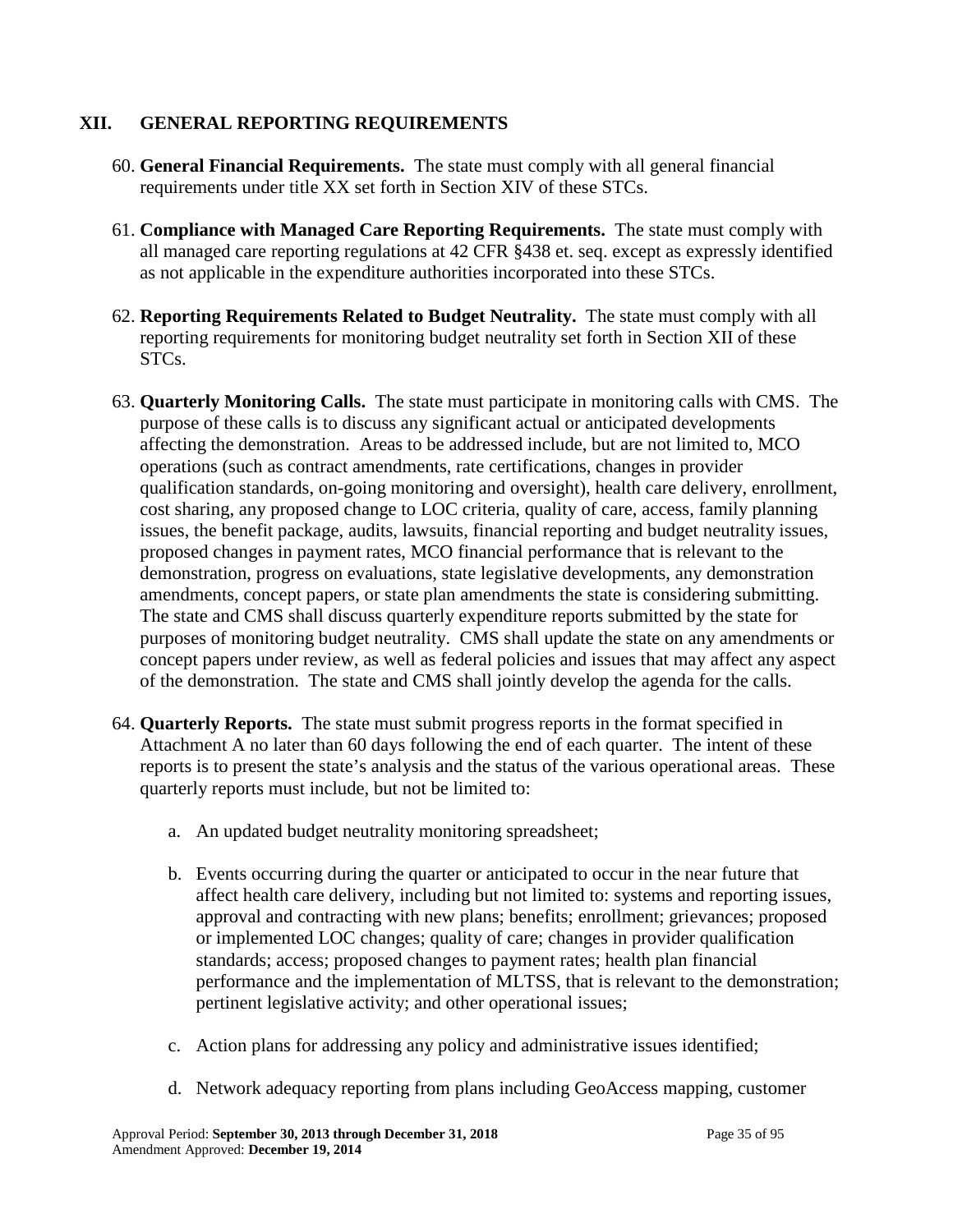service reporting including average speed of answer at the plans and call abandonment rates; summary of MCO appeals for the quarter including overturn rate and any trends identified; enrollee complaints and grievance reports to determine any trends; and summary analysis of MCO critical incident report which includes, but is not limited to, incidents of abuse, neglect and exploitation;

- e. Quarterly enrollment reports that include the member months for each demonstration population;
- f. Notification of any changes in enrollment and/or participation that fluctuate 10 percent or more in relation to the previous quarter within the same DY and the same quarter in the previous DY; and
- g. Evaluation activities and interim findings, including lessons learned from the PROMISE program and the effect of the PROMISE program on beneficiary health outcomes and quality of life.
- 65. **Annual Report.** The annual report must, at a minimum, include the requirements outlined below. The state must submit the draft annual report no later than April 1 after the close of each demonstration year. Within 30 days of receipt of comments from CMS, a final annual report must be submitted.
	- a. All items included in the quarterly report pursuant to STC  $64(a)$ - $(d)$  and  $(f)$ - $(h)$  must be summarized to reflect the operation/activities throughout the DY;
	- b. Total annual expenditures for the demonstration population for each DY, with administrative costs reported separately;
	- c. Yearly enrollment reports for demonstration enrollees for each DY (enrollees include all individuals enrolled in the demonstration) that include the member months, as required to evaluate compliance with the budget neutral agreement;
	- d. Quality Strategy. Pursuant to STC 49, the state must report on the effectiveness of the updated comprehensive Quality Strategy as it impacts the demonstration;
	- e. Managed Care Delivery System. The state must document accomplishments, project status, quantitative and case study findings, interim evaluation findings, utilization data, progress on implementing cost containment initiatives and policy and administrative difficulties in the operation of the demonstration. The state must provide the CAHPS survey, outcomes of any focused studies conducted and what the state intends to do with the results of the focused study, outcomes of any reviews or interviews related to measurement of any disparities by racial or ethnic groups, annual summary of network adequacy by plan including an assessment of the provider network pre and post implementation and MCO compliance with provider 24/7 availability, summary of outcomes of any on-site reviews including EQRO, financial, or other types of reviews conducted by the state or a contractor of the state,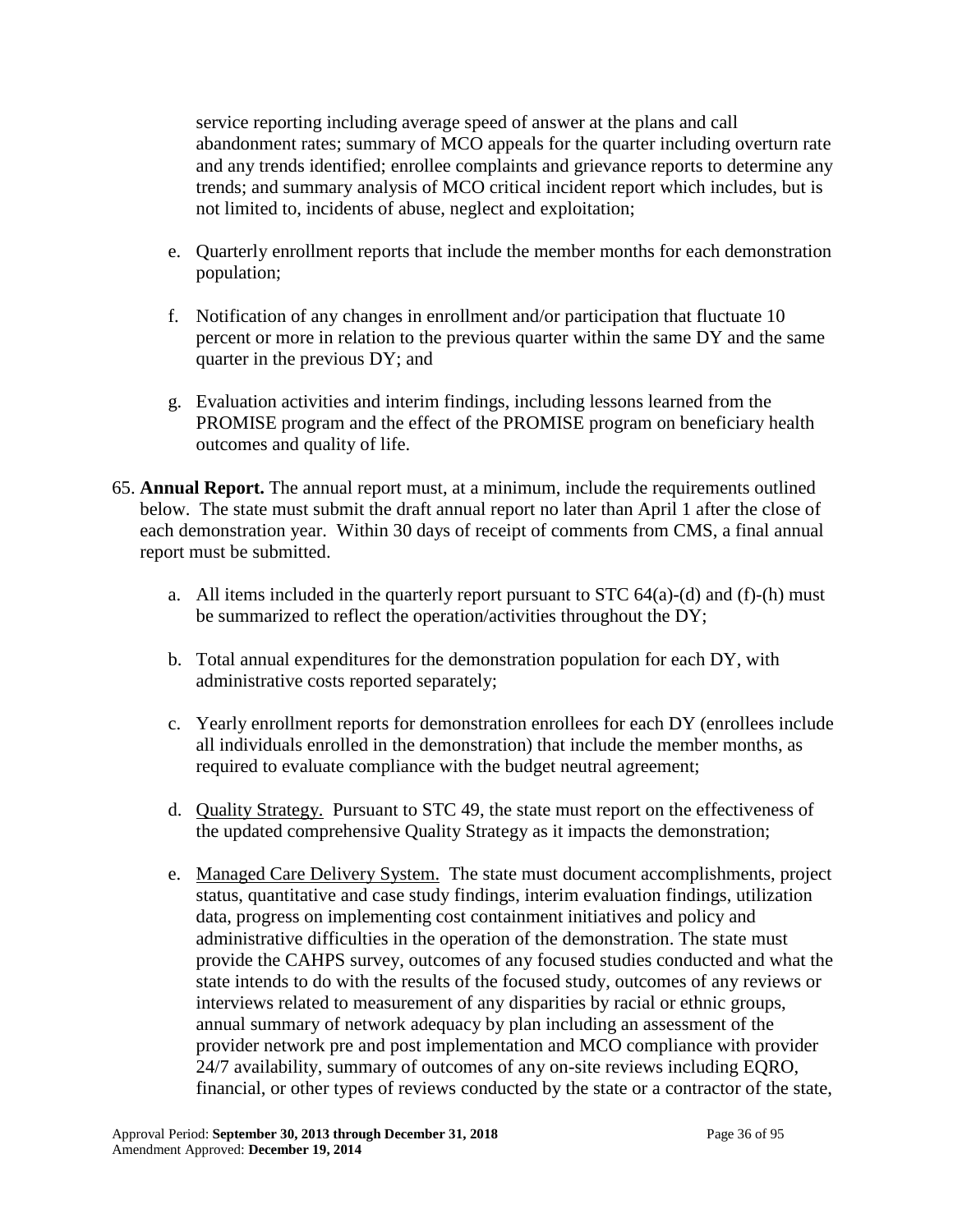summary of performance improvement projects being conducted by the state and any outcomes associated with the interventions, outcomes of performance measure monitoring, summary of plan financial performance; and

- f. Family Planning Expansion Program. Additionally, for the Family Planning Expansion Program, the state must provide the following:
	- i. The average total Medicaid expenditures for a Medicaid-funded birth each DY. The cost of a birth includes prenatal services and delivery and pregnancy-related services and services to infants from birth up to age 1 (the services should be limited to the services that are available to women who are eligible for Medicaid because of their pregnancy and their infants);
	- ii. The number of actual births that occur to family planning demonstration participants within the DY. (participants include all individuals who obtain one or more covered medical family planning services through the family planning program each year);
	- iii. Total number of participants for the DY (participants include all individuals who obtain one or more covered family planning services through the demonstration).
- 66. **Final Report.** Within 120 days following the end of the demonstration, the state must submit a draft final report to CMS for comments. The state must take into consideration CMS' comments for incorporation into the final report. The final report is due to CMS no later than 120 days after receipt of CMS' comments.

# **XIII. GENERAL FINANCIAL REQUIREMENTS**

- 67. **Quarterly Reports.** The state must provide quarterly expenditure reports using Form CMS-64 to separately report total expenditures for services provided under the Medicaid program, including those provided through the demonstration under section 1115 authority. This project is approved for expenditures applicable to services rendered during the demonstration period. CMS shall provide FFP for allowable demonstration expenditures only as long as they do not exceed the pre-defined limits on the costs incurred as specified in Section XV of the STCs.
- 68. **Reporting Expenditures Under the Demonstration.** The following describes the reporting of expenditures subject to the budget neutrality agreement:
	- a. Tracking Expenditures. In order to track expenditures under this demonstration, Delaware will report demonstration expenditures through the Medicaid and state Children's Health Insurance Program Budget and Expenditure System (MBES/CBES), following routine CMS-64 reporting instructions outlined in section 2500 and Section 2115 of the state Medicaid Manual. All demonstration expenditures subject to the budget neutrality limit must be reported each quarter on separate Forms CMS-64.9 WAIVER and/or 64.9P WAIVER, identified by the demonstration project number assigned by CMS (including the project number extension, which indicates the DY in which services were rendered or for which capitation payments were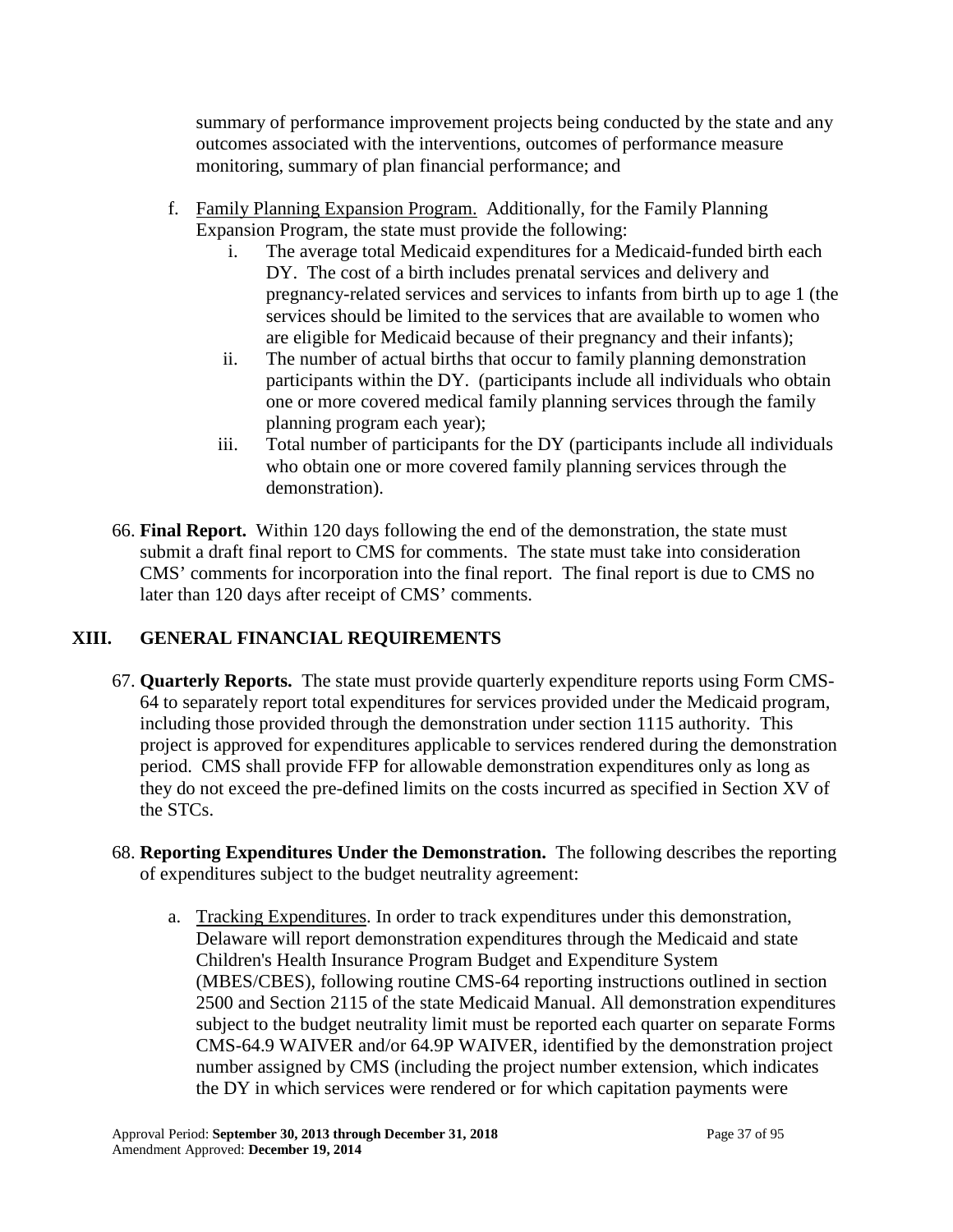made). For monitoring purposes, cost settlements must be recorded on the appropriate prior period adjustment schedules (Forms CMS-64.9 Waiver) for the Summary Line 10B, in lieu of Lines 9 or l0C. For any other cost settlements (i.e., those not attributable to this demonstration), the adjustments should be reported on lines 9 or 10C, as instructed in the State Medicaid Manual. The term, "expenditures subject to the budget neutrality limit," is defined below in Section XVI.

- b. Tracking Family Planning Expenditures. For the family planning expansion component of the demonstration, the state should report demonstration expenditures on Forms CMS-64.9 Waiver and/or 64.9P Waiver as follows:
	- i. Allowable family planning-related expenditures eligible for reimbursement at the state's federal medical assistance percentage rate (FMAP) should be entered in Column (B) on the appropriate waiver sheets.
	- ii. Allowable family planning expenditures eligible for reimbursement at the enhanced family planning match rate should be entered in Column (D) on the appropriate waiver sheets
- c. Cost Settlements. For monitoring purposes, cost settlements attributable to the demonstration must be recorded on the appropriate prior period adjustment schedules (Form CMS-64.9P Waiver) for the Summary Sheet Line 10B, in lieu of Lines 9 or 10C. For any cost settlement not attributable to this demonstration, the adjustments should be reported as otherwise instructed in the State Medicaid Manual.
- d. Premium and Cost Sharing Contributions. Premiums and other applicable cost sharing contributions from enrollees that are collected by the state from enrollees under the demonstration must be reported to CMS each quarter on Form CMS-64 Summary Sheet line 9.D, columns A and B. In order to assure that these collections are properly credited to the demonstration, premium and cost-sharing collections (both total computable and federal share) should also be reported separately by DY on the Form CMS-64 Narrative. In the calculation of expenditures subject to the budget neutrality expenditure limit, premium collections applicable to demonstration populations will be offset against expenditures. These section 1115 premium collections will be included as a manual adjustment (decrease) to the demonstration's actual expenditures on a quarterly basis.
- e. Pharmacy Rebates. Pharmacy rebates must be reported on Form CMS-64.9 Base, and not allocated to any Form 64.9 or 64.9P Waiver.
- f. Mandated Increase in Physician Payment Rates in 2013 and 2014. Section 1202 of the Health Care and Education Reconciliation Act of 2010 (Pub. Law 110-152) requires state Medicaid programs to pay physicians for primary care services at rates that are no less than what Medicare pays, for services furnished in 2013 and 2014. The federal government provides a Federal medical assistance percentage of 100 percent for the claimed amount by which the minimum payment exceeds the rates paid for those services as of July 1, 2009. The state will exclude from the budget neutrality test for this demonstration the portion of the mandated increase for which the federal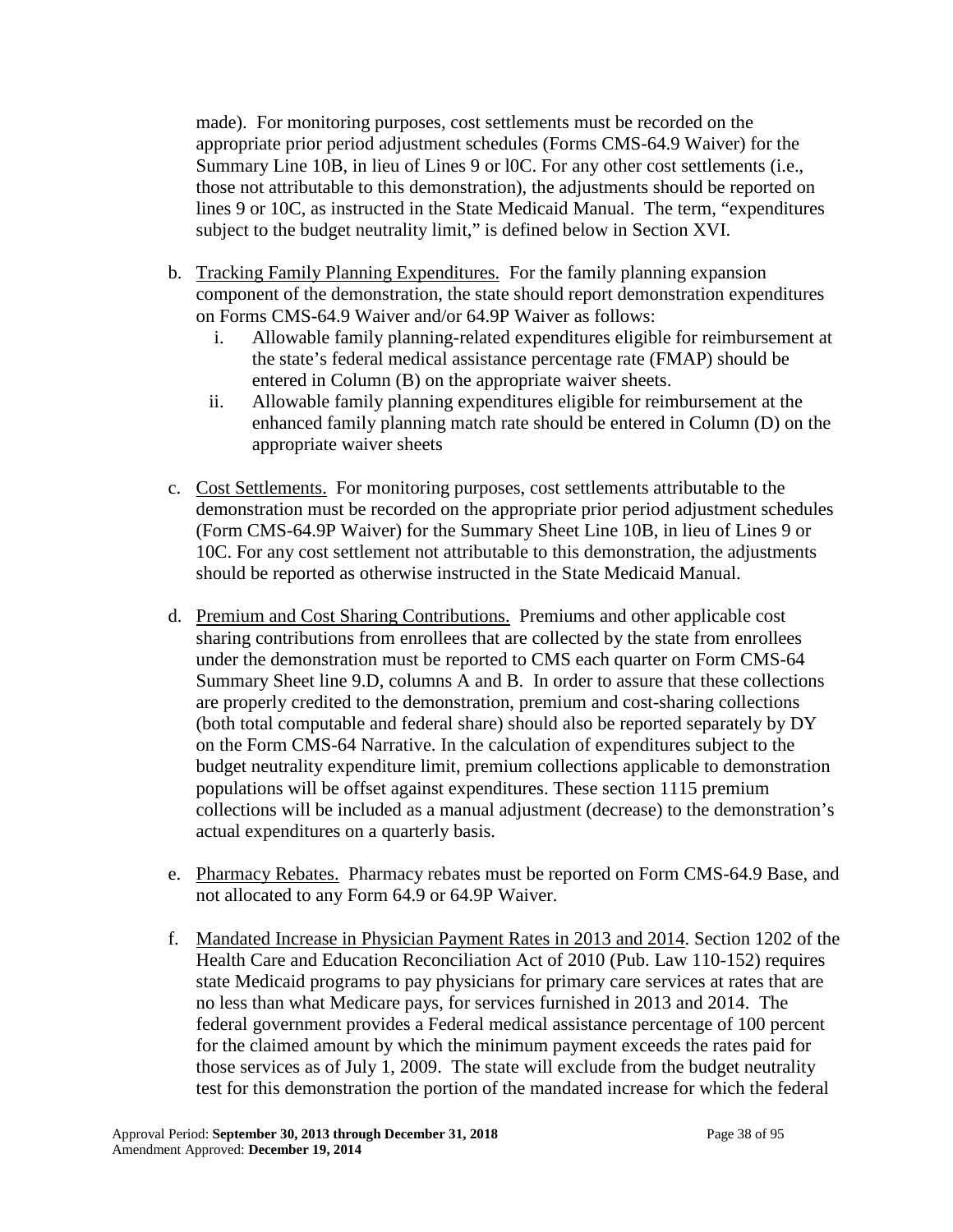government pays 100 percent.

g. Use of Waiver Forms. For each demonstration year, twelve (12) separate Forms CMS-64.9 Waiver and/or 64.9P Waiver must be completed, using the waiver name noted below, to report expenditures for the following demonstration populations, . Table A outlines the Medicaid eligibility group for each DSHP and DSHP-Plus eligibility group. The waiver names to be used to identify these separate Forms CMS-64.9 Waiver and/or 64.9P Waiver appear in brackets. Expenditures should be allocated to these forms based on the guidance found below.

| i.          | <b>Demonstration Population 1:</b>                  | TANF Children less than 21<br>[DSHP TANF Children]                                                                                                                                   |
|-------------|-----------------------------------------------------|--------------------------------------------------------------------------------------------------------------------------------------------------------------------------------------|
| ii.         | <b>Demonstration Population 2:</b>                  | TANF Adults aged 21 and over<br>[DSHP TANF Adult]                                                                                                                                    |
| iii.        | <b>Demonstration Population 3:</b>                  | Disabled Children less than 21<br>[DSHP SSI Children]                                                                                                                                |
| iv.         | <b>Demonstration Population 4:</b>                  | Aged and Disabled Adults 21 and older<br>[DSHP SSI Adults]                                                                                                                           |
| ${\bf V}$ . | <b>Demonstration Population 5:</b>                  | Infants less than one year of age with<br>income levels above 185 percent FPL<br>through 200 percent FPL. See section (h)<br>below for specific reporting guidelines.<br>[DSHP MCHP] |
| vi.         | <b>Demonstration Population 6:</b>                  | <b>Uninsured Adults Expansion Population</b><br>to 100 percent FPL [DSHP Exp. Pop.]<br>(NOTE: Expenditures for the expired Adults<br>Demonstration population are reported<br>here.) |
| vii.        | <b>Demonstration Population 7:</b>                  | <b>Family Planning Expansion</b><br>[FP Expansion]<br>(NOTE: Expenditures for the expired<br>Family Planning Expansion population<br>are reported here.)                             |
| viii.       | <b>Demonstration Population 8:</b>                  | <b>DSHP-Plus State Plan</b>                                                                                                                                                          |
| ix.         | <b>Demonstration Population 9:</b>                  | <b>DSHP-Plus HCBS</b>                                                                                                                                                                |
| Х.          | <b>Demonstration Population 10: DSHP TEFRA-Like</b> |                                                                                                                                                                                      |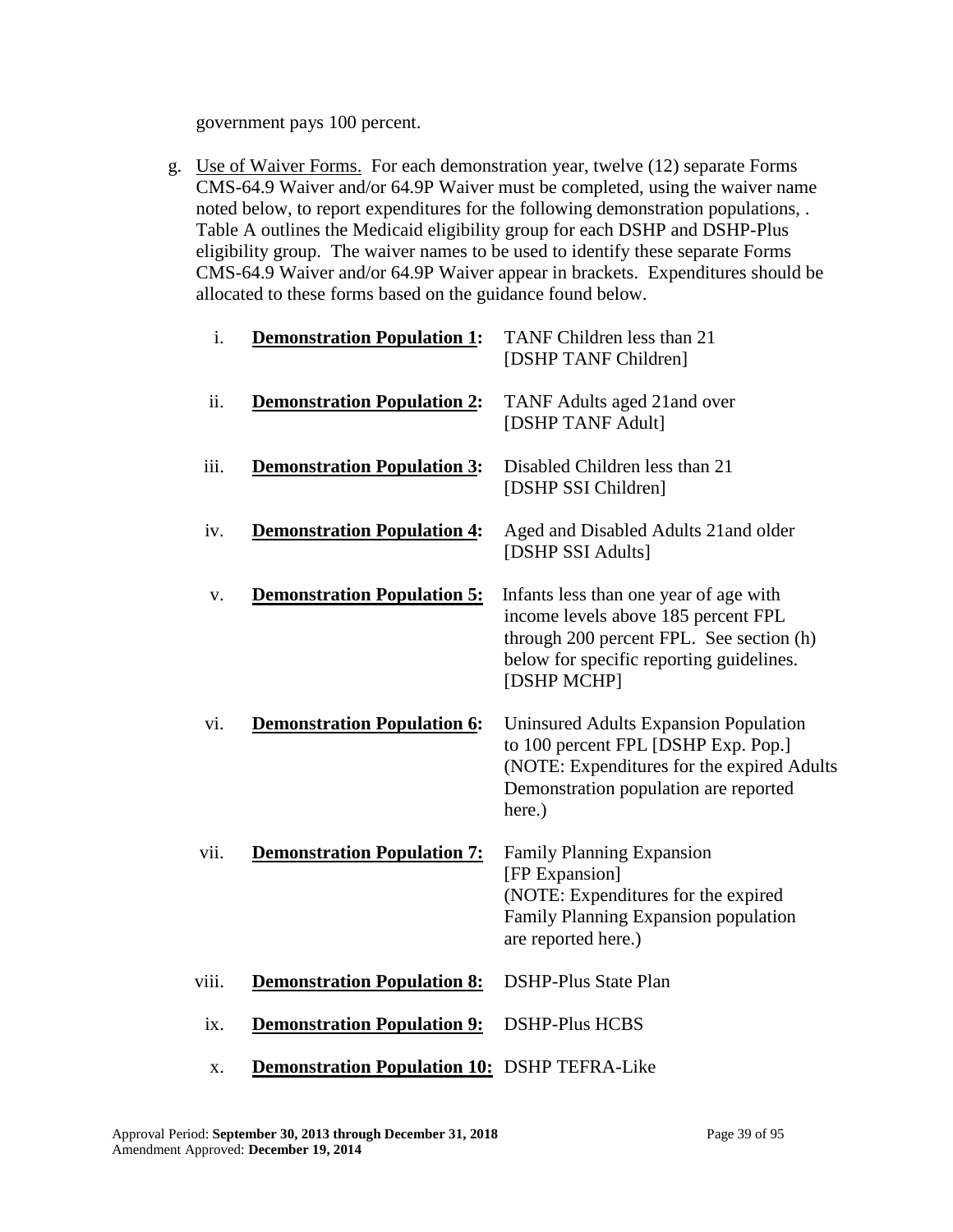- xi. **Demonstration Population 11:** DSHP Adult Group (Starting January 1, 2014)
- xii. **Demonstration Population 12:** PROMISE Services (Starting January 1, 2015)
- h. Specific Reporting Requirements for Demonstration Population 5.
	- i. As outlined in Table A, uninsured children above 185 percent through 200 percent of the FPL are funded with Title XXI funds. Insured children above 185 percent through 200 percent of the FPL are funded with Title XIX funds. The state is eligible to receive title XXI funds for expenditures for these uninsured children meeting the definition specified in section  $2110(b)(1)$  of the Social Security Act, up to the amount of its title XXI allotment. Expenditures for these children under title XXI must be reported on separate Forms CMS-64.21U and/or 64.21UP in accordance with the instructions in section 2115 of the State Medicaid Manual.
	- ii. Title XIX funds for these uninsured children meeting the definition specified in section 2110(b)(1) of the Social Security Act are available under this demonstration if the state exhausts its title XXI allotment once timely notification as described in subparagraph (iii) has been provided.
	- iii. If the state exhausts its title XXI allotment prior to the end of a federal fiscal year, title XIX federal matching funds are available for these children. During the period when title XIX funds are used, expenditures related to this demonstration population must be reported as waiver expenditures on the Forms CMS 64.9 Waiver and/or CMS 64.9P Waiver. To initiate this:
		- 1) The state shall provide CMS with 120 days prior notice before it begins to draw down title XIX matching funds for this demonstration population;
		- 2) The state shall submit:
			- a) An updated budget neutrality assessment that includes a data analysis which identifies the specific "with waiver" impact of the proposed change on the current budget neutrality expenditure cap. Such analysis shall include current total computable "with waiver" and "without waiver" status on both a summary and detailed level through the current extension approval period using the most recent actual expenditures, as well as summary and detailed projections of the change in the "with waiver" expenditure total as result of the proposed change which isolates (by Eligibility Group) the impact of the change;
			- b) An updated CHIP allotment neutrality worksheet.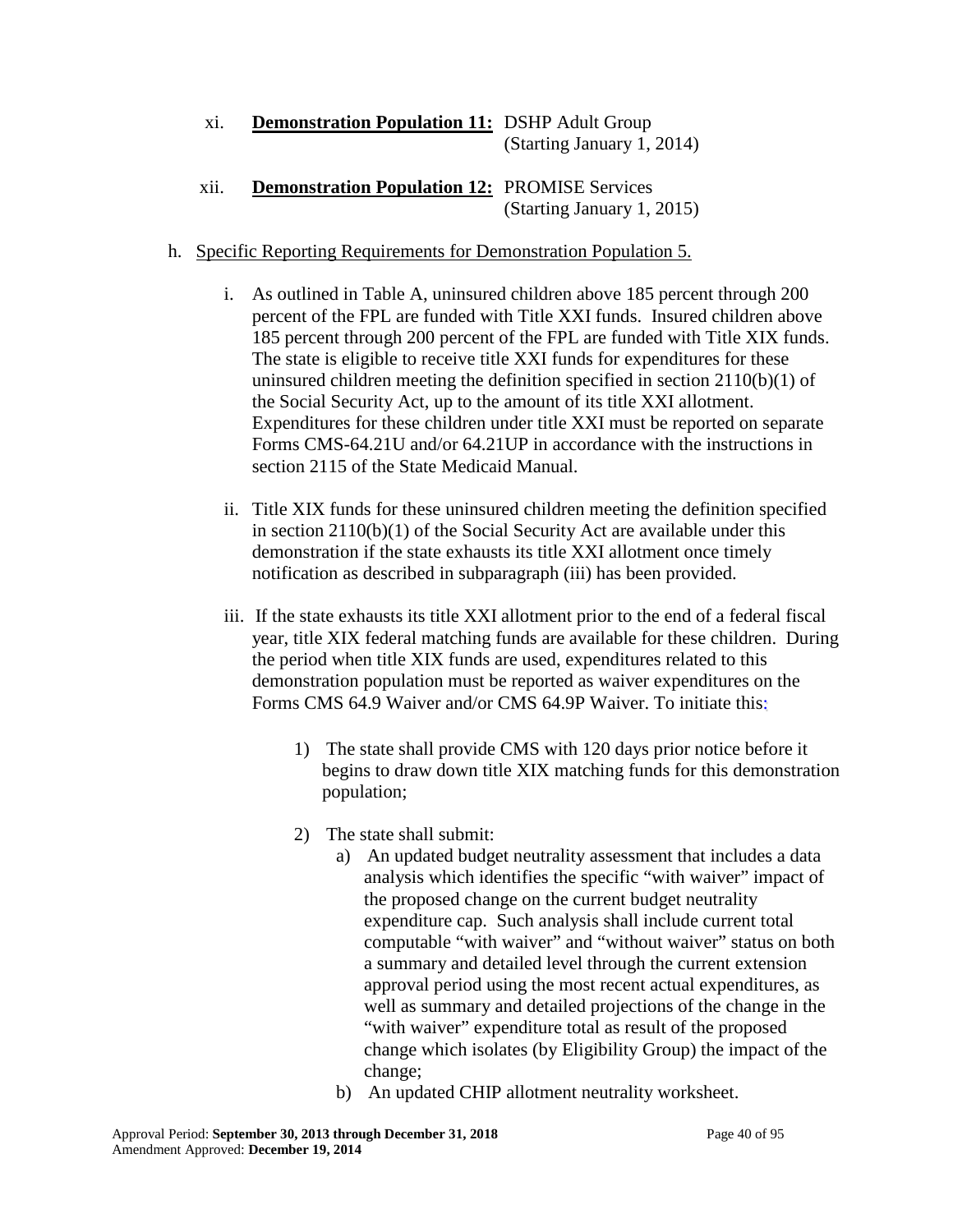- iv. The expenditures attributable to this demonstration population will count toward the budget neutrality expenditure cap calculated under STC 69, using the per member per month (PMPM) amounts for TANF Children described in STC 82 and will be considered expenditures subject to the budget neutrality cap as defined in STC 82, so that the state is not at risk for claiming title XIX federal matching funds when title XXI funds are exhausted.
- 69. **Expenditures Subject to the Budget Neutrality Cap.** For purposes of this section, the term "expenditures subject to the budget neutrality cap" must include all Medicaid expenditures related to the demonstration benefit package described in sections V and VI of the STCs provided to individuals who are enrolled in this demonstration as described in STC  $68(g)(i-)$ xi), subject to the limitation specified in STC 68(h). All expenditures that are subject to the budget neutrality cap are considered demonstration expenditures and must be reported on Forms CMS-64.9 Waiver and /or 64.9P Waiver.
- 70. **Title XIX Administrative Costs.** Administrative costs will not be included in the budget neutrality limit, but the state must separately track and report additional administrative costs that are directly attributable to the demonstration. All administrative costs must be identified on the Forms CMS-64.10 Waiver and/or 64.10P Waiver.
- 71. **Claiming Period.** All claims for expenditures subject to the budget neutrality cap (including any cost settlements) must be made within two years after the calendar quarter in which the state made the expenditures. All claims for services during the demonstration period (including any cost settlements) must be made within two years after the conclusion or termination of the demonstration. During the latter 2-year period, the state must continue to identify separately net expenditures related to dates of service during the operation of the demonstration on the CMS-64 waiver forms in order to properly account for these expenditures in determining budget neutrality.
- 72. **Reporting Member Months.** The following describes the reporting of member months for demonstration populations:
	- a. For the purpose of calculating the budget neutrality expenditure cap and for other purposes, the state must provide to CMS, as part of the quarterly report required under STC 64, the actual number of eligible member months for the demonstration populations defined in STC  $68(g)(i-xi)$ . The state must submit a statement accompanying the quarterly report, which certifies the accuracy of this information. The member months in STC  $68(g)(x)$  will be a duplicate of member months in other demonstration populations and will be omitted from any official tallies of member months under the demonstration.
	- b. To permit full recognition of "in-process" eligibility, reported counts of member months may be subject to revisions after the end of each quarter. Member month counts may be revised retrospectively as needed.
	- c. The term "eligible member months" refers to the number of months in which persons are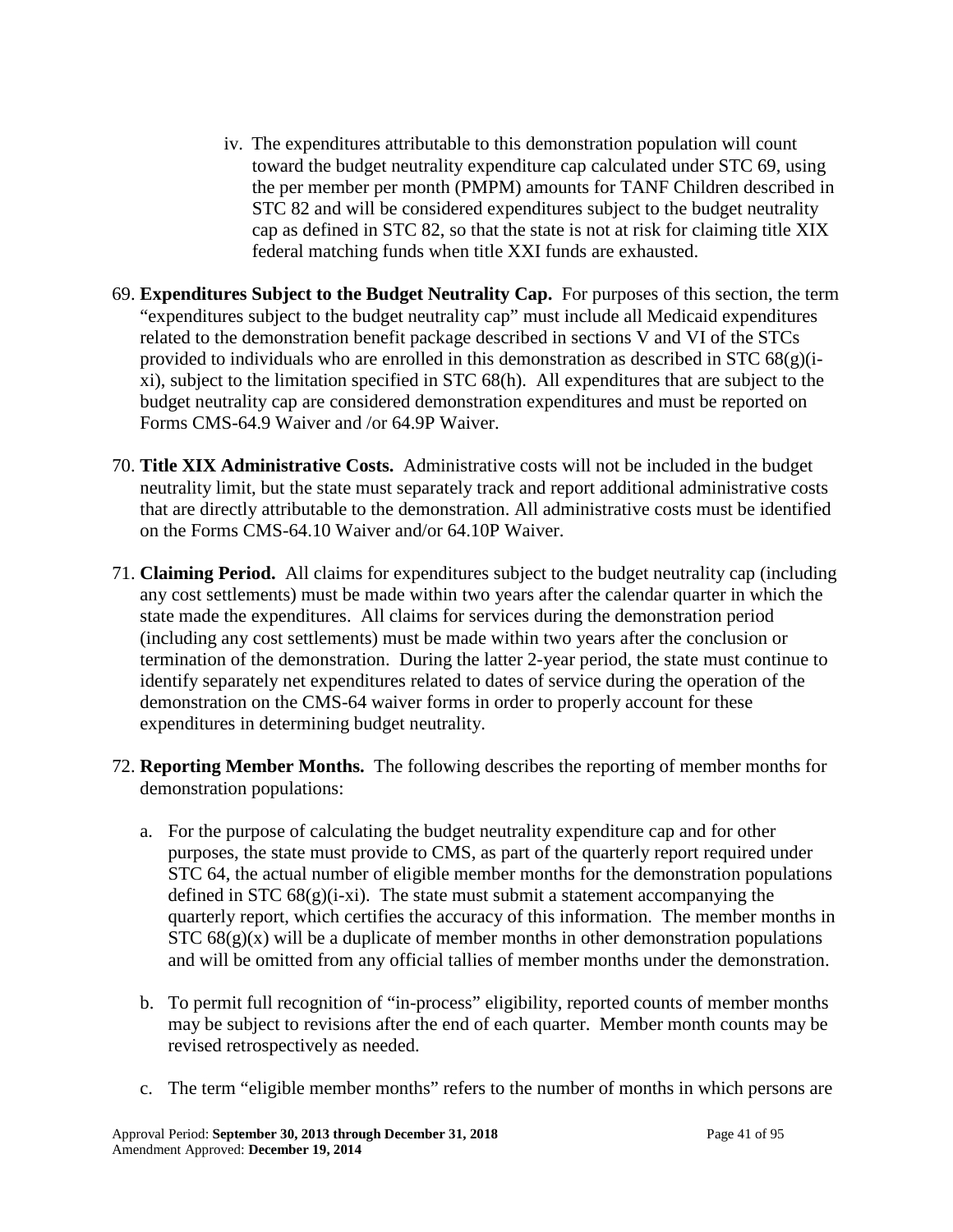eligible to receive services. For example, a person who is eligible for three months contributes three eligible member months to the total. Two individuals who are eligible for two months each contribute two eligible member months to the total, for a total of four eligible member months.

- 73. **Standard Medicaid Funding Process.** The standard Medicaid funding process must be used during the demonstration. Delaware must estimate matchable demonstration expenditures (total computable and federal share) subject to the budget neutrality expenditure cap and separately report these expenditures by quarter for each federal fiscal year on the Form CMS-37 for both the Medical Assistance Payments (MAP) and State and Local Administration Costs (ADM). CMS shall make federal funds available based upon the state's estimate, as approved by CMS. Within 30 days after the end of each quarter, the state must submit the Form CMS-64 quarterly Medicaid expenditure report, showing Medicaid expenditures made in the quarter just ended. CMS shall reconcile expenditures reported on the Form CMS-64 with Federal funding previously made available to the state, and include the reconciling adjustment in the finalization of the grant award to the state.
- 74. **Extent of Federal Financial Participation for the Demonstration.** Subject to CMS approval of the source(s) of the non-federal share of funding, CMS shall provide FFP at the applicable federal matching rates for the demonstration as a whole as outlined below, subject to the limits described in Section XV of the STCs:
	- a. Administrative costs, including those associated with the administration of the demonstration;
	- b. Net expenditures and prior period adjustments of the Medicaid program that are paid in accordance with the approved Medicaid state plan; and
	- c. Net medical assistance expenditures made under section 1115 demonstration authority under the demonstration.
- 75. **Extent of Federal Financial Participation for Family Planning Expansion Program.** CMS shall provide FFP for family planning and family planning-related services and supplies described in section  $1905(a)(4)(C)$  at the applicable 90 percent federal matching rates, subject to the limits and processes described below:
	- a. For family planning services, reimbursable procedure codes for office visits, laboratory tests, and certain other procedures must carry a primary diagnosis or a modifier that specifically identifies them as a family planning service.
	- b. Allowable family planning expenditures eligible for reimbursement at the enhanced family planning match rate, should be entered in Column (D) on the Forms CMS-64.9 Waiver.
	- c. Allowable family planning-related expenditures eligible for reimbursement at the FMAP, should be entered in Column (B) on the Forms CMS-64.9 Waiver.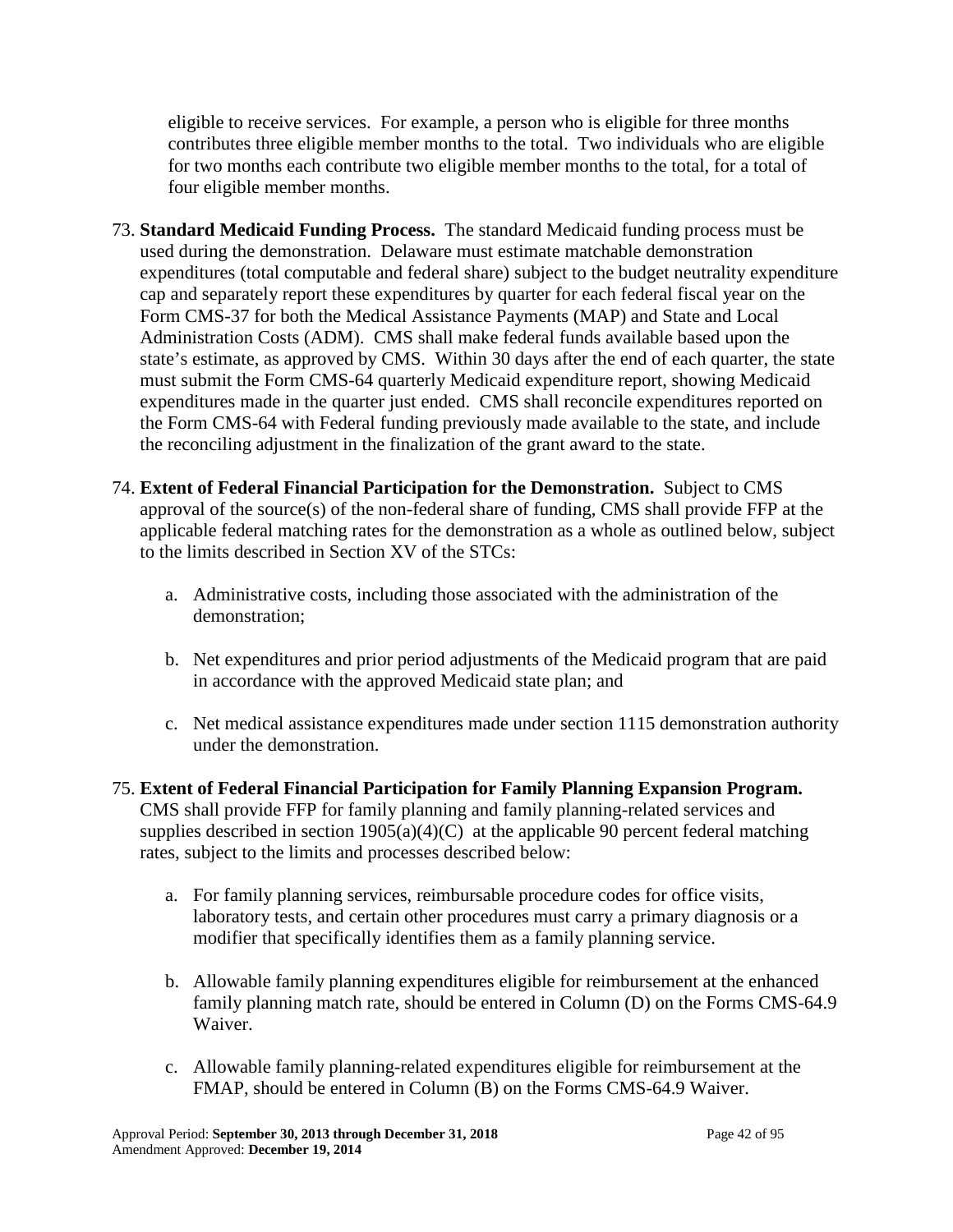- d. FFP will not be available for the costs of any services, items, or procedures that do not meet the requirements specified above, even if family planning clinics or providers provide them. For example, in the instance of testing for STIs as part of a family planning visit, FFP will be available at the 90 percent federal matching rate. The match rate for the subsequent treatment would be paid at the applicable federal matching rate for the state. For testing or treatment not associated with a family planning visit, no FFP will be available.
- e. Pursuant to 42 CFR §433.15(b)(2), FFP is available at the 90 percent administrative match rate for administrative activities associated with administering the family planning services provided under the demonstration including the offering, arranging, and furnishing of family planning services. These costs must be allocated in accordance with OMB Circular A-87 cost allocation requirements. The processing of claims is reimbursable at the 50 percent administrative match rate.

The Family Planning Expansion Program expired December 31, 2013. There will no longer be FFP for services provided if they are billed under this program after December 31, 2013.

- 76. **Sources of Non-Federal Share.** The state must certify that matching the non-federal share of funds for the demonstration are state/local monies. The state further certifies that such funds must not be used to match for any other federal grant or contract, except as permitted by law. All sources of non-federal funding must be compliant with section 1903(w) of the Act and applicable regulations. In addition, all sources of the non-federal share of funding are subject to CMS approval.
	- a. CMS shall review the sources of the non-federal share of funding for the demonstration at any time. The state agrees that all funding sources deemed unacceptable by CMS must be addressed within the time frames set by CMS.
	- b. Any amendments that impact the financial status of the program must require the state to provide information to CMS regarding all sources of the non-federal share of funding.
	- c. The state assures that all health care-related taxes comport with section  $1903(w)$  of the Act and all other applicable federal statutory and regulatory provisions, as well as the approved Medicaid state plan.
- 77. **State Certification of Funding Conditions.** The state must certify that the following conditions for non-federal share of demonstration expenditures are met:
	- a. Units of government, including governmentally operated health care providers, may certify that state or local tax dollars have been expended as the non-federal share of funds under the demonstration.
	- b. To the extent the state utilizes certified public expenditures (CPEs) as the funding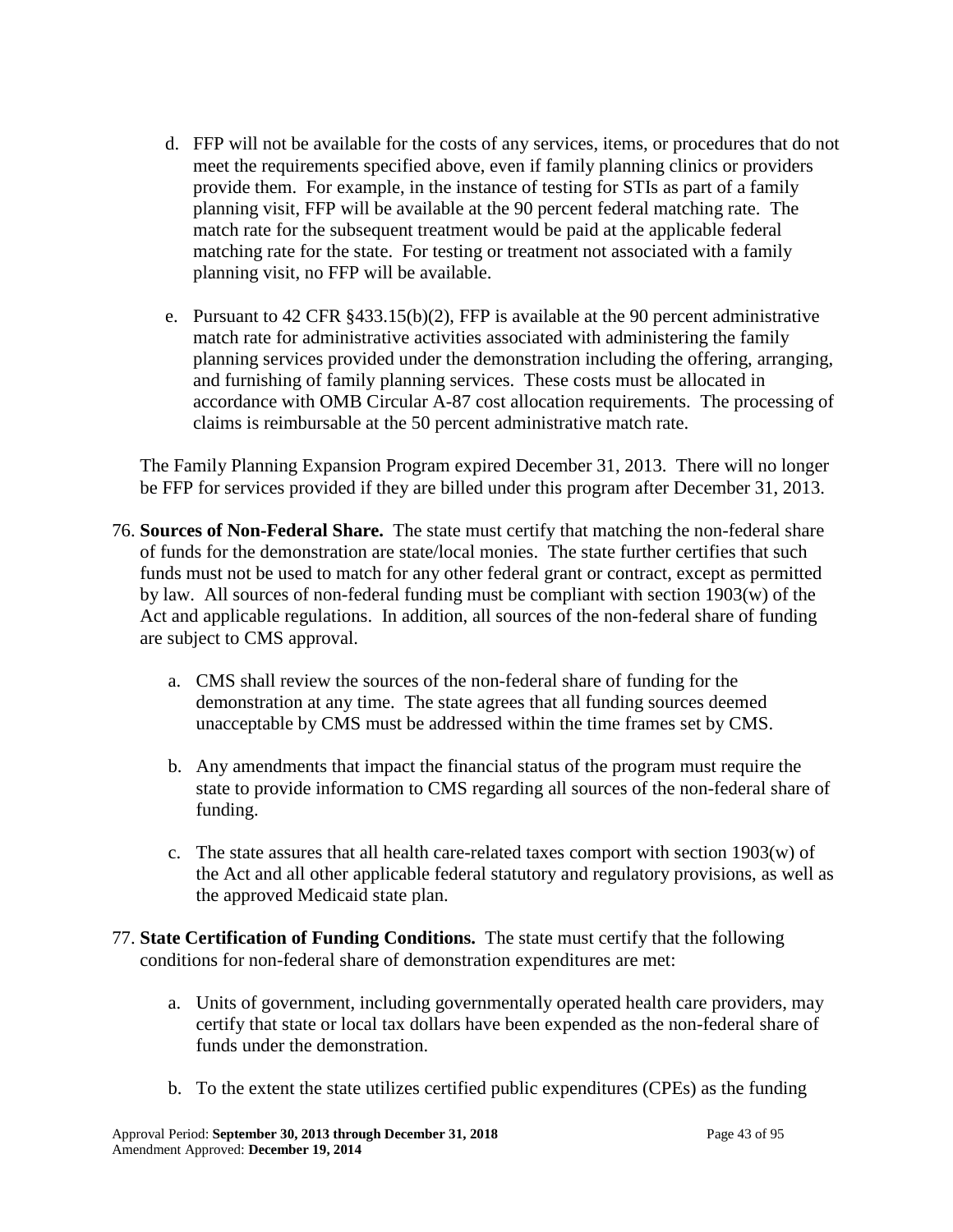mechanism for title XIX (or under section 1115 authority) payments, CMS must approve a cost reimbursement methodology. This methodology must include a detailed explanation of the process by which the state would identify those costs eligible under title XIX (or under section 1115 authority) for purposes of certifying public expenditures.

- c. To the extent the state utilizes CPEs as the funding mechanism to claim federal match for payments under the demonstration, governmental entities to which general revenue funds are appropriated must certify to the state the amount of such tax revenue (state or local) used to satisfy demonstration expenditures. The entities that incurred the cost must also provide cost documentation to support the state's claim for federal match.
- d. The state may use intergovernmental transfers to the extent that such funds are derived from state or local tax revenues and are transferred by units of government within the state. Any transfers from governmentally operated health care providers must be made in an amount not to exceed the non-federal share of title XIX payments.
- e. Under all circumstances, health care providers must retain 100 percent of the claimed expenditure. Moreover, no pre-arranged agreements (contractual or otherwise) exist between health care providers and state and/or local government to return and/or redirect any portion of the Medicaid payments. This confirmation of Medicaid payment retention is made with the understanding that payments that are the normal operating expenses of conducting business, such as payments related to taxes, (including health care provider-related taxes), fees, business relationships with governments that are unrelated to Medicaid and in which there is no connection to Medicaid payments, are not considered returning and/or redirecting a Medicaid payment.
- 78. **Monitoring the Demonstration.** The state will provide CMS with information to effectively monitor the demonstration, upon request, in a reasonable time frame.
- 79. **Program Integrity.** The state must have processes in place to ensure that there is no duplication of federal funding for any aspect of the demonstration.

# **XIV. MONITORING BUDGET NEUTRALITY**

80. **Limit on Title XIX Funding.** The state shall be subject to a limit on the amount of federal title XIX funding that the state may receive on selected Medicaid expenditures during the period of approval of the demonstration. The limit is determined by using a per capita cost method, and budget neutrality expenditure caps are set on a yearly basis with a cumulative budget neutrality expenditure limit for the length of the entire demonstration. The data supplied by the state to CMS to set the annual limits is subject to review and audit, and if found to be inaccurate, will result in a modified budget neutrality expenditure limit. CMS' assessment of the state's compliance with these annual limits will be done using the Schedule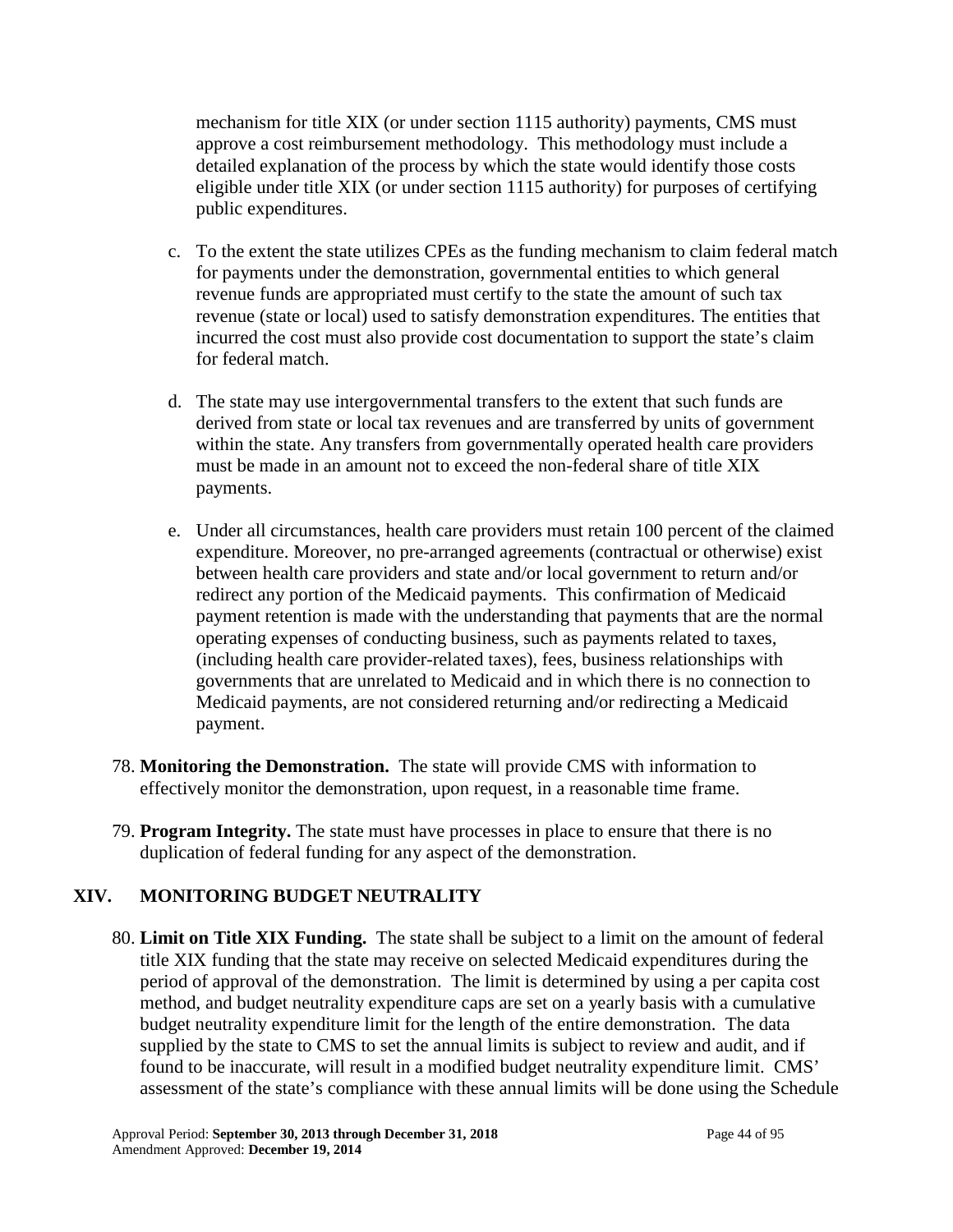C report from the CMS-64.

- 81. **Risk.** Delaware shall be at risk for the per capita cost (as determined by the method described below) for demonstration eligibles under this budget neutrality agreement, but not for the number of demonstration eligibles. Because CMS provides FFP for all demonstration eligibles, Delaware shall not be at risk for changing economic conditions that impact enrollment levels. However, by placing Delaware at risk for the per capita costs for current eligibles, CMS assures that the federal demonstration expenditures do not exceed the level of expenditures had there been no demonstration.
- 82. **Demonstration Populations Used to Calculate the Budget Neutrality Expenditure Cap.**  For the purpose of calculating the overall budget neutrality limit for the demonstration, separate annual budget limits will be calculated for each DY on a total computable basis. The annual limits will then be added together to obtain a budget neutrality limit for the entire demonstration period. The federal share of this limit will represent the maximum amount of FFP that the state may receive during the demonstration period for the types of demonstration expenditures described in the chart below. The federal share of this limit will be calculated by multiplying the total computable budget neutrality limit by Composite Federal Share, which is defined in section (a) below. The demonstration expenditures subject to the budget neutrality limit are those reported under the following Waiver Names (TANF, SSI, DSHP-Plus State Plan, and DSHP TEFRA-Like) plus any excess spending from the Supplemental Tests described in STC 83.

| <b>Eligibility Group</b>                 | Growth<br>Rate | <b>DY 19</b><br><b>CY 2014</b><br><b>PMPM</b> | DY <sub>20</sub><br><b>CY 2015</b><br><b>PMPM</b> | DY 21<br><b>CY 2016</b><br><b>PMPM</b> | <b>DY22</b><br><b>CY 2017</b><br><b>PMPM</b> | DY23<br><b>CY 2018</b><br><b>PMPM</b> |
|------------------------------------------|----------------|-----------------------------------------------|---------------------------------------------------|----------------------------------------|----------------------------------------------|---------------------------------------|
| Mandatory and Optional State Plan Groups |                |                                               |                                                   |                                        |                                              |                                       |
| <b>DSHP TANF Children</b>                | 5.00%          | \$413.82                                      | \$434.51                                          | \$456.24                               | \$479.05                                     | \$503.00                              |
| <b>DSHP TANF Adult</b>                   | 5.16%          | \$685.11                                      | \$720.46                                          | \$757.64                               | \$796.73                                     | \$837.84                              |
| <b>DSHP SSI Children</b>                 | 5.00%          | \$2,360.45                                    | \$2,478.47                                        | \$2,602.39                             | \$2,732.51                                   | \$2,869.14                            |
| <b>DSHP SSI Adults</b>                   | 4.5%           | \$2,404.12                                    | \$2,512.31                                        | \$2,625.36                             | \$2,743.50                                   | \$2,866.96                            |
| <b>DSHP-Plus State Plan</b>              | 2.76%          | \$2,528.14                                    | \$2,597.92                                        | \$2,669.62                             | \$2,743.30                                   | \$2,819.02                            |
| Hypothetical Populations*                |                |                                               |                                                   |                                        |                                              |                                       |
| <b>DSHP</b> Adult Group                  | 5.1%           | \$463.14                                      | \$486.76                                          | \$511.58                               | \$537.68                                     | \$565.10                              |
| <b>DSHP TEFRA-Like</b>                   | 5.00%          | \$2,360.45                                    | \$2,478.47                                        | \$2,602.39                             | \$2,732.51                                   | \$2,869.14                            |
| <b>PROMISE</b>                           | 5.1%           | N/A                                           | \$1,233.54                                        | \$1,296,45                             | \$1,362.56                                   | \$1,432.05                            |

\* The Newly Eligible Group, DSHP TEFRA-Like, and PROMISE are "pass-through" or "hypothetical" populations. Therefore, the state may not derive savings from these populations.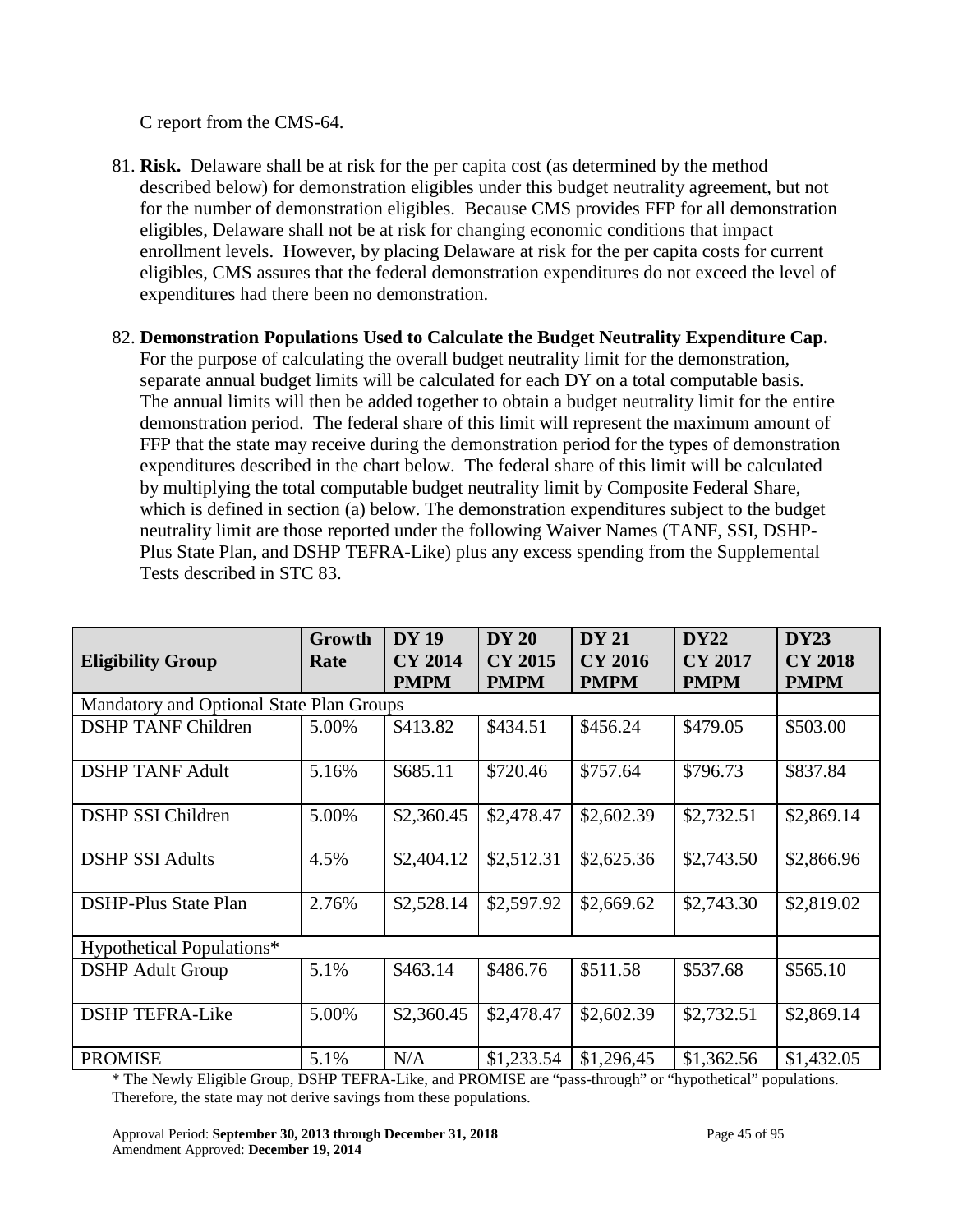- a. Composite Federal Share. The Composite Federal Share is the ratio calculated by dividing the sum total of FFP received by the state on actual demonstration expenditures during the extension approval period, as reported on the forms listed in STC 68(g) above, by total computable demonstration expenditures for the same period as reported on the same forms. Should the demonstration be terminated prior to the end of the extension approval period (see STC 11), the Composite Federal Share will be determined based on actual expenditures for the period in which the demonstration was active. For the purpose of interim monitoring of budget neutrality, a reasonable estimate of the Composite Federal Share may be used.
- b. The overall budget neutrality expenditure cap for the demonstration is the sum of the annual budget neutrality expenditure caps calculated above. The federal share of the overall budget neutrality expenditure cap (calculated as the product of the overall budget neutrality cap times the Composite Federal Share) represents the maximum amount of FFP that the state may receive for expenditures on behalf of demonstration populations described in STC 68(g) during the demonstration period reported in accordance with STC 68.
- 83. **Supplemental Budget Neutrality Test: Newly Eligible Group.** Adults eligible for Medicaid as the group defined in section  $1902(a)(10)(A)(i)(VIII)$  of the ACA are included in this demonstration, and in the budget neutrality. The state will not be allowed to obtain budget neutrality "savings" from this population. Therefore, a separate expenditure cap is established for this group, to be known as the Supplemental Budget Neutrality Test.

| a. The MEG listed in the table below is included in Supplemental Budget Neutrality Test. |  |  |  |
|------------------------------------------------------------------------------------------|--|--|--|

| <b>NEG</b>     | <b>TREND</b> | <b>DY 19</b>   | DY 20          | <b>DY 21</b>   | <b>DY22</b> | <b>DY23</b>    |
|----------------|--------------|----------------|----------------|----------------|-------------|----------------|
|                |              | <b>CY 2014</b> | <b>CY 2015</b> | <b>CY 2016</b> | CY 2017     | <b>CY 2018</b> |
|                |              | <b>PMPM</b>    | <b>PMPM</b>    | <b>PMPM</b>    | <b>PMPM</b> | <b>PMPM</b>    |
| Newly Eligible | 5.1%         | \$463.14       | \$486.76       | \$511.58       | \$537.68    | \$565.10       |
| Group          |              |                |                |                |             |                |

- b. If the state's experience of the take up rate for the Newly Eligible Group and other factors that affect the costs of this population indicates that the PMPM limit described above in paragraph (a) may underestimate the actual costs of medical assistance for the Newly Eligible Group, the state may submit an adjustment to paragraph (a) for CMS review without submitting an amendment pursuant to STC 7. Adjustments to the PMPM limit for a demonstration year must be submitted to CMS by no later than October 1 of the demonstration year for which the adjustment would take effect.
- c. The Supplemental Cap is calculated by taking the PMPM cost projection for the above group in each DY, times the number of eligible member months for that group and DY, and adding the products together across groups and DYs. The federal share of the Supplemental Cap is obtained by multiplying total computable Supplemental Cap by the Composite Federal Share.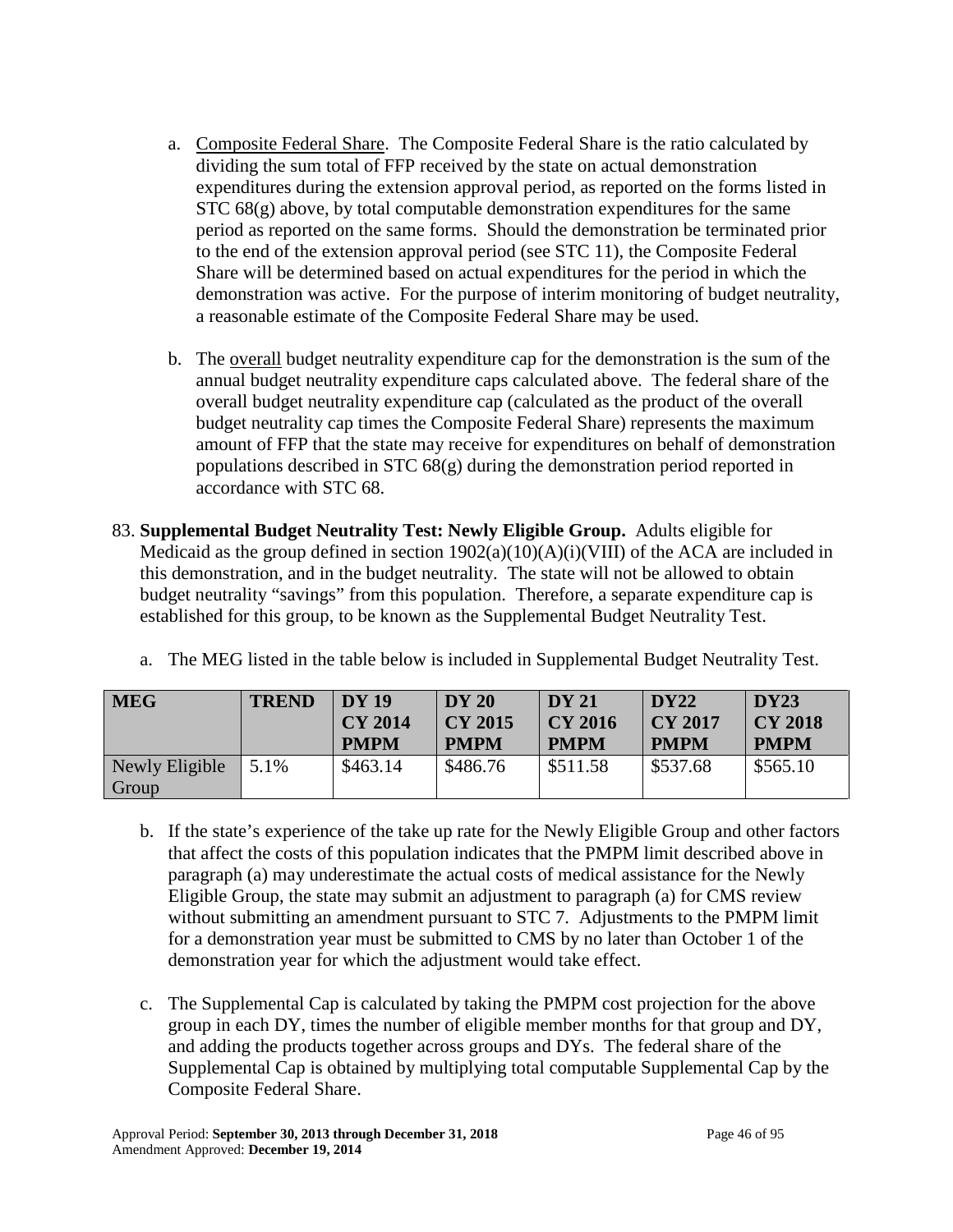- d. Supplemental Budget Neutrality Test is a comparison between the federal share of the Supplemental Cap and total FFP reported by the state for Newly Eligible Group.
- e. If total FFP for Newly Eligible Group should exceed the federal share of Supplemental Cap after any adjustments made to the budget neutrality limit as described in paragraph b, the difference must be reported as a cost against the budget neutrality limit.
- 84. **Future Adjustments to the Budget Neutrality Expenditure Limit.** CMS reserves the right to adjust the budget neutrality expenditure limit to be consistent with enforcement of impermissible provider payments, health care related taxes, new federal statutes, or policy interpretations implemented through letters, memoranda, or regulations with respect to the provision of services covered under the demonstration.
- 85. **Enforcement of Budget Neutrality.** CMS shall enforce budget neutrality over the life of the demonstration rather than on an annual basis. However, if the state's expenditures exceed the calculated cumulative budget neutrality expenditure cap by the percentage identified below for any of the demonstration years, the state must submit a corrective action plan to CMS for approval. The state will subsequently implement the approved corrective action plan.

| Year               | <b>Cumulative target definition</b>         | Percentage    |
|--------------------|---------------------------------------------|---------------|
| DY 19              | Cumulative budget neutrality<br>limit plus: | 2.0 percent   |
| DY 19 & 20         | Cumulative budget neutrality<br>limit plus: | 1.5 percent   |
| $DY 19$ through 21 | Cumulative budget neutrality<br>limit plus: | 1.0 percent   |
| DY 19 through 22   | Cumulative budget neutrality<br>limit plus: | $0.5$ percent |
| DY 19 through 23   | Cumulative budget neutrality<br>limit plus: | 0 percent     |

- 86. **Expenditure Containment Initiatives.** In order to ensure that the demonstration remains budget neutral during the extension period, the state shall consider implementing new initiatives and/or strategies. Possible areas of consideration may include, but are not limited to, pharmacy utilization, MCO rates, benchmarking the services covered, expansion of copays and new initiatives related to behavioral health. The state will inform CMS of the costcontainment initiatives that it considers implementing and its progress through the quarterly and annual reports required under STCs 64 and 65, respectively.
- 87. **Exceeding Budget Neutrality.** If, at the end of this demonstration period, the cumulative budget neutrality expenditure cap has been exceeded, the excess federal funds must be returned to CMS. If the demonstration is terminated prior to the end of the budget neutrality agreement, an evaluation of this provision shall be based on the time elapsed through the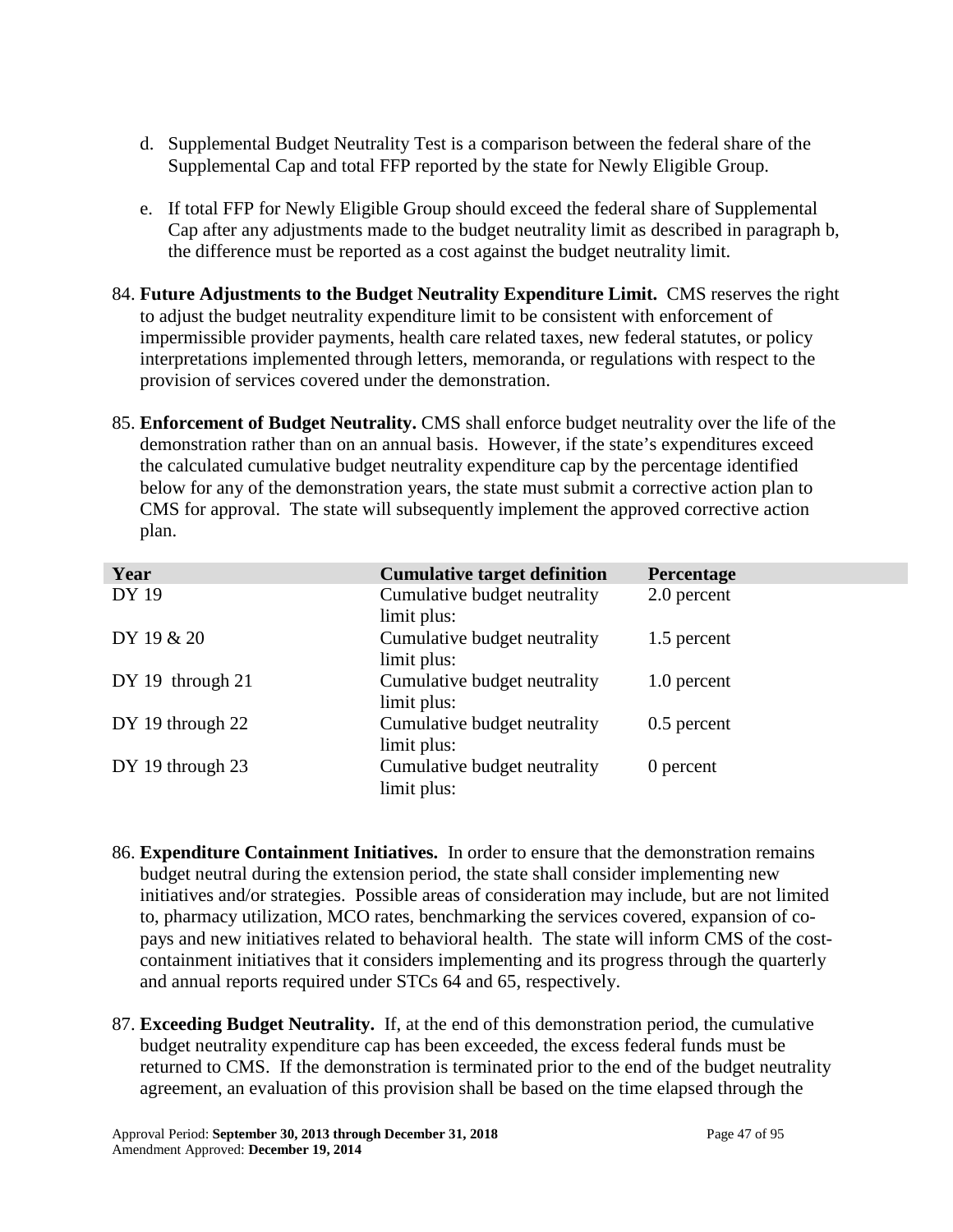termination date.

## **XV. EVALUATION OF THE DEMONSTRATION**

- 88. **Submission of Draft Evaluation Design.** The state shall submit to CMS for approval within 120 days from the award of the demonstration extension a draft evaluation design. Within 120 days of the award of the demonstration amendment, the state much submit a revised draft evaluation design pursuant to subparagraph (a). At a minimum, the draft design must include a discussion of the goals, objectives, and specific hypotheses that are being tested, including those that focus specifically on the target populations for the demonstration. The draft design must discuss the outcome measures that shall be used in evaluating the impact of the demonstration during the period of approval, particularly among the target population. It shall discuss the data sources and sampling methodology for assessing these outcomes. The draft evaluation design must include a detailed analysis plan that describes how the effects of the demonstration shall be isolated from other initiatives occurring in the state. The draft design must identify whether the state will conduct the evaluation, or select an outside contractor for the evaluation.
	- a. Domain of Focus: The Evaluation Design must, at a minimum, address the research questions/topics listed below and the goals of the demonstration as outlined in Section I of the STCs. For questions that cover broad subject areas, the state may propose a more narrow focus of the evaluation.
		- i. The impact of rebalancing the LTC system in favor of HCBS;
		- ii. The costs and benefits of providing early intervention for individuals with, or at-risk, for having LTC needs;
		- iii. The cost-effectiveness and efficiency of DSHP-Plus in ensuring that appropriate health care services are provided in an effective and coordinated fashion;
		- iv. Effectiveness of the coordination of the MCO and DSAMH case managers, as well as the services provided by the MCO with the enhanced behavioral health services provided by PROMISE; and
		- v. The extent to which the PROMISE services improve the overall health status and quality of life of the individuals enrolled in PROMISE.
- 89. **Interim Evaluation Reports.** In the event the state requests to extend the demonstration beyond the current approval period under the authority of section 1115(a), (e), or (f) of the Act, the state must submit an interim evaluation report as part of its request for each subsequent renewal.
- 90. **Final Evaluation Design and Implementation.** CMS shall provide comments on the draft evaluation design described in STC 88 within 60 days of receipt, and the state shall submit a final design within 60 days of receipt of CMS comments. The state must implement the evaluation design and submit its progress in each of the quarterly and annual progress reports. The state must submit to CMS a draft of the evaluation report within 120 days after expiration of the demonstration. CMS must provide comments within 60 days after receipt of the report. The state must submit the final evaluation report within 60 days after receipt of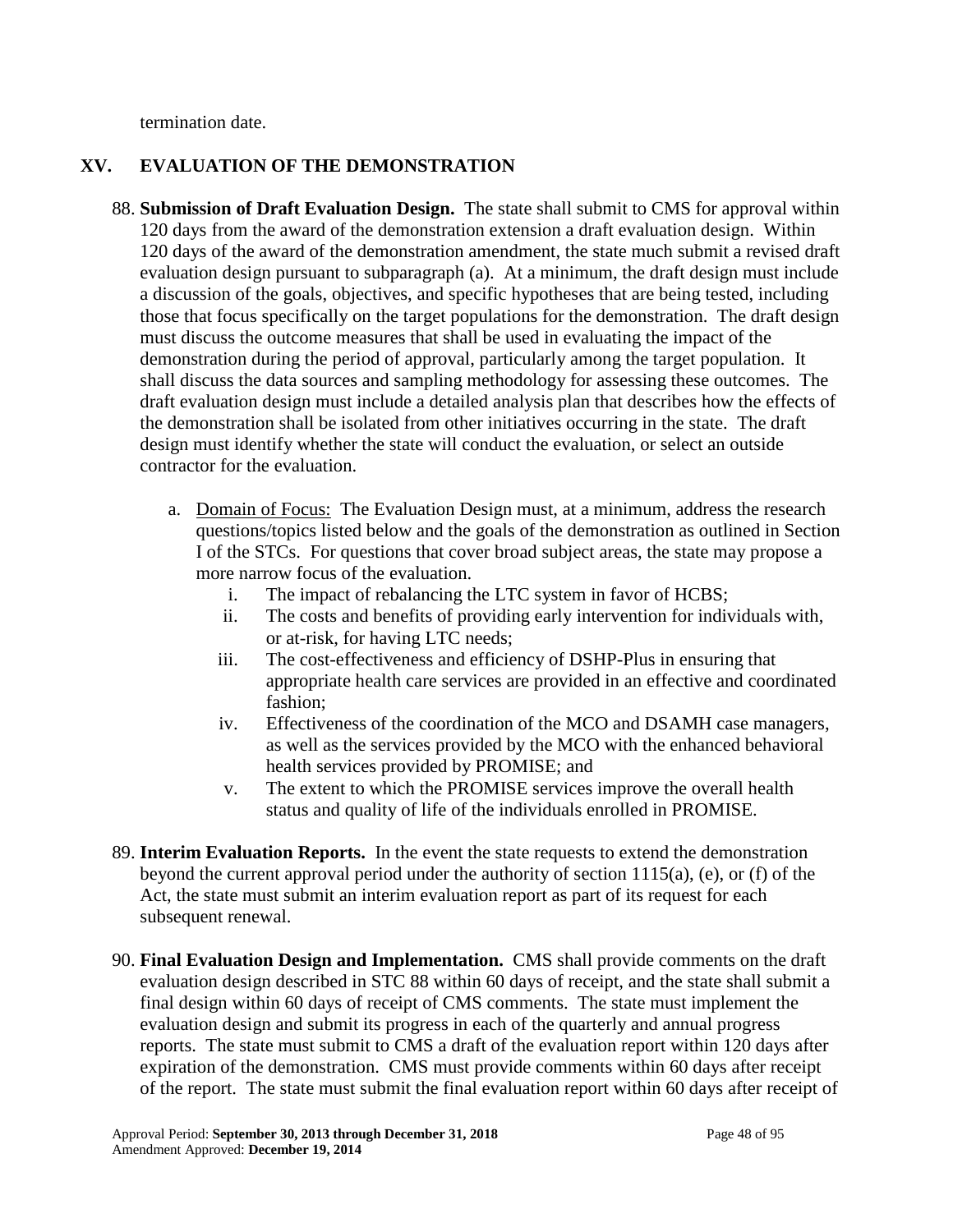CMS comments.

91. **Cooperation with CMS Evaluators.** Should CMS conduct an independent evaluation of any component of the demonstration, the state will cooperate fully with CMS or the independent evaluator selected by CMS. The state will submit the required data to the contractor or CMS.

## **XVI. SCHEDULE OF STATE DELIVERABLES FOR THE DEMONSTRATION EXTENSION PERIOD**

The state is held to all reporting requirements as outlined in the STCs; this schedule of deliverables should serve only as a tool for informational purposes only.

| Date - Specific       | <b>Deliverable</b>                        | <b>STC Reference</b> |
|-----------------------|-------------------------------------------|----------------------|
| 90 days from January  | <b>Submit State Quality Strategy</b>      | Section X, STC 48    |
| 1, 2014               |                                           |                      |
| 120 days from         | Submit Draft Evaluation Plan, including   | Section XV, STC 88   |
| January 1, 2014       | Evaluation Designs for DSHP and DSHP-Plus |                      |
| 60 days of receipt of | <b>Submit Final Evaluation Report</b>     | Section XV, STC 90   |
| <b>CMS</b> comments   |                                           |                      |
| 60 days prior to      | LOC Criteria, required to share a revised | Section VI, STC 27   |
| implementation of     | <b>Attachment E</b>                       |                      |
| any LOC changes       |                                           |                      |
| 30 days from          | Description of how MCO and PROMISE        | Section X, STC 53    |
| approval date of the  | services will be coordinated              |                      |
| <b>PROMISE</b>        |                                           |                      |
| amendment             |                                           |                      |
| (December 19, 2014)   |                                           |                      |

|                       | <b>Deliverable</b>                             | <b>STC Reference</b> |
|-----------------------|------------------------------------------------|----------------------|
| <b>Annual</b>         | By April 1 <sup>st</sup> - Draft Annual Report | Section XII, STC 65  |
| <b>Each Quarter</b>   | <b>Quarterly Operational Reports</b>           | Section XII, STC 64  |
| (02/28, 05/31, 08/31, | <b>Quarterly Enrollment Reports</b>            | Section XII, STC 64  |
| 11/30                 | CMS-64 Reports                                 | Section XIII, STC 68 |
|                       | <b>Eligible Member Months</b>                  | Section XIII STC 72  |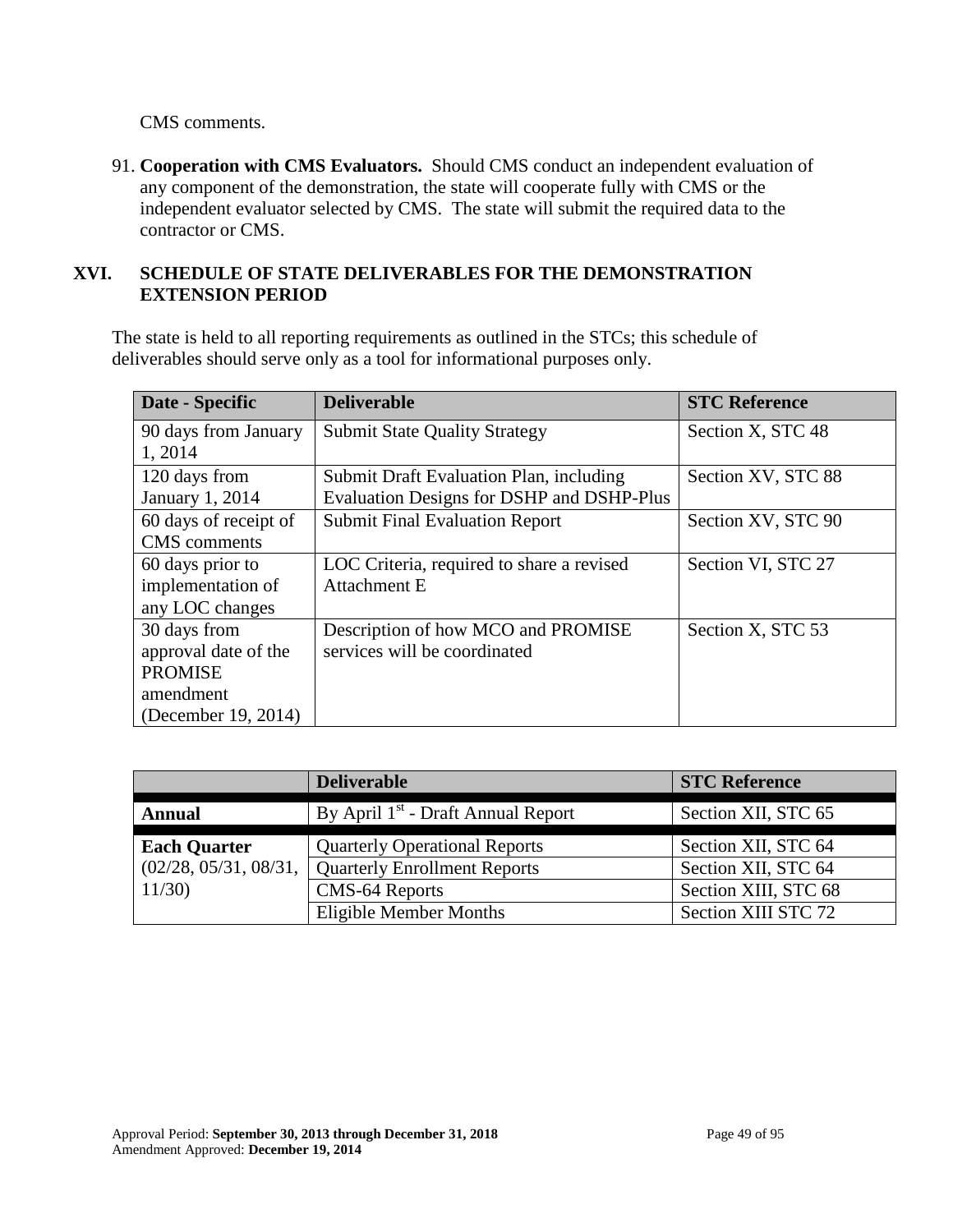## **Quarterly Report Content and Format**

Under Section XII, STC 64, the state is required to submit quarterly progress reports to CMS. The purpose of the quarterly report is to inform CMS of significant demonstration activity from the time of approval through completion of the demonstration. The reports are due to CMS 60 days after the end of each quarter.

The following report guidelines are intended as a framework and can be modified when agreed upon by CMS and the state. A complete quarterly progress report must include an updated budget neutrality monitoring workbook. An electronic copy of the report narrative, as well as the Microsoft Excel workbook is provided.

## **NARRATIVE REPORT FORMAT:**

**Title Line One** – Diamond State Health Plan

## **Title Line Two - Section 1115 Quarterly Report**

### **Demonstration/Quarter Reporting Period:**

Example: Demonstration Year: 12 (1/1/2007 – 12/31/2007) Federal Fiscal Quarter: 1/2007 (1/07 - 3/07)

#### **Introduction**

Information describing the goals of the demonstration, what it does, and key dates of approval /operation (this should be the same for each report).

### **Enrollment Information**

Please complete the following table that outlines all enrollment activity under the demonstration. The state should indicate "N/A" where appropriate. If there was no activity under a particular enrollment category, the state should indicate that by "0".

#### **Enrollment Counts**

**Note:** Enrollment counts should be person counts, not member months

| <b>Demonstration Populations</b><br>(as hard coded in the CMS 64)               | <b>Current</b><br><b>Enrollees</b><br>(to date) | Disenrolled in<br><b>Current</b><br>Quarter |
|---------------------------------------------------------------------------------|-------------------------------------------------|---------------------------------------------|
| <b>Population 1:</b> Former AFDC Children less than 21 [DSHP TANF Children]     |                                                 |                                             |
| <b>Population 2:</b> Former AFDC Adults aged 21 and over [DSHP TANF Adult]      |                                                 |                                             |
| <b>Population 3:</b> Disabled Children less than 21 [DSHP SSI Children]         |                                                 |                                             |
| <b>Population 4:</b> Aged and Disabled Adults 21 and older [DSHP SSI Adults]    |                                                 |                                             |
| <b>Population 5:</b> Infants less than one year of age with income levels above |                                                 |                                             |
| 185 percent FPL through 200 percent FPL: optional targeted low income           |                                                 |                                             |
| children. [DSHP MCHP]                                                           |                                                 |                                             |
| <b>Population 6:</b> Uninsured Adults up to 100% FPL [DSHP Exp. Pop.]           |                                                 |                                             |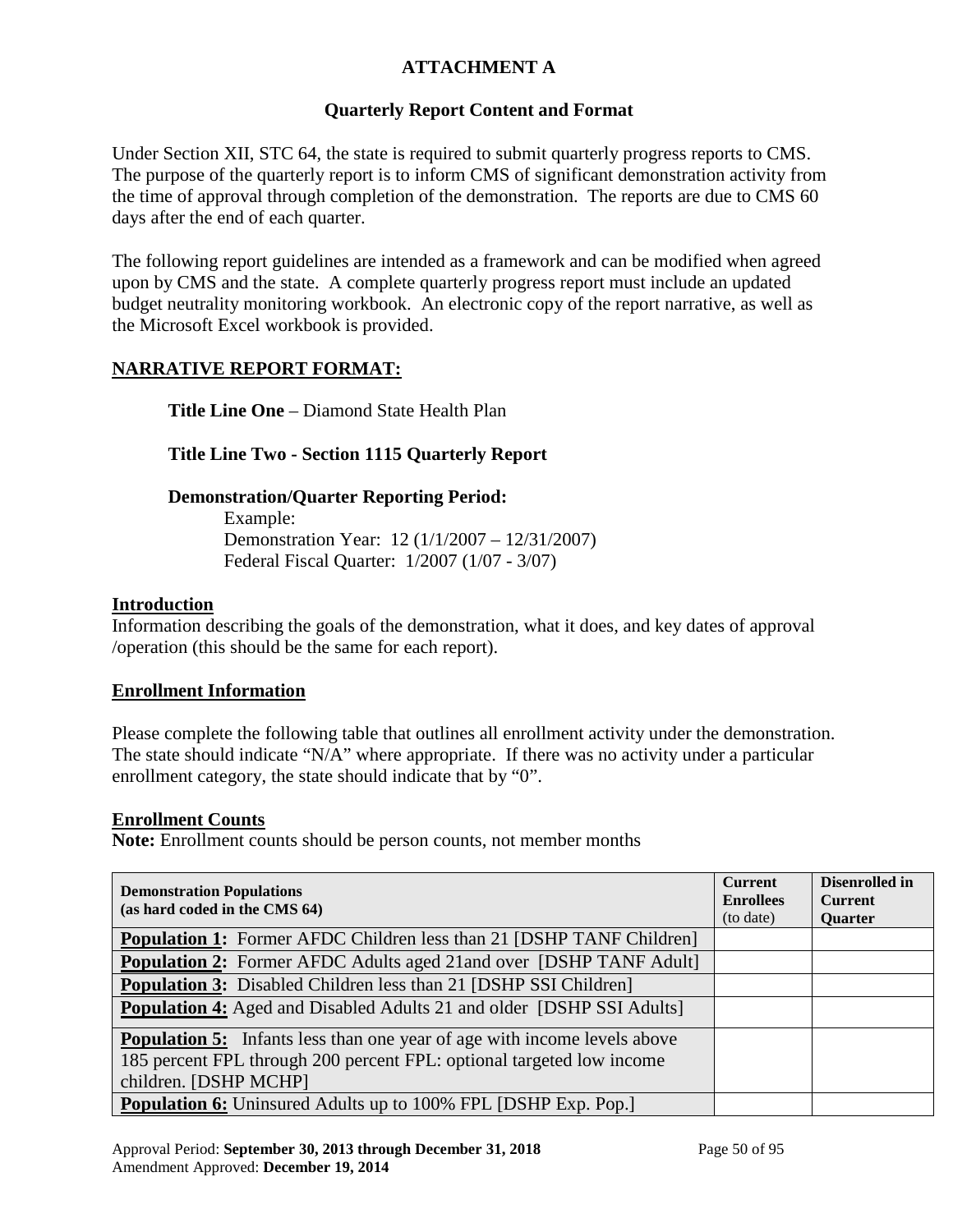### **Quarterly Report Content and Format**

| <b>Demonstration Populations</b><br>(as hard coded in the CMS 64) | <b>Current</b><br><b>Enrollees</b><br>(to date) | Disenrolled in<br><b>Current</b><br><b>Ouarter</b> |
|-------------------------------------------------------------------|-------------------------------------------------|----------------------------------------------------|
| <b>Population 7:</b> Family Planning Expansion [FP Expansion]     |                                                 |                                                    |
| <b>Population 8: DSHP-Plus State Plan</b>                         |                                                 |                                                    |
| <b>Population 9: DSHP-Plus HCBS</b>                               |                                                 |                                                    |
| <b>Population 10: DSHP TEFRA-Like</b>                             |                                                 |                                                    |
| <b>Population 11:</b> Newly Eligible Group                        |                                                 |                                                    |
| <b>Population 12: PROMISE</b>                                     |                                                 |                                                    |

#### **Outreach/Innovative Activities**

Summarize outreach activities and/or promising practices for the current quarter.

#### **Operational/Policy Developments/Issues**

Identify all significant program developments/issues/problems that have occurred in the current quarter or anticipated to occur in the near future that affect health care delivery, including but not limited to, approval and contracting with new plans, benefit changes, enrollment; grievances; proposed or implemented LOC changes; quality of care; access; changes in provider qualification standards; access; proposed changes to payment rates; health plan financial performance that is relevant to the demonstration; and other operational issues. Also identify all significant policy and legislative developments/issues/problems that have occurred in the current quarter or anticipated to occur in the near future.

### **Expenditure Containment Initiatives**

Identify all current activities, by program and or demonstration population. Include items such as status, and impact to date as well as short and long term challenges, successes and goals.

### **Financial/Budget Neutrality Development/Issues**

Identify all significant developments/issues/problems with financial accounting, budget neutrality, and CMS 64 reporting for the current quarter. Identify the state's actions to address these issues.

#### **Member Month Reporting**

Enter the member months for each of the EGs for the quarter.

### **A. For Use in Budget Neutrality Calculations**

| <b>Eligibility Group</b>     | <b>Month 1</b> | Month 2 | Month 3 | <b>Total for Quarter</b> |
|------------------------------|----------------|---------|---------|--------------------------|
|                              |                |         |         | <b>Ending XX/XX</b>      |
| <b>DSHP TANF Children</b>    |                |         |         |                          |
| <b>DSHP TANF Adult</b>       |                |         |         |                          |
| DSHP SSI Children            |                |         |         |                          |
| <b>DSHP SSI Adults</b>       |                |         |         |                          |
| <b>DSHP MCHP (Title XIX)</b> |                |         |         |                          |
| $match)*$                    |                |         |         |                          |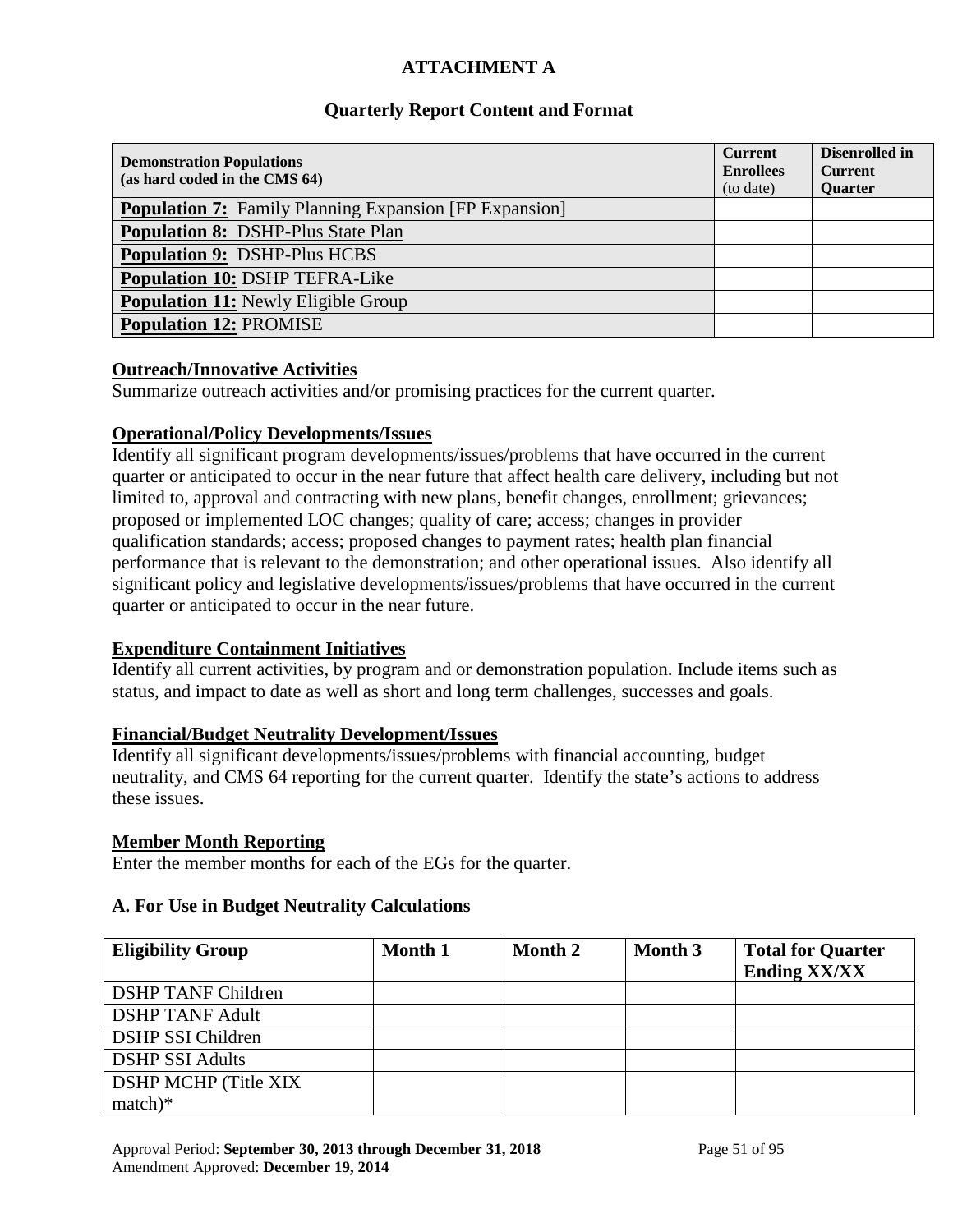## **Quarterly Report Content and Format**

| DSHP Exp. Pop.                                                                                                                      |  |  |  |  |  |  |
|-------------------------------------------------------------------------------------------------------------------------------------|--|--|--|--|--|--|
| FP Expansion                                                                                                                        |  |  |  |  |  |  |
| <b>DSHP-Plus State Plan</b>                                                                                                         |  |  |  |  |  |  |
| <b>DSHP-Plus HCBS</b>                                                                                                               |  |  |  |  |  |  |
| <b>DSHP TEFRA-Like</b>                                                                                                              |  |  |  |  |  |  |
| Newly Eligible Group                                                                                                                |  |  |  |  |  |  |
| * This EG does not include children funded through title XXI. Please note within the report, if the state must use title XIX        |  |  |  |  |  |  |
| funds for other uninsured children meeting the definition specified in section $2110(b)(1)$ of the Social Security Act if the state |  |  |  |  |  |  |
| exhausts title XXI funds.                                                                                                           |  |  |  |  |  |  |

| <b>Eligibility Group</b>                                                                                            | <b>Total Member</b><br><b>Months for the</b> | <b>PMPM</b> | <b>Total Expenditures</b><br>(Member months multiplied |  |  |
|---------------------------------------------------------------------------------------------------------------------|----------------------------------------------|-------------|--------------------------------------------------------|--|--|
|                                                                                                                     | Quarter                                      |             | by PMPM)                                               |  |  |
| <b>DSHP TANF Children</b>                                                                                           |                                              |             |                                                        |  |  |
| <b>DSHP TANF Adult</b>                                                                                              |                                              |             |                                                        |  |  |
| <b>DSHP SSI Children</b>                                                                                            |                                              |             |                                                        |  |  |
| <b>DSHP SSI Adults</b>                                                                                              |                                              |             |                                                        |  |  |
| <b>DSHP MCHP (Title XIX)</b>                                                                                        |                                              |             |                                                        |  |  |
| $match)*$                                                                                                           |                                              |             |                                                        |  |  |
| DSHP Exp. Pop.                                                                                                      |                                              |             |                                                        |  |  |
| FP Expansion                                                                                                        |                                              |             |                                                        |  |  |
| <b>DSHP-Plus State Plan</b>                                                                                         |                                              |             |                                                        |  |  |
| <b>DSHP-Plus HCBS</b>                                                                                               |                                              |             |                                                        |  |  |
| <b>DSHP TEFRA-Like</b>                                                                                              |                                              |             |                                                        |  |  |
| Newly Eligible Group                                                                                                |                                              |             |                                                        |  |  |
| * This EG does not include children funded through title XXI. Please note within the report, if the state must use  |                                              |             |                                                        |  |  |
| title XIX funds for other uninsured children meeting the definition specified in section $2110(b)(1)$ of the Social |                                              |             |                                                        |  |  |
| Security Act if the state exhausts title XXI funds.                                                                 |                                              |             |                                                        |  |  |

### **B. For Informational Purposes Only**

| <b>Eligibility Group</b>           | <b>Month 1</b> | <b>Month 2</b> | <b>Month 3</b> | <b>Total for Quarter</b><br><b>Ending XX/XX</b> |
|------------------------------------|----------------|----------------|----------------|-------------------------------------------------|
| <b>DSHP MCHP</b> (Title XXI match) |                |                |                |                                                 |

### **Consumer Issues**

A summary of the types of complaints or problems consumers identified about the program in the current quarter. Include any trends discovered, the resolution of complaints, and any actions taken or to be taken to prevent other occurrences. Also discuss feedback received from the MCARP and other consumer groups.

### **Quality Assurance/Monitoring Activity**

Identify any quality assurance/monitoring activity in current quarter. As part of the annual report, pursuant to STCs 47 and 48, the state must also report on the effectiveness of the updated comprehensive Quality Strategy as it impacts the demonstration.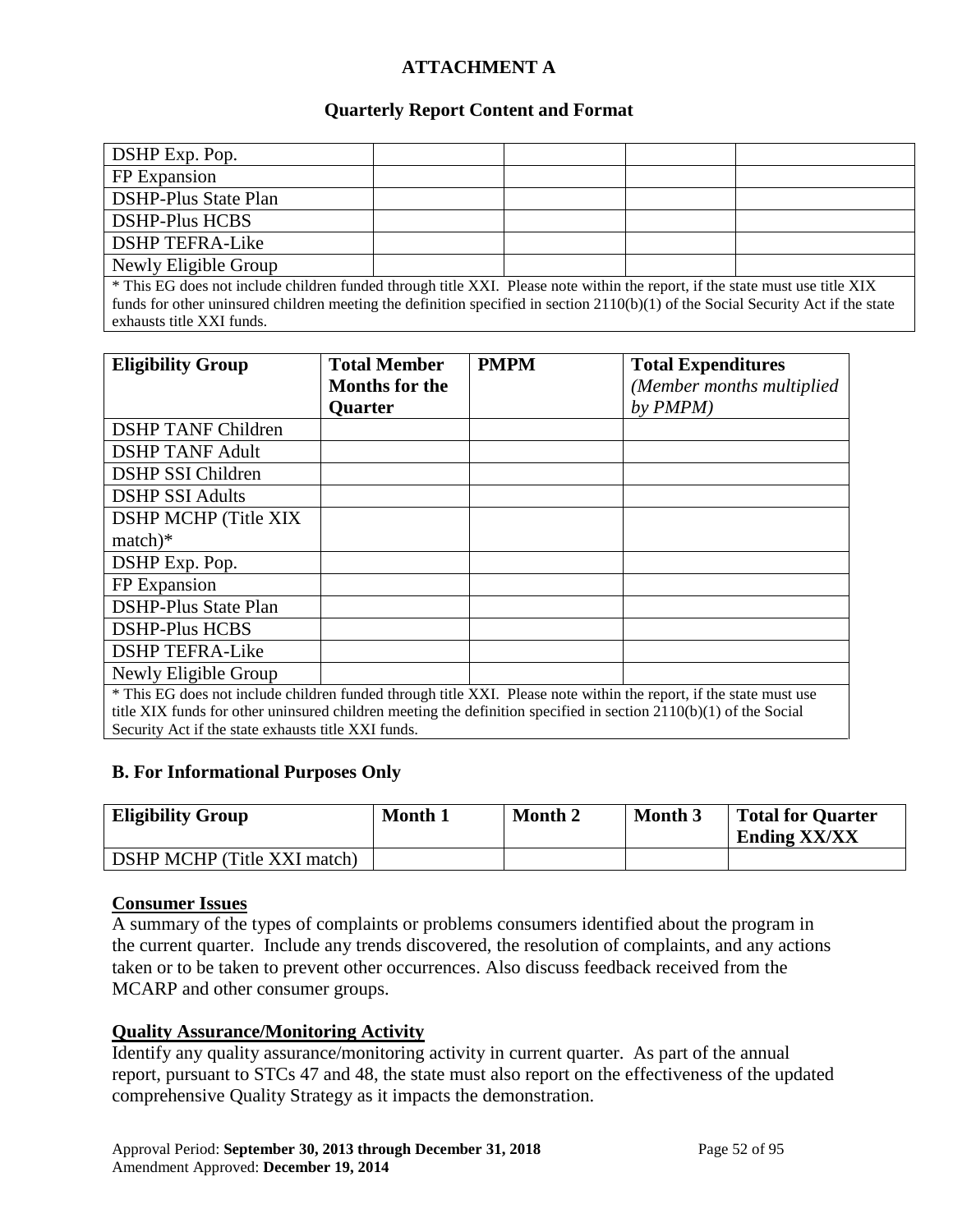## **Quarterly Report Content and Format**

## **Managed Care Reporting Requirements**

Address network adequacy reporting from plans including GeoAccess mapping, customer service reporting including average speed of answer at the plans and call abandonment rates; summary of MCO appeals for the quarter including overturn rate and any trends identified; enrollee complaints and grievance reports to determine any trends; and summary analysis of MCO critical incident report which includes, but is not limited to, incidents of abuse, neglect and exploitation. The state must include additional reporting requirements within the annual report as outlined in STC 65(e).

### **Demonstration Evaluation**

Discuss progress of evaluation design and planning.

#### **Enclosures/Attachments**

Identify by title any attachments along with a brief description of what information the document contains.

### **State Contact(s)**

Identify individuals by name, title, phone, fax, and address that CMS may contact should any questions arise.

#### **Date Submitted to CMS**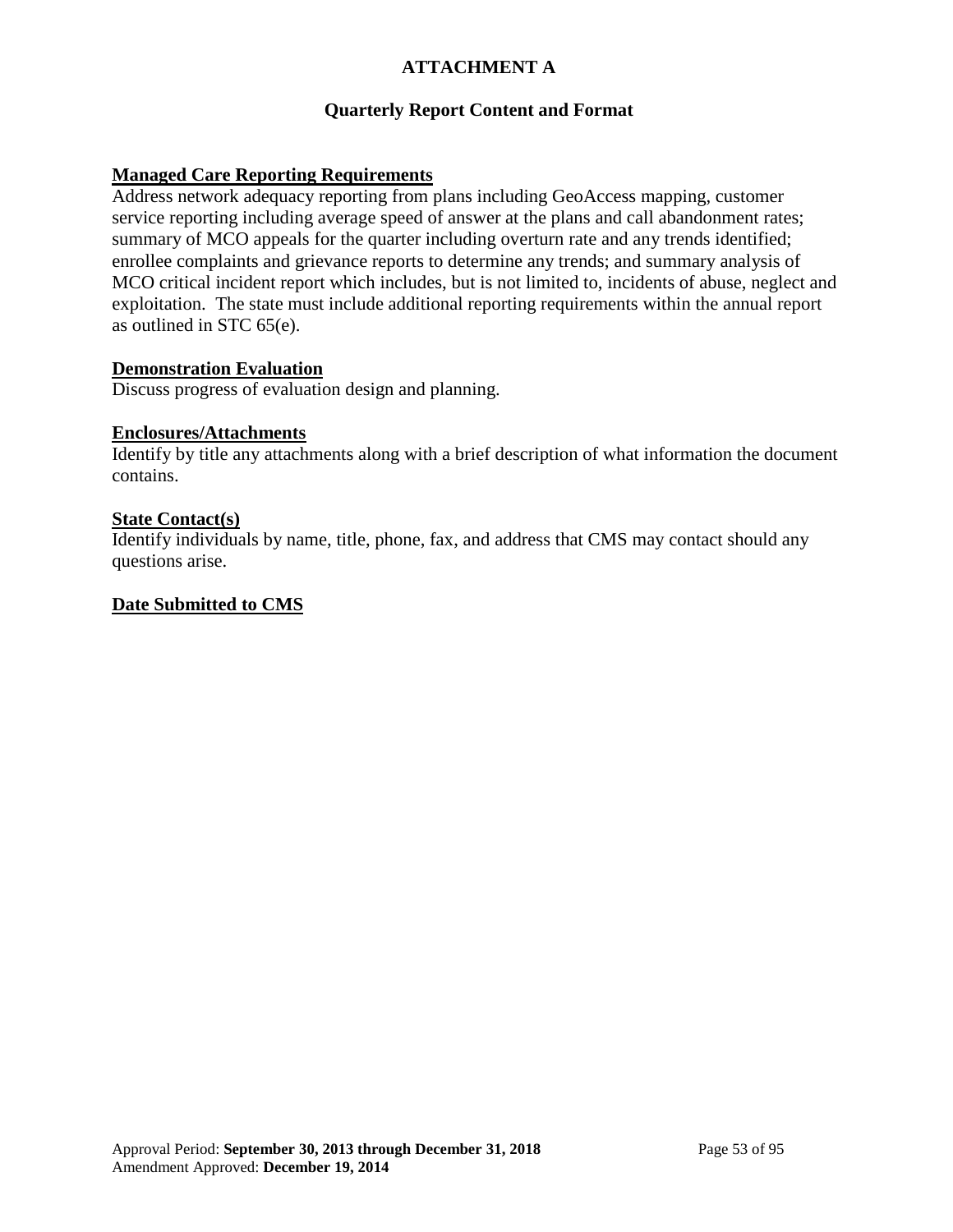## **Historical Budget Neutrality Data**

The table below lists the calculated per-member per-month (PMPM) figures for the Diamond State Health Plan by eligibility group and service, as well as the negotiated trend rates for each of the demonstration years preceding this extension. During the 2006 renewal, the service categories listed below (pharmacy, behavioral health, and managed care) were collapsed into one PMPM per eligibility group.

Note: During DSHP's extension under the authority of section 1115(f), demonstration year eight was converted from the Federal fiscal year to a calendar year. Therefore, an additional three months (noted below as Oct – Dec. 2003) was added to the extension period in order to put the Demonstration on a calendar year basis.

|                |                    |                          |               | <b>TANF Children</b>   | <b>TANF Adults</b> |              | <b>SSI Children</b> |              | <b>SSI Adults</b> |              |
|----------------|--------------------|--------------------------|---------------|------------------------|--------------------|--------------|---------------------|--------------|-------------------|--------------|
| DY             | Time<br>Period     | <b>Service Category</b>  | Trend<br>Rate | <b>PMPM</b>            | Trend<br>Rate      | <b>PMPM</b>  | Trend<br>Rate       | <b>PMPM</b>  | Trend<br>Rate     | <b>PMPM</b>  |
|                | <b>FFY</b>         | Pharmacy                 | 25.3%         | \$<br>9.66             | 32%                | \$<br>29.08  | 21%                 | \$<br>51.51  | 27.4%             | \$<br>58.95  |
| $\mathbf{1}$   | 1996               | <b>Behavioral Health</b> | 29.8%         | 31.64                  | 29.8%              | \$<br>1.15   | 29.8%               | \$<br>85.17  | 29.8%             | 119.28<br>\$ |
|                |                    | <b>Managed Care</b>      | 6.79%         | 92.60                  | 6.17%              | \$<br>215.39 | 6.85%               | \$<br>647.08 | 6.85%             | \$<br>523.85 |
|                |                    | Pharmacy                 | 6.79%         | \$<br>10.31            | 6.17%              | 30.87<br>\$  | 6.85%               | \$<br>55.04  | 6.85%             | 169.84<br>\$ |
| $\overline{2}$ | <b>FFY</b><br>1997 | <b>Behavioral Health</b> | 6.79%         | 33.79                  | 6.17%              | \$<br>1.22   | 6.85%               | \$<br>85.17  | 6.85%             | 119.28       |
|                |                    | <b>Managed Care</b>      | 6.79%         | \$<br>98.89            | 6.17%              | \$<br>228.67 | 6.85%               | \$<br>691.41 | 6.85%             | 559.74       |
|                |                    | Pharmacy                 | 6.79%         | \$<br>11.01            | 6.17%              | \$<br>32.78  | 6.85%               | \$<br>58.81  | 6.85%             | 181.47<br>\$ |
| 3              | <b>FFY</b><br>1998 | <b>Behavioral Health</b> | 6.79%         | $\mathcal{S}$<br>36.08 | 6.17%              | \$<br>1.29   | 6.85%               | \$<br>97.23  | 6.85%             | 136.19       |
|                |                    | <b>Managed Care</b>      | 6.79%         | \$<br>105.60           | 6.17%              | \$<br>242.78 | 6.85%               | \$<br>738.77 | 6.85%             | 598.08       |
|                |                    | Pharmacy                 | 6.79%         | \$<br>11.76            | 6.17%              | \$<br>34.80  | 6.85%               | \$<br>62.83  | 6.85%             | 193.90<br>\$ |
| 4              | <b>FFY</b><br>1999 | <b>Behavioral Health</b> | 6.79%         | 38.53                  | 6.17%              | \$<br>1.37   | 6.85%               | \$<br>103.89 | 6.85%             | \$<br>145.51 |
|                |                    | Managed Care             | 6.79%         | $\mathbb{S}$<br>112.77 | 6.17%              | 257.76<br>\$ | 6.85%               | \$<br>789.37 | 6.85%             | \$<br>639.05 |
|                | <b>FFY</b>         | Pharmacy                 | 6.79%         | 12.56                  | 6.17%              | \$<br>36.95  | 6.85%               | \$<br>67.14  | 6.85%             | 207.18       |
| 5              | 2000               | <b>Behavioral Health</b> | 6.79%         | \$<br>41.15            | 6.17%              | \$<br>1.46   | 6.85%               | \$<br>111.01 | 6.85%             | 155.48<br>\$ |
|                |                    | <b>Managed Care</b>      | 6.79%         | \$120.43               | 6.17%              | 273.67<br>\$ | 6.85%               | \$<br>843.45 | 6.85%             | 682.82<br>\$ |
|                |                    | Pharmacy                 | 6.79%         | 13.41                  | 6.17%              | \$<br>39.23  | 6.85%               | \$<br>71.74  | 6.85%             | \$<br>221.37 |
| 6              | <b>FFY</b><br>2001 | <b>Behavioral Health</b> | 6.79%         | \$<br>43.94            | 6.17%              | \$<br>1.55   | 6.85%               | \$<br>118.62 | 6.85%             | 166.13<br>\$ |
|                |                    | Managed Care             | 6.79%         | \$<br>128.61           | 6.17%              | \$<br>290.55 | 6.85%               | \$<br>901.22 | 6.85%             | \$<br>729.59 |
|                | <b>FFY</b>         | Pharmacy                 | 6.79%         | 14.32<br>\$            | 6.17%              | \$<br>41.65  | 6.85%               | \$<br>76.65  | 6.85%             | 236.54       |
| $\overline{7}$ | 2002               | <b>Behavioral Health</b> | 6.79%         | 46.93                  | 6.17%              | \$<br>1.64   | 6.85%               | \$<br>126.74 | 6.85%             | \$<br>177.51 |

Approval Period: **September 30, 2013 through December 31, 2018** Page 54 of 95 Amendment Approved: **December 19, 2014**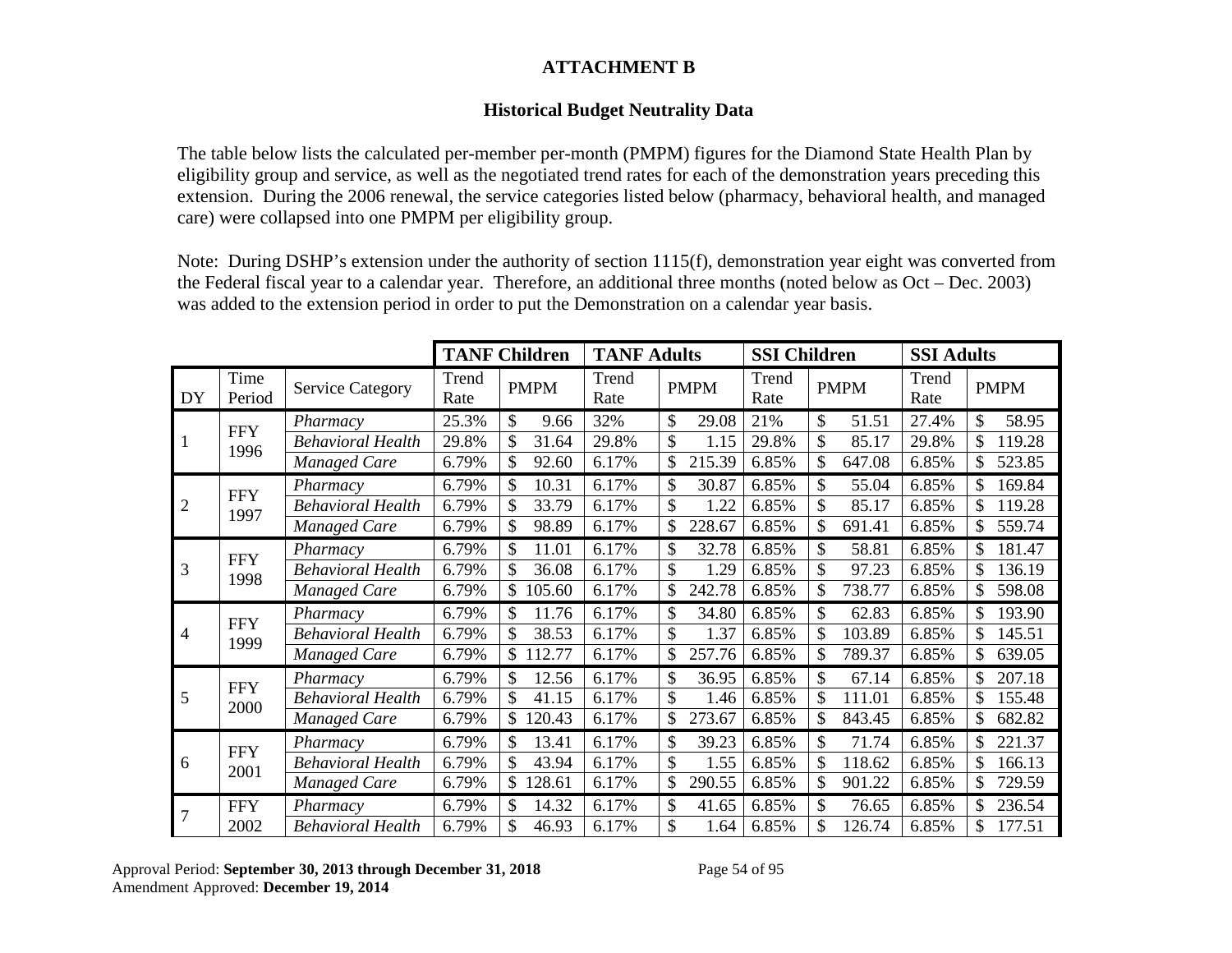# **Historical Budget Neutrality Data**

|   |            | Managed Care             | 6.79% | 37.34 | 6.17% | 308.48 | 6.85% | 962.95     | 6.85% | 779.57 |
|---|------------|--------------------------|-------|-------|-------|--------|-------|------------|-------|--------|
|   | <b>FFY</b> | Pharmacy                 | 6.79% | 15.29 | 6.17% | 44.22  | 6.85% | 81.90      | 6.85% | 236.54 |
|   | 2003       | <b>Behavioral Health</b> | 6.79% | 50.11 | 6.17% | .74    | 6.85% | 135.42     | 6.85% | 189.67 |
| 8 |            | Managed Care             | 6.79% | 46.67 | 6.17% | 327.51 | 6.85% | \$1,028.92 | 6.85% | 832.97 |
|   | $Oct -$    | Pharmacy                 | 6.79% | 15.54 | 6.17% | 44.89  | 6.85% | 83.27      | 6.85% | 256.96 |
|   | Dec.       | <b>Behavioral Health</b> | 6.79% | 50.94 | 6.17% | 77     | 6.85% | 137.68     | 6.85% | 192.84 |
|   | 2003       | Managed Care             | 6.79% | 49.10 | 6.17% | 332.45 | 6.85% | 1,046.10   | 6.85% | 846.88 |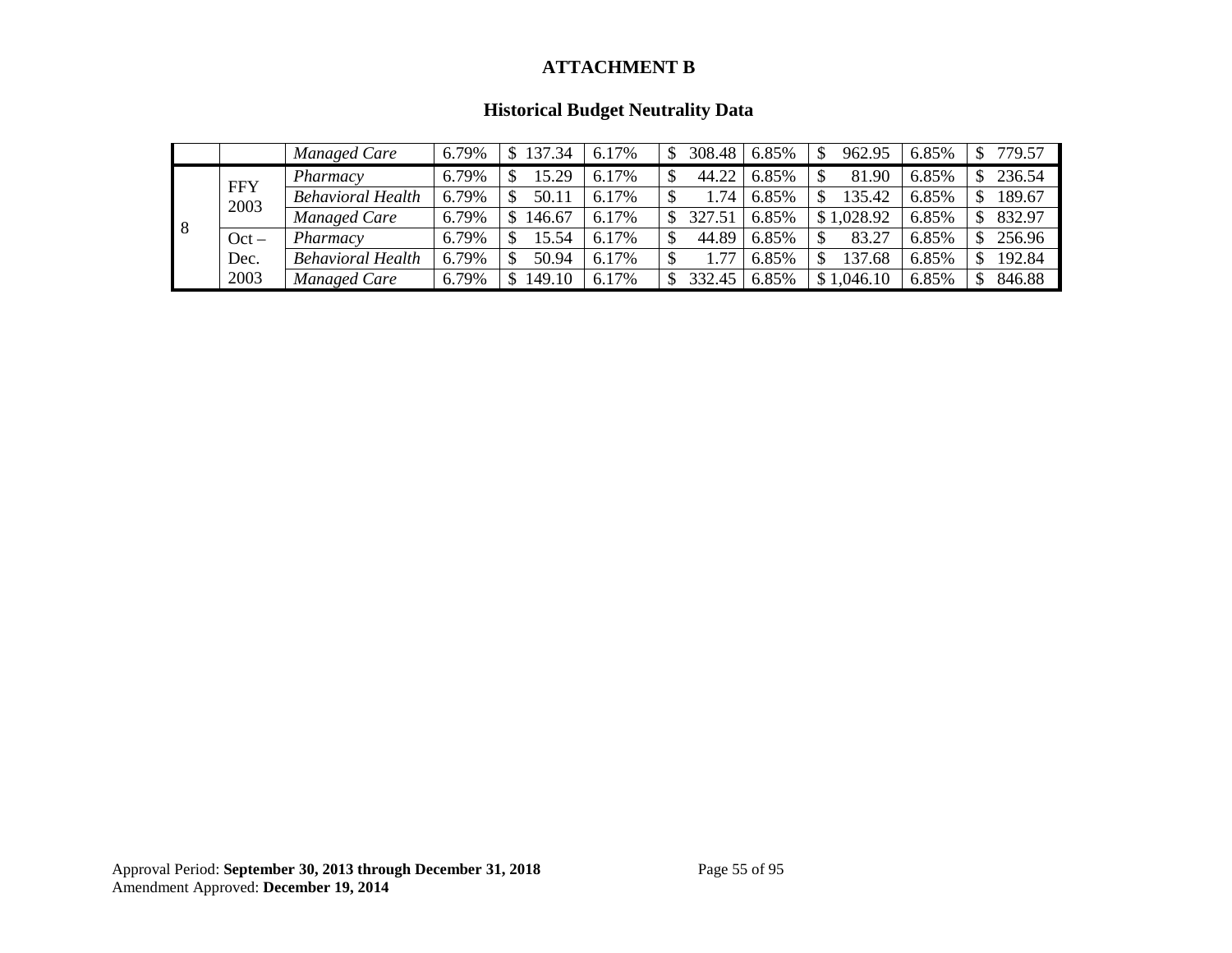# **Historical Budget Neutrality Data**

|    |                             |                          |               | <b>TANF Children</b>  | <b>TANF Adults</b> |                       | <b>SSI Children</b> |                        | <b>SSI Adults</b> |                             |
|----|-----------------------------|--------------------------|---------------|-----------------------|--------------------|-----------------------|---------------------|------------------------|-------------------|-----------------------------|
| DY | Time<br>Period              | <b>Service Category</b>  | Trend<br>Rate | <b>PMPM</b>           | Trend<br>Rate      | <b>PMPM</b>           | Trend<br>Rate       | <b>PMPM</b>            | Trend<br>Rate     | <b>PMPM</b>                 |
|    |                             | Pharmacy                 | 6.79%         | \$16.60               | 6.17%              | \$<br>47.66           | 6.85%               | \$<br>88.97            | 6.85%             | 74.56<br>\$                 |
| 9  | <b>CY</b><br>2004           | <b>Behavioral Health</b> | 6.79%         | \$54.40               | 6.17%              | 1.88<br>\$            | 6.85%               | \$<br>147.11           | 6.85%             | 206.05<br>\$                |
|    |                             | Managed Care             | 6.79%         | \$159.22              | 6.17%              | \$352.96              | 6.85%               | \$1,117.76             | 6.85%             | $\boldsymbol{\$}$<br>904.89 |
|    |                             | Pharmacy                 | 6.79%         | \$17.73               | 6.17%              | 50.60<br>$\mathbb{S}$ | 6.85%               | $\mathcal{S}$<br>95.07 | 6.85%             | 93.37<br>$\mathcal{S}$      |
| 10 | <b>CY</b><br>2005           | <b>Behavioral Health</b> | 6.79%         | 58.09                 | 6.17%              | 1.99<br>\$            | 6.85%               | 157.19<br>\$           | 6.85%             | \$<br>220.16                |
|    |                             | Managed Care             | 6.79%         | \$170.03              | 6.17%              | \$374.74              | 6.85%               | \$1,194.33             | 6.85%             | \$<br>966.88                |
|    |                             | Pharmacy                 | 6.79%         | \$18.93               | 6.17%              | 53.72<br>$\mathbb{S}$ | 6.85%               | 101.58<br>\$           | 6.85%             | 13.47<br>$\mathcal{S}$      |
| 11 | <b>CY</b><br>2006           | <b>Behavioral Health</b> | 6.79%         | 62.04<br>$\mathbb{S}$ | 6.17%              | 2.11<br>\$            | 6.85%               | 167.96<br>\$           | 6.85%             | 235.25<br>\$                |
|    |                             | Managed Care             | 6.79%         | \$181.58              | 6.17%              | \$397.86              | 6.85%               | \$1,276.14             | 6.85%             | \$1,033.11                  |
| 12 | <b>CY</b><br>2007           |                          | 5.84%         | \$280.38              | 5.16%              | \$481.68              | 5.42%               | \$1,651.56             | 5.84%             | \$1,690.19                  |
| 13 | <b>CY</b><br>2008           |                          | 5.84%         | \$296.75              | 5.16%              | \$506.54              | 5.42%               | \$1,741.07             | 5.84%             | \$1,781.79                  |
| 14 | <b>CY</b><br>2009           |                          | 5.84%         | \$314.08              | 5.16%              | \$532.54              | 5.42%               | \$1,835.44             | 5.84%             | \$1,878.37                  |
| 15 | $\overline{\rm CY}$<br>2010 |                          | 5.84%         | \$332.40              | 5.16%              | \$560.21              | 5.20%               | \$1,930.89             | 5.20%             | \$1,976.02                  |
| 16 | <b>CY</b><br>2011           |                          | 5.84%         | \$351.81              | 5.16%              | \$589.12              | 5.20%               | \$2,031.30             | 5.20%             | \$2,078.77                  |
| 17 | <b>CY</b><br>2012           |                          | 5.84%         | \$372.36              | 5.16%              | \$619.52              | 5.20%               | \$2,136.93             | 5.20%             | \$2,186.87                  |
| 18 | $\overline{\rm CY}$<br>2013 |                          | 5.84%         | \$394.11              | 5.16%              | \$651.49              | 5.20%               | \$2,248.05             | 5.20%             | \$2,300.59                  |

Approval Period: **September 30, 2013 through December 31, 2018** Page 56 of 95 Amendment Approved: **December 19, 2014**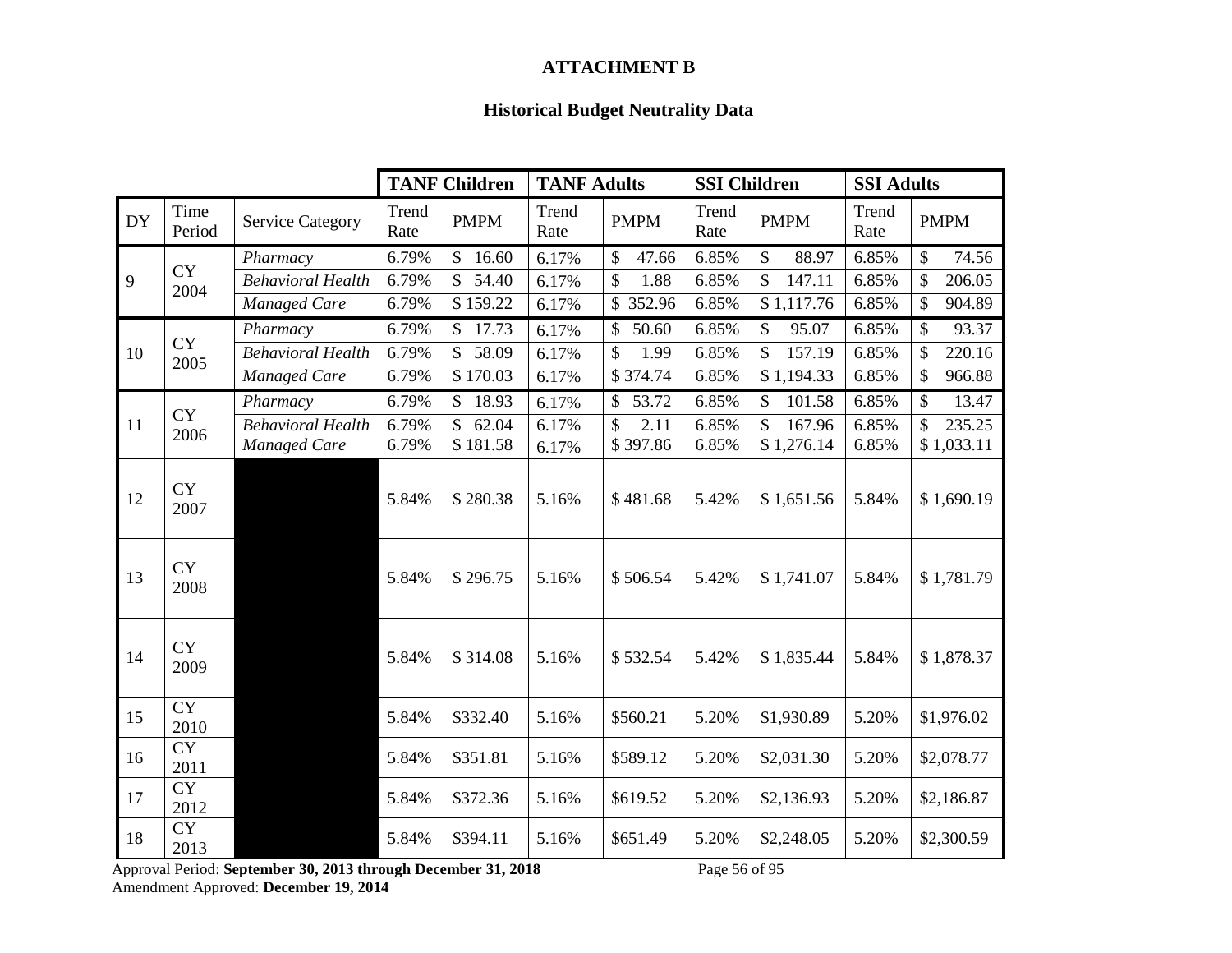| <b>HCBS</b> Service           | <b>Service Definition</b>                                                            |
|-------------------------------|--------------------------------------------------------------------------------------|
| <b>Case Management</b>        | Case management includes services assisting participants in gaining access to        |
|                               | needed demonstration and other state plan services, as well as medical, social,      |
|                               | educational and other services, regardless of the funding source for the services    |
|                               | to which access is gained. Case managers are responsible for the ongoing             |
|                               | monitoring of the provision of services included in the participant's service plan   |
|                               | and/or participant health and welfare. Case managers are responsible for             |
|                               | initiating the process to evaluate the/or re-evaluate the individual's level of care |
|                               | and/or the development of service plans. Case managers are responsible for           |
|                               | assisting the participant in gaining access to needed services regardless of the     |
|                               | funding source.                                                                      |
|                               | All DSHP-Plus members will receive case management. The case manager                 |
|                               | provides intensive case management for DSHP-Plus members in need of long             |
|                               | term care services though service planning and coordination to identify services;    |
|                               | brokering of services to obtain and integrate services, facilitation and advocacy to |
|                               | resolve issues that impede access to needed services; monitoring and                 |
|                               | reassessment of services based on changes in member's condition; and gate            |
|                               | keeping to assess and determine the need for services to members.                    |
| <b>Community-based</b>        | Community-based residential services offer a cost-effective, community based         |
| residential alternatives that | alternative to nursing facility care for persons who are elderly and/or adults with  |
| include Assisted Living       | physical disabilities. This currently includes assisted care living facilities.      |
| <b>Facilities</b>             | Community-based residential services include personal care and supportive            |
|                               | services (homemaker, chore, attendant services, and meal preparation) that are       |
|                               | furnished to participants who reside in homelike, non-institutional                  |
|                               | settings. Assisted living includes a 24-hour on-site response capability to meet     |
|                               | scheduled or unpredictable resident needs and to provide supervision, safety and     |
|                               | security. Services also include social and recreational programming, and             |
|                               | medication assistance (to the extent permitted under state law). As needed, this     |
|                               | service may also include prompting to carry out desired behaviors and/or to          |
|                               | curtail inappropriate behaviors. Services that are provided by third parties must    |
|                               | be coordinated with the assisted living provider. Personal care services are         |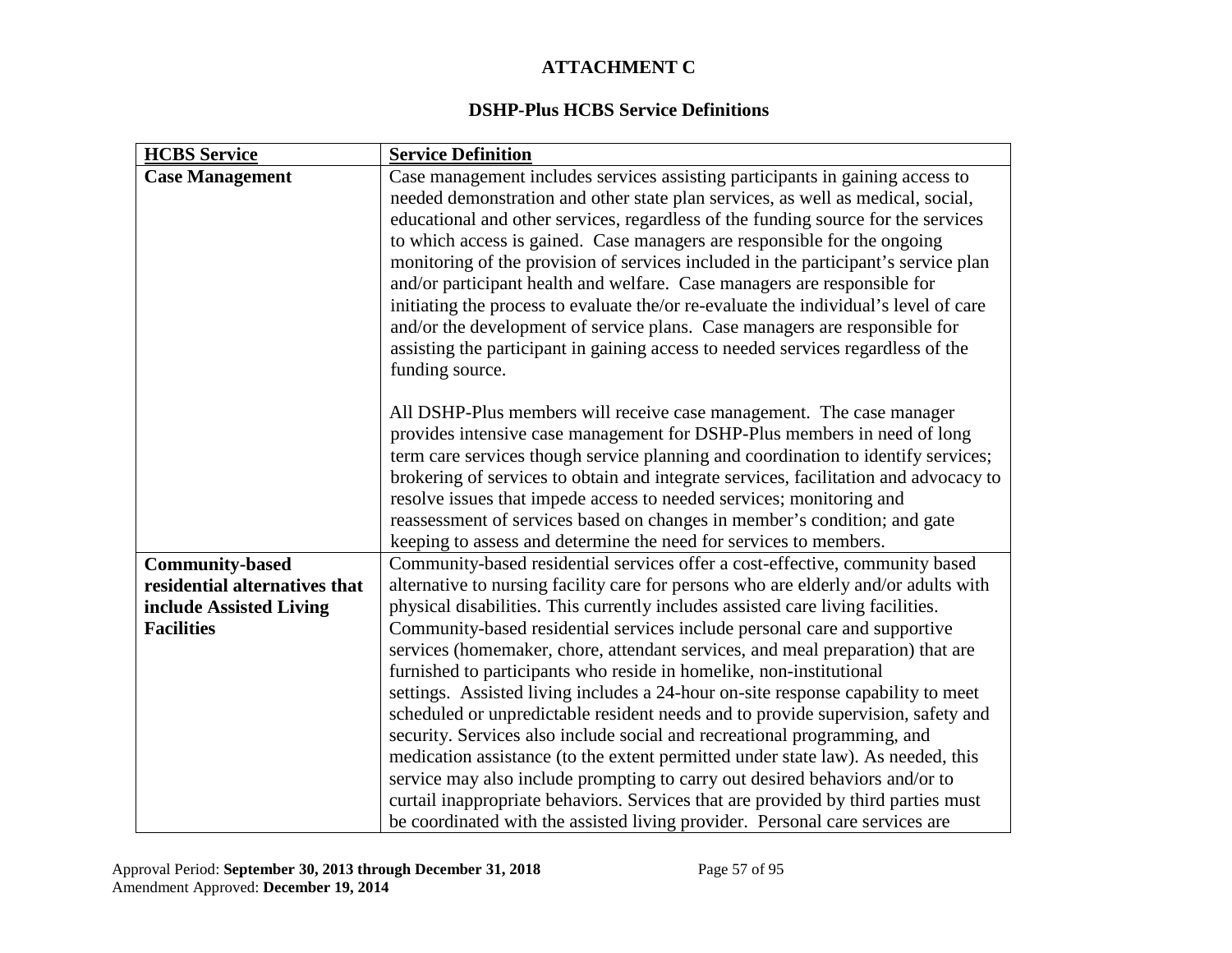| <b>HCBS</b> Service                                     | <b>Service Definition</b>                                                                                                                                                                                                                                                                                                                                                                                                                                                                                                                                                                                                                                                                                                                                                                                                                                                                                                                                                                                                  |
|---------------------------------------------------------|----------------------------------------------------------------------------------------------------------------------------------------------------------------------------------------------------------------------------------------------------------------------------------------------------------------------------------------------------------------------------------------------------------------------------------------------------------------------------------------------------------------------------------------------------------------------------------------------------------------------------------------------------------------------------------------------------------------------------------------------------------------------------------------------------------------------------------------------------------------------------------------------------------------------------------------------------------------------------------------------------------------------------|
|                                                         | provided in assisted living facilities as part of the community-based residential<br>service. To avoid duplication, personal care (as a separate service) is not available<br>to persons residing in assisted living facilities.                                                                                                                                                                                                                                                                                                                                                                                                                                                                                                                                                                                                                                                                                                                                                                                           |
| <b>Personal Care/ Attendant</b><br><b>Care Services</b> | Personal care includes assistance with ADLs (e.g. bathing, dressing, personal<br>hygiene, transferring, toileting, skin care, eating and assisting with mobility).<br>When specified in the service plan, this service includes assistance with<br>instrumental activities of daily living (IADLs) (e.g. light housekeeping<br>chores, shopping, meal preparation). Assistance with IADLs must be essential<br>to the health and welfare of the participant based on the assessment of the Case<br>Manager and with input from the participant and their family caregivers. This<br>service is not available to persons residing in Assisted Living.                                                                                                                                                                                                                                                                                                                                                                       |
| <b>Respite Care</b>                                     | Respite care includes services provided to participants unable to care for<br>themselves furnished on a short-term basis because of the absence or need for<br>relief of those persons who normally provide care for the participant. FFP is not<br>claimed for the cost of room and board. This is provided both at home and in<br>Nursing and Assisted Living Facilities. This service is limited to no more than<br>fourteen (14) days per year. The managed care organization may authorize<br>service request exceptions above these limits on a case-by-case basis when it<br>determines that:<br>No other service options are available to the member, including services<br>$\bullet$<br>provided through an informal support network;<br>The absence of the service would present a significant health and welfare<br>$\bullet$<br>risk to the member; and<br>Respite service provided in a nursing home or assisted living facility is<br>not utilized to replace or relocate an individual's primary residence. |
| <b>Adult Day Services</b>                               | Services furnished in a non-institutional, community-based setting, encompassing<br>both health and social services needed to ensure the optimal functioning of the<br>participant. Meals provided as part of these services shall not constitute a "full<br>nutritional regimen" (3 meals per day). Physical, occupational and speech<br>therapies indicated in the individual's plan of care will be furnished as component                                                                                                                                                                                                                                                                                                                                                                                                                                                                                                                                                                                              |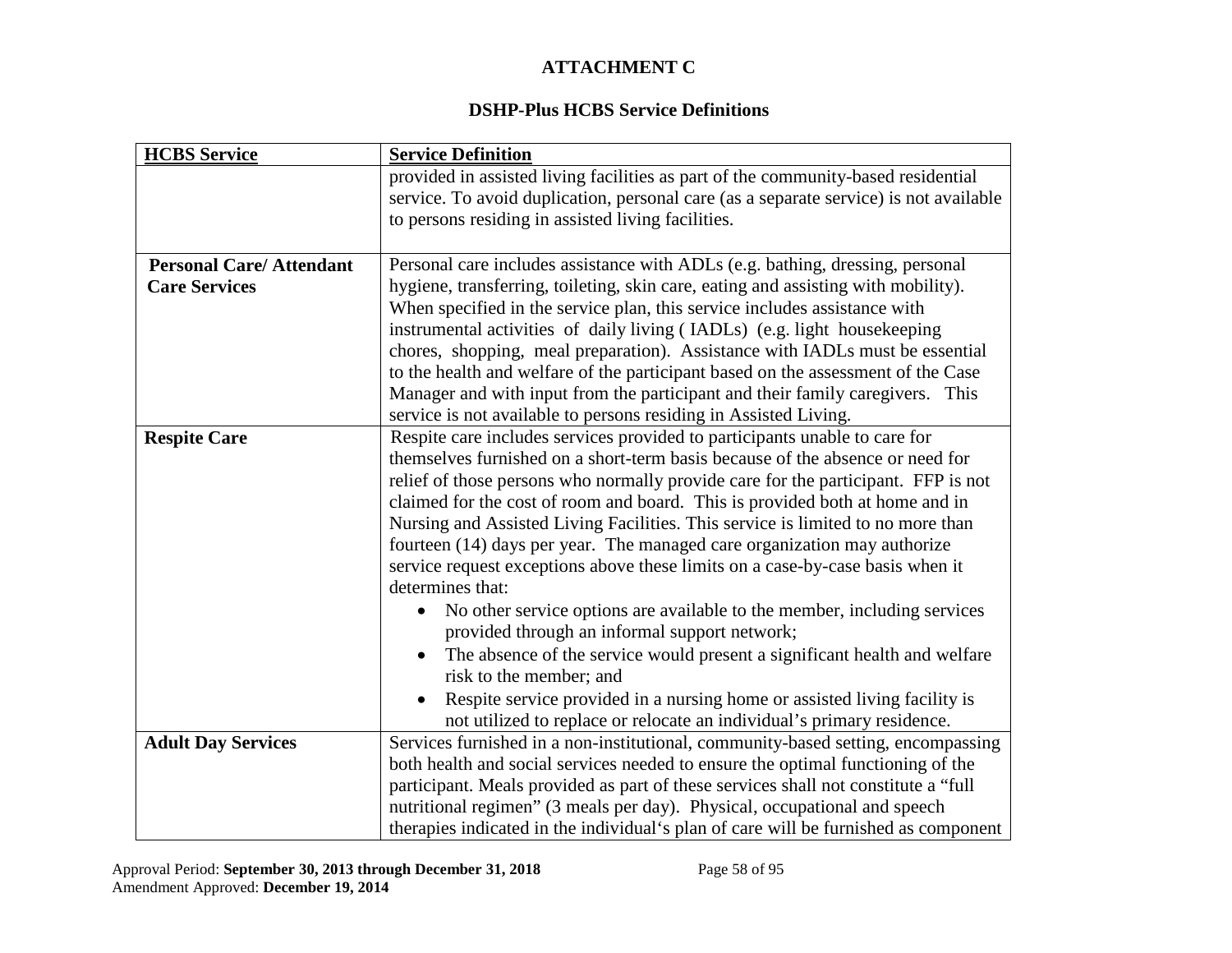| <b>HCBS</b> Service       | <b>Service Definition</b>                                                                                                                                                                                                                                                                                                                                                                                                                                                                                                                                                                                                                                                                                                                                                                                                                                                                                                                                                                                                                                                                                                            |
|---------------------------|--------------------------------------------------------------------------------------------------------------------------------------------------------------------------------------------------------------------------------------------------------------------------------------------------------------------------------------------------------------------------------------------------------------------------------------------------------------------------------------------------------------------------------------------------------------------------------------------------------------------------------------------------------------------------------------------------------------------------------------------------------------------------------------------------------------------------------------------------------------------------------------------------------------------------------------------------------------------------------------------------------------------------------------------------------------------------------------------------------------------------------------|
|                           | parts of this service. The service is reimbursed at two levels: the basic rate and<br>the enhanced rate. The enhanced rate is authorized only when staff time is needed<br>to care for participants who demonstrate ongoing behavioral patterns that require<br>additional prompting and/or intervention. Such behaviors include those which<br>might result from an acquired brain injury. The behavior and need for<br>intervention must occur at least weekly. This service is not available to persons<br>residing in Assisted Living.                                                                                                                                                                                                                                                                                                                                                                                                                                                                                                                                                                                           |
|                           | The meals provided as part of this service are only provided when the participant<br>is at the Adult Day Care Center. The cost of such meals is rolled into the Adult<br>Day Care provider's reimbursement rate. The provider does not bill separately<br>for the meal.                                                                                                                                                                                                                                                                                                                                                                                                                                                                                                                                                                                                                                                                                                                                                                                                                                                              |
| <b>Day Habilitation</b>   | Day Habilitation includes assistance with acquisition, retention, or improvement<br>in self-help, socialization and adaptive skills that takes place in a non-<br>residential setting, separate from the participant's private residence. Activities<br>and environments are designed to foster the acquisition of skills, appropriate<br>behavior, greater independence, and personal choice. Meals provided as part of<br>these services shall not constitute a "full nutritional regimen" (3 meals per day).<br>Day habilitation services focus on enabling the participant to attain or maintain<br>his or her maximum functional level and shall be coordinated with any<br>physical, occupational, or speech therapies in the service plan. In addition, day<br>habilitation services may serve to reinforce skills or lessons taught in other<br>settings. This service is provided to participants who demonstrate a need based on<br>cognitive, social, and/or behavioral deficits such as those that may result from an<br>acquired brain injury. This service is not available to persons residing in Assisted<br>Living. |
| <b>Cognitive Services</b> | Cognitive Services are necessary for the assessment and treatment of<br>individuals who exhibit cognitive deficits or maladaptive behavior, such as<br>those that are exhibited as a result of a brain injury. This service is not<br>available to persons residing in Assisted Living and Nursing Facilities.<br>Cognitive services are limited to twenty (20) visits per year plus an assessment.                                                                                                                                                                                                                                                                                                                                                                                                                                                                                                                                                                                                                                                                                                                                  |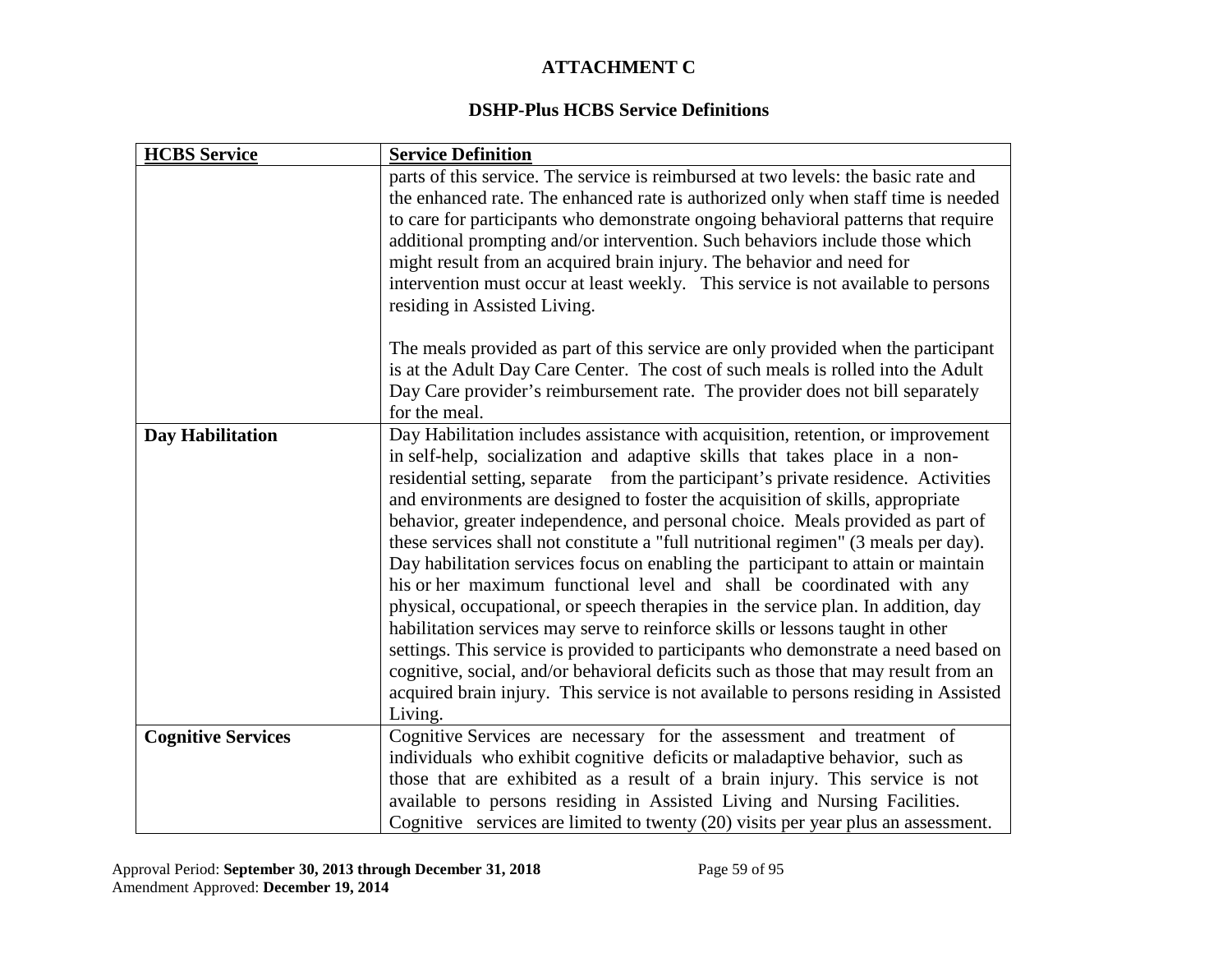| <b>HCBS</b> Service            | <b>Service Definition</b>                                                                                                                           |  |  |  |  |  |  |  |
|--------------------------------|-----------------------------------------------------------------------------------------------------------------------------------------------------|--|--|--|--|--|--|--|
|                                | The managed care organization may authorize service request exceptions                                                                              |  |  |  |  |  |  |  |
|                                | above this limit.                                                                                                                                   |  |  |  |  |  |  |  |
|                                |                                                                                                                                                     |  |  |  |  |  |  |  |
|                                | Cognitive Services include two key components:                                                                                                      |  |  |  |  |  |  |  |
|                                | Multidisciplinary Assessment and consultation to determine the                                                                                      |  |  |  |  |  |  |  |
|                                | participant's level of functioning and service needs. This Cognitive                                                                                |  |  |  |  |  |  |  |
|                                | Services component includes neuropsychological consultation and                                                                                     |  |  |  |  |  |  |  |
|                                | assessments, functional assessment and the development and                                                                                          |  |  |  |  |  |  |  |
|                                | implementation of a structured behavioral intervention plan.                                                                                        |  |  |  |  |  |  |  |
|                                | Behavioral Therapies include remediation, programming, counseling and                                                                               |  |  |  |  |  |  |  |
|                                | therapeutic services for participants and their families which have the goal                                                                        |  |  |  |  |  |  |  |
|                                | of decreasing or modifying the participant's significant maladaptive                                                                                |  |  |  |  |  |  |  |
|                                | behaviors or cognitive disorders that are not covered under the Medicaid                                                                            |  |  |  |  |  |  |  |
|                                | State Plan. These services consist of the following elements: Individual                                                                            |  |  |  |  |  |  |  |
|                                | and group therapy with physicians or psychologists (or other mental<br>health professionals to the extent authorized under state law.), services of |  |  |  |  |  |  |  |
|                                | social workers, trained psychiatric nurses, and other staff trained to                                                                              |  |  |  |  |  |  |  |
|                                | work with individuals with psychiatric illness, individual activity                                                                                 |  |  |  |  |  |  |  |
|                                | therapies that are not primarily recreational or diversionary, family                                                                               |  |  |  |  |  |  |  |
|                                | counseling (the primary purpose of which treatment of the individual's                                                                              |  |  |  |  |  |  |  |
|                                | condition) and diagnostic services.                                                                                                                 |  |  |  |  |  |  |  |
| <b>Personal Emergency</b>      | A Personal Emergency Response System (PERS) is an electronic device that                                                                            |  |  |  |  |  |  |  |
| <b>Response System</b>         | enables a waiver participant to secure help in an emergency. As part of the PERS                                                                    |  |  |  |  |  |  |  |
|                                | service, a participant may be provided with a portable help button to allow for                                                                     |  |  |  |  |  |  |  |
|                                | mobility. The PERS device is connected to the participant's phone and                                                                               |  |  |  |  |  |  |  |
|                                | programmed to signal a response center and/or other forms of assistance once the                                                                    |  |  |  |  |  |  |  |
|                                | help button is activated. This service is not available to persons residing in                                                                      |  |  |  |  |  |  |  |
|                                | Assisted Living.                                                                                                                                    |  |  |  |  |  |  |  |
| <b>Support for Participant</b> | DSHP-Plus members may opt to self-direct their Personal Care/Attendant                                                                              |  |  |  |  |  |  |  |
| <b>Direction</b>               | services. Support for Participant Direction combines two functions: financial                                                                       |  |  |  |  |  |  |  |
|                                | management services (FMS) and information and assistance in support of                                                                              |  |  |  |  |  |  |  |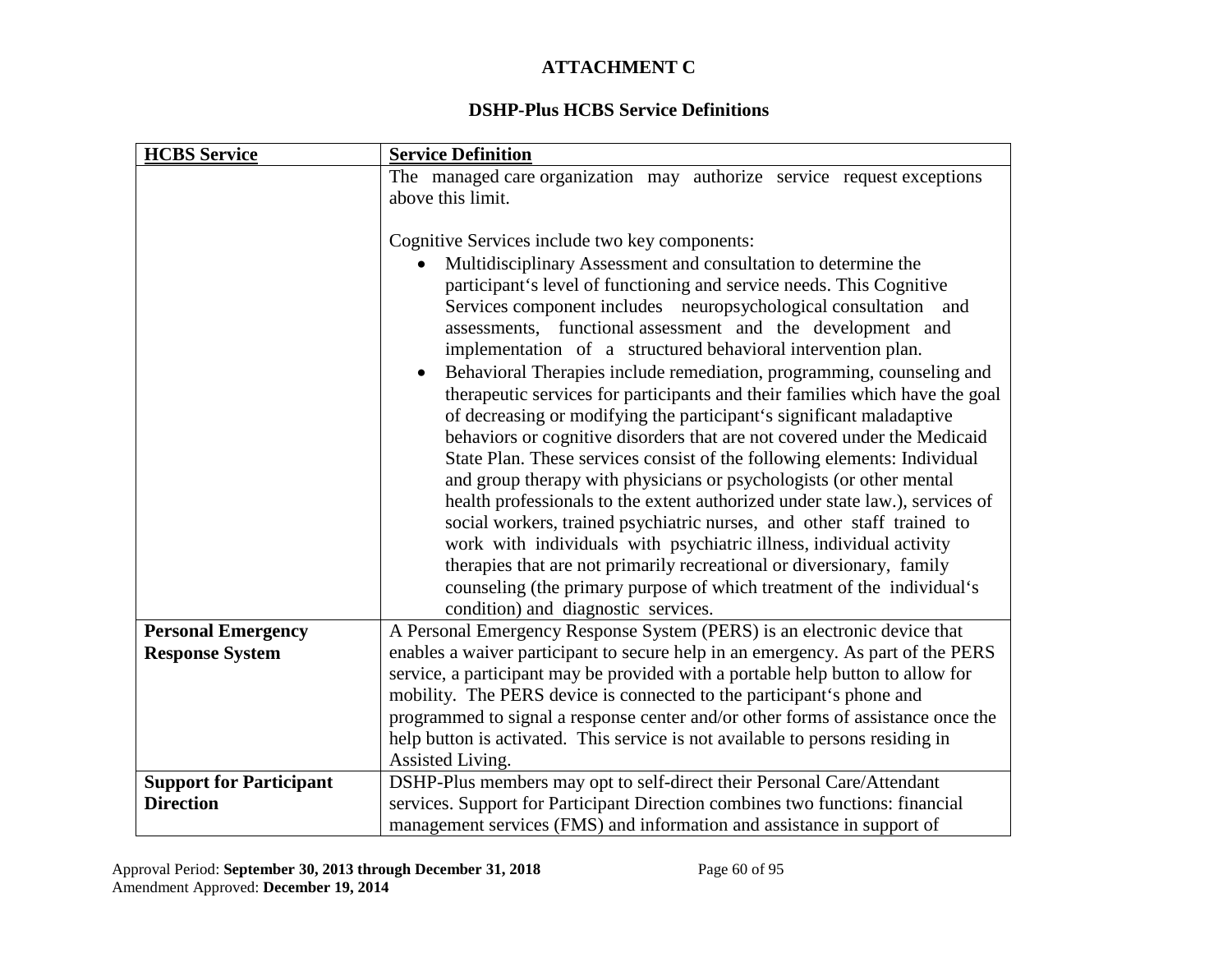| <b>HCBS</b> Service | <b>Service Definition</b>                                                            |
|---------------------|--------------------------------------------------------------------------------------|
|                     | participant direction (support brokerage). Providers of Support for                  |
|                     | Participant Direction carry out activities associated with both components.          |
|                     | The Support for Participant Direction service provides assistance to participants    |
|                     | who elect to self-direct their personal care services. Participant direction affords |
|                     | DSHP-Plus members the opportunity to have choice and control over how                |
|                     | personal care services are provided and who provides the services. Member            |
|                     | participation in participant direction is voluntary. Members may participate in or   |
|                     | withdraw from participant direction at any time. To the extent possible, the         |
|                     | member shall provide his/her personal care provider ten (10) days advance            |
|                     | notice regarding his/her intent to withdraw from participant direction.              |
|                     | Providers of this service perform various functions to support participants in       |
|                     | planning for and carrying out their responsibilities as common-law employers of      |
|                     | personal care attendants.                                                            |
|                     | (A) Financial Management Services. Financial management services                     |
|                     | provide assistance to members with managing funds associated with                    |
|                     | the services elected for self-direction. The following supports are                  |
|                     | provided                                                                             |
|                     | Assist participants in verifying personal care attendant's<br>citizen status         |
|                     |                                                                                      |
|                     | Collect and process personal care attendants' timesheets<br>$\bullet$                |
|                     | Process payroll, withholding, filing and payment of                                  |
|                     | applicable federal, state, and local employment-related taxes<br>and insurance       |
|                     | Execute and hold Medicaid provider agreements<br>$\bullet$                           |
|                     | Receive and disperse funds for the payment of services to<br>$\bullet$               |
|                     | personal care attendants                                                             |
|                     | (B) Support Brokerage. Support Brokerage service offers the                          |
|                     | following support:                                                                   |
|                     | Coordinate with participants to develop, sign, and update                            |
|                     | individual service plans                                                             |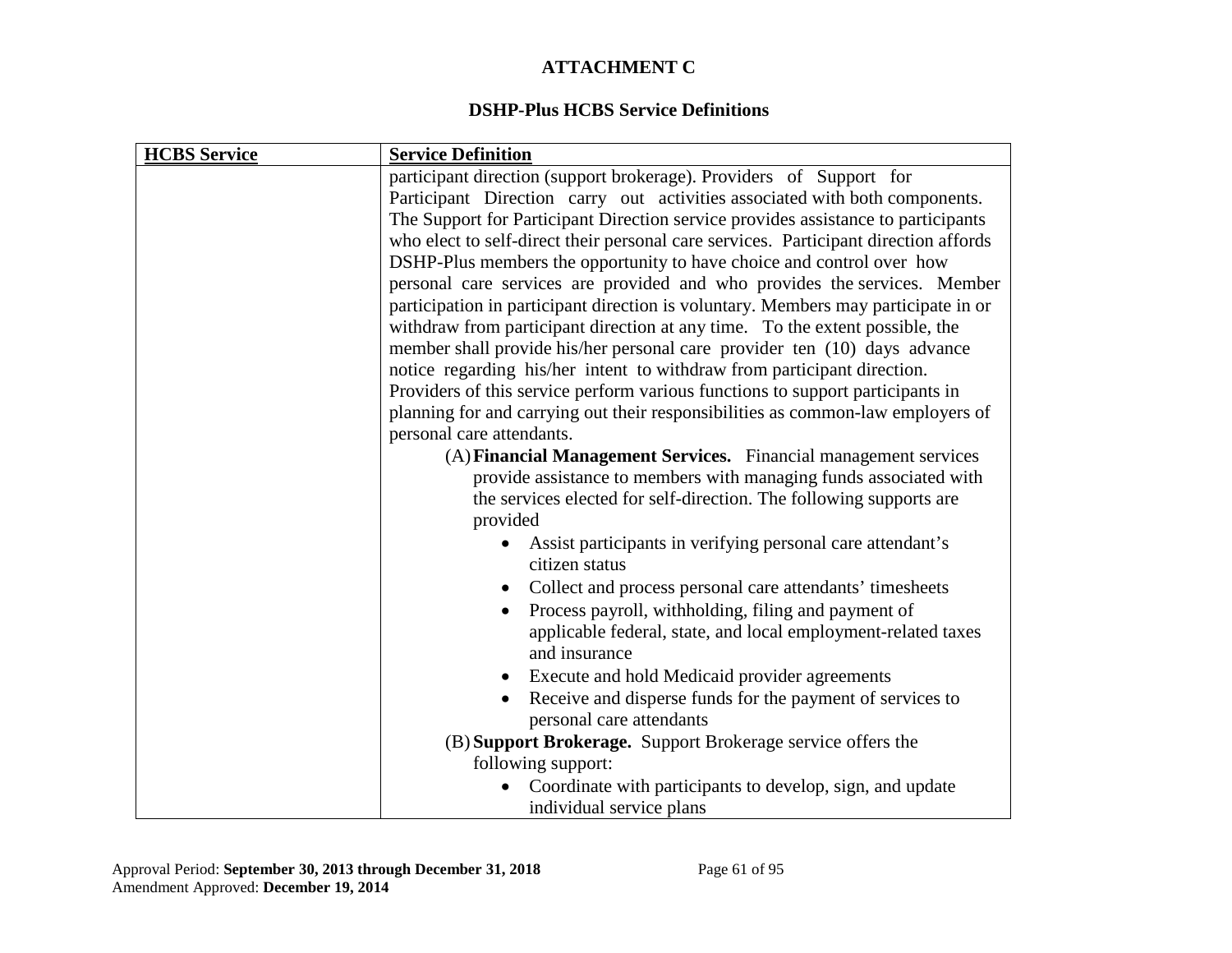| <b>Service Definition</b>                                                                                                                                 |  |  |  |  |  |
|-----------------------------------------------------------------------------------------------------------------------------------------------------------|--|--|--|--|--|
| Recruit personal care attendants                                                                                                                          |  |  |  |  |  |
| Maintain a roster of personal care attendants                                                                                                             |  |  |  |  |  |
| Secure background checks on prospective personal care                                                                                                     |  |  |  |  |  |
| attendants on behalf of participants                                                                                                                      |  |  |  |  |  |
| Provide information on employer/employee relations<br>$\bullet$                                                                                           |  |  |  |  |  |
| Provide training to participants and personal care attendants<br>$\bullet$                                                                                |  |  |  |  |  |
| Provide assistance with problem resolution<br>$\bullet$                                                                                                   |  |  |  |  |  |
| Maintain participant files                                                                                                                                |  |  |  |  |  |
| Provide support in arranging for emergency back-up care                                                                                                   |  |  |  |  |  |
| Chore services constitute housekeeping services that include assistance with                                                                              |  |  |  |  |  |
| shopping, meal preparation, light housekeeping, and laundry. This is an in-home                                                                           |  |  |  |  |  |
| service for frail older persons or adults with physical disabilities. The service                                                                         |  |  |  |  |  |
| assists them to live in their own homes as long as possible. The service must be                                                                          |  |  |  |  |  |
| provided by trained housekeepers. This service is not available to persons                                                                                |  |  |  |  |  |
| residing in Assisted Living.                                                                                                                              |  |  |  |  |  |
| Nutritional supports for individuals diagnosed with AIDS that are not covered                                                                             |  |  |  |  |  |
| under the state plan. This service is for individuals diagnosed with HRD/AIDS                                                                             |  |  |  |  |  |
| to ensure proper treatment in those experiencing weight loss, wasting,                                                                                    |  |  |  |  |  |
| malabsorption and malnutrition. Such oral nutritional supplements are offered as                                                                          |  |  |  |  |  |
| a service to those identified at nutritional risk. This service covers supplements                                                                        |  |  |  |  |  |
| not otherwise covered under the state plan service. This service does not                                                                                 |  |  |  |  |  |
| duplicate a service provided under the state plan as an EPSDT service. Prior                                                                              |  |  |  |  |  |
| authorized by CM. Service must be prior authorized by case manager in<br>conjunction with the consultation of a medical professional's recommendation for |  |  |  |  |  |
| service. Standard for assessing the nutritional risk factors:                                                                                             |  |  |  |  |  |
| Weighing less than 90% of usual body weight;<br>$\bullet$                                                                                                 |  |  |  |  |  |
| Experiencing weight loss over a one to six month period;                                                                                                  |  |  |  |  |  |
| Losing more than five pounds within a preceding month;                                                                                                    |  |  |  |  |  |
|                                                                                                                                                           |  |  |  |  |  |
| Serum albumin is less than 3.2 or very high indicating dehydration,<br>difficulty swallowing or chewing, or persistent diarrhea; or                       |  |  |  |  |  |
|                                                                                                                                                           |  |  |  |  |  |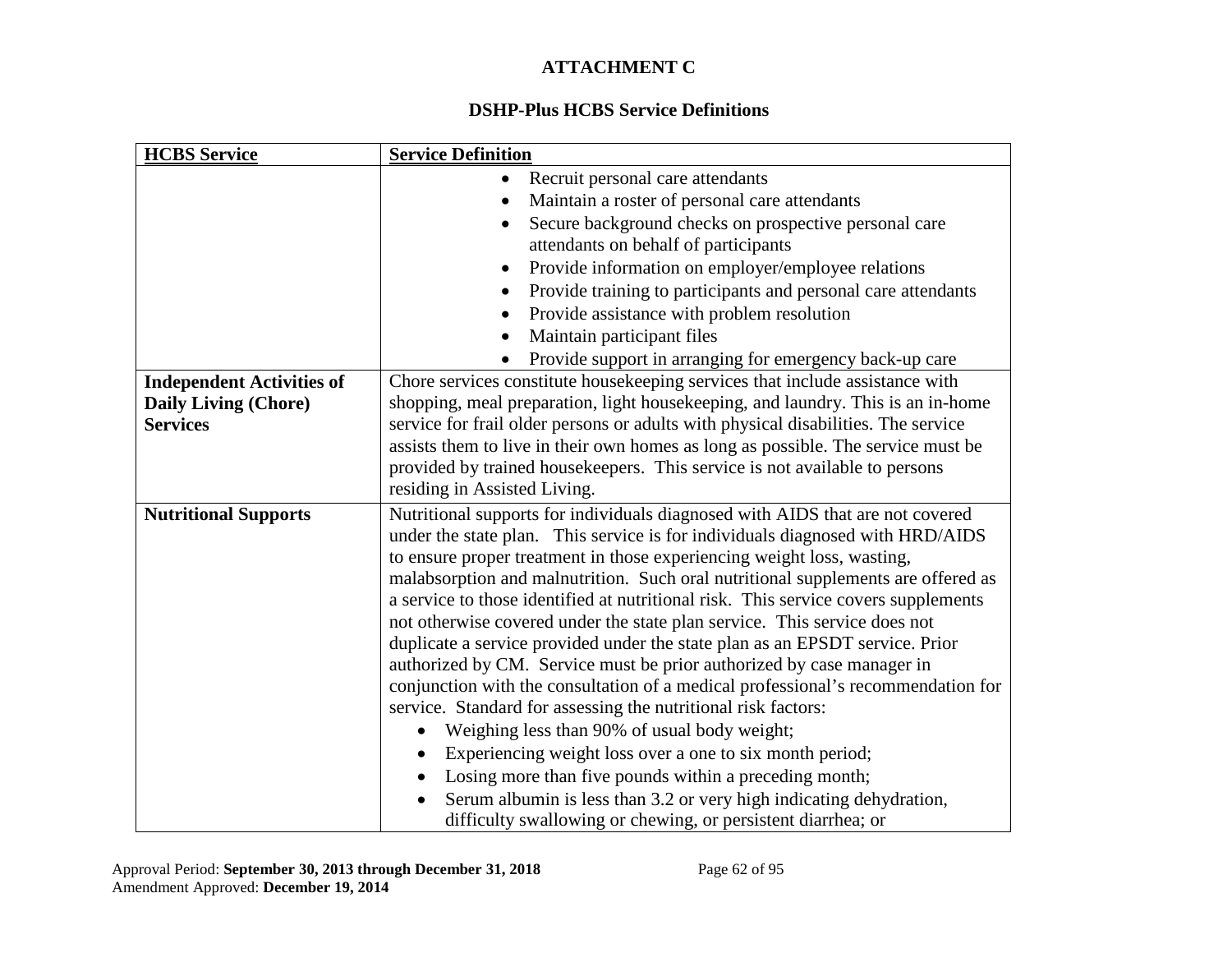| <b>HCBS</b> Service<br><b>Service Definition</b>                                                                                                                         |                                                                                      |  |  |  |  |  |  |
|--------------------------------------------------------------------------------------------------------------------------------------------------------------------------|--------------------------------------------------------------------------------------|--|--|--|--|--|--|
| Wasting syndrome affected by a number of factors including intake,                                                                                                       |                                                                                      |  |  |  |  |  |  |
| nutrient malabsorption & physiological and metabolic changes.                                                                                                            |                                                                                      |  |  |  |  |  |  |
| Specialized medical equipment and supplies not covered under the Medicaid<br><b>Specialized Medical</b>                                                                  |                                                                                      |  |  |  |  |  |  |
| This service includes: (a) devices, controls, or appliances<br><b>Equipment and Supplies</b><br>State Plan.                                                              |                                                                                      |  |  |  |  |  |  |
| specified in the plan of care that enable the member to increase his/her ability to                                                                                      |                                                                                      |  |  |  |  |  |  |
| perform activities of daily living; (b) devices, controls, or appliances that enable<br>the member to perceive, control, or communicate with the environment in which    |                                                                                      |  |  |  |  |  |  |
|                                                                                                                                                                          | he/she lives; (c) items to address physical conditions along with ancillary supplies |  |  |  |  |  |  |
| and equipment necessary to the proper functioning of such items; (d) such other                                                                                          |                                                                                      |  |  |  |  |  |  |
| durable and non-durable medical equipment not available under the state plan that                                                                                        |                                                                                      |  |  |  |  |  |  |
| is necessary to address participant functional limitations; and, (e) necessary                                                                                           |                                                                                      |  |  |  |  |  |  |
| medical supplies not available under the state plan. Items reimbursed under                                                                                              |                                                                                      |  |  |  |  |  |  |
| DSHP-Plus are in addition to any medical equipment and supplies furnished<br>under the state plan and exclude those items that are not of direct medical or              |                                                                                      |  |  |  |  |  |  |
| remedial benefit to the member. This service does not duplicate a service                                                                                                |                                                                                      |  |  |  |  |  |  |
| provided under the state plan as an EPSDT service.                                                                                                                       |                                                                                      |  |  |  |  |  |  |
| <b>Minor Home Modifications</b><br>Minor home modifications are funded up to \$6,000 per project; \$10,000 per                                                           |                                                                                      |  |  |  |  |  |  |
| benefit year; and \$20,000 per lifetime. The contractor case manager may                                                                                                 |                                                                                      |  |  |  |  |  |  |
| authorize service request exceptions above this limit when it determines the                                                                                             |                                                                                      |  |  |  |  |  |  |
| expense is cost-effective. This service is not available to persons residing in                                                                                          |                                                                                      |  |  |  |  |  |  |
| Assisted Living.                                                                                                                                                         |                                                                                      |  |  |  |  |  |  |
| Provision and installation of certain home mobility aids (e.g., a wheelchair ramp                                                                                        |                                                                                      |  |  |  |  |  |  |
| and modifications directly related to and specifically required for the construction                                                                                     |                                                                                      |  |  |  |  |  |  |
| or installation of the ramp, hand rails for interior or exterior stairs or steps, grab                                                                                   |                                                                                      |  |  |  |  |  |  |
| bars and other devices) and minor physical adaptations to the interior of a                                                                                              |                                                                                      |  |  |  |  |  |  |
| member's place of residence which are necessary to ensure the health, welfare                                                                                            |                                                                                      |  |  |  |  |  |  |
| and safety of the individual, or which increase the member's mobility and                                                                                                |                                                                                      |  |  |  |  |  |  |
| accessibility within the residence, such as widening of doorways or modification<br>of bathroom facilities. Excluded are installation of stairway lifts or elevators and |                                                                                      |  |  |  |  |  |  |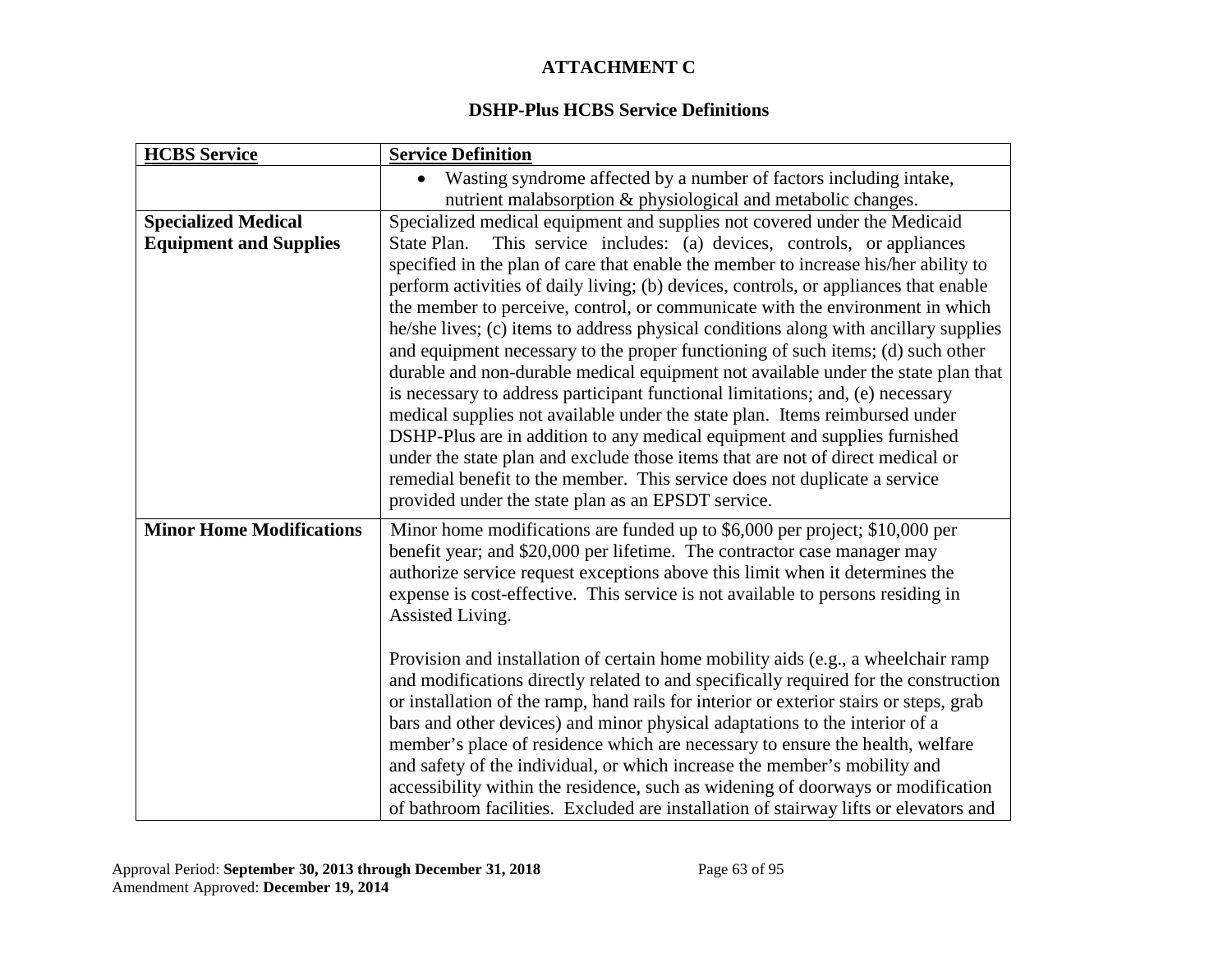| <b>HCBS</b> Service         | <b>Service Definition</b>                                                             |  |  |  |  |  |
|-----------------------------|---------------------------------------------------------------------------------------|--|--|--|--|--|
|                             | those adaptations which are considered to be general maintenance of the               |  |  |  |  |  |
|                             | residence or which are considered improvements to the residence or which are of       |  |  |  |  |  |
|                             | general utility and not of direct medical or remedial benefit to the individual, such |  |  |  |  |  |
|                             | as installation, repair, replacement or roof, ceiling, walls, or carpet or other      |  |  |  |  |  |
|                             | flooring; installation, repair, or replacement of heating or cooling units or         |  |  |  |  |  |
|                             | systems; installation or purchase of air or water purifiers or humidifiers; and       |  |  |  |  |  |
|                             | installation or repair of driveways, sidewalks, fences, decks, and patios.            |  |  |  |  |  |
|                             | Adaptations that add to the total square footage of the home are excluded from        |  |  |  |  |  |
|                             | this benefit. All services shall be provided in accordance with applicable State or   |  |  |  |  |  |
|                             | local building codes.                                                                 |  |  |  |  |  |
| <b>Home Delivered Meals</b> | Home-delivered meals (up to 1 meal per day). Nutritionally well-balanced meals,       |  |  |  |  |  |
|                             | other than those provided under Title III C-2 of the Older Americans Act or           |  |  |  |  |  |
|                             | through SSGB funds, that provide at least one-third but no more than two-thirds       |  |  |  |  |  |
|                             | of the current daily Recommended Dietary Allowance (as estimated by the Food          |  |  |  |  |  |
|                             | and Nutrition Board of Sciences – National Research Council) and that will be         |  |  |  |  |  |
|                             | served in the enrollee's home. Special diets shall be provided in accordance with     |  |  |  |  |  |
|                             | the individual Plan of Care when ordered by the enrollee's physician. These           |  |  |  |  |  |
|                             | meals are delivered to the participant's community residence and not to other         |  |  |  |  |  |
|                             | setting, such as Adult Day Programs or Senior Centers.                                |  |  |  |  |  |
|                             |                                                                                       |  |  |  |  |  |
|                             | The contractor must coordinate the delivery of these meals with staff within the      |  |  |  |  |  |
|                             | Division of Services for Aging & Adults with Physical Disabilities (DSAAPD)           |  |  |  |  |  |
|                             | that authorize home-bound meals utilizing Title III (Older Americans Act) and         |  |  |  |  |  |
|                             | Social Service Block Grant (SSBG) funds.                                              |  |  |  |  |  |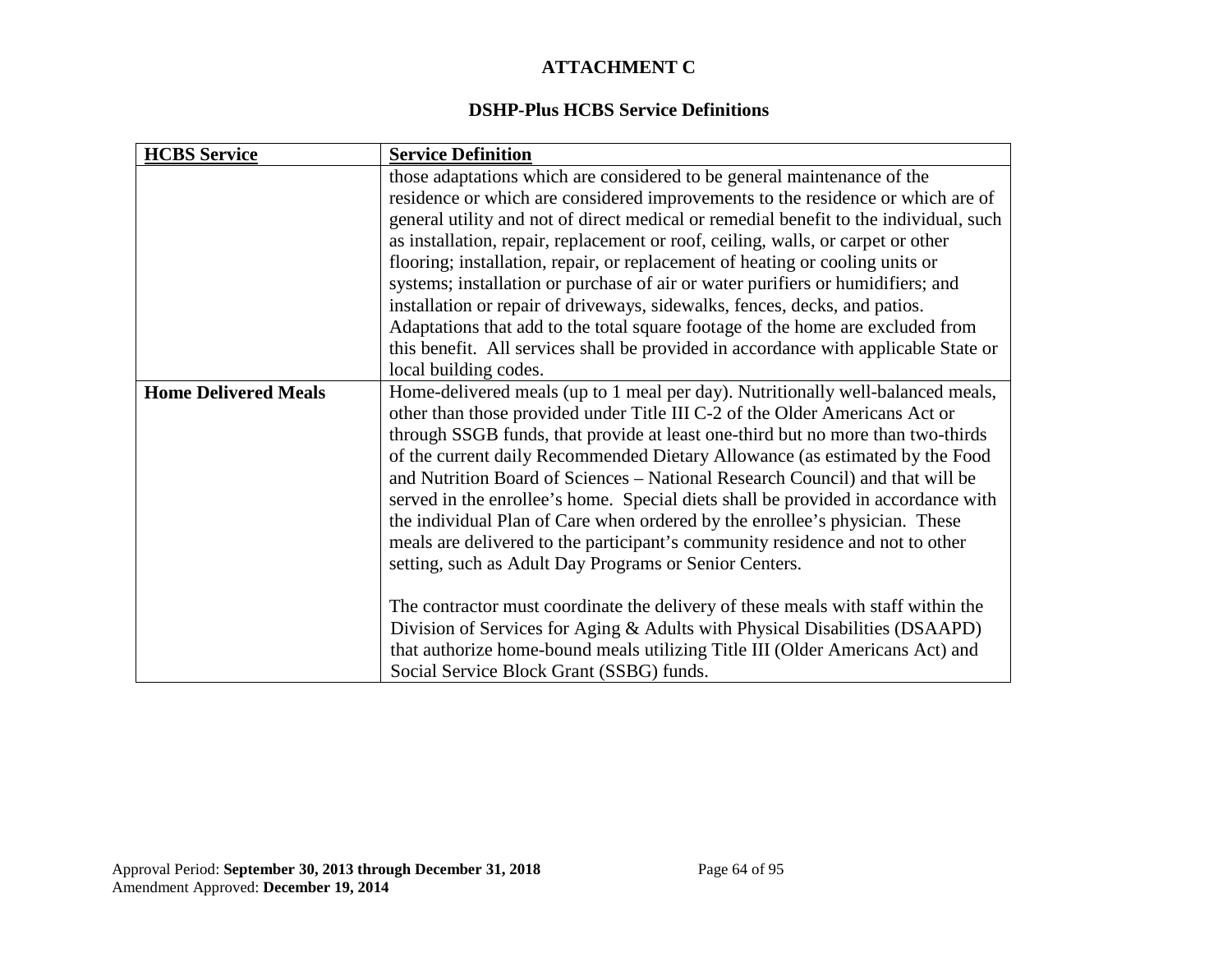## **PROMISE Eligibility Criteria**

Medicaid beneficiaries eligible to enroll in the MCO applying for services must be screened by DSAMH using a standardized clinical and functional assessment developed for Delaware and based on national standards.

Individuals eligible for and enrolled in PROMISE may also be enrolled in the DSHP-Plus program if meeting the criteria for both programs unless the PROMISE individual has been identified as a Community Reintegration Support Project (CRISP) individual under the American with Disabilities (ADA) settlement. If the individual is identified as a CRISP individual, the individual will be enrolled in the PROMISE program only and not DSHP-Plus; the enrollee will receive all services necessary for community living from the PROMISE program through CRISP. The CRISP program will not provide any services under the acute care MCO benefit. The PROMISE program will ensure that Medicaid payments are backed out of any state-only capitated payments made for the CRISP program thus ensuring no duplicate payment between CRISP/PROMISE and DSHP-Plus. For individuals in PROMISE and DSHP-Plus, medically necessary PROMISE services will be provided, in addition to any services that the individual is otherwise eligible for in DSHP-Plus if the individual is assessed as needing additional services and the services are outlined on the individual's Recovery Plan. The PROMISE care manager will coordinate with the DSHP-Plus case manager, who will lead the individual's care team.

The Delaware-specific American Society for Addiction Medicine (ASAM) tool integrates the assessment and evaluation of both mental health and SUD conditions into a single document with an algorithm that can be used to determine functional eligibility and is designed to ensure appropriate treatment of individuals based on their medical and functional needs. State Medicaid eligibility staff will review financial criteria to ensure that applicants meet the community financial eligibility criteria.

To be eligible under PROMISE program, individuals must meet one of the targeting criteria and the corresponding functional criteria under the Delaware-specific tool. The following are acceptable combinations for individuals eligible under the demonstration:

- Target criteria A and functional criteria A or C
- Target criteria B and functional criteria B or C

## *Targeting Criteria*

**Target Criteria A:** An individual must have formally received one of the included Diagnostic and Statistical Manual of Mental Disorders (DSM) diagnoses that constitute the targeted portion of the State's definition of SPMI, or a diagnosis of post-traumatic stress disorder (PTSD) by a qualified clinician. Diagnoses include the following: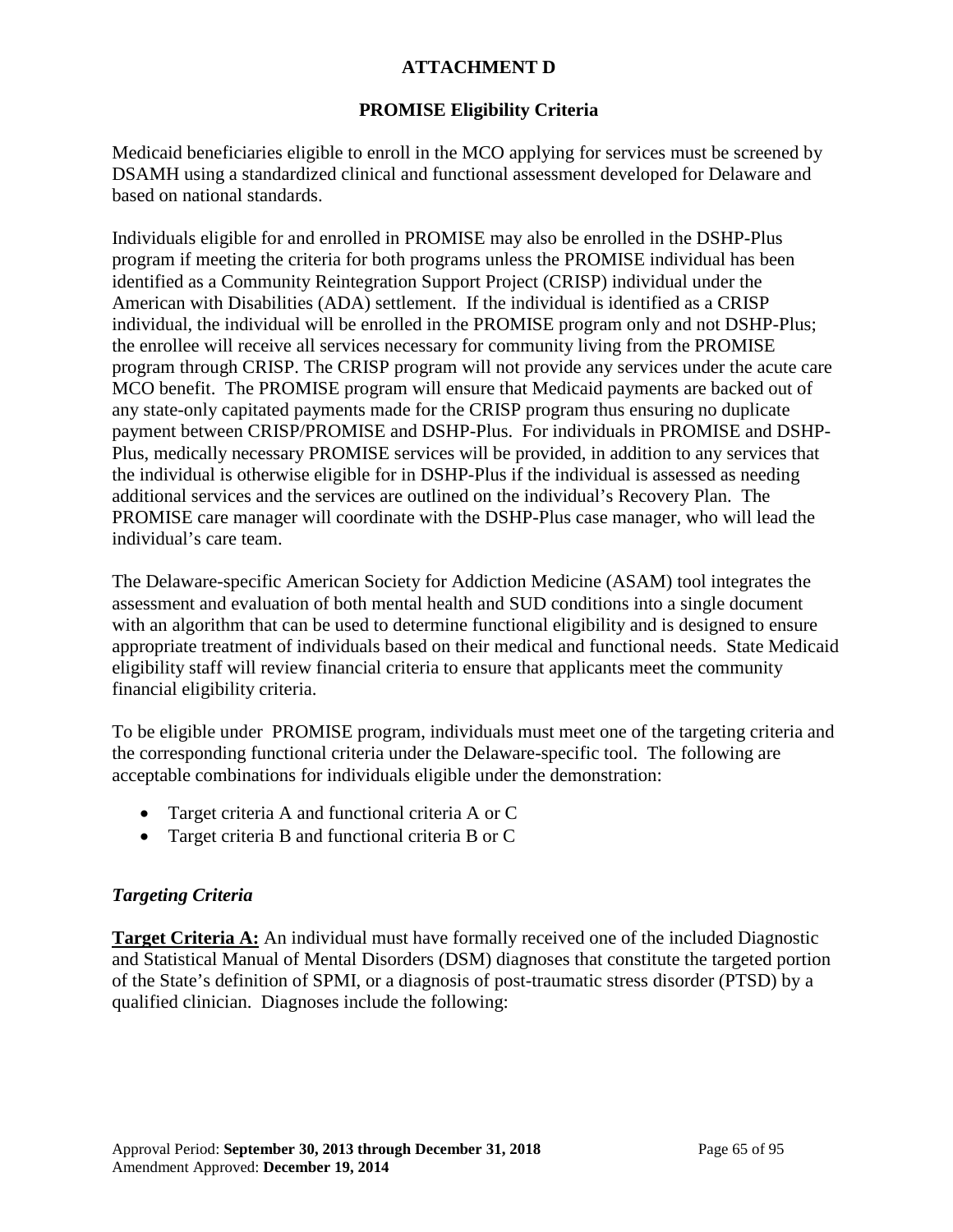### **PROMISE Eligibility Criteria**

| <b>DSAMH Current SPMI Diagnosis Codes (updated 7/1/2012)</b> |             |                                                                                                                                                                                                                                                            |                                  |
|--------------------------------------------------------------|-------------|------------------------------------------------------------------------------------------------------------------------------------------------------------------------------------------------------------------------------------------------------------|----------------------------------|
| <b>DSM IV DSM 5</b><br><b>Code</b>                           | <b>Code</b> | <b>Disorder</b>                                                                                                                                                                                                                                            | <b>DSM IV Category</b>           |
| 295.10                                                       | 295.90      | Schizophrenia, Disorganized Type (In DSM 5 Disorganized subtype no<br>longer used)                                                                                                                                                                         | Psychotic Disorders <sup>1</sup> |
| 295.20                                                       | 295.90      | Schizophrenia, Catatonic Type (In DSM 5 Catatonic subtype no longer<br>used)                                                                                                                                                                               | Psychotic Disorders              |
| 295.30                                                       | 295.90      | Schizophrenia, Paranoid Type (In DSM 5 Paranoid subtype no longer<br>used)                                                                                                                                                                                 | Psychotic Disorders              |
| 295.40                                                       | 295.40      | Schizophreniform Disorder                                                                                                                                                                                                                                  | Psychotic Disorders              |
| 295.60                                                       | 295.90      | Schizophrenia, Residual Type (In DSM 5 Residual subtype no longer<br>used)                                                                                                                                                                                 | Psychotic Disorders              |
| 295.70                                                       | 295.70      | Schizoaffective Disorder                                                                                                                                                                                                                                   | Psychotic Disorders              |
| 295.90                                                       | 295.90      | Schizophrenia, Undifferentiated Type (In DSM 5 Undifferentiated<br>subtype no longer used)                                                                                                                                                                 | Psychotic Disorders              |
| 296.30                                                       | 296.30      | Major Depressive Disorder, Recurrent, Unspecified                                                                                                                                                                                                          | Mood Disorders <sup>2</sup>      |
| 296.32                                                       | 296.32      | Major Depressive Disorder, Recurrent, Moderate                                                                                                                                                                                                             | <b>Mood Disorders</b>            |
| 296.33                                                       | 296.33      | Major Depressive Disorder, Recurrent, Severe Without Psychotic<br>Features (In DSM 5, "Without Psychotic Features" is not a further<br>specifier)                                                                                                          | <b>Mood Disorders</b>            |
| 296.34                                                       | 296.34      | Major Depressive Disorder, Recurrent, Severe With Psychotic Features<br>(In DSM 5, "With psychotic features" is its own specifier, and, when<br>present, is used instead of Mild, Moderate, or Severe, not in addition to<br>Severe) $3$                   | Mood Disorders                   |
| 296.40                                                       | 296.40      | Bipolar I Disorder, Most Recent Episode Hypomanic <sup>4</sup>                                                                                                                                                                                             | <b>Mood Disorders</b>            |
| 296.42                                                       | 296.42      | Bipolar I Disorder, Most Recent Episode Manic, Moderate                                                                                                                                                                                                    | <b>Mood Disorders</b>            |
| 296.43                                                       | 296.43      | Bipolar I Disorder, Most Recent Episode Manic, Severe Without<br>Psychotic Features (In DSM 5, "Without Psychotic Features" is not a<br>further specifier)                                                                                                 | <b>Mood Disorders</b>            |
| 296.44                                                       | 296.44      | Bipolar I Disorder, Most Recent Episode Manic, Severe With Psychotic<br>Features (In DSM 5, "With psychotic features" is its own specifier, and,<br>when present, is used instead of Mild, Moderate, or Severe, not in<br>addition to Severe) <sup>5</sup> | <b>Mood Disorders</b>            |
| 296.50                                                       | 296.50      | Bipolar I Disorder, Most Recent Episode Depressed, Unspecified                                                                                                                                                                                             | Mood Disorders                   |
| 296.52                                                       | 296.52      | Bipolar I Disorder, Most Recent Episode Depressed, Moderate                                                                                                                                                                                                | <b>Mood Disorders</b>            |
| 296.53                                                       | 296.53      | Bipolar I Disorder, Most Recent Episode Depressed, Severe w/o<br>Psychotic Features (In DSM 5, "Without Psychotic Features" is not a<br>further specified)                                                                                                 | <b>Mood Disorders</b>            |

<span id="page-71-0"></span><sup>&</sup>lt;sup>1</sup> In DSM 5, the associated diagnostic category is labeled, "Schizophrenia Spectrum and Other Psychotic Disorders".

<span id="page-71-2"></span>

<span id="page-71-1"></span><sup>&</sup>lt;sup>2</sup> In DSM 5, mood disorders are broken out into "Depressive Disorders" and "Bipolar and Related Disorders".<br>
<sup>3</sup> The DSM 5 code for Major Depressive Disorder, Recurrent, with Psychotic Features is 296.34.<br>
<sup>4</sup> In DSM 5 c

<span id="page-71-4"></span><span id="page-71-3"></span><sup>296.44.</sup>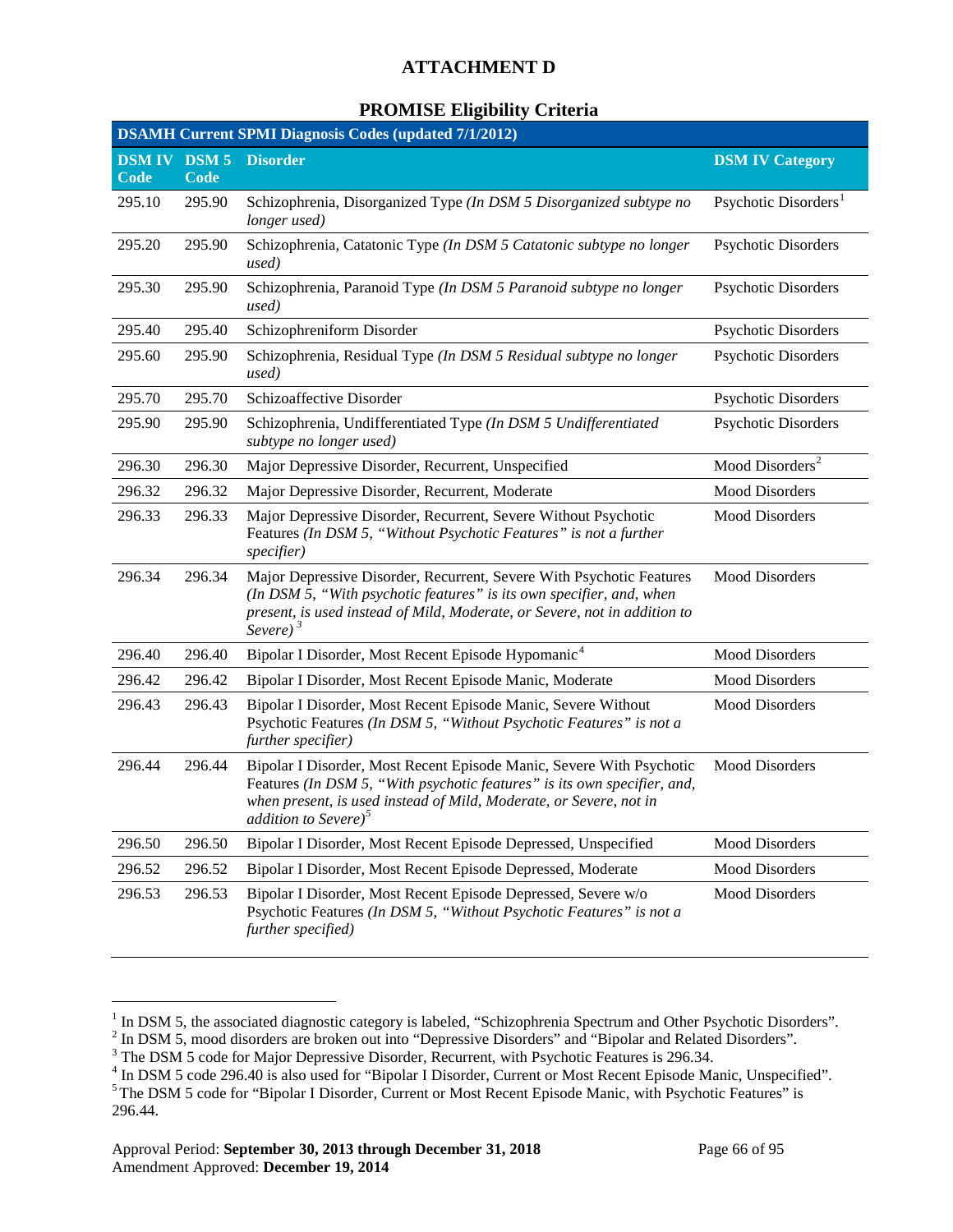### **PROMISE Eligibility Criteria**

| <b>DSAMH Current SPMI Diagnosis Codes (updated 7/1/2012)</b> |                          |                                                                                                                                                                                                                                                              |                                |
|--------------------------------------------------------------|--------------------------|--------------------------------------------------------------------------------------------------------------------------------------------------------------------------------------------------------------------------------------------------------------|--------------------------------|
| <b>DSM IV</b><br><b>Code</b>                                 | DSM <sub>5</sub><br>Code | <b>Disorder</b>                                                                                                                                                                                                                                              | <b>DSM IV Category</b>         |
| 296.54                                                       | 296.54                   | Bipolar I Disorder, Most Recent Episode Depressed, Severe w/<br>Psychotic Features (In DSM 5, "With psychotic features" is its own<br>specifier, and, when present, is used instead of Mild, Moderate, or<br>Severe, not in addition to Severe) <sup>6</sup> | <b>Mood Disorders</b>          |
| 296.60                                                       |                          | Bipolar I Disorder, Most Recent Episode Mixed, Unspecified (This<br>Bipolar 1 sub-type was removed from DSM 5)                                                                                                                                               | <b>Mood Disorders</b>          |
| 296.62                                                       |                          | Bipolar I Disorder, Most Recent Episode Mixed, Moderate (This Bipolar Mood Disorders<br>1 sub-type was removed from DSM 5)                                                                                                                                   |                                |
| 296.63                                                       |                          | Bipolar I Disorder, Most Recent Episode Mixed, Severe Without<br>Psychotic Features (This Bipolar 1 sub-type was removed from DSM 5)                                                                                                                         | <b>Mood Disorders</b>          |
| 296.64                                                       |                          | Bipolar I Disorder, Most Recent Episode Mixed, Severe With Psychotic<br>Features (This Bipolar 1 sub-type was removed from DSM 5)                                                                                                                            | <b>Mood Disorders</b>          |
| 296.70                                                       | 296.70                   | Bipolar Disorder, Most Recent Episode Unspecified                                                                                                                                                                                                            | <b>Mood Disorders</b>          |
| 296.89                                                       | 296.89                   | <b>Bipolar II Disorder</b>                                                                                                                                                                                                                                   | <b>Mood Disorders</b>          |
| 297.1                                                        | 297.1                    | <b>Delusional Disorder</b>                                                                                                                                                                                                                                   | Psychotic Disorders            |
| 301.0                                                        | 301.0                    | Paranoid Personality Disorder                                                                                                                                                                                                                                | <b>Personality Disorders</b>   |
| 301.20                                                       | 301.20                   | Schizoid Personality Disorder                                                                                                                                                                                                                                | <b>Personality Disorders</b>   |
| 301.22                                                       | 301.22                   | Schizotypal Personality Disorder                                                                                                                                                                                                                             | <b>Personality Disorders</b>   |
| 301.83                                                       | 301.83                   | <b>Borderline Personality Disorder</b>                                                                                                                                                                                                                       | <b>Personality Disorders</b>   |
| 309.81                                                       | 309.81                   | Posttraumatic Stress Disorder (PTSD)                                                                                                                                                                                                                         | Anxiety Disorders <sup>7</sup> |

**Target Criteria B:** Individuals may also meet other targeted DSM diagnoses. The DSM diagnosis must be among those that are included in the following larger DSM categories (excluding pervasive developmental disorders):

- Mood Disorders:
	- o *In DSM 5 "Depressive Disorders" and "Bipolar and Related Disorders" are separated out as diagnostic groupings*
- Anxiety Disorders:

÷,

<span id="page-72-0"></span><sup>&</sup>lt;sup>6</sup> The DSM 5 code for "Bipolar I Disorder, Current or Most Recent Episode Depressed, with Psychotic Features" is 296.54.

<span id="page-72-1"></span> $<sup>7</sup>$  In DSM 5, PTSD is moved to another diagnostic category, called "Trauma- and Stressor-Related Disorders".</sup>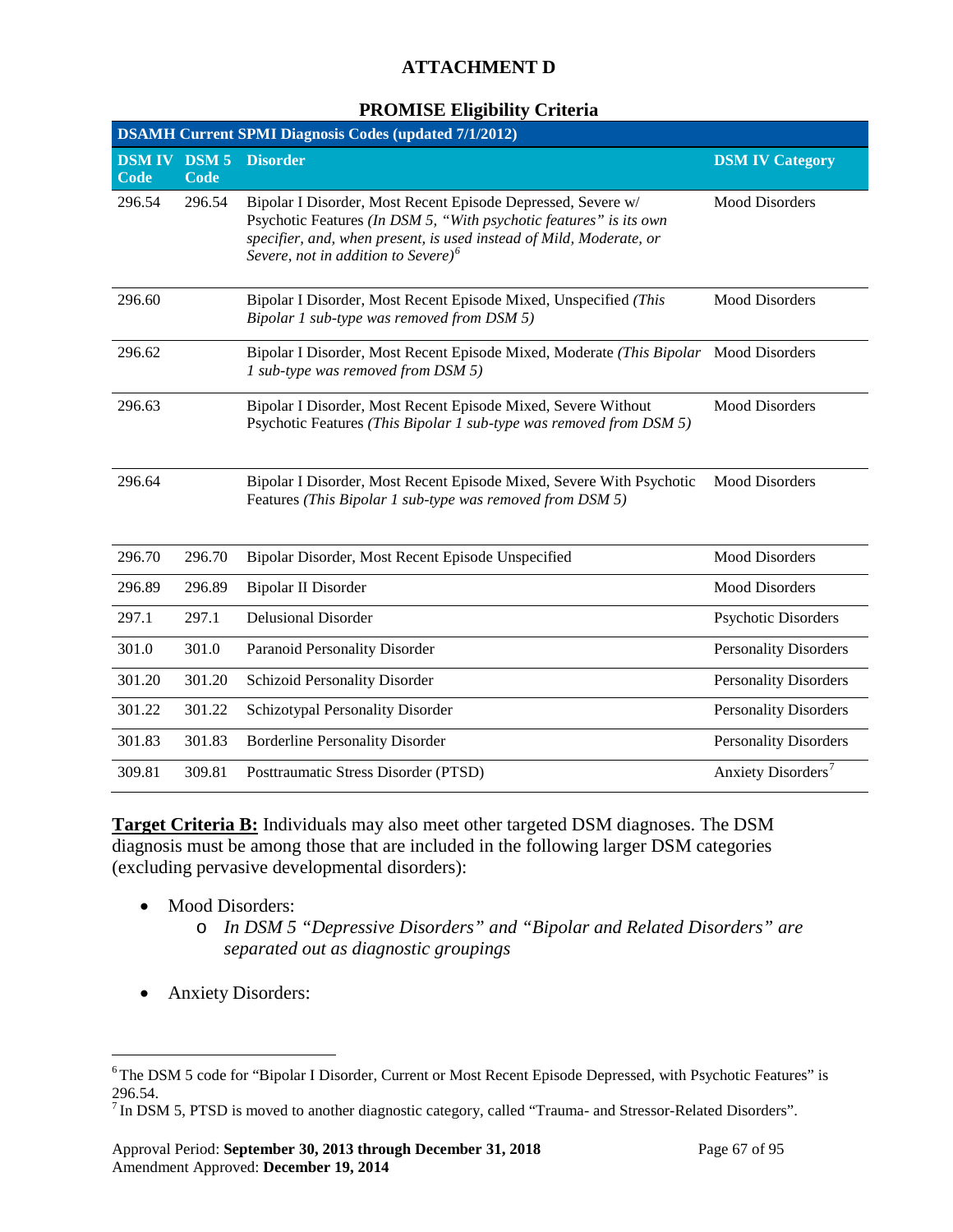### **PROMISE Eligibility Criteria**

- o *DSM 5 includes a separate category, "Obsessive-Compulsive and Related Disorders"*
- o *DSM 5 includes a separate category, "Trauma- and Stressor-Related Disorders"*
- Schizophrenia and Other Psychotic Disorders:
	- o *In DSM 5 this category is labeled, "Schizophrenia Spectrum and Other Psychotic Disorders".*
- Dissociative Disorders
- Personality Disorders
- Substance-Related Disorders:
	- o *In DSM 5 this category is labeled, "Substance-Related and Addictive Disorders"*

# *Functioning Criteria*

÷,

Each person who is screened and thought to be eligible for PROMISE must receive the State-required diagnostic and functional assessment using the Delaware-specific ASAM tool.

**Functional Criteria A:** If the individual meets Targeting Criteria A, the individual must be assessed with a rating of moderate on at least one of the six Delaware-specific ASAM dimensions. The six dimensions include the following<sup>[8](#page-73-0)</sup>:

- 1. Acute intoxication and/or withdrawal potential substance use
- 2. Biomedical conditions/complications
- 3. Emotional/behavioral/cognitive conditions or complications (with five sub-dimensions, including suicidality, self-control/impulsivity, dangerousness, self-care, and psychiatric/emotional health)
- 4. Readiness to change (with two sub-dimensions, including understanding of illness and recovery, and desire to change)
- 5. Relapse, continued use, continued problem potential
- 6. Recovery environment (with two sub-dimensions, including recovery environment and interpersonal/social functioning)

**Functional Criteria B:** If the individual does not meet Targeting Criteria A, but does meet Targeting Criteria B, the individual must be assessed with a rating of severe on at least one of the above six Delaware-specific ASAM dimensions.

**Functional Criteria C:** An adult who has previously met the above targeting and functional criteria and needs subsequent medical necessary services for stabilization and maintenance. The

<span id="page-73-0"></span><sup>8</sup> 2nd edition ASAM by Dr. David Mee-Lee et al. at [http://www.asam.org/publications/patient-placement](http://www.asam.org/publications/patient-placement-criteria/ppc-2r)[criteria/ppc-2r.](http://www.asam.org/publications/patient-placement-criteria/ppc-2r)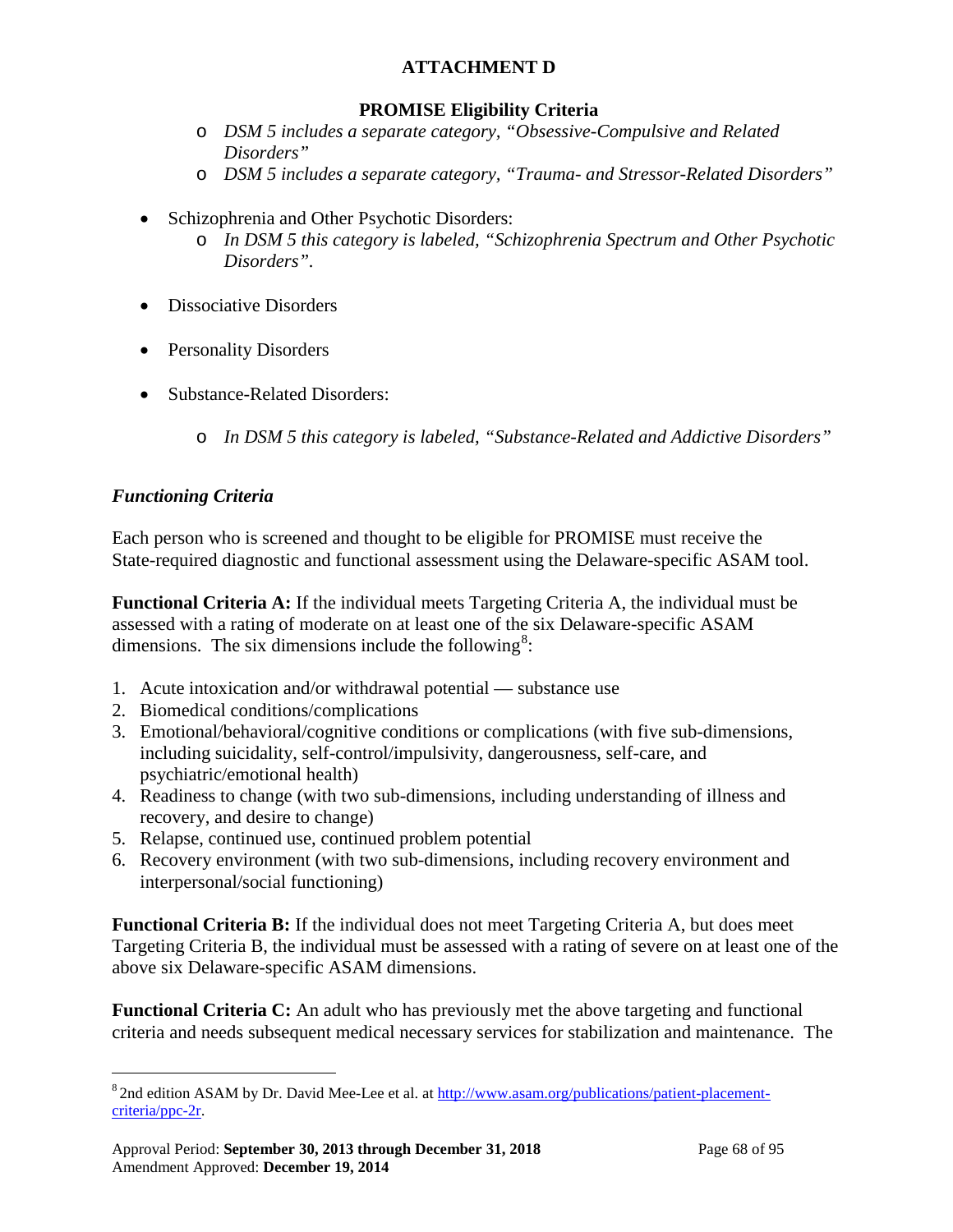# **PROMISE Eligibility Criteria**

individual continues to need at least one HCBS service for stabilization and maintenance (i.e., at least one PROMISE service described in the below).

| <b>Services</b>                                                 |
|-----------------------------------------------------------------|
| Care management                                                 |
| Benefits counseling                                             |
| Community psychiatric support and treatment                     |
| Community-based residential supports, excluding assisted living |
|                                                                 |
| Financial coaching                                              |
| Independent activities of daily living/chore                    |
| Individual employment supports                                  |
| Non-medical transportation                                      |
| Nursing                                                         |
| Peer support                                                    |
| Personal care                                                   |
| Psychosocial rehabilitation                                     |
| Respite                                                         |
| Short-term small group supported employment                     |
| <b>Community Transition Services</b>                            |
|                                                                 |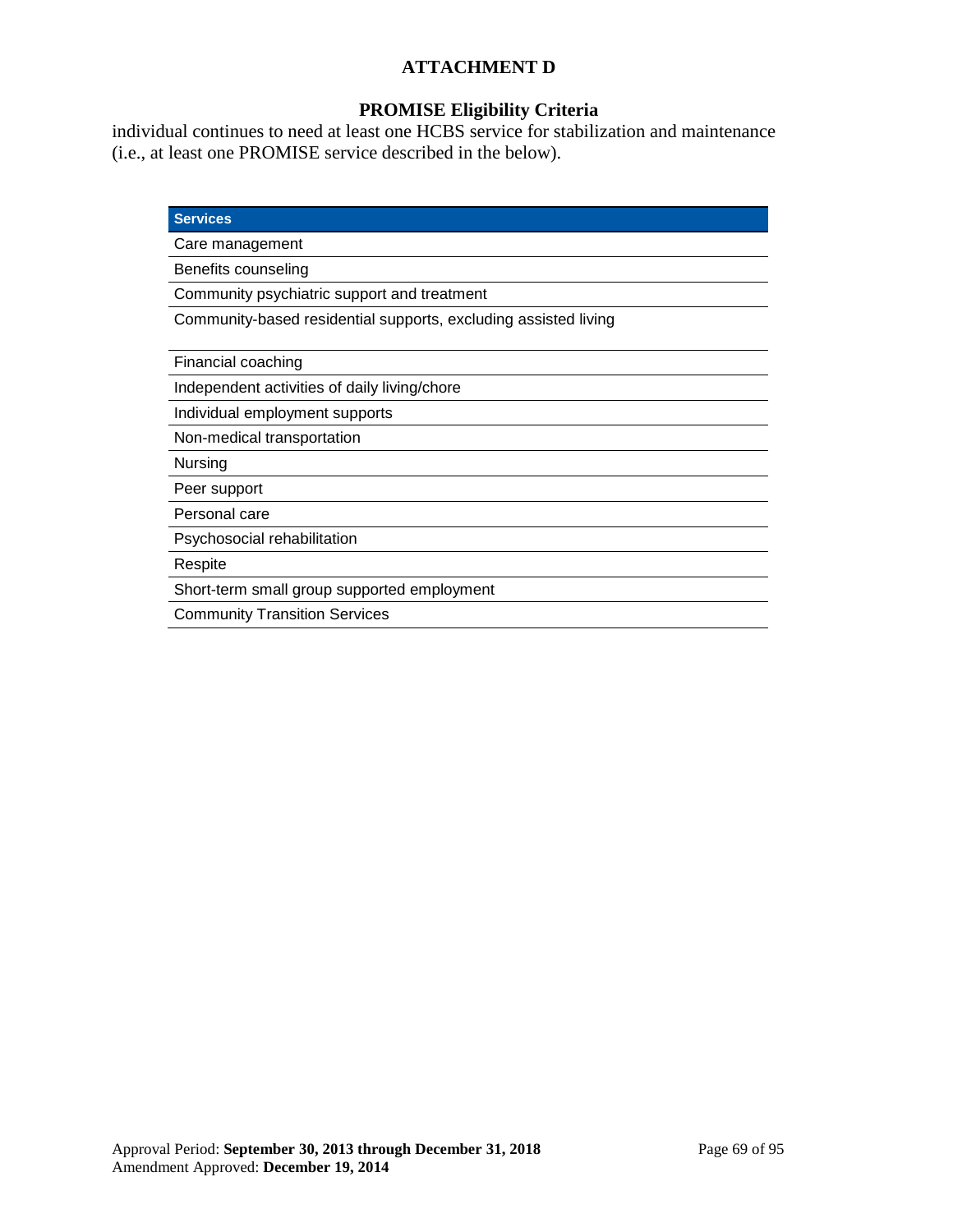#### **Level of Care Criteria**

#### **I. Critical Events or Incidents**

The Managed Care Organizations under the 1115 waiver demonstration are required to develop and implement a critical incident reporting system on sentinel incidents that occur with its members related to the provision of DSHP and DSHP Plus covered services.

Under DSHP Plus, the MCO authorizes services in a variety of settings, including private homes, adult day care centers and licensed long-term care facilities such as nursing facilities and assisted living facilities. In Delaware, responses to critical events depend in large part on the location in which the event takes place. For events which take place in licensed long-term care facilities, Delaware has split the responsibility between two agencies: the Division of Long Term Care Residents Protection (DLTCRP) and the Office of the State Ombudsman (OSO). These agencies are both located within the Department of Health of Social Services (DHSS). Delaware law gives authority to the DLTCRP to respond to and investigate critical events in licensed long term care facilities. The OSO works closely with DLCTRP by responding to other complaints made by or on behalf of residents in licensed long- term care facilities.

Authority is given to DHSS's Adult Protective Services Program (APS) to respond to and investigate critical events made by or on behalf of impaired adults who live outside of licensed facilities. APS operates an after-hours service and provides a contact number to police and first responders. The after-hours contact number is now available to the general public. The Division of Family Services (DFS) within the Department of Services for Children, Youth and Their Families is the designated agency to receive, investigate, and respond to critical incidents of abuse or neglect of children living in the community. DFS operates the toll free Child Abuse and Neglect Report Line number 24 hours a day, seven days a week.

Delaware has established a Home and Community-Based Services Ombudsman within the OSO. The community ombudsman responds to complaints made on or behalf of older persons and adults with physical disabilities who receive communityservices; resolves issues with providers and serves as a mediator; provides information to consumers and their family members; advocates a home care consumer's right to appeal home health care services; and performs other advocacy functions.

DLTCRP has statutory authority under Title 29 DE Code; OSO has authority under Title 16 DE Code, APS has authority under Title 31 DE Code and DFS has authority under Title 16 DE Code, § 903 and § 904.

In Delaware, a critical event or incident is referred to as an "incident" under DLTCRP's Investigative Protocol. Under Delaware law, an incident can be defined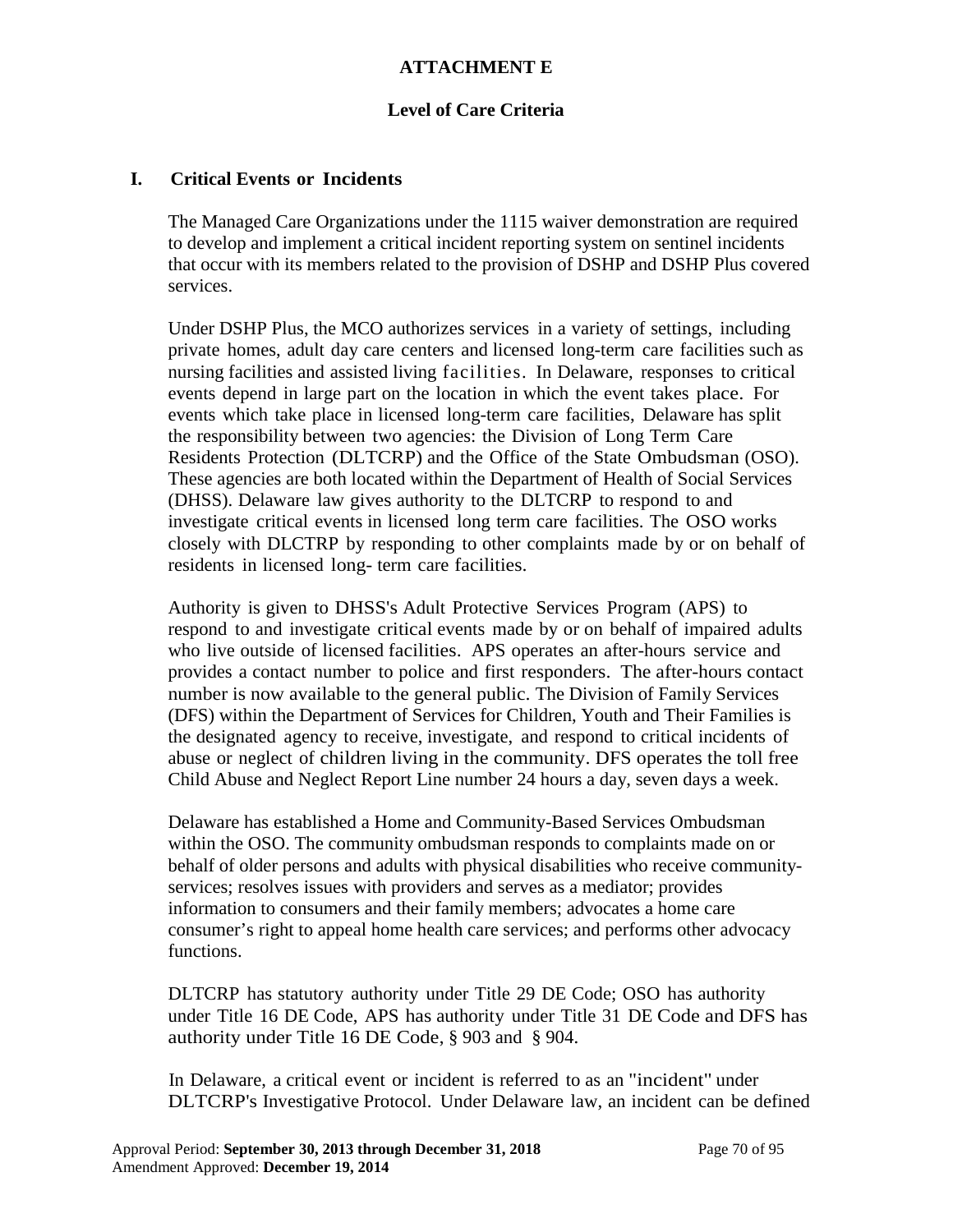#### **Level of Care Criteria**

as anything that has a negative outcome on the resident. For APS, critical events or incidents (as defined in Title 31, Chapter 39 §3910) include abuse, mistreatment, exploitation, and neglect. In addition, APS investigates cases of inadequate self-care (self-neglect) and disruptive behavior.

DMMA has outlined the reporting process to the MCOs: what must be reported; to which agency according to incident type; timeframes to report and frequency of reporting. In all cases, the MCOs shall immediately report by telephone all current information received or known about actual or suspected abuse, neglect, or exploitation to DMMA followed in writing, within 8 hours of identifying any incident. Through working with the appropriate agency, facilitated by DMMA, the MCOs shall cooperate in investigating, resolving and documenting actual and suspected incidents. Further, analysis and trending shall be included in the Quality Management programs of the MCOs and DMMA in an effort to address route causes if any.

#### **II. Member Training and Education**

The MCO must provide to all its members information concerning protections from abuse, neglect, and exploitation. Processes for providing information concerning protections from abuse, neglect, and exploitation for persons receiving services in long-term care facilities and for persons receiving services are the responsibilities of the MCO.

The MCOs shall educate DSHP and DSHP Plus members, family members, and/or legal representatives as appropriate during the initial assessment. This information shall also be included in the MCO's Member Handbook or on websites and further communicated if requested.

#### **III. Responsibility for Review of and Response to Critical Events or Incidents**

1. APS is the designated agency to receive, investigate, and respond to critical incidents of abuse or neglect of adults living in the community.

When the APS social worker substantiates the complaint and determines that the adult is in need of protective services, the APS worker establishes a care plan within *5* days of the home visit. The care plan is developed in conjunction with the members, their families, and/or legal representatives. This information is shared with the MCO staff. The MCO must integrate the goals and objectives of the APS care plan into the DSHP Plus member's care plan, developed by the MCO case manager. When there is a danger of imminent harm, the appropriate victim assistance services are implemented immediately.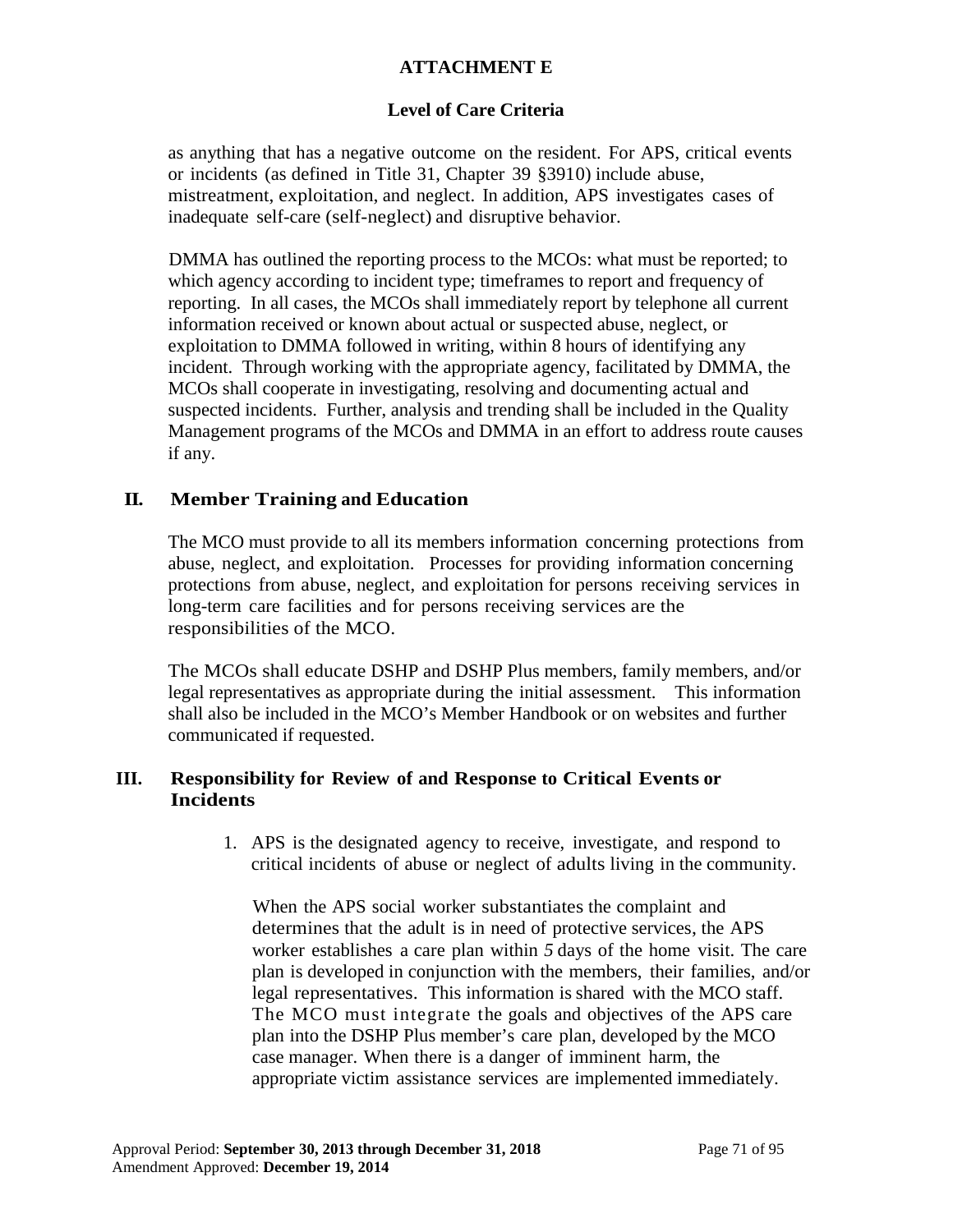# **Level of Care Criteria**

- 2. The Division of Family Services within the Department of Services for Children, Youth and Their Families is the designated agency to receive, investigate, and respond to critical incidents of abuse or neglect of children living in the community.
- 3. Per, any person, agency, organization or entity who knows or in good faith suspects child abuse or neglect must make a report to the Division of Family **Services**

# **IV. Quality Oversight and Improvement**

The quality oversight structure consists of representatives from DLTCRP, OSO, APS, DMMA and the MCOs. DMMA leads the Quality Improvement Committee but partners with the listed agencies and organizations to track, trend and implement processes to address route causes. This committee shall utilize a combination of guidelines, policies and procedures that are unique to the specific agency (ex.: Professional Regulations, Division of Public Health, the Attorney General's office) as well as guidance informed by Title 16 of the Delaware Code, § 903, relevant sections of the QMS, and the contract with the MCOs.

As a distinct component of the 1115 demonstration Waiver's Quality Improvement Strategy (QMS), the state will comply with all aspects of HCBS assurances and standards for the PROMISE program including oversight by the Medicaid agency. An amendment to the State's QMS to include PROMISE will be submitted within 90 days of demonstration waiver approval.

As a distinct component of the 1115 demonstration Waiver's Quality Improvement Strategy (QMS), the state, on an ongoing basis, identify, address and seek to prevent occurrence of abuse, neglect and exploitation.

For each performance measure/indicator the state uses to assess compliance, the state utilizes data provided by the MCOs to analyze and assess progress toward the performance measure. Each source of data is analyzed statistically/deductively or inductively. Themes are identified or conclusions drawn and recommendations are formulated where appropriate.

Issues that cannot be resolved at the case manager are brought to the attention of the case manager supervisor for further intervention. Problems with service delivery can be brought to the attention of MCO's Quality Improvement Committee (QIC) and DMMA's Quality Initiative Improvement (QII) Task Force for resolution and remediation. As needed, the MCO terminates the contract of a provider whose service provision is inadequate and notifies DMMA of the action.

APS staff members participate in the overall quality management strategy by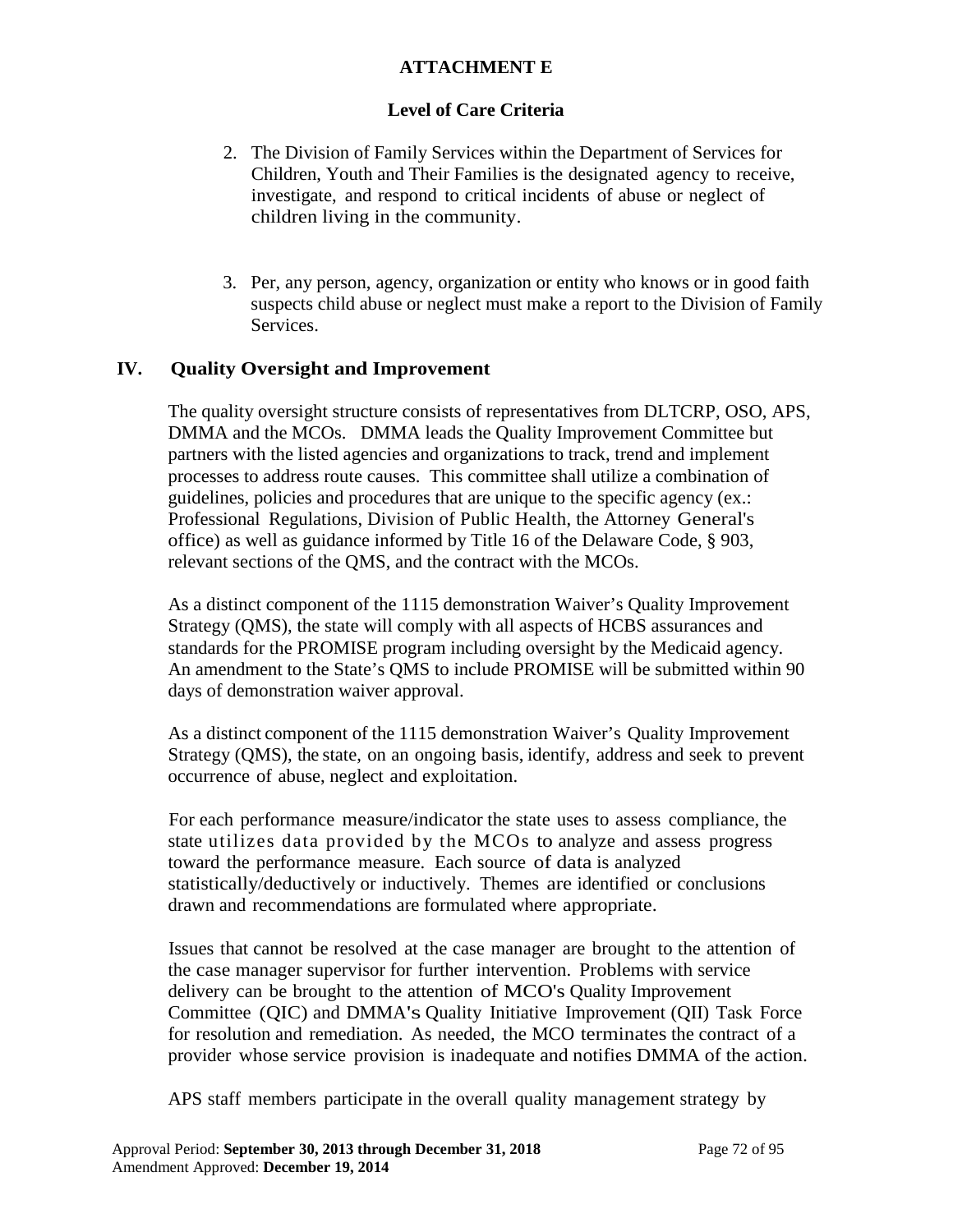# **Level of Care Criteria**

providing feedback to the MCO and DMMA. Staff representatives from DLTCRP and OSO are available to meet with the QIC quarterly and on an as-needed basis.

Lastly, the MCO case managers can refer member concerns about provider agencies to the Division of Public Health (for licensing issues), or to the DMMA SUR Unit (for fraud and billing irregularities).

An individual applying for nursing facility care or home and community-based services through the Diamond State Health Plan Plus program must meet medical eligibility criteria.

### **Medical Eligibility Determinations**

The state's Division of Medicaid & Medical Assistance Pre-Admission Screening (PAS) team completes a level of care (LOC) screening to determine if the applicant requires the level of care LOC provided by the program. An individual must be in need of skilled or intermediate level of care as determined by PAS and as defined below in order to be medically approved for the DSHP-Plus program's enhanced services. During the LOC determination process, the PAS Team obtains a comprehensive medical evaluation of the level of care needed in a facility or the community. Physician orders are required for skilled nursing needs. The medical evaluation must be signed and dated not more than 365 days before the date of referral for the DSHP-Plus program.

Referrals to PAS may come from the family of the applicant as well as other sources.

**LOC Criteria with Implementation of DSHP-Plus** – With implementation of DSHP-Plus, Delaware revised the nursing facility (NF) LOC definition for individuals entering a nursing facility to reflect that they must need assistance with at least two Activities of Daily Living (ADLs) rather than the previous minimum requirement of assistance with one ADL. There will be no impact on eligibility as a result of this change. Individuals requesting HCBS must be determined by PAS to be "at-risk" of institutionalization by requiring assistance with at least one ADL. Those Medicaid participants already residing in Nursing Facilities as of implementation of DSHP-Plus will be automatically enrolled in the DSHP-Plus program and their nursing facility services will continue to be covered by Medicaid as long as they continue to require assistance with at least one ADL.

"Activity of daily living (ADL)" means a personal or self-care skill performed, with or without the use of assistive devices, on a regular basis that enables the individual to meet basic life needs for food, hygiene, and appearance. The ADL need may look 'independent', but assessment will reflect, without supervision and/or assistance, clients' ability to function and live independently, will be compromised. Assessment will reflect client's inability to manage their own hydration, nutrition, medication management, mobility and hygiene, as applicable.

**Nursing Facility Level of Care**– PAS determines that an individual requires an NF LOC when the individual requires assistance with at least two ADLs. This LOC requirement only applies to individuals newly entering a NF. All individuals receiving services in a NF prior to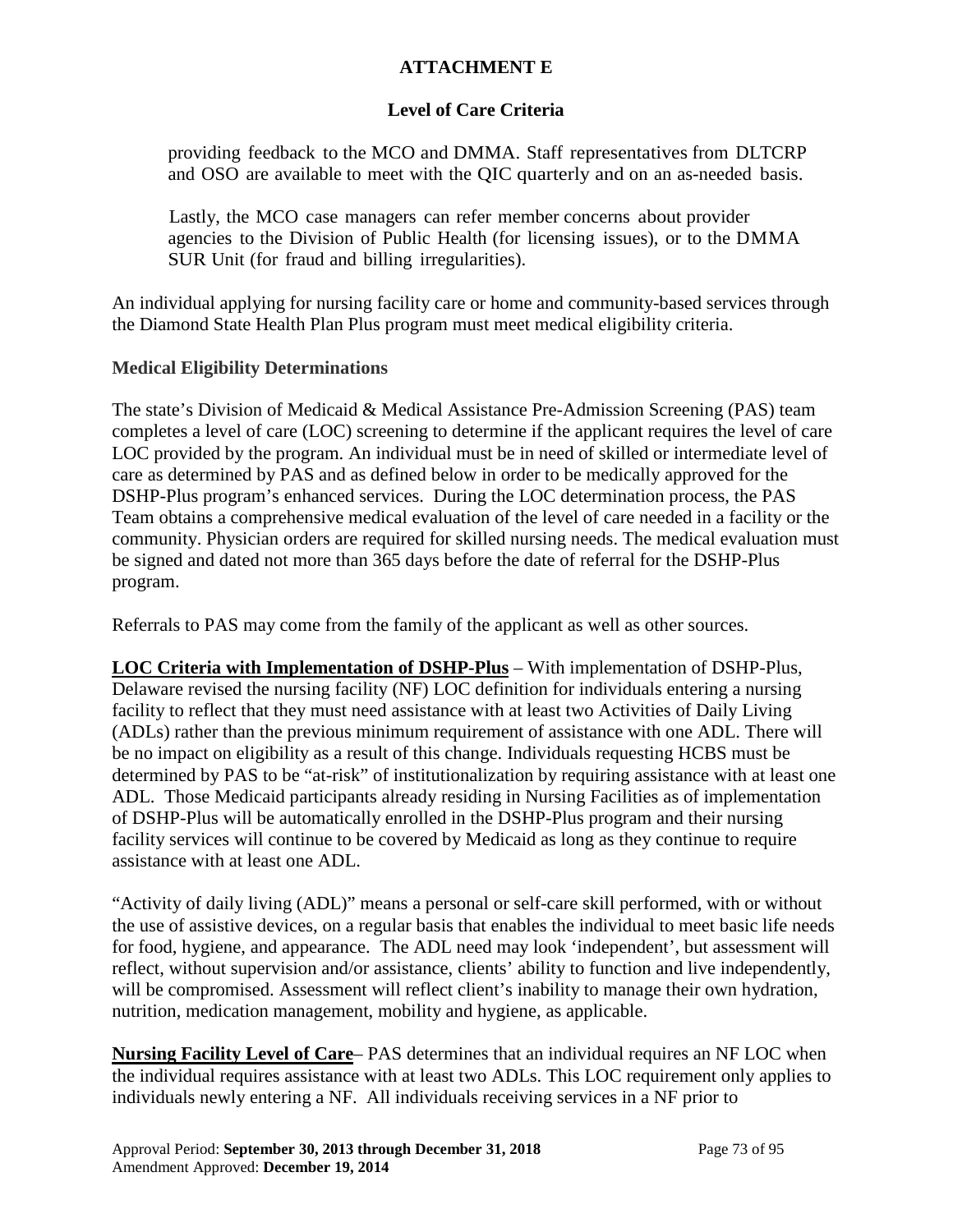# **Level of Care Criteria**

implementation of DSHP-Plus will be grandfathered at the LOC requirement of requiring assistance with at least one ADL as long as they continue to require assistance with at least one ADL. In addition, children residing in the community are medically eligible under TEFRA if they are determined to require a NF LOC.

**Level of Care for Individuals At-Risk of Institutionalization** – PAS determines that an individual meets medical eligibility criteria for home and community based services under the DSHP-Plus program when the individual is at-risk of institutionalization and requires assistance with one ADL. PAS determines that a TEFRA-like child meets medical eligibility criteria for State plan services when the individual requires assistance with one ADL.

**Acute Hospital Level of Care –** An Acute Hospital LOC is assigned to individuals that require the highest intensity of medical and nursing services provided within a structured environment providing 24-hour skilled nursing and medical care. Individuals with HIV/AIDS may be determined to require a Hospital LOC when they reside in the community without supportive services and are potentially at high risk for in-patient hospital care. In addition, children residing in the community are medically eligible under TEFRA if they are determined to require a hospital LOC. Such children require the highest intensity of medical and nursing services and, as a result, are potentially at high risk for in-patient hospital care.

# **Pre-Admissions Screening and Resident Reviews (PASRR)**

By federal mandate, all individuals applying for placement in a Medicaid certified nursing facility, regardless of payment source, must have a Level I Pre-Admission Screening and Resident Review (PASRR) for Mental Illness (MI) or Intellectual Disability/Related Condition (MR/RC).

Based on results of a Level I PASRR Screening, the PAS RN may determine that further screening, a Level II PASRR, is warranted. A Level II PASRR evaluates clients with MI and MR/RC and determines if nursing home placement, either with or without specialized services, is appropriate. In addition to the PAS RN, an Independent Contracted Psychiatrist also makes placement recommendations. However, the final decision on appropriate placement for individuals with MI or MR/RC is made by the State Mental Health Authority for MI or the Division of Developmental Disabilities Services for MR/RC.

• **A Level I PASRR Screening is completed on all residents or potential residents of a Medicaid certified Nursing home.**

A Level I screening is the process of identifying individuals who are suspected of having a mental illness or an intellectual disability or related condition. The Nursing Facility is responsible for completing the Level I screening for non-Medicaid individuals. The Division of Medicaid and Medical Assistance is responsible for completing the Level I screening for Medicaid and potential Medicaid individuals when notified.

• **Determination is made regarding the need for a Level II PASRR screening.** No further evaluation is needed, if, based on the Level I screening, the individual will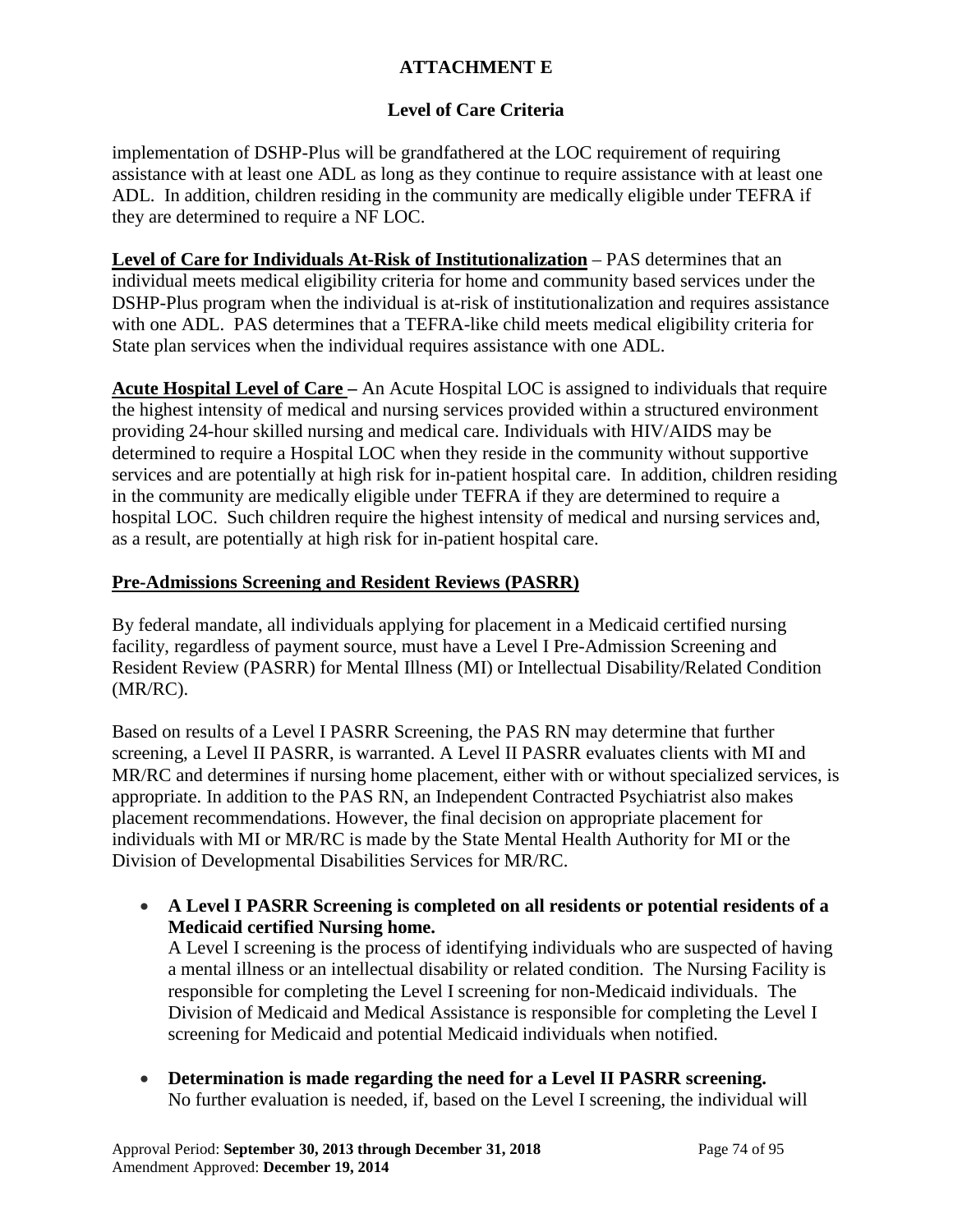# **Level of Care Criteria**

meet one of three categories:

- No indication of mental illness/mental retardation/related condition nursing home admission/continued stay is appropriate - No further evaluation is needed.
- There are indicators of mental illness/mental retardation/related condition however individual meets any of the following Physician's Exemption Criteria:
	- o Primary Diagnosis of Dementia or related disorder.
	- o Convalescent Care not to exceed 30 days PAS nurses will track this exemption and initiate Level II PASRR evaluation prior to expiration if continued NF stay is warranted.
	- o Terminal Illness a life expectancy of 6 months or less if the illness runs its normal course.
	- o Medical dependency with a severe physical illness.

A Level II PASRR Assessment must be completed when the Level I screen reveals indicators of mental illness, intellectual or developmental disabilities.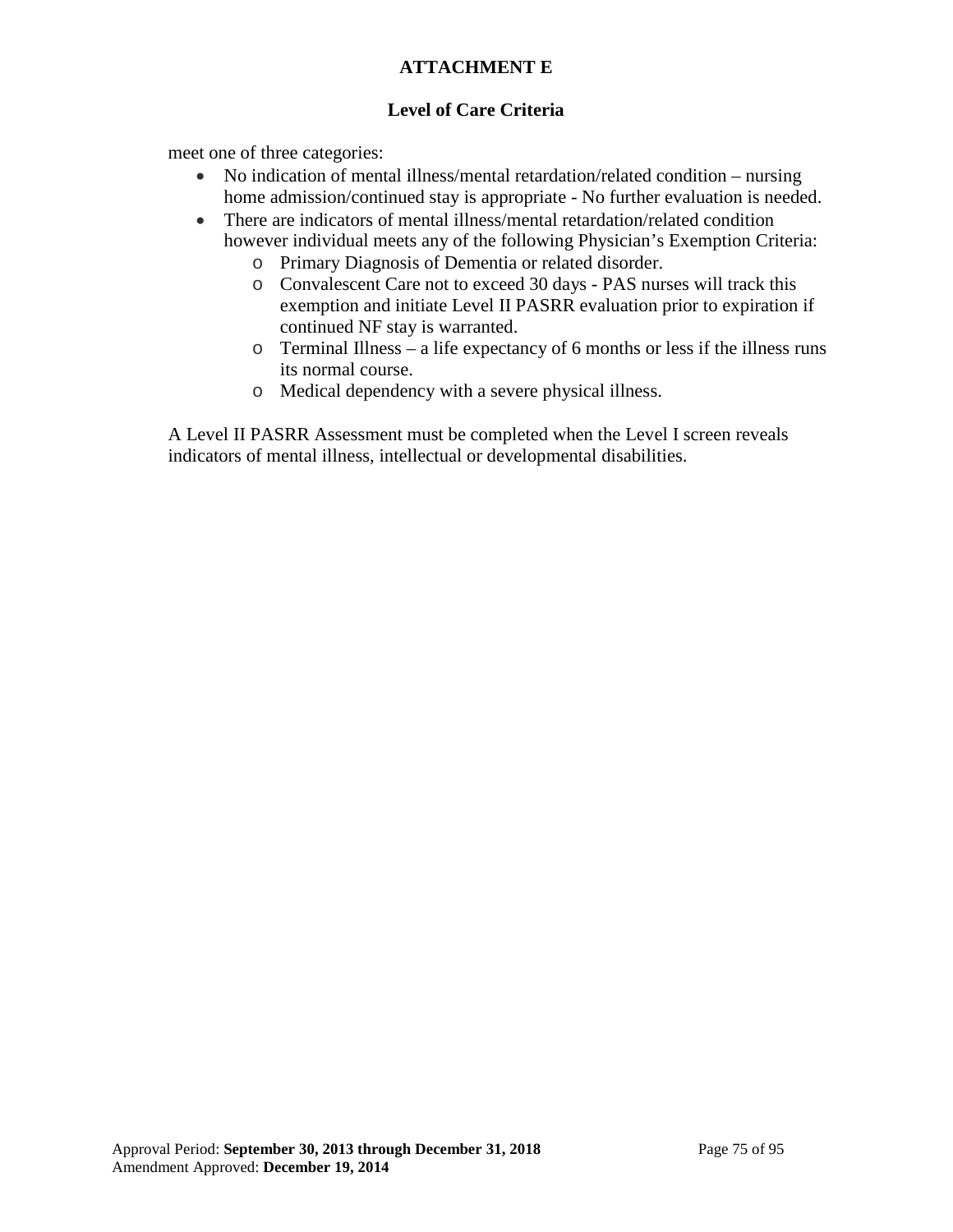| <b>HCBS</b> Service     | <b>Service Definition</b>                                                                                                                                                                                                                                                                                                                                                                                                                                                                                                                                                                                                                                                                                                                                                                                                                                                          |
|-------------------------|------------------------------------------------------------------------------------------------------------------------------------------------------------------------------------------------------------------------------------------------------------------------------------------------------------------------------------------------------------------------------------------------------------------------------------------------------------------------------------------------------------------------------------------------------------------------------------------------------------------------------------------------------------------------------------------------------------------------------------------------------------------------------------------------------------------------------------------------------------------------------------|
| Care management<br>(CM) | CM includes services assisting beneficiaries in gaining access to needed demonstration and other State<br>Plan services, as well as medical, social, educational, and other services, regardless of the funding<br>source for the services to which access is gained. Care managers are responsible for the ongoing<br>monitoring of the provision of services included in the beneficiary's Recovery Plan and/or beneficiary<br>health and welfare. Care managers are responsible for initiating the process to evaluate and/or re-<br>evaluate the beneficiary's level of care/needs-based eligibility and/or development of Recovery Plans.<br>Care managers are responsible for assisting the beneficiary in gaining access to needed services<br>regardless of the funding source.<br>The care manager provides intensive CM for PROMISE members in need of supports services |
|                         | through service planning and coordination to identify services; brokering of services to obtain and<br>integrate services, facilitation, and advocacy to resolve issues that impede access to needed services;<br>monitoring and reassessment of services based on changes in member's condition; and gate keeping to<br>assess and determine the need for services to members.                                                                                                                                                                                                                                                                                                                                                                                                                                                                                                    |
|                         | In the performance of providing information to beneficiaries, the care manager will:                                                                                                                                                                                                                                                                                                                                                                                                                                                                                                                                                                                                                                                                                                                                                                                               |
|                         | Inform beneficiaries about the HCBS, required needs assessments, the person-centered planning<br>process, service alternatives, service delivery options (opportunities for beneficiary-direction),<br>roles, rights, risks, and responsibilities.                                                                                                                                                                                                                                                                                                                                                                                                                                                                                                                                                                                                                                 |
|                         | Inform beneficiaries on fair hearing rights and assist with fair hearing requests when needed and<br>$\bullet$<br>upon request.                                                                                                                                                                                                                                                                                                                                                                                                                                                                                                                                                                                                                                                                                                                                                    |
|                         | In the performance of facilitating access to needed services and supports, the care manager will:                                                                                                                                                                                                                                                                                                                                                                                                                                                                                                                                                                                                                                                                                                                                                                                  |
|                         | Collect additional necessary information including, at a minimum, beneficiary preferences,<br>strengths, and goals to inform the development of the beneficiary-centered Recovery Plan.                                                                                                                                                                                                                                                                                                                                                                                                                                                                                                                                                                                                                                                                                            |
|                         | Assist the beneficiary and his/her service planning team in identifying and choosing willing and<br>$\bullet$<br>qualified providers.                                                                                                                                                                                                                                                                                                                                                                                                                                                                                                                                                                                                                                                                                                                                              |
|                         | Coordinate efforts and prompt the beneficiary to ensure the completion of activities necessary to<br>$\bullet$<br>maintain HCBS program eligibility.                                                                                                                                                                                                                                                                                                                                                                                                                                                                                                                                                                                                                                                                                                                               |
|                         | In the performance of the coordinating function, the care manager will:                                                                                                                                                                                                                                                                                                                                                                                                                                                                                                                                                                                                                                                                                                                                                                                                            |
|                         | Coordinate efforts in accordance with department requirements and prompt the beneficiary to<br>٠<br>participate in the completion of a needs assessment as required by the State to identify<br>appropriate levels of need and to serve as the foundation for the development of and updates to<br>the Recovery Plan.                                                                                                                                                                                                                                                                                                                                                                                                                                                                                                                                                              |
|                         | Use a person-centered planning approach and a team process which may include peer care<br>managers to develop the beneficiary's Recovery Plan to meet the beneficiary's needs in the least<br>restrictive manner possible. At a minimum, the approach shall:                                                                                                                                                                                                                                                                                                                                                                                                                                                                                                                                                                                                                       |
|                         | o Include people chosen by the beneficiary for Recovery Plan meetings, review assessments,<br>include discussion of needs, to gain understanding of the beneficiary's preferences,<br>suggestions for services, and other activities key to ensure a beneficiary-centered Recovery<br>Plan.                                                                                                                                                                                                                                                                                                                                                                                                                                                                                                                                                                                        |
|                         | Provide necessary information and support to ensure that the beneficiary directs the process<br>$\circ$<br>to the maximum extent possible and is enabled to make informed choices and decisions.                                                                                                                                                                                                                                                                                                                                                                                                                                                                                                                                                                                                                                                                                   |
|                         | Be timely and occur at times and locations of convenience to the beneficiary; reflect cultural<br>$\circ$<br>considerations of the beneficiary.                                                                                                                                                                                                                                                                                                                                                                                                                                                                                                                                                                                                                                                                                                                                    |
|                         | Include strategies for solving conflict or disagreement within the process.<br>O                                                                                                                                                                                                                                                                                                                                                                                                                                                                                                                                                                                                                                                                                                                                                                                                   |
|                         | Offer choices to the beneficiary regarding the services and supports they receive and the<br>O<br>providers who may render them.                                                                                                                                                                                                                                                                                                                                                                                                                                                                                                                                                                                                                                                                                                                                                   |
|                         | Inform beneficiaries of the method to request updates to the Recovery Plan.<br>$\circ$                                                                                                                                                                                                                                                                                                                                                                                                                                                                                                                                                                                                                                                                                                                                                                                             |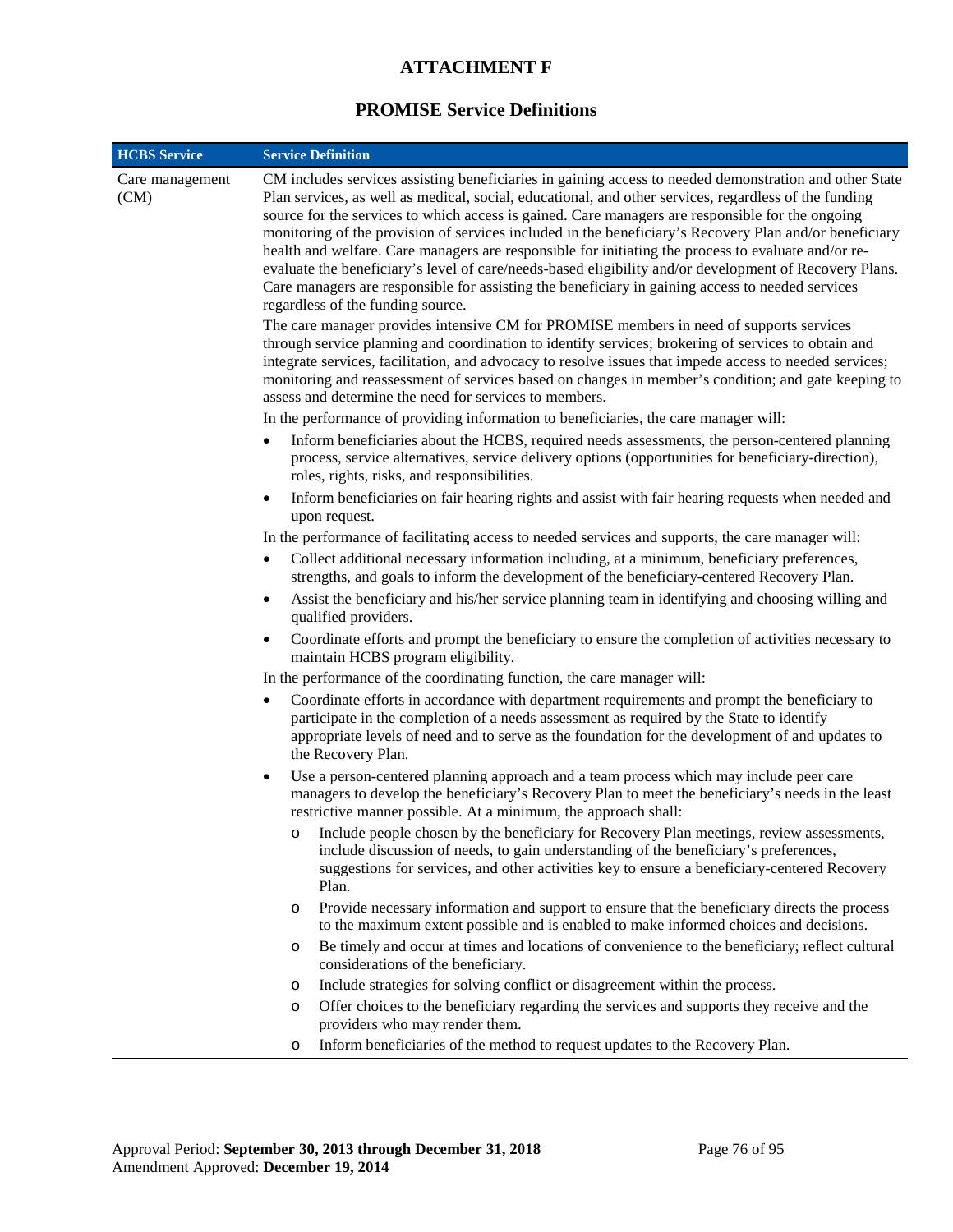| <b>HCBS</b> Service | <b>Service Definition</b>                                                                                                                                                                                                                                                                                                                                                                                                                                                      |
|---------------------|--------------------------------------------------------------------------------------------------------------------------------------------------------------------------------------------------------------------------------------------------------------------------------------------------------------------------------------------------------------------------------------------------------------------------------------------------------------------------------|
| CM (cont'd)         | Ensure and document the beneficiary's participation in the development of the Recovery<br>$\circ$<br>Plan.                                                                                                                                                                                                                                                                                                                                                                     |
|                     | Develop and update the Recovery Plan in accordance with the State requirements based upon the<br>$\bullet$<br>standardized needs assessment and person-centered planning process annually, or more<br>frequently as needed.                                                                                                                                                                                                                                                    |
|                     | Explore coverage of services to address beneficiary identified needs through other sources,<br>$\bullet$<br>including services provided under the State Plan, Medicare, and/or private insurance or other<br>community resources. These resources shall be used until the plan limitations have been reached<br>or a determination of non-coverage has been established and prior to any service's inclusion in<br>the Recovery Plan, in accordance with department standards. |
|                     | Actively coordinate with other individuals and/or entities essential in the physical and/or<br>$\bullet$<br>behavioral care delivery for the beneficiary, including MCO care coordinators, to ensure seamless<br>coordination between physical, behavioral, and support services.                                                                                                                                                                                              |
|                     | Coordinate with providers and potential providers of services to ensure seamless service access<br>$\bullet$<br>and delivery.                                                                                                                                                                                                                                                                                                                                                  |
|                     | Coordinate with the beneficiary's family, friends, and other community members to cultivate the<br>$\bullet$<br>beneficiary's natural support network, to the extent that the beneficiary (adult) has provided<br>permission for such coordination.                                                                                                                                                                                                                            |
|                     | In the performance of the monitoring function, the care manager will:                                                                                                                                                                                                                                                                                                                                                                                                          |
|                     | Monitor the health, welfare, and safety of the beneficiary and Recovery Plan implementation<br>$\bullet$<br>through regular contacts (monitoring visits with the beneficiary, paid and unpaid caregivers, and<br>others) at a minimum frequency as required by the department.                                                                                                                                                                                                 |
|                     | Respond to and assess emergency situations and incidents and assure that appropriate actions are<br>$\bullet$<br>taken to protect the health, welfare, and safety of the beneficiary.                                                                                                                                                                                                                                                                                          |
|                     | Review provider documentation of service provision and monitor beneficiary progress on<br>$\bullet$<br>outcomes and initiate Recovery Plan team discussions or meetings when services are not<br>achieving desired outcomes. Outcomes include housing status, employment status, involvement<br>in the criminal justice system, response to treatment, and other services, and satisfaction with<br>services.                                                                  |
|                     | Through the Recovery Plan monitoring process, solicit input from beneficiary and/or family, as<br>$\bullet$<br>appropriate, related to satisfaction with services.                                                                                                                                                                                                                                                                                                             |
|                     | Arrange for modifications in services and service delivery, as necessary, to address the needs of<br>٠<br>the beneficiary, consistent with an assessment of need and department requirements, and modify<br>the Recovery Plan accordingly.                                                                                                                                                                                                                                     |
|                     | Advocate for continuity of services, system flexibility and integration, proper utilization of<br>facilities and resources, accessibility and beneficiary rights.                                                                                                                                                                                                                                                                                                              |
|                     | Participate in any department identified activities related to quality oversight.<br>$\bullet$                                                                                                                                                                                                                                                                                                                                                                                 |
|                     | The maximum caseload for a care manager providing services through this waiver is set by Medicaid<br>or its designee, which includes individuals in other waiver programs and other funding sources, unless<br>the requirement is waived by the department.                                                                                                                                                                                                                    |
|                     | CM agencies must use an information system as approved and required by the department to maintain<br>case records in accordance with department requirements.                                                                                                                                                                                                                                                                                                                  |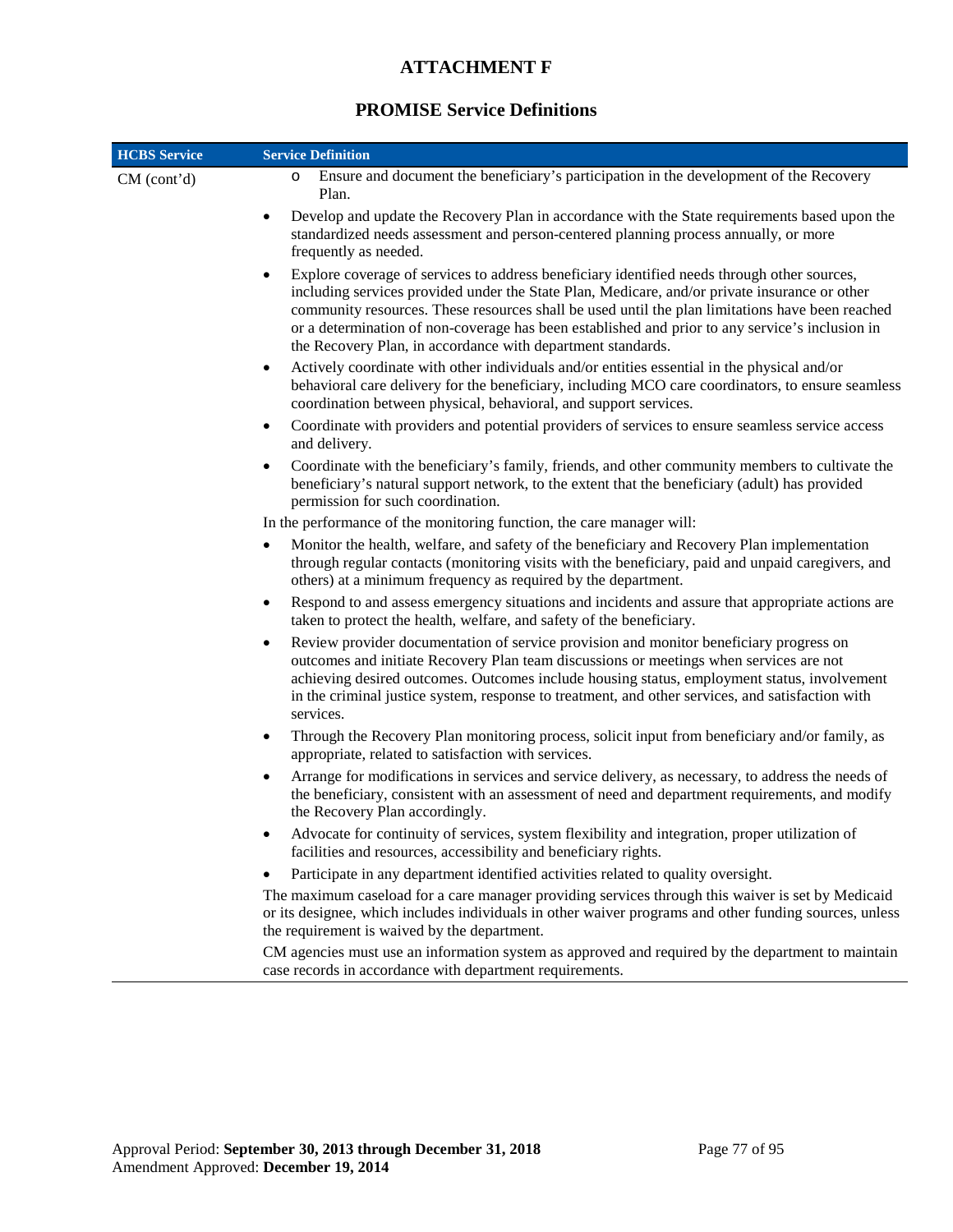| Benefits Counseling provides work incentive counseling services to PROMISE participants seeking to<br>work while maintaining access to necessary healthcare and other benefits. Benefits counseling will<br>provide information to individuals regarding available benefits and assist individuals to understand<br>options for making an informed choice about going to work while maintaining essential benefits. This<br>service will assist individuals to understand the work incentives and support programs available and<br>the impact of work activity on those benefits. This service will assist individuals to understand their<br>benefits supports and how to utilize work incentives and other tools to assist them to achieve<br>self-sufficiency through work. This service will also include the development and maintenance of<br>proper documentation of services, including creating Benefits Summaries and Analyses and Work<br>Incentive Plans. Services must be delivered in a manner that supports the participant's<br>communication needs including, but not limited to, age appropriate communication,<br>translation/interpretation services for participants that are of limited-English proficiency or who have<br>other communication needs requiring translation, assistance with the provider's understanding and use<br>CPST services are provided as part of a comprehensive specialized psychiatric program available to<br>all Medicaid eligible adults with significant functional impairments meeting the need levels in the<br>PROMISE program resulting from an identified mental health or substance abuse disorder diagnosis. |
|---------------------------------------------------------------------------------------------------------------------------------------------------------------------------------------------------------------------------------------------------------------------------------------------------------------------------------------------------------------------------------------------------------------------------------------------------------------------------------------------------------------------------------------------------------------------------------------------------------------------------------------------------------------------------------------------------------------------------------------------------------------------------------------------------------------------------------------------------------------------------------------------------------------------------------------------------------------------------------------------------------------------------------------------------------------------------------------------------------------------------------------------------------------------------------------------------------------------------------------------------------------------------------------------------------------------------------------------------------------------------------------------------------------------------------------------------------------------------------------------------------------------------------------------------------------------------------------------------------------------------------------------------------------------------|
|                                                                                                                                                                                                                                                                                                                                                                                                                                                                                                                                                                                                                                                                                                                                                                                                                                                                                                                                                                                                                                                                                                                                                                                                                                                                                                                                                                                                                                                                                                                                                                                                                                                                           |
| The medical necessity for these treatment and rehabilitative services must be determined by a licensed<br>behavioral health practitioner (LBHP) or physician who is acting within the scope of his/her<br>professional license and applicable state law and furnished by or under the direction of a licensed<br>practitioner, to promote the maximum reduction of symptoms and/or restoration of a beneficiary to<br>his/her best age-appropriate functional level. The LBHP or physician may conduct an assessment<br>consistent with state law, regulation, and policy. A unit of service is defined according to the<br>healthcare common procedure coding system (HCPCS) approved code set unless otherwise specified.                                                                                                                                                                                                                                                                                                                                                                                                                                                                                                                                                                                                                                                                                                                                                                                                                                                                                                                                               |
|                                                                                                                                                                                                                                                                                                                                                                                                                                                                                                                                                                                                                                                                                                                                                                                                                                                                                                                                                                                                                                                                                                                                                                                                                                                                                                                                                                                                                                                                                                                                                                                                                                                                           |
| CPST are goal-directed supports and solution-focused interventions intended to achieve identified<br>goals or objectives as set forth in the beneficiary's Recovery Plan. CPST is a face-to-face<br>intervention with the beneficiary present; however, family or other collaterals may also be<br>involved. This service may include the following components:<br>Assist the beneficiary and family members or other collaterals to identify strategies or<br>treatment options associated with the beneficiary's mental illness and/or SUD, with the goal<br>of minimizing the negative effects of symptoms or emotional disturbances or associated<br>environmental stressors which interfere with the beneficiary's daily living, financial<br>management, housing, academic and/or employment progress, personal recovery or<br>resilience, family and/or interpersonal relationships, and community integration.<br>Provide beneficiary supportive counseling, solution-focused interventions, emotional and<br>behavioral management support, and behavioral analysis with the beneficiary, with the goal                                                                                                                                                                                                                                                                                                                                                                                                                                                                                                                                                          |
| of assisting the beneficiary with developing and implementing social, interpersonal, self-care,<br>daily living, and independent living skills to restore stability, to support functional gains, and<br>Facilitate participation in and utilization of strengths-based planning and treatments, which<br>include assisting the beneficiary and family members or other collaterals with identifying<br>strengths and needs, resources, natural supports, and developing goals and objectives to                                                                                                                                                                                                                                                                                                                                                                                                                                                                                                                                                                                                                                                                                                                                                                                                                                                                                                                                                                                                                                                                                                                                                                          |
|                                                                                                                                                                                                                                                                                                                                                                                                                                                                                                                                                                                                                                                                                                                                                                                                                                                                                                                                                                                                                                                                                                                                                                                                                                                                                                                                                                                                                                                                                                                                                                                                                                                                           |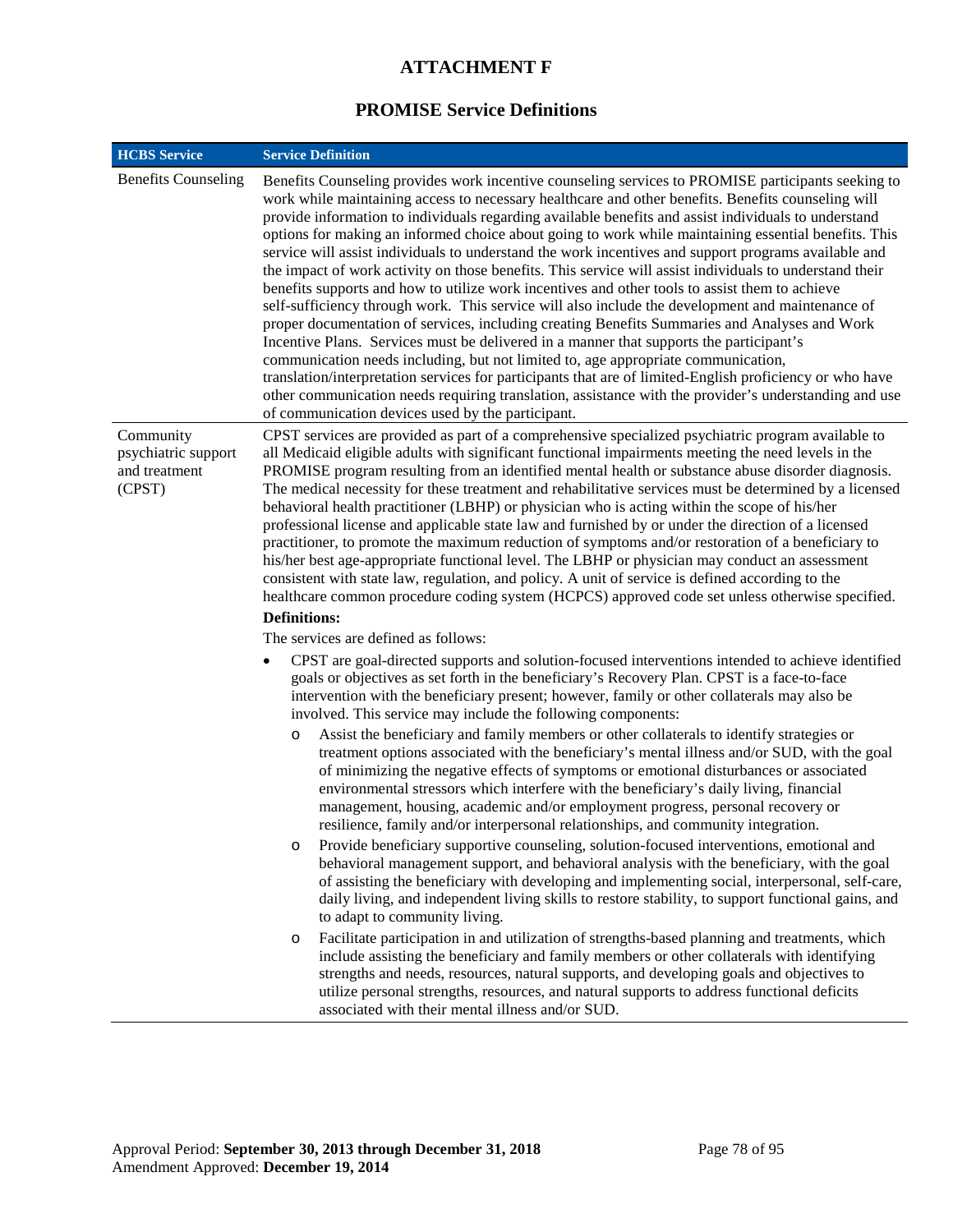| <b>HCBS</b> Service                                                                        | <b>Service Definition</b>                                                                                                                                                                                                                                                                                                                                                                                                                                                                                                                                                                                                                                                                                                                                                                                                                                                                                                                                                                                                                                                                                                                                                                                                                                                                                                                                                                                                                                                                                                                                                                                                                                                                                                                                                                                                                                                                                                                                                                                                                                                                                                                                                                                                                                                                                                                                                                                                                                                                                                                      |
|--------------------------------------------------------------------------------------------|------------------------------------------------------------------------------------------------------------------------------------------------------------------------------------------------------------------------------------------------------------------------------------------------------------------------------------------------------------------------------------------------------------------------------------------------------------------------------------------------------------------------------------------------------------------------------------------------------------------------------------------------------------------------------------------------------------------------------------------------------------------------------------------------------------------------------------------------------------------------------------------------------------------------------------------------------------------------------------------------------------------------------------------------------------------------------------------------------------------------------------------------------------------------------------------------------------------------------------------------------------------------------------------------------------------------------------------------------------------------------------------------------------------------------------------------------------------------------------------------------------------------------------------------------------------------------------------------------------------------------------------------------------------------------------------------------------------------------------------------------------------------------------------------------------------------------------------------------------------------------------------------------------------------------------------------------------------------------------------------------------------------------------------------------------------------------------------------------------------------------------------------------------------------------------------------------------------------------------------------------------------------------------------------------------------------------------------------------------------------------------------------------------------------------------------------------------------------------------------------------------------------------------------------|
| CPST (cont'd)                                                                              | Assist the beneficiary with effectively responding to or avoiding identified precursors or<br>$\circ$<br>triggers that would risk their remaining in a natural community location, including assisting<br>the beneficiary and family members or other collaterals with identifying a potential<br>psychiatric or personal crisis, developing a crisis management plan and/or as appropriate,<br>seeking other supports to restore stability and functioning.                                                                                                                                                                                                                                                                                                                                                                                                                                                                                                                                                                                                                                                                                                                                                                                                                                                                                                                                                                                                                                                                                                                                                                                                                                                                                                                                                                                                                                                                                                                                                                                                                                                                                                                                                                                                                                                                                                                                                                                                                                                                                   |
|                                                                                            | Provide restoration, rehabilitation, and support to develop skills to locate, rent, and keep a<br>$\circ$<br>home, to enable landlord/tenant negotiations; to select a roommate and to understand and<br>exercise renter's rights and responsibilities.                                                                                                                                                                                                                                                                                                                                                                                                                                                                                                                                                                                                                                                                                                                                                                                                                                                                                                                                                                                                                                                                                                                                                                                                                                                                                                                                                                                                                                                                                                                                                                                                                                                                                                                                                                                                                                                                                                                                                                                                                                                                                                                                                                                                                                                                                        |
|                                                                                            | Assist the beneficiary to develop daily living skills specific to managing their own home<br>O<br>including managing their money, medications, and using community resources and other<br>self-care requirements.                                                                                                                                                                                                                                                                                                                                                                                                                                                                                                                                                                                                                                                                                                                                                                                                                                                                                                                                                                                                                                                                                                                                                                                                                                                                                                                                                                                                                                                                                                                                                                                                                                                                                                                                                                                                                                                                                                                                                                                                                                                                                                                                                                                                                                                                                                                              |
|                                                                                            | Implement interventions using evidence-based techniques, drawn from cognitive-behavioral<br>$\circ$<br>therapy and other evidence-based psychotherapeutic interventions that ameliorate targeted<br>symptoms and/or recover the person's capacity to cope with or prevent symptom<br>manifestation.                                                                                                                                                                                                                                                                                                                                                                                                                                                                                                                                                                                                                                                                                                                                                                                                                                                                                                                                                                                                                                                                                                                                                                                                                                                                                                                                                                                                                                                                                                                                                                                                                                                                                                                                                                                                                                                                                                                                                                                                                                                                                                                                                                                                                                            |
| Community-based<br>residential<br>alternatives supports<br>that exclude assisted<br>living | Community-based residential supports (excluding assisted living) offer a cost-effective,<br>community-based alternative to institutional levels of care for persons with BH needs. Community-<br>based residential services are supportive and health-related residential services provided to<br>beneficiaries in settings licensed by the State. Residential services are necessary, as specified in the<br>Recovery Plan, to enable the beneficiary to remain integrated in the community and ensure the health,<br>welfare, and safety of the beneficiary. Community-based residential services include personal care<br>and supportive services (homemaker, chore, attendant services, and meal preparation) that are<br>furnished to beneficiaries who reside in homelike, non-institutional, integrated settings. In addition,<br>they include 24-hour onsite response capability to meet scheduled and unscheduled or unpredictable<br>beneficiary needs to provide supervision and safety. Services also include social and recreational<br>programming, and medication assistance (to the extent permitted under State law).<br>This service includes assisting beneficiaries in acquiring, retaining, and improving skills such as<br>communication, self-help, domestic, self-care, socialization, fine and gross motor skills, mobility,<br>personal adjustment, relationship development, use of community resources and adaptive skills<br>necessary to reside successfully in home and community-based settings. As needed, this service may<br>also include prompting to carry out desired behaviors and/or to curtail inappropriate behaviors as well<br>as habilitative services to instruct beneficiaries in accessing and using community resources such as<br>transportation, translation, and communication assistance related to a habilitative outcome and<br>services to assist the beneficiary in shopping and other necessary activities of community and civic<br>life, including self advocacy. Finally, assistance with activities of daily living (ADLs) and<br>instrumental activities of daily living (IADLs) are included. This service will be provided to meet the<br>beneficiary's needs as determined by an assessment performed in accordance with department<br>requirements and as outlined in the beneficiary's Recovery Plan.<br>ADLs include tasks related to caring for and moving the body. ADLs include:<br>Walking.<br>٠<br>Bathing.<br>Dressing.<br>Toileting.<br>Brushing teeth.<br>Eating. |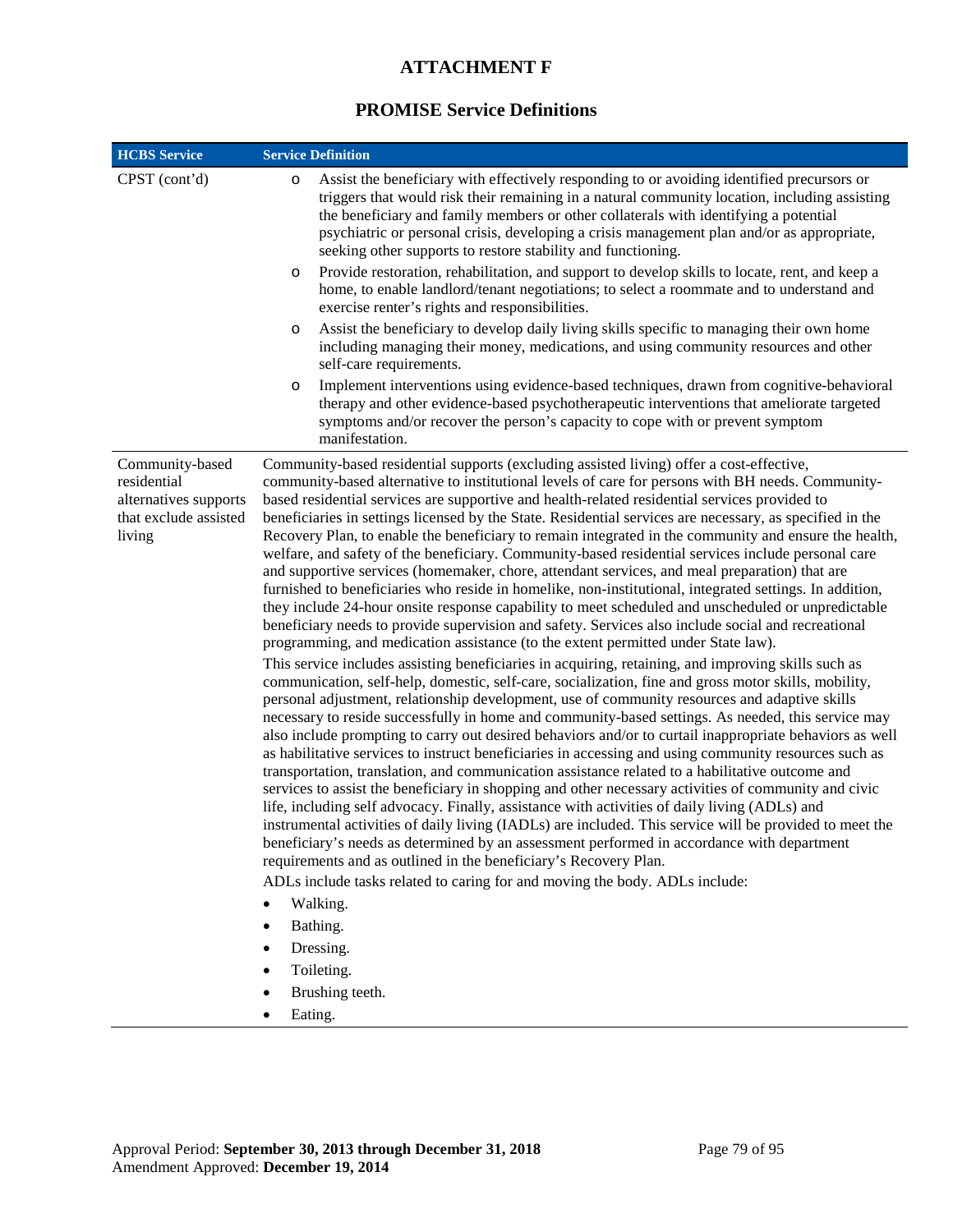| <b>HCBS</b> Service            | <b>Service Definition</b>                                                                                                                                                                                                                                                                                                                                                                                                                                                                                                                                                                                                                                                                                               |
|--------------------------------|-------------------------------------------------------------------------------------------------------------------------------------------------------------------------------------------------------------------------------------------------------------------------------------------------------------------------------------------------------------------------------------------------------------------------------------------------------------------------------------------------------------------------------------------------------------------------------------------------------------------------------------------------------------------------------------------------------------------------|
|                                |                                                                                                                                                                                                                                                                                                                                                                                                                                                                                                                                                                                                                                                                                                                         |
| Community-based<br>residential | IADLs are the activities are not directly related to functional activities, rather they are an additional<br>set of more complex life functions necessary for maintaining a person's immediate environment and                                                                                                                                                                                                                                                                                                                                                                                                                                                                                                          |
| alternatives supports          | living independently in the community. IADLs include:                                                                                                                                                                                                                                                                                                                                                                                                                                                                                                                                                                                                                                                                   |
| that exclude assisted          | Cooking and meal planning.                                                                                                                                                                                                                                                                                                                                                                                                                                                                                                                                                                                                                                                                                              |
| living (cont'd)                | Performing ordinary housework.<br>$\bullet$                                                                                                                                                                                                                                                                                                                                                                                                                                                                                                                                                                                                                                                                             |
|                                | Getting around in the community.<br>٠                                                                                                                                                                                                                                                                                                                                                                                                                                                                                                                                                                                                                                                                                   |
|                                | Using the telephone or computer.<br>٠                                                                                                                                                                                                                                                                                                                                                                                                                                                                                                                                                                                                                                                                                   |
|                                | Shopping for groceries.                                                                                                                                                                                                                                                                                                                                                                                                                                                                                                                                                                                                                                                                                                 |
|                                | Supporting the beneficiary in exploring employment opportunities.                                                                                                                                                                                                                                                                                                                                                                                                                                                                                                                                                                                                                                                       |
|                                | Keeping track of finances.                                                                                                                                                                                                                                                                                                                                                                                                                                                                                                                                                                                                                                                                                              |
|                                |                                                                                                                                                                                                                                                                                                                                                                                                                                                                                                                                                                                                                                                                                                                         |
|                                | Managing medication, including assisting with setting up medication administration mechanisms<br>٠<br>(e.g. pill jars) and ensuring that individuals have the supports necessary to timely take<br>medications (Not appropriate for Peer Specialists).                                                                                                                                                                                                                                                                                                                                                                                                                                                                  |
|                                | The provider will be encouraged to hire staff to deliver personal care services separate from staff who                                                                                                                                                                                                                                                                                                                                                                                                                                                                                                                                                                                                                 |
|                                | provide habilitation services that involved the development of ADL and IADL skills, if there is more<br>than one staff member on site at the residence during normal hours, who can provide personal care<br>services. This will ensure that the clinical boundary issues that would otherwise complicate<br>habilitation services (if the same staff were also delivering personal care services) will be mitigated.                                                                                                                                                                                                                                                                                                   |
|                                | Services must be delivered in a manner that supports the beneficiary's communication needs<br>including, but not limited to age appropriate communication, translation services for beneficiaries that<br>are of limited-English proficiency or who have other communication needs requiring translation,<br>assistance with the provider's understanding and use of communication devices used by the<br>beneficiary.                                                                                                                                                                                                                                                                                                  |
|                                | The cost of transportation provided by residential service providers to and from activities is included                                                                                                                                                                                                                                                                                                                                                                                                                                                                                                                                                                                                                 |
|                                | as a component of the residential services and; therefore, is reflected in the rate for the service.                                                                                                                                                                                                                                                                                                                                                                                                                                                                                                                                                                                                                    |
|                                | Providers of residential services are responsible for the full range of transportation services needed by<br>the beneficiaries they serve to participate in services and activities specified in their Recovery Plan.<br>This includes transportation to and from daily activities and employment services, as applicable.                                                                                                                                                                                                                                                                                                                                                                                              |
|                                | The service provider must maintain documentation in accordance with department requirements. The<br>documentation must be available to the care manager for monitoring at all times on an ongoing basis.<br>The care manager will review the authorized tier on an ongoing basis and monitor the community<br>character of the residence during regularly scheduled contact with the beneficiary. Results of this<br>monitoring will be reported to the department. If the monitoring suggests that a change in tiers is<br>needed, the care manager will recommend a re-assessment to re-evaluate the beneficiary to determine<br>the appropriateness of the assigned tier in accordance with department requirements. |
|                                | The following levels of residential services are available to beneficiaries as determined necessary,<br>based upon a quarterly assessment, documented in the Recovery Plan and approved by the<br>department.                                                                                                                                                                                                                                                                                                                                                                                                                                                                                                           |
|                                | Model 1 — habilitative supports in the home (the beneficiary is encouraged to seek BH treatment for<br>SPMI in the community) (Tiers 1 and 2).                                                                                                                                                                                                                                                                                                                                                                                                                                                                                                                                                                          |
|                                | Tier 1: A beneficiary requires:                                                                                                                                                                                                                                                                                                                                                                                                                                                                                                                                                                                                                                                                                         |
|                                | Limited supervision as the beneficiary is able to make safe decisions when in familiar<br>٠<br>surroundings, but requires occasional increased need for assistance or to address unanticipated<br>needs, with supports available on a 24-hour on call or as-needed basis, AND                                                                                                                                                                                                                                                                                                                                                                                                                                           |
|                                | Incidental or intermittent hands-on assistance or cueing for at least one ADL and at least one<br>٠<br>IADL, OR                                                                                                                                                                                                                                                                                                                                                                                                                                                                                                                                                                                                         |
|                                | Incidental or intermittent hands-on assistance or cueing with at least three IADLs, OR<br>٠                                                                                                                                                                                                                                                                                                                                                                                                                                                                                                                                                                                                                             |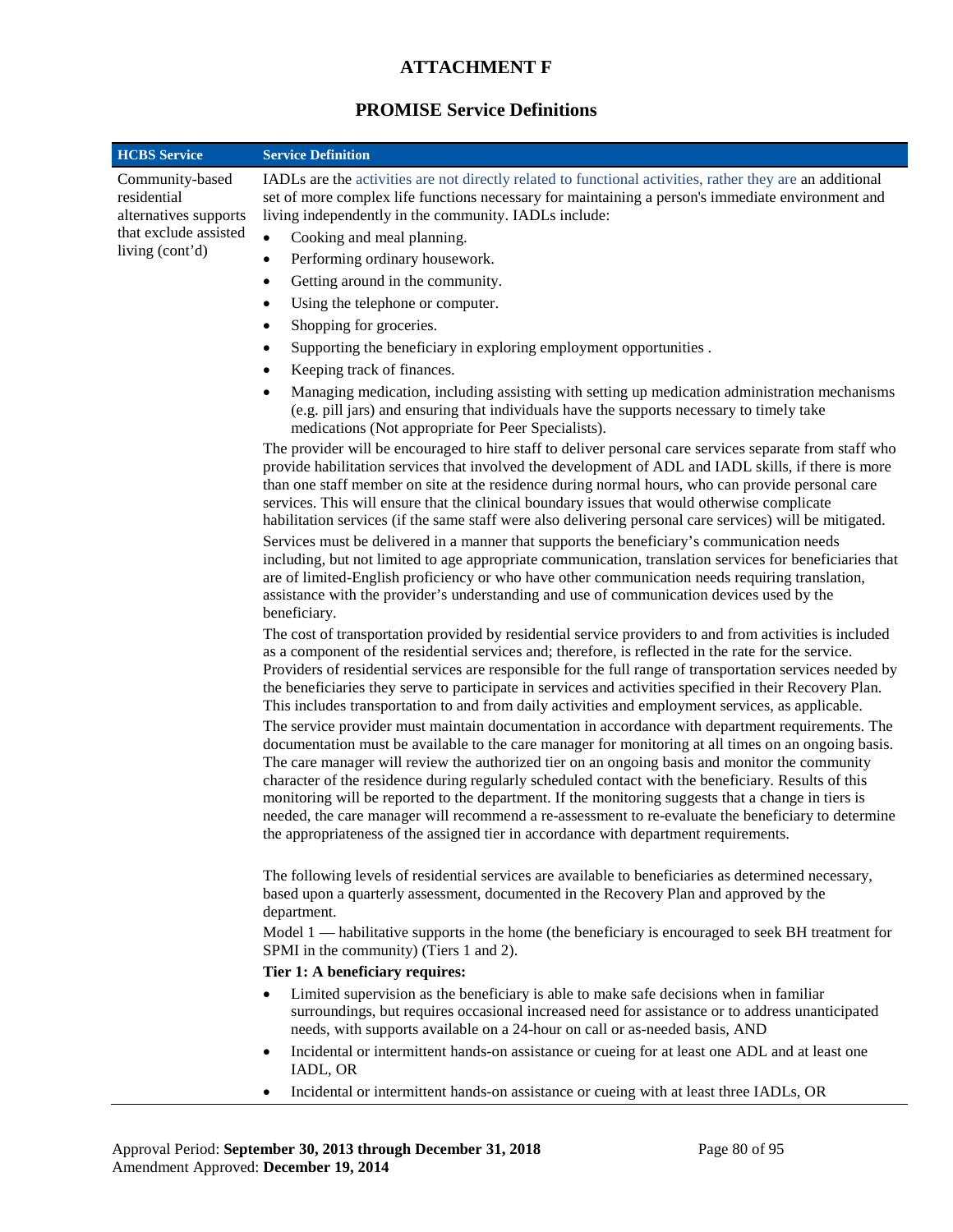| <b>HCBS</b> Service | <b>Service Definition</b>                                                                                                                                                                                                                                                                                                                                                                                                                                                         |
|---------------------|-----------------------------------------------------------------------------------------------------------------------------------------------------------------------------------------------------------------------------------------------------------------------------------------------------------------------------------------------------------------------------------------------------------------------------------------------------------------------------------|
|                     | Instruction in accessing and using community resources, such as transportation, translation, and<br>communication assistance related to a habilitative outcome and services to assist the beneficiary<br>in shopping and other necessary activities of community and civic life, including self-advocacy.<br>Instruction in developing or maintaining financial stability and security (e.g., understanding<br>budgets, managing money, and the right to manage their own money). |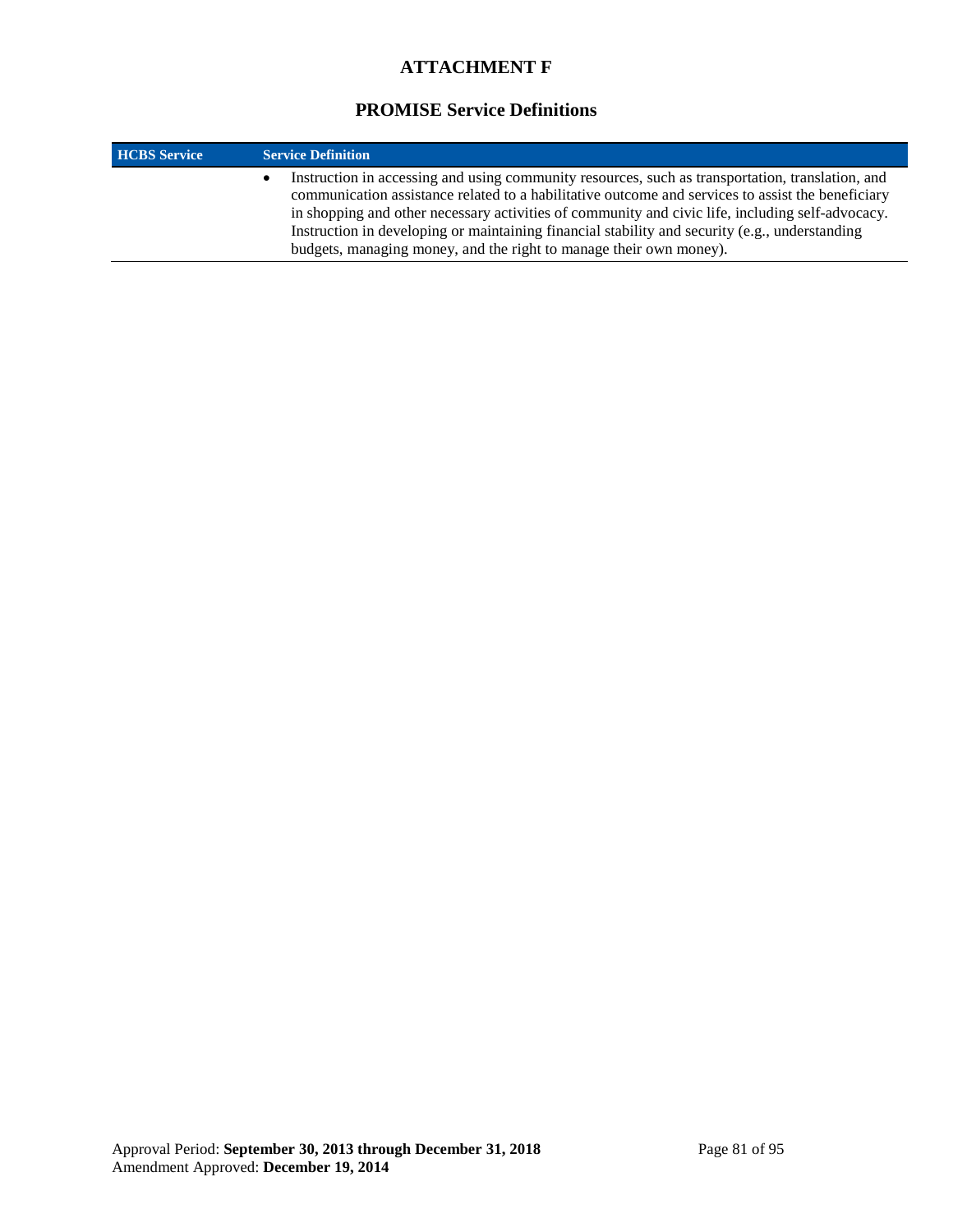| <b>HCBS</b> Service                      | <b>Service Definition</b>                                                                                                                                                                                                                                                                                                                                                  |
|------------------------------------------|----------------------------------------------------------------------------------------------------------------------------------------------------------------------------------------------------------------------------------------------------------------------------------------------------------------------------------------------------------------------------|
| Community-based                          | Tier 2: A beneficiary requires:                                                                                                                                                                                                                                                                                                                                            |
| residential<br>alternatives supports     | Low intensity supervision with staff on site or available to ensure safety from harm as determined<br>$\bullet$<br>by an assessment, OR                                                                                                                                                                                                                                    |
| that exclude assisted<br>living (cont'd) | $\bullet$<br>Provision of care by an unlicensed practitioner depending on the assessment and the Recovery<br>Plan AND                                                                                                                                                                                                                                                      |
|                                          | Management of one or more behaviors that prevent or interfere with the beneficiary's inclusion in<br>$\bullet$<br>home and family life or community life OR                                                                                                                                                                                                                |
|                                          | Hands-on assistance or cueing for at least two ADLs OR<br>$\bullet$                                                                                                                                                                                                                                                                                                        |
|                                          | Hands-on assistance or cueing with at least four IADLs. Instruction in accessing and using<br>٠<br>community resources such as transportation, translation, and communication assistance related to<br>a habilitative outcome and services to assist the beneficiary in shopping and other necessary<br>activities of community and civic life, including self-advocacy OR |
|                                          | Instruction in developing or maintaining financial stability and security (e.g., understanding<br>$\bullet$<br>budgets, managing money, and the right to manage their own money).                                                                                                                                                                                          |
|                                          | Model $2$ — intensive supports for medically fragile beneficiaries (Tiers 3 and 4).                                                                                                                                                                                                                                                                                        |
|                                          | Tier 3: A beneficiary requires:                                                                                                                                                                                                                                                                                                                                            |
|                                          | Supervision with staff on site to ensure safety from harm as determined by an assessment.<br>$\bullet$                                                                                                                                                                                                                                                                     |
|                                          | Intermittent skilled care of a licensed professional or paraprofessional throughout the day for<br>٠<br>medical diagnosis or medical treatment.                                                                                                                                                                                                                            |
|                                          | Management of one or more behaviors of a disruptive or destructive nature that prevent or<br>$\bullet$<br>interfere with the beneficiary's inclusion in home and family life or community life.                                                                                                                                                                            |
|                                          | Hands-on assistance or cueing with at least two ADLs or periodic assistance throughout a day<br>$\bullet$<br>with at least three ADLs.                                                                                                                                                                                                                                     |
|                                          | Complete assistance with at least four IADLs.<br>٠                                                                                                                                                                                                                                                                                                                         |
|                                          | Special care unit services.                                                                                                                                                                                                                                                                                                                                                |
|                                          | Tier 4: A beneficiary requires:                                                                                                                                                                                                                                                                                                                                            |
|                                          | Extensive support and cannot be left alone for any period throughout the day, as determined by an<br>assessment or clinical determination of need for continuous supervision, due to a significant risk<br>for recent or ongoing occurrences of behavior in which the beneficiary is a threat to self or others.                                                           |
|                                          | Medical Necessity criteria for Tier4 includes meeting the following:<br>٠                                                                                                                                                                                                                                                                                                  |
|                                          | <b>ASAM Criteria</b>                                                                                                                                                                                                                                                                                                                                                       |
|                                          | Can have high immediate need profile<br>1. Substance abuse — can have current potential (fifth choice)<br>2. Biomed — up to "current/unstable"                                                                                                                                                                                                                             |
|                                          | 3. Suicidality — any level not needing acute<br>3. Suicidality – control/impulsivity — has moderate- high risk for problems                                                                                                                                                                                                                                                |
|                                          | 3. Dangerousness — highest risk that does not require inpatient<br>3. Self-care — any level, but will tend to not seek treatment without assistance, and require<br>assistance in personal care, life skills (see PROMISE service descriptions) or other ASAM<br>items checked                                                                                             |
|                                          | 3. Psychological/emotional health — any level or                                                                                                                                                                                                                                                                                                                           |
|                                          | 4. Readiness to change — any level or                                                                                                                                                                                                                                                                                                                                      |
|                                          | 5. Relapse, etc. — any level (except for those in 3–5 day beds, which will probably have<br>high need on 3 and on 5)                                                                                                                                                                                                                                                       |
|                                          | <b>Community Living Questionnaire</b>                                                                                                                                                                                                                                                                                                                                      |
|                                          | Person's preference $(Q2)$ — helps in goal setting, recovery planning, and assessment                                                                                                                                                                                                                                                                                      |
|                                          | ASAM, along with collaterals/health record, are important for determining Tier 4                                                                                                                                                                                                                                                                                           |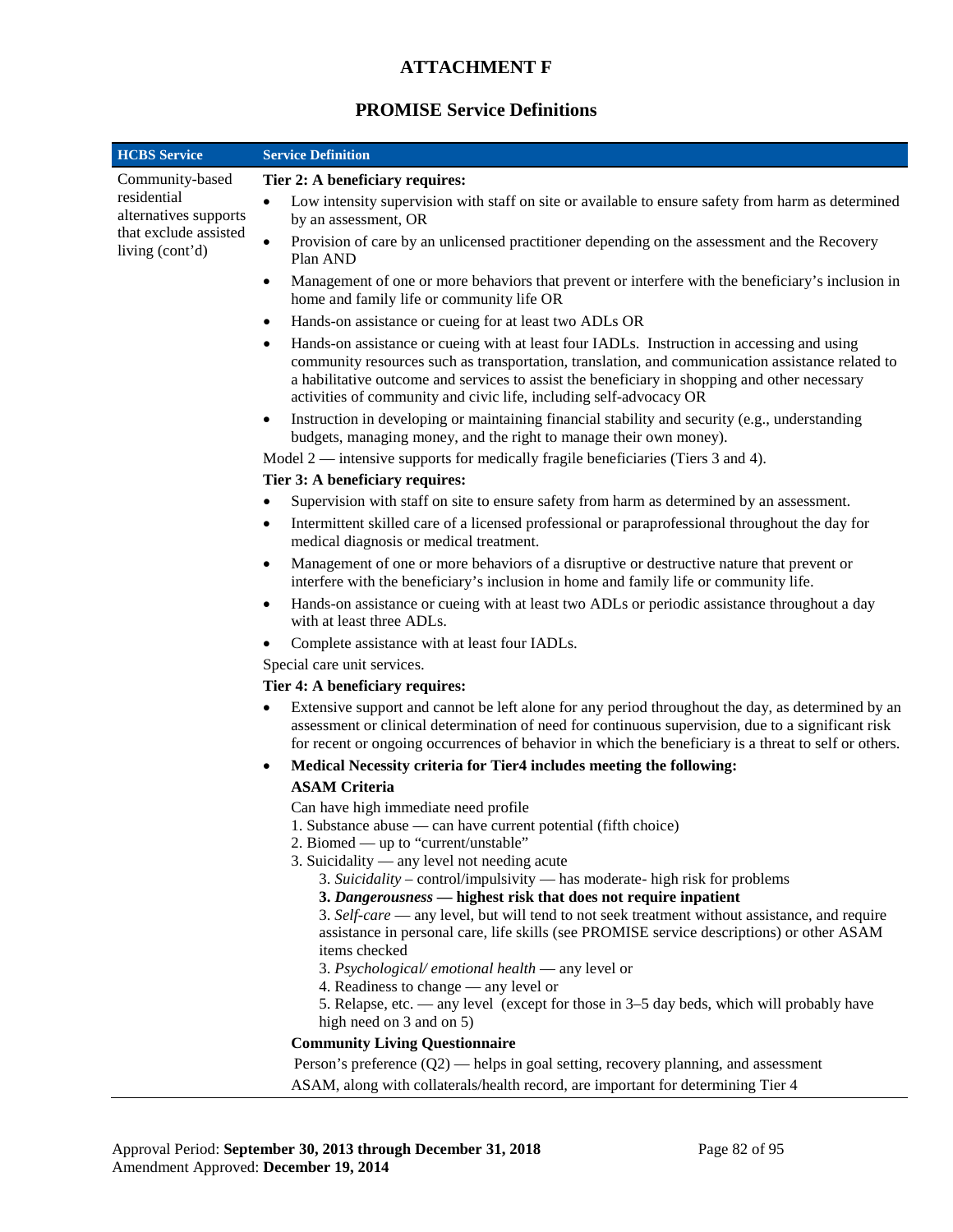| <b>HCBS</b> Service | <b>Service Definition</b> |  |
|---------------------|---------------------------|--|
|                     |                           |  |
|                     |                           |  |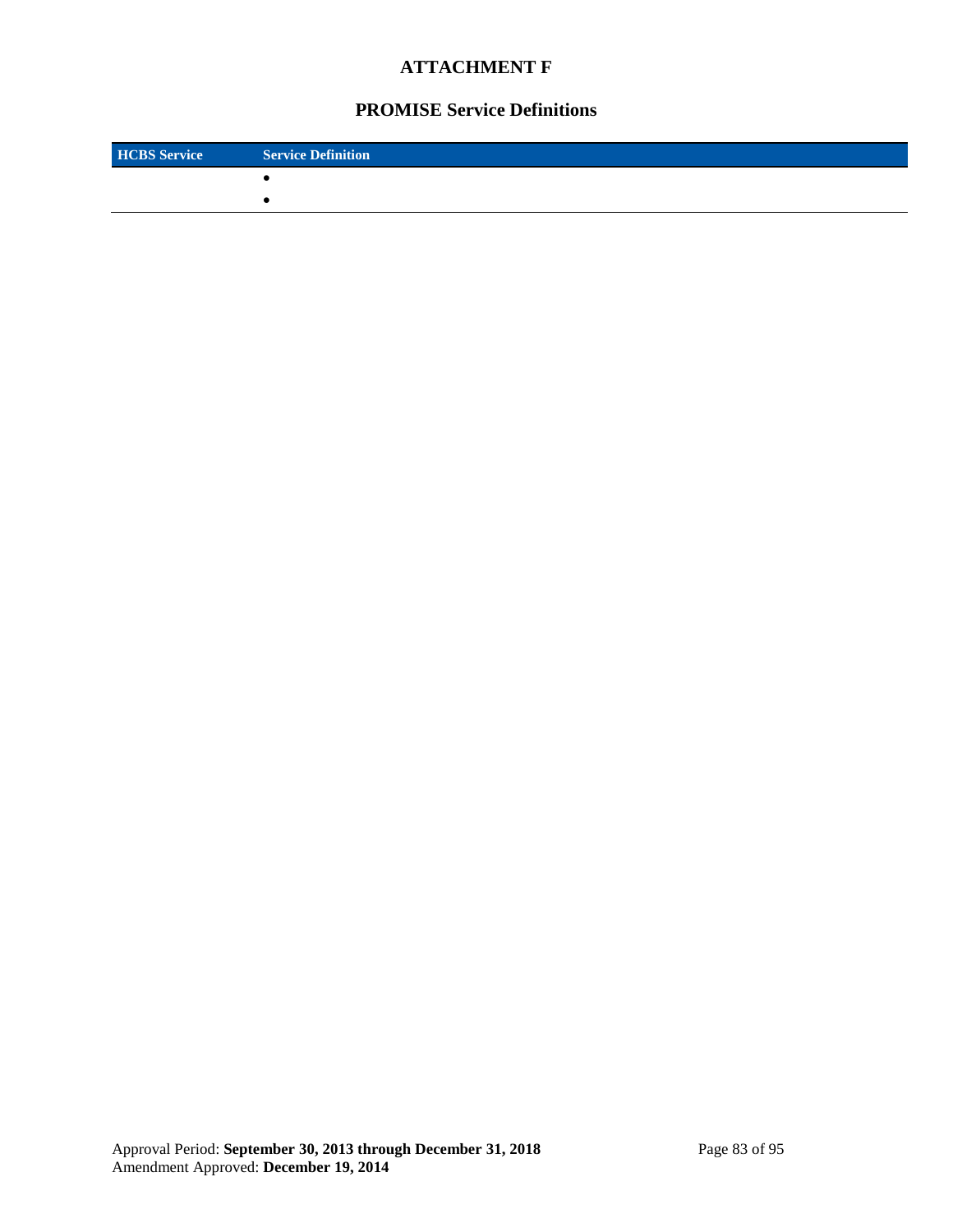| <b>HCBS</b> Service | <b>Service Definition</b>                                                                                                                                                                                                                                                                                                                                                                                                                                                                                                                                                                                                                                                                                                                                                                                                                                                                                                                                                                       |
|---------------------|-------------------------------------------------------------------------------------------------------------------------------------------------------------------------------------------------------------------------------------------------------------------------------------------------------------------------------------------------------------------------------------------------------------------------------------------------------------------------------------------------------------------------------------------------------------------------------------------------------------------------------------------------------------------------------------------------------------------------------------------------------------------------------------------------------------------------------------------------------------------------------------------------------------------------------------------------------------------------------------------------|
| Financial coaching  | Financial Coaching Plus uses a financial coaching model to assist individuals in establishing financial<br>goals, creating a plan to achieve them, and providing information, support, and resources needed to<br>implement stated goals in the financial plan. The financial coach will assist the client seeking to<br>improve his/her financial situation in order to improve economic self-sufficiency. Financial Coaching<br>Plus includes the development of a personal budget and identifies reliable and trusted savings, credit,<br>and debt programs that promote financial stability. The content and direction of the coaching is<br>customized to respond to the individual financial goals set by the participant. Financial coaching is<br>provided to the client one-on-one in a setting convenient for the client over a time-limited series of<br>sessions and follow-up to increase the opportunity for self-directed behavior skills learning. The<br>Financial Coach will: |
|                     | Assist the client in developing financial strategies to reach participant's goals with care to ensure<br>$\bullet$<br>that personal strategies reflect considerations related to benefits, as identified through benefits<br>counseling;                                                                                                                                                                                                                                                                                                                                                                                                                                                                                                                                                                                                                                                                                                                                                        |
|                     | Ensure that individuals understand the availability of various tax credits such as the Earned<br>$\bullet$<br>Income Tax Credit, Child Care Tax Credit, and others;                                                                                                                                                                                                                                                                                                                                                                                                                                                                                                                                                                                                                                                                                                                                                                                                                             |
|                     | Refer individuals as needed to benefit counselors;<br>$\bullet$                                                                                                                                                                                                                                                                                                                                                                                                                                                                                                                                                                                                                                                                                                                                                                                                                                                                                                                                 |
|                     | Provide information to complement information provided through benefits counseling regarding<br>$\bullet$<br>appropriate asset building;                                                                                                                                                                                                                                                                                                                                                                                                                                                                                                                                                                                                                                                                                                                                                                                                                                                        |
|                     | Use an integrated dashboard of available community-based asset building opportunities and<br>$\bullet$<br>financial tools/services to ensure participants are leveraging all resources to increase economic<br>self-sufficiency;                                                                                                                                                                                                                                                                                                                                                                                                                                                                                                                                                                                                                                                                                                                                                                |
|                     | Provide information about how to protect personal identify and avoid predatory lending schemes;<br>٠                                                                                                                                                                                                                                                                                                                                                                                                                                                                                                                                                                                                                                                                                                                                                                                                                                                                                            |
|                     | Provide assistance with filing yearly taxes either through the IRS VITA program or its virtual<br>$\bullet$<br>program that involves self-filing.                                                                                                                                                                                                                                                                                                                                                                                                                                                                                                                                                                                                                                                                                                                                                                                                                                               |
|                     | The Financial Coaching Plus service will include the collection and maintenance of proper<br>documentation of services provided as required by the Department that will track goals, actions, and<br>outcomes of individual participants. The Financial Coaching Plus service may complement<br>information provided on the use of public benefits and/or work incentives through Benefits<br>Counseling or other services. Documentation is maintained that the service is not available under a<br>program funded under section 110 of the Rehabilitation Act of 1973 or the IDEA (20 U.S.C. 1401 et<br>seq.) or other services                                                                                                                                                                                                                                                                                                                                                               |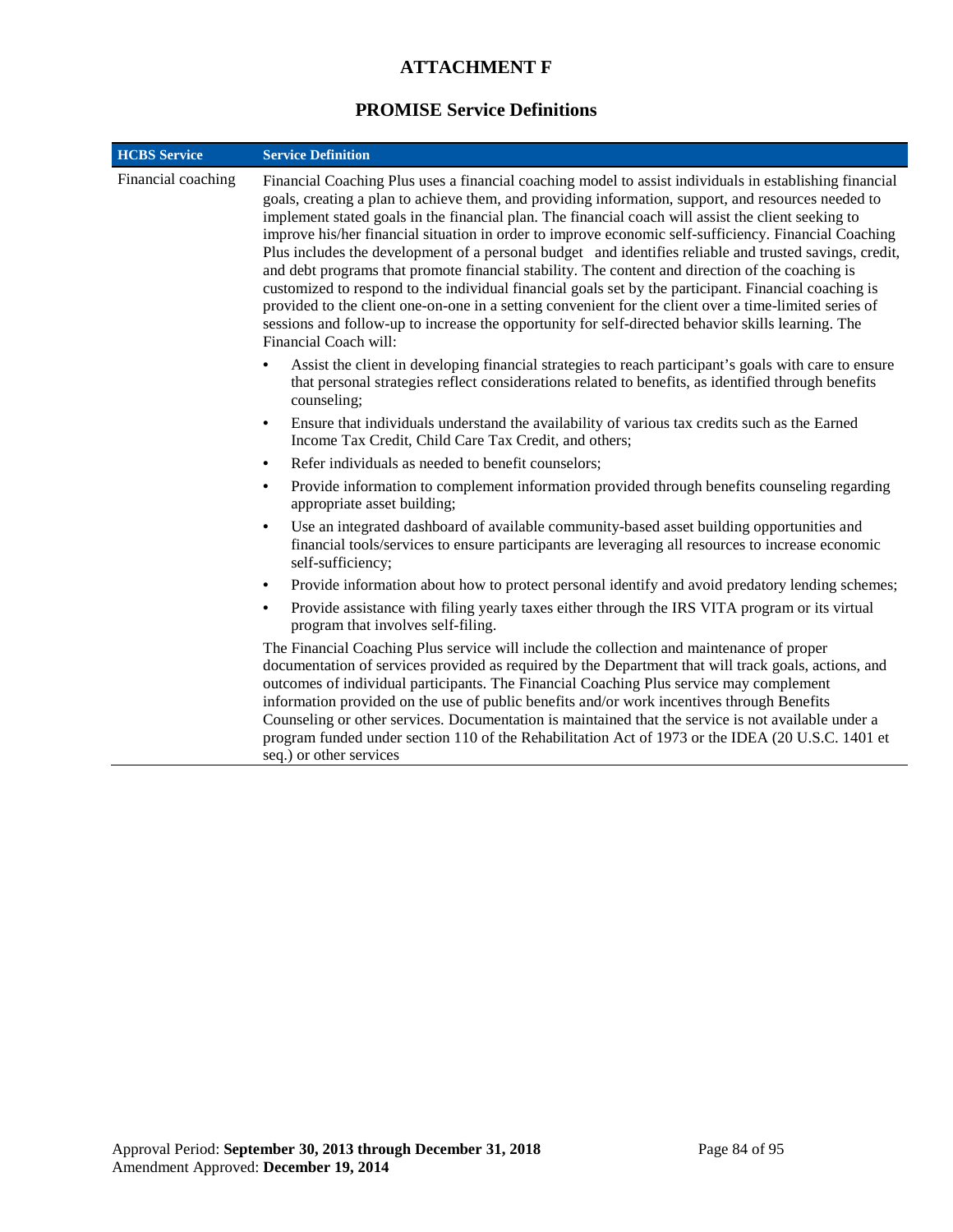| <b>HCBS</b> Service                                 | <b>Service Definition</b>                                                                                                                                                                                                                                                                                                                                                                                                                                                                                                                                                                                                                                                                                                                                                                                                                                                                                                                                                                                                                                                                                                                                                                                                                                                                                                                                                                                                                                                                                                                                                                                                                                                                                                                                                                                                                                                                                                                                                                                                                                                                                                                                                                                                                                                                                                                                         |
|-----------------------------------------------------|-------------------------------------------------------------------------------------------------------------------------------------------------------------------------------------------------------------------------------------------------------------------------------------------------------------------------------------------------------------------------------------------------------------------------------------------------------------------------------------------------------------------------------------------------------------------------------------------------------------------------------------------------------------------------------------------------------------------------------------------------------------------------------------------------------------------------------------------------------------------------------------------------------------------------------------------------------------------------------------------------------------------------------------------------------------------------------------------------------------------------------------------------------------------------------------------------------------------------------------------------------------------------------------------------------------------------------------------------------------------------------------------------------------------------------------------------------------------------------------------------------------------------------------------------------------------------------------------------------------------------------------------------------------------------------------------------------------------------------------------------------------------------------------------------------------------------------------------------------------------------------------------------------------------------------------------------------------------------------------------------------------------------------------------------------------------------------------------------------------------------------------------------------------------------------------------------------------------------------------------------------------------------------------------------------------------------------------------------------------------|
| IADL/chore                                          | IADL/chore services are delivered to beneficiaries that reside in a private home and are necessary, as<br>specified in the Recovery Plan, to enable the beneficiary to integrate more fully into the community<br>and to ensure the health, welfare, and safety of the beneficiary.<br>This service will be provided to meet the beneficiary's needs, as determined by an assessment<br>performed in accordance with department requirements and as outlined in the beneficiary's Recovery<br>Plan.<br>IADL services consist of the performance of general household tasks (e.g., meal preparation, cleaning,<br>laundry, and other routine household care) provided by a qualified homemaker when the beneficiary<br>regularly responsible for these activities is absent or unable to manage the home and care for him or<br>herself or others in the home, or when no landlord or provider agency staff is responsible to perform<br>the IADL services.<br>Chore services consist of services provided to maintain the home in a clean, sanitary, and safe<br>condition. This service includes heavy household chores, such as:<br>Washing floors, windows, and walls.<br>$\bullet$<br>Tacking down loose rugs and tiles.<br>$\bullet$<br>Moving heavy items of furniture in order to provide safe access and egress.<br>٠<br>Removing ice, snow and/or leaves.<br>٠<br>Yard maintenance.<br>The providers of this service must review and be familiar with the crisis support plan. IADL/chore<br>services may not be billed at the same time as personal care or respite services.<br>IADL/chore services are limited to 40 hours per beneficiary per service plan Recovery Plan year when<br>the beneficiary or family member(s) or friend(s) with whom the beneficiary resides is temporarily<br>unable to perform and financially provide for the IADL/chore functions.                                                                                                                                                                                                                                                                                                                                                                                                                                                                                   |
| Individual<br>employment support<br>services (IESS) | IESS are services to beneficiaries needing on-going individualized support to learn a new job or to<br>maintain a job in a competitive or customized integrated work setting that meets job and career goals<br>(including self-employment). Beneficiaries in a competitive employment arrangement receiving IESS<br>are compensated at or above the minimum wage and receive similar wages and level of benefits paid<br>by the employer for the same or similar work performed by individuals without disabilities. IESS are<br>necessary, as specified in the Recovery Plan, to support the beneficiary to live and work successfully<br>in home and community-based settings, enable the beneficiary to integrate more fully into the<br>community and ensure the health, welfare, and safety of the beneficiary.<br>Supported beneficiary employment may also include support to establish or maintain<br>self-employment, including home-based self-employment. Supported employment services are<br>individualized and may include any combination of the following services: on-going vocational/job-<br>related discovery or assessment not otherwise covered in the annual career planning, on-going person-<br>centered employment planning not otherwise covered in the annual career planning, job placement,<br>job development negotiation with prospective employers, job analysis, job carving, training and<br>systematic instruction, individual supports, benefits support, training, planning, transportation, asset<br>development and career advancement services, implementation of assistive technology, and other<br>workforce support services including services not specifically related to job skill training that enable<br>the waiver beneficiary to be successful in integrating into the job setting. Supported employment<br>includes person-centered, comprehensive employment planning and support services that provide<br>assistance for waiver program beneficiaries to obtain, maintain, or advance in competitive<br>employment or self-employment. This employment planning includes engaging a beneficiary in<br>identifying a career direction and developing a plan for achieving competitive, integrated employment<br>at or above the state's minimum wage. The outcome of this activity is identification of the |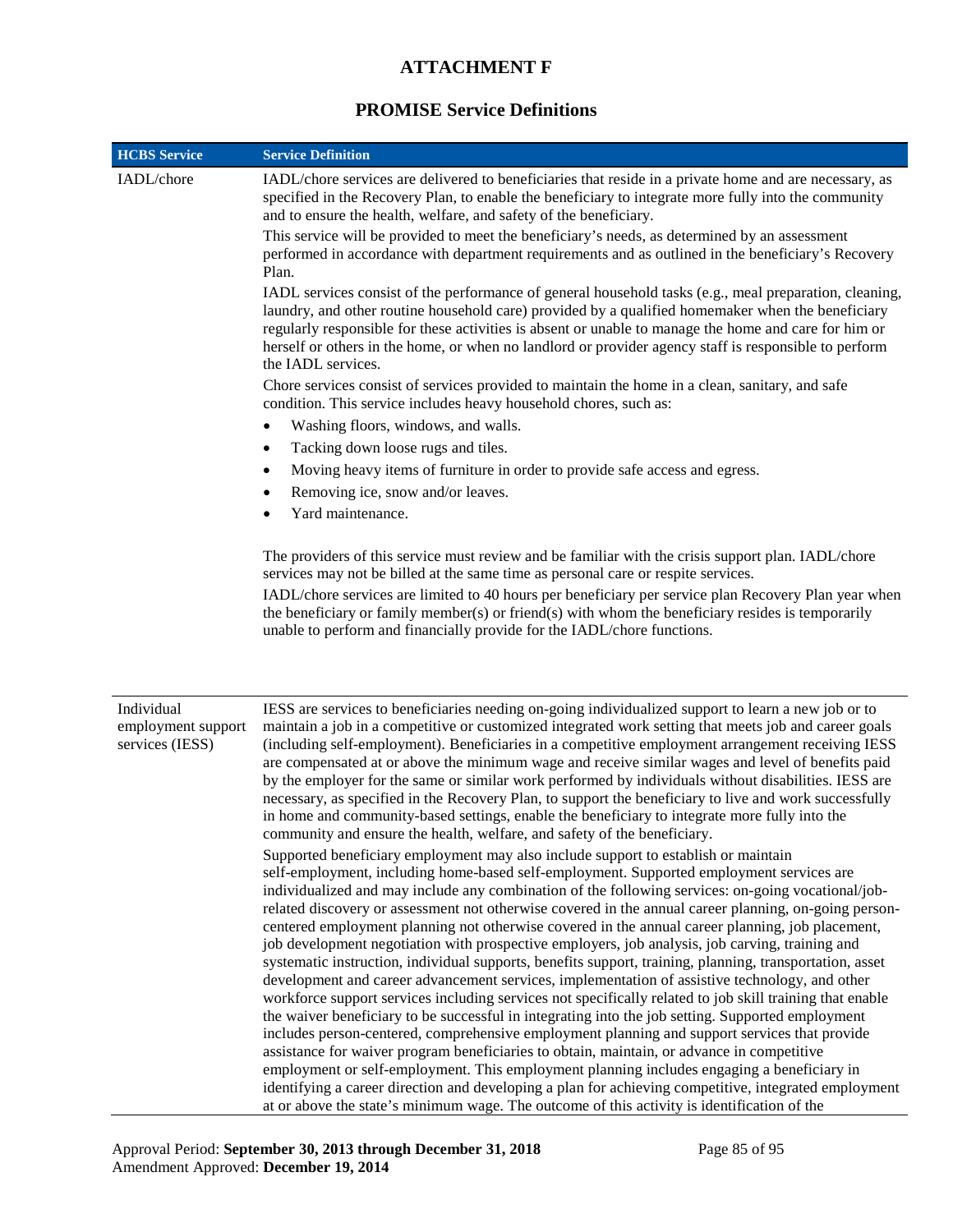### **PROMISE Service Definitions**

| <b>HCBS</b> Service | <b>Service Definition</b>                                                                                                                                                                                                                                                                                                                                                                                                                                                                                                                                                                                                                                                                                                                                                                                                                                                                                                                                                            |
|---------------------|--------------------------------------------------------------------------------------------------------------------------------------------------------------------------------------------------------------------------------------------------------------------------------------------------------------------------------------------------------------------------------------------------------------------------------------------------------------------------------------------------------------------------------------------------------------------------------------------------------------------------------------------------------------------------------------------------------------------------------------------------------------------------------------------------------------------------------------------------------------------------------------------------------------------------------------------------------------------------------------|
|                     | beneficiary's stated career objective and development of a career plan used to guide beneficiary<br>employment support in competitive employment.                                                                                                                                                                                                                                                                                                                                                                                                                                                                                                                                                                                                                                                                                                                                                                                                                                    |
|                     | Competitive or customized integrated employment, including self-employment, shall be considered<br>the first option when serving beneficiaries with disabilities who are of working age. IESS adopt a<br>"rapid job search" approach to achieving competitive employment and services planned do not<br>assume that a beneficiary must achieve greater readiness for competitive employment before<br>competitive employment is sought.                                                                                                                                                                                                                                                                                                                                                                                                                                                                                                                                              |
|                     | Supported employment may provide work experiences where the beneficiary can develop strengths<br>and skills that contribute to employability in paid employment in integrated community settings. IESS<br>include supervision, monitoring, training, education, demonstration, or support to assist with the<br>acquisition and retention of skills and training and education in self-determination.                                                                                                                                                                                                                                                                                                                                                                                                                                                                                                                                                                                |
|                     | Skills development as a part of placement and training may occur as a one-to-one training experience<br>in accordance with department requirements. IESS may be utilized for a beneficiary to gain work<br>related experience considered crucial for job placement (e.g., unpaid internship), if such experience is<br>vital to the person achieve his or her vocational goal. Provide and support the acquisition of skills<br>necessary to enable the beneficiary to obtain competitive, integrated work where the compensation for<br>the beneficiary is at or above the minimum wage, but not less than the customary wage and level of<br>benefits paid by the employer for the same or similar work performed by individuals without<br>disabilities, which is considered to be the optimal outcome of IESS.                                                                                                                                                                   |
|                     | In addition to the elements note above, IESS provides two components in accordance with an<br>assessment: intensive IESS and extended follow-along.                                                                                                                                                                                                                                                                                                                                                                                                                                                                                                                                                                                                                                                                                                                                                                                                                                  |
|                     | Intensive IESS is an essential component of individual employment support services and may include:                                                                                                                                                                                                                                                                                                                                                                                                                                                                                                                                                                                                                                                                                                                                                                                                                                                                                  |
|                     | On the job training and skills development.<br>$\bullet$                                                                                                                                                                                                                                                                                                                                                                                                                                                                                                                                                                                                                                                                                                                                                                                                                                                                                                                             |
|                     | Assisting the beneficiary with development of natural supports in the workplace.<br>٠                                                                                                                                                                                                                                                                                                                                                                                                                                                                                                                                                                                                                                                                                                                                                                                                                                                                                                |
|                     | Helping the beneficiary to attend school and providing academic supports, when that is their<br>$\bullet$<br>preference.                                                                                                                                                                                                                                                                                                                                                                                                                                                                                                                                                                                                                                                                                                                                                                                                                                                             |
|                     | Coordinating with employers or employees, coworkers and customers, as necessary. (Note:<br>Coordinating with employers and other employees is done only if the beneficiary prefers to have<br>her or his mental illness disclosed and gives permission. Supporting the beneficiary's preference<br>in this area is fundamental to recovery.)                                                                                                                                                                                                                                                                                                                                                                                                                                                                                                                                                                                                                                         |
|                     | Providing work incentives planning prior to or during the process of job placement. Work<br>٠<br>incentives planning involves helping the beneficiary review her or his options for working<br>(number of hours per week, etc.), given the hourly pay the beneficiary is being offered, or is<br>likely to be offered, the beneficiary's current income needs, and the rules concerning how Social<br>Security Administration benefits, medical benefits, medical subsidies, and other subsidies<br>(housing, food stamps, etc.) change based on income from paid employment. (This includes<br>providing information on Ticket to Work, etc.). Work incentives planning allows beneficiaries to<br>make informed decisions about how many hours per week to work, as well as their preferred<br>timing in moving from part-time to full-time work. Beneficiaries also are given information and<br>assistance about reporting earnings to various sources of entitlements/benefits. |
|                     | Assisting beneficiaries in making informed decisions about whether to disclose their mental<br>٠<br>illness condition to employers and co-workers.                                                                                                                                                                                                                                                                                                                                                                                                                                                                                                                                                                                                                                                                                                                                                                                                                                   |
|                     | Intensive IESS includes assisting the beneficiary in meeting employment expectations,<br>٠<br>performing business functions, addressing issues as they arise, and also includes travel training,<br>and diversity training to the specific business where the beneficiary is employed. Intensive IESS<br>provides support to assist beneficiaries in stabilizing in an integrated situation (including self-<br>employment) and may include activities on behalf of the beneficiary when the beneficiary is not                                                                                                                                                                                                                                                                                                                                                                                                                                                                      |

present to assist in maintaining job placement. Once the beneficiary is stable in the position,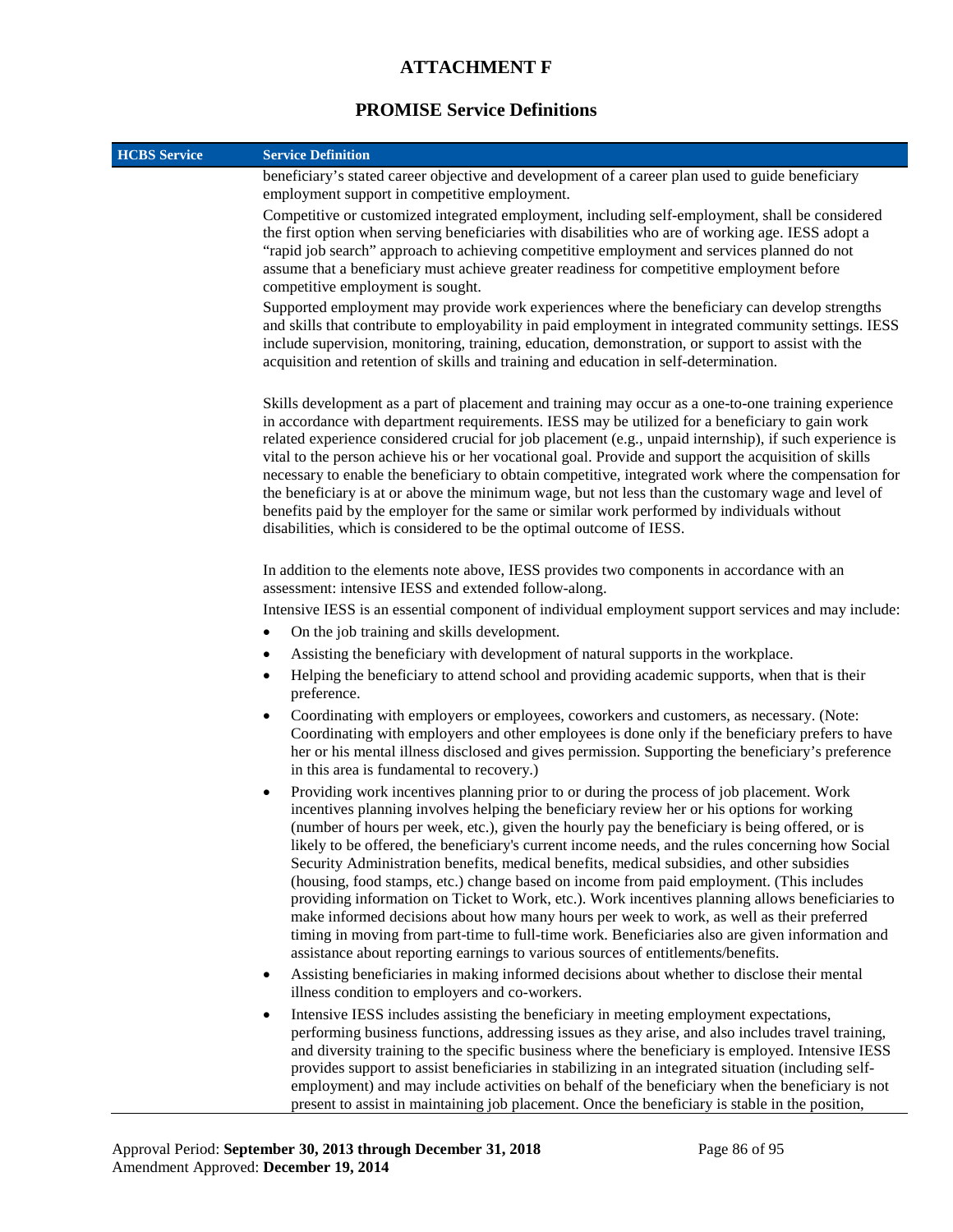| <b>HCBS</b> Service | <b>Service Definition</b>                                                                                                                                                                                                                                                                                                                                                                                                                                                                                                                                                                                                                                                                                                                                                                                                                                                                                                                                                                                                                                                                                          |
|---------------------|--------------------------------------------------------------------------------------------------------------------------------------------------------------------------------------------------------------------------------------------------------------------------------------------------------------------------------------------------------------------------------------------------------------------------------------------------------------------------------------------------------------------------------------------------------------------------------------------------------------------------------------------------------------------------------------------------------------------------------------------------------------------------------------------------------------------------------------------------------------------------------------------------------------------------------------------------------------------------------------------------------------------------------------------------------------------------------------------------------------------|
|                     | extended follow along will ensue.                                                                                                                                                                                                                                                                                                                                                                                                                                                                                                                                                                                                                                                                                                                                                                                                                                                                                                                                                                                                                                                                                  |
|                     | Extended follow-along is ongoing support available for an indefinite period as needed by the<br>beneficiary to maintain their paid employment position once they have been stabilized in their<br>position (generally receiving onsite support once per month or less). Extended follow-along support<br>may include reminders of effective workplace practices and reinforcement of skills gained during the<br>period of intensive IESS.                                                                                                                                                                                                                                                                                                                                                                                                                                                                                                                                                                                                                                                                         |
| Non-medical         | Non-medical transportation services are offered, in addition to any medical transportation furnished                                                                                                                                                                                                                                                                                                                                                                                                                                                                                                                                                                                                                                                                                                                                                                                                                                                                                                                                                                                                               |
| transportation      | under the 42 CFR 440.17(a) in the State Plan. Non-medical transportation services are necessary, as<br>specified by the Recovery Plan, to enable beneficiaries to gain access to waiver services that enable<br>them to integrate more fully into the community and ensure the health, welfare, and safety of the<br>beneficiary. In order to be approved, non-medical transportation would need to be directly related to a<br>goal on the beneficiary's treatment plan (e.g., to a supported employment job) and not for the general<br>transportation needs of the client (e.g., regular trips to the grocery store). This service will be provided<br>to meet the beneficiary's needs as determined by an assessment performed in accordance with<br>department requirements and as specifically outlined in the beneficiary's Recovery Plan.<br>Transportation services consist of:                                                                                                                                                                                                                           |
|                     | Transportation (mile): This transportation service is delivered by providers, family members, and<br>$\bullet$<br>other qualified, licensed drivers. Transportation (mile) is used to reimburse the owner of the<br>vehicle or other qualified, licensed driver who transports the beneficiary to and from services and<br>resources related to outcomes specified in the beneficiary's Recovery Plan. The unit of service is<br>one mile. Mileage can be paid round trip. A round trip is defined as from the point of first pickup<br>to the service destination and the return distance to the point of origin. When transportation (mile)<br>is provided to more than one beneficiary at a time, the provider will divide the shared miles<br>equitably among the beneficiaries to whom transportation is provided. The provider is required<br>(or it is the legal employer's responsibility under the Vendor Fiscal/Employer Agent model) to<br>track mileage, allocate a portion to each beneficiary, and provide that information to the care<br>manager for inclusion in the beneficiary's Recovery Plan. |
|                     | Public transportation: The utilization of public transportation promotes self-determination and is<br>٠<br>made available to beneficiaries as a cost-effective means of accessing services and activities. This<br>service provides payment for the beneficiary's use of public transportation.<br>The care manager will monitor this service quarterly and will provide ongoing assistance to the<br>beneficiary to identify alternative community-based sources of transportation.                                                                                                                                                                                                                                                                                                                                                                                                                                                                                                                                                                                                                               |
| Nursing             | Nursing services are prescribed by a physician in addition to any services under the State Plan as<br>determined by an assessment in accordance with department requirements. Nursing services are<br>necessary, as specified in the Recovery Plan, to enable the beneficiary to integrate more fully into the<br>community and ensure the health, welfare, and safety of the beneficiary. This service is intended to be<br>utilized in the beneficiary's home.                                                                                                                                                                                                                                                                                                                                                                                                                                                                                                                                                                                                                                                   |
|                     | Services are provided by a registered nurse or a licensed practical nurse under the supervision of a<br>registered nurse licensed to practice in the State. The physician's order to reauthorize must be<br>obtained every ninety (90) days for continuation of service. If changes in the beneficiary's status take<br>place after the physician's order, but prior to the reauthorization of the service, and result in a change<br>in the level of services authorized in the Recovery Plan, the provider is responsible for reporting to the<br>ordering physician and care manager.                                                                                                                                                                                                                                                                                                                                                                                                                                                                                                                           |
|                     | Nursing services must be performed by a registered nurse or licensed practical nurse as defined by the<br>State Nurse Practice Act. Skilled nursing is typically provided on a one to one basis and can be<br>continuous, intermittent, or short-term, based on the beneficiary's assessed need.                                                                                                                                                                                                                                                                                                                                                                                                                                                                                                                                                                                                                                                                                                                                                                                                                   |
|                     | Short-term or intermittent nursing: Nursing that is provided on a short-term or intermittent basis,<br>not expected to exceed 75 units of service in a Recovery Plan year and are over and above<br>services available to the beneficiary through the State Plan.                                                                                                                                                                                                                                                                                                                                                                                                                                                                                                                                                                                                                                                                                                                                                                                                                                                  |
|                     | Long-term or continuous nursing: Long-term or continuous nursing is needed to meet ongoing<br>٠                                                                                                                                                                                                                                                                                                                                                                                                                                                                                                                                                                                                                                                                                                                                                                                                                                                                                                                                                                                                                    |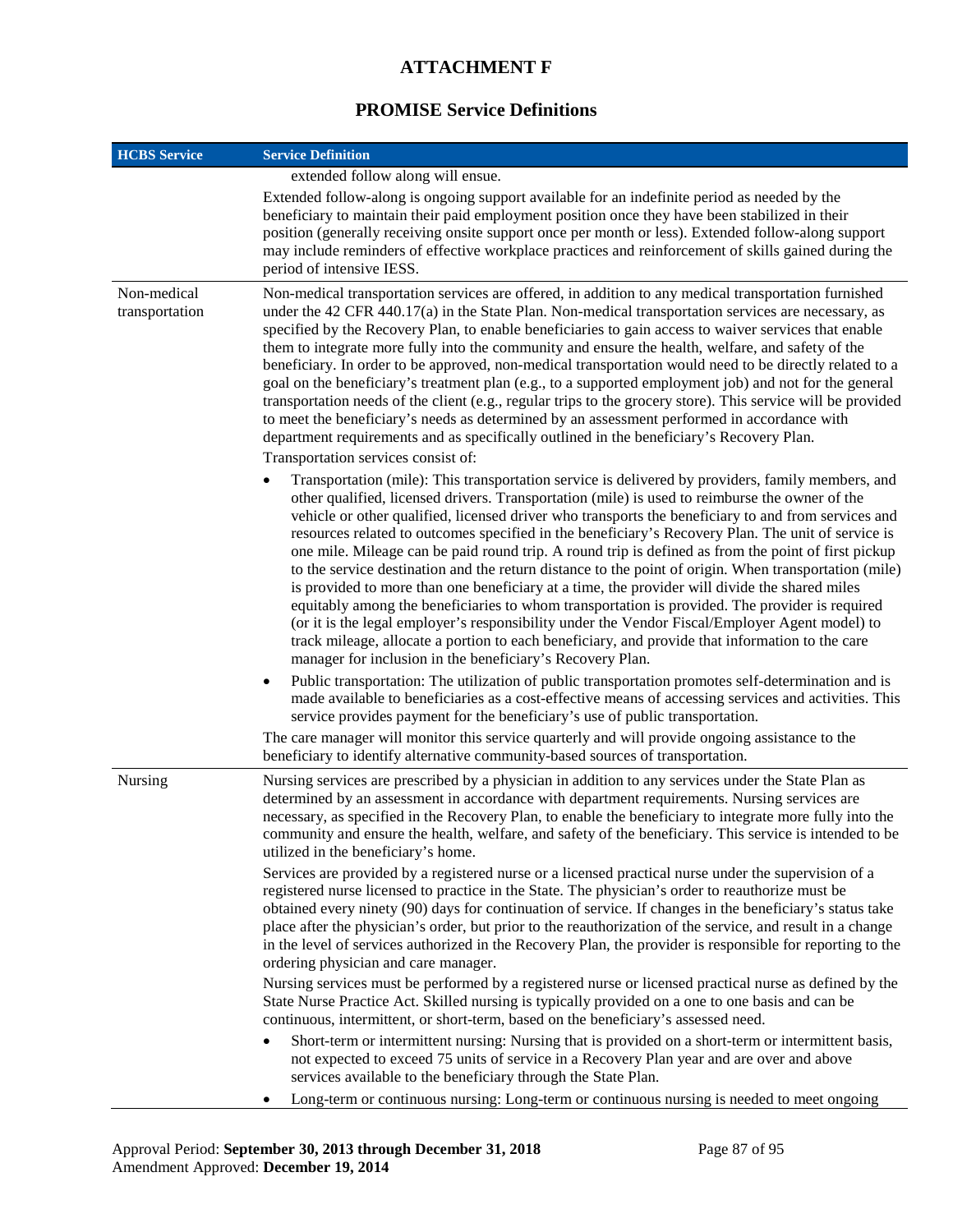| <b>HCBS</b> Service | <b>Service Definition</b>                                                                                                                                                                                                                                                                                                                                                                                                                                                                                                                                                                                                                                                                                                                                                                                                                                                                                                                                                                                                                                                                                                                                                                                                                                                                                                                                                                                                                                                                                                                                                                                                                                                                                                                                                                                                                                                                                                                                                                                                                                                                                                                                                                                                                                                                                                                                                                                                                                                                                                                                                                                                                                                                                                                                                                                                                                                                                                                                                                                                                                                                              |
|---------------------|--------------------------------------------------------------------------------------------------------------------------------------------------------------------------------------------------------------------------------------------------------------------------------------------------------------------------------------------------------------------------------------------------------------------------------------------------------------------------------------------------------------------------------------------------------------------------------------------------------------------------------------------------------------------------------------------------------------------------------------------------------------------------------------------------------------------------------------------------------------------------------------------------------------------------------------------------------------------------------------------------------------------------------------------------------------------------------------------------------------------------------------------------------------------------------------------------------------------------------------------------------------------------------------------------------------------------------------------------------------------------------------------------------------------------------------------------------------------------------------------------------------------------------------------------------------------------------------------------------------------------------------------------------------------------------------------------------------------------------------------------------------------------------------------------------------------------------------------------------------------------------------------------------------------------------------------------------------------------------------------------------------------------------------------------------------------------------------------------------------------------------------------------------------------------------------------------------------------------------------------------------------------------------------------------------------------------------------------------------------------------------------------------------------------------------------------------------------------------------------------------------------------------------------------------------------------------------------------------------------------------------------------------------------------------------------------------------------------------------------------------------------------------------------------------------------------------------------------------------------------------------------------------------------------------------------------------------------------------------------------------------------------------------------------------------------------------------------------------------|
|                     | assessed needs that are likely to require services in excess of 75 units per Recovery Plan year, are<br>provided on a regular basis and are over and above services available to the beneficiary through<br>the State Plan. Services must be delivered in a manner that supports the beneficiary's<br>communication needs including, but not limited to age appropriate communication, translation<br>services for beneficiary's that are of limited-English proficiency or who have other<br>communication needs requiring translation, assistance with the provider's understanding and use<br>of communication devices used by the beneficiary.<br>The nursing service provider must maintain documentation in accordance with department<br>٠<br>requirements. The documentation must be available to the care manager for monitoring at all<br>times on an ongoing basis. The care manager will monitor on a quarterly basis to see if the<br>objectives and outcomes are being met.                                                                                                                                                                                                                                                                                                                                                                                                                                                                                                                                                                                                                                                                                                                                                                                                                                                                                                                                                                                                                                                                                                                                                                                                                                                                                                                                                                                                                                                                                                                                                                                                                                                                                                                                                                                                                                                                                                                                                                                                                                                                                                              |
| Peer supports (PS)  | PS services are beneficiary-centered services with a rehabilitation and recovery focus designed to<br>promote skills for coping with and managing psychiatric symptoms, while facilitating the utilization<br>of natural resources and the enhancement of recovery-oriented attitudes such as, hope and self-<br>efficacy, and community living skills. Activities included must be intended to achieve the identified<br>goals or objectives as set forth in the beneficiary's individualized care plan, which delineates specific<br>goals that are flexibly tailored to the beneficiary and attempt to utilize community and natural<br>supports. The structured, scheduled activities provided by this service emphasize the opportunity for<br>beneficiaries to support each other in the restoration and expansion of the skills and strategies<br>necessary to move forward in recovery.<br>A certified peer/recovery coach would be a beneficiary who has self-identified as a beneficiary or<br>survivor of mental health or SUD services and meets the qualifications set by the State including<br>specialized training, to be considered in accordance with State standards, certification, and<br>registration. The training provided/contracted by DSAMH shall be focused on the principles and<br>concepts of PS and how it differs from clinical support. It will also provide practical tools for<br>promoting wellness and recovery, knowledge about beneficiary rights and advocacy, as well as<br>approaches to care that incorporate creativity. To qualify for peer certification training a peer/recovery<br>coach must self-identify as a person with a lived experience of mental illness and/or substance abuse,<br>be at least 21 years of age, have at minimum a high school education or General Education<br>Development certificate, (preferably with some college background) and be currently employed as a<br>peer supporter in Delaware. It is required that peers/recovery coaches must complete Delaware State-<br>approved standardized peer specialist training that includes academic information as well as practical<br>knowledge and creative activities.<br>A peer/recovery coach uses lived experience with a mental illness, SUD, or another co-occurring<br>disorder such as PH, developmental disability, etc. or assist in supporting beneficiaries in their<br>recovery path.<br>This service may include the following components:<br>Helps beneficiaries aspire to and attain roles which emphasize their strengths by:<br>$\bullet$<br>Sharing parts of their own personal recovery story and first hand experiences. Providing<br>O<br>mutual support, hope, reassurance, and advocacy.<br>Provides PS to beneficiaries regarding understanding their symptoms of mental illness and<br>O<br>effects of trauma and trauma history, developing positive coping skills.<br>Engaging beneficiaries through outreach and support.<br>O<br>Assists beneficiaries to advocate for self and others.<br>O<br>Promotes recovery through modeling by:<br>O |
|                     |                                                                                                                                                                                                                                                                                                                                                                                                                                                                                                                                                                                                                                                                                                                                                                                                                                                                                                                                                                                                                                                                                                                                                                                                                                                                                                                                                                                                                                                                                                                                                                                                                                                                                                                                                                                                                                                                                                                                                                                                                                                                                                                                                                                                                                                                                                                                                                                                                                                                                                                                                                                                                                                                                                                                                                                                                                                                                                                                                                                                                                                                                                        |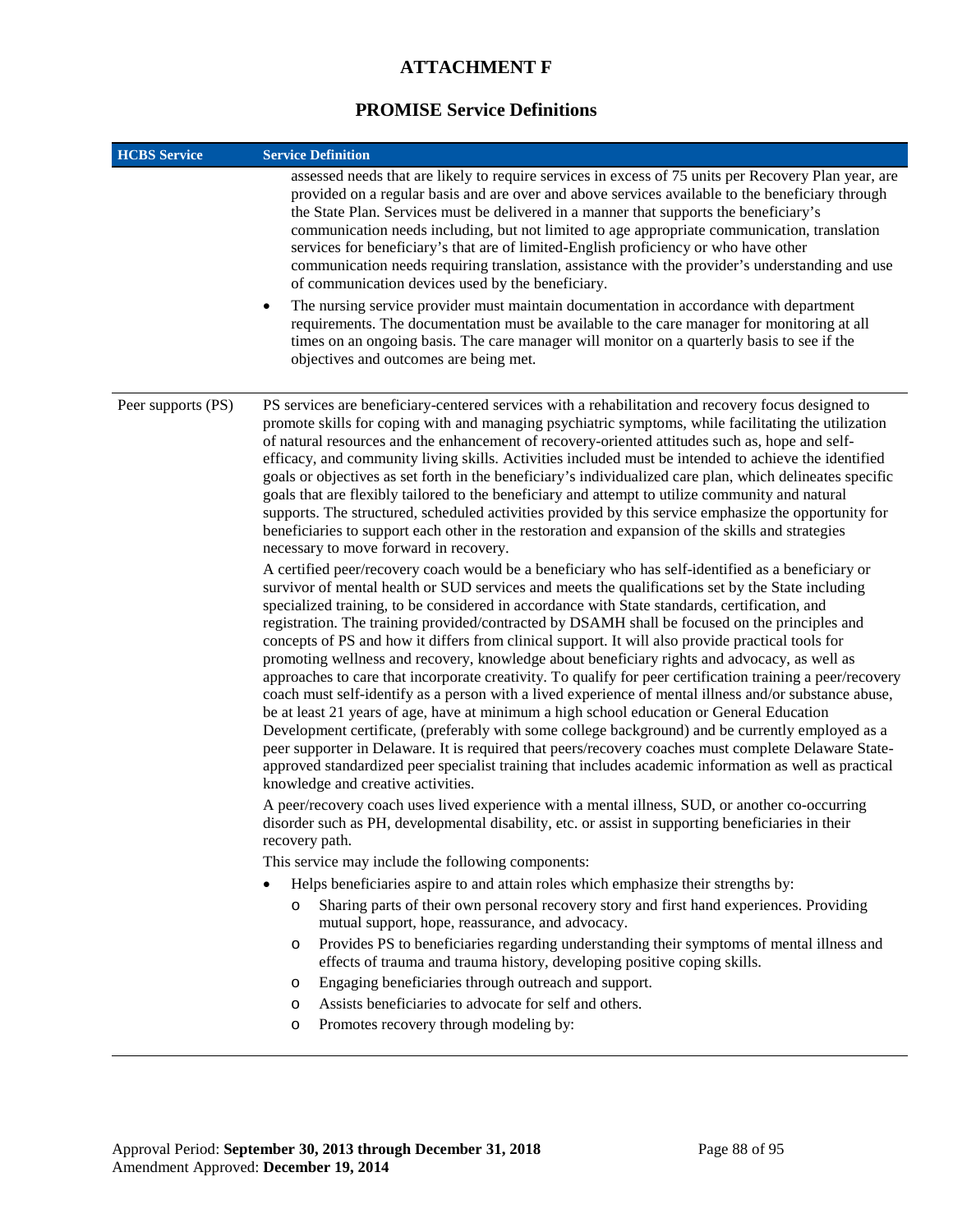| <b>HCBS</b> Service | <b>Service Definition</b>                                                                                                                                                                                                                                                                                                                                                                                                                                                                                                                                                                                                                                                                            |
|---------------------|------------------------------------------------------------------------------------------------------------------------------------------------------------------------------------------------------------------------------------------------------------------------------------------------------------------------------------------------------------------------------------------------------------------------------------------------------------------------------------------------------------------------------------------------------------------------------------------------------------------------------------------------------------------------------------------------------|
| PS (cont'd)         | Sharing one's own personal recovery story.                                                                                                                                                                                                                                                                                                                                                                                                                                                                                                                                                                                                                                                           |
|                     | Display of self-confidence and self-determination.<br>٠                                                                                                                                                                                                                                                                                                                                                                                                                                                                                                                                                                                                                                              |
|                     | Use of natural supports including connections to friends and family, peer mutual help<br>٠<br>groups, and other supports in the community.                                                                                                                                                                                                                                                                                                                                                                                                                                                                                                                                                           |
|                     | Display of personal achievements of personal recovery goals.<br>Helps the beneficiary to develop a network for information and support from others who<br>have been through similar experiences.<br>Assists the beneficiary with gaining and regaining the ability to make independent<br>٠<br>choices and to take a proactive role in treatment, including discussing questions or<br>concerns about medications, diagnoses or treatment approaches with their treating<br>clinician.                                                                                                                                                                                                               |
|                     | Assists the beneficiary with identifying and effectively responding to or avoiding<br>٠<br>identified precursors or triggers that result in functional impairments.                                                                                                                                                                                                                                                                                                                                                                                                                                                                                                                                  |
|                     | Assists the beneficiary to complete peer-related elements of a comprehensive<br>п                                                                                                                                                                                                                                                                                                                                                                                                                                                                                                                                                                                                                    |
|                     | assessment.<br>Prepares the beneficiary to attend their recovery plan meetings and is present to assist<br>them express their goals and needs.                                                                                                                                                                                                                                                                                                                                                                                                                                                                                                                                                       |
|                     | Assists beneficiary to accomplish their life goals of living in a chosen community,<br>٠<br>including working in a job and engaging in activities, including leisure activities, to<br>support community integration, having a natural support system in place, and having a<br>number of hobbies or activities that are creative and integrated community leisure<br>activities.                                                                                                                                                                                                                                                                                                                    |
|                     | Works with the beneficiary and staff in developing and implementing person-directed<br>٠<br>beneficiary recovery plans, using both their own expertise, based on their lived<br>experience, as well as evidence-based tools, such as Wellness Recovery Action<br>Planning.                                                                                                                                                                                                                                                                                                                                                                                                                           |
|                     | Assists in helping the beneficiary to work on their beneficiary wellness plan for physical<br>٠<br>and emotional wellness. These services might include physical exercise, dietary<br>assistance, recognition of medical/healthcare needs, introduction to alternative healing<br>techniques such as meditation or massage, etc. PS specialists are primarily expected to<br>engage beneficiaries and provide personalized individualized support toward recovery.<br>However, PS specialists may assist with IADLs, when they are assessed to be important<br>aspects of the recovery process for a person to whom the PS specialist is providing<br>services, consistent with the broader PS role. |
|                     | Facilitates peer recovery support groups. Accompanies beneficiaries to appointments<br>٠<br>which connect them to community resources and services. Under this service, the peer<br>staff should not provide transportation. If the peer provides non-medical transportation,<br>the peer should be enrolled as a transportation provider and separately charge for the<br>non-medical transportation service instead of peer support. Peers should not be routinely<br>used to provide client transportation.                                                                                                                                                                                       |
|                     | Acts as an advocate for beneficiaries to secure needed services, financial entitlements,<br>and effectively raise complaints and suggestions about unmet needs, and helps<br>beneficiaries develop self-advocacy skills.                                                                                                                                                                                                                                                                                                                                                                                                                                                                             |
|                     | Locates peer-run programs and support groups for interested beneficiaries.<br>Participates in the ongoing engagement of beneficiaries.                                                                                                                                                                                                                                                                                                                                                                                                                                                                                                                                                               |
|                     | A peer specialist/recovery coach should ensure that the following occur:                                                                                                                                                                                                                                                                                                                                                                                                                                                                                                                                                                                                                             |
|                     | Maintains compliance with all applicable practice standards and guidelines.                                                                                                                                                                                                                                                                                                                                                                                                                                                                                                                                                                                                                          |

- Maintains beneficiary confidentiality and adherence to Health Insurance Portability & Accountability Act requirement at all times.
- Completes all required documentation in a timely manner consistent with agency guidelines.
- Maintains agency required productivity standards.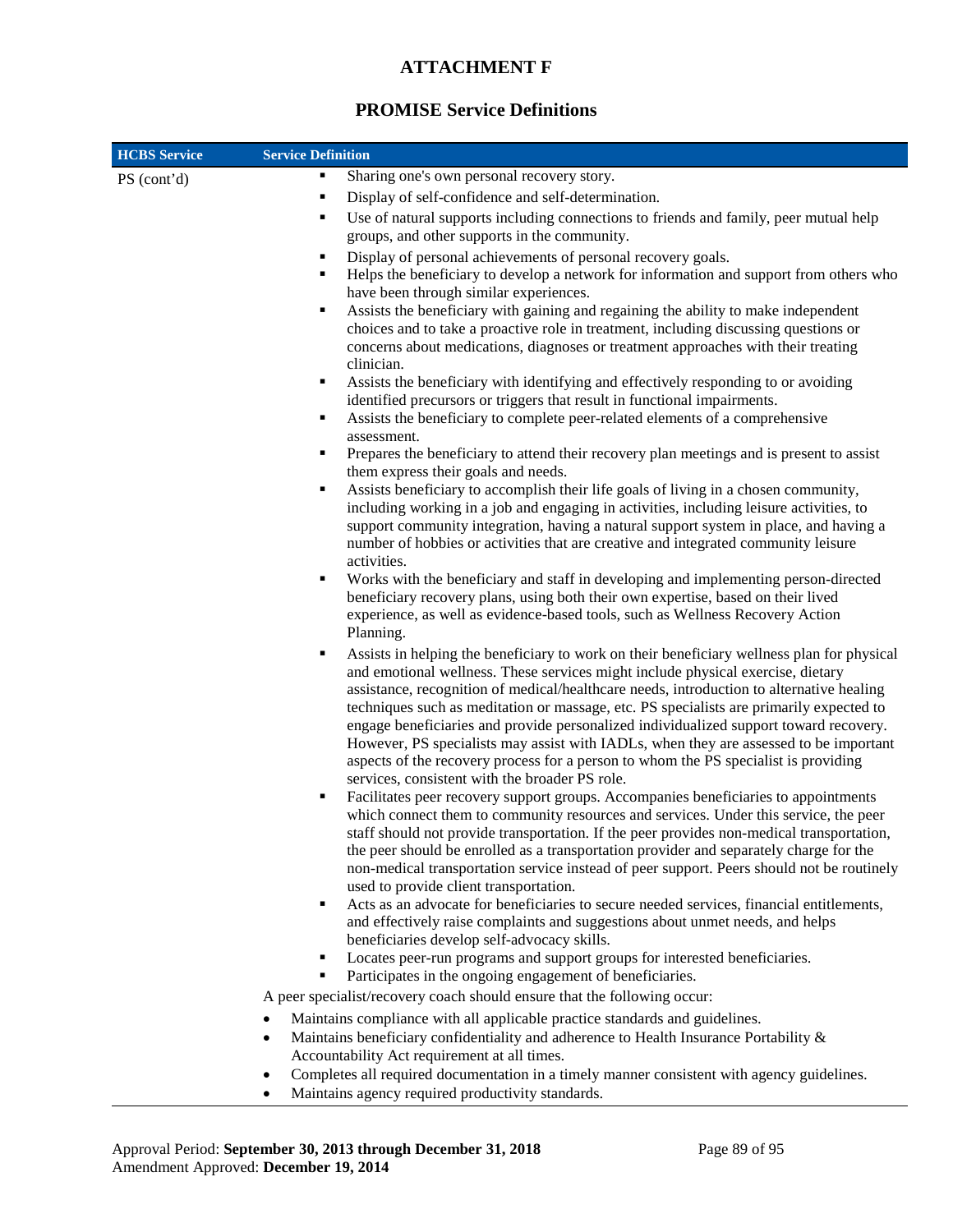#### **PROMISE Service Definitions**

| <b>HCBS</b> Service | <b>Service Definition</b>                                                                                                                                                                                                                                                                                                                                                                                                                                                                                                                                                                                                                                                                                                                                                                                                                                                                                   |
|---------------------|-------------------------------------------------------------------------------------------------------------------------------------------------------------------------------------------------------------------------------------------------------------------------------------------------------------------------------------------------------------------------------------------------------------------------------------------------------------------------------------------------------------------------------------------------------------------------------------------------------------------------------------------------------------------------------------------------------------------------------------------------------------------------------------------------------------------------------------------------------------------------------------------------------------|
|                     | Peer specialists/recovery coaches may function within a team or work with the beneficiary on a<br>beneficiary basis. Peer specialists/recovery coaches may serve on ACT and ICM teams. If the PS<br>functions within a team, then the peer/recovery coach:<br>Provides training and education to the beneficiary and other members of the beneficiary's team<br>on:<br>Recovery-oriented care and processes.<br>O<br>Local and national PS resources and advocacy organizations.<br>O<br>Psychiatric advance directives: advocacy, information, and referral.<br>O<br>Recovery planning, illness self-management, and wellness tools.<br>O<br>Trauma informed care.<br>O<br>Use of expressive therapies.<br>O<br>Is not used primarily to complete tasks that clinicians or other specialists on the team do<br>٠<br>not want to complete, such as transport beneficiaries, complete paper work, and so on. |
| Personal Care       | Personal care includes care with ADLs (e.g., bathing, dressing, personal hygiene, transferring,<br>toileting, skin care, eating, and assisting with mobility). When specified in the Recovery Plan, this<br>service includes care with IADLs (e.g., light housekeeping, chores, shopping, meal preparation). Care<br>with IADLs must be essential to the health and welfare of the beneficiary based on the assessment of<br>the care manager and identified within the Recovery Plan as a goal that was identified by the<br>beneficiary. Input should also be obtained from the beneficiaries' family or other natural supports,<br>when appropriate and desired by the beneficiary.<br>Personal care services primarily provide hands-on care to beneficiaries that reside in a private home<br>and that are necessary, as specified in the Recovery Plan, to enable the beneficiary to integrate more   |

fully into the community and ensure the health, welfare, and safety of the beneficiary. This service will be provided to meet the beneficiary's needs, as determined by an assessment, in accordance with department requirements and as outlined in the beneficiary's Recovery Plan. The provider and beneficiary will be encouraged to hire staff to deliver personal care services separate from staff who provide habilitation services that involved the development of ADL and IADL skills, if there is more than one staff member on site at the residence during normal hours who can provide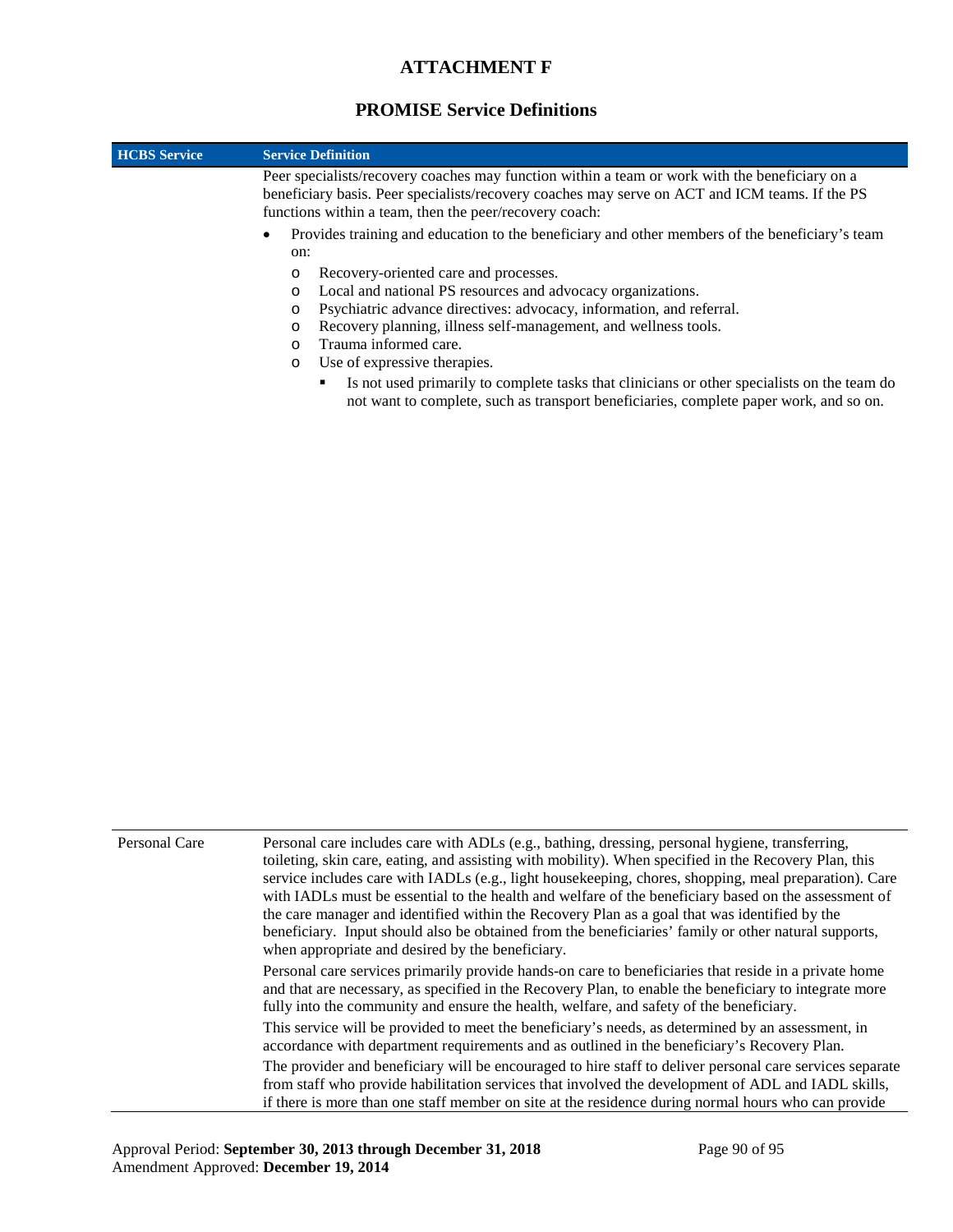| <b>HCBS</b> Service                  | <b>Service Definition</b>                                                                                                                                                                                                                                                                                                                                                                                                                                                                                                                                                                                                                                                                                                                                                                                                                                                                                                                                                                  |
|--------------------------------------|--------------------------------------------------------------------------------------------------------------------------------------------------------------------------------------------------------------------------------------------------------------------------------------------------------------------------------------------------------------------------------------------------------------------------------------------------------------------------------------------------------------------------------------------------------------------------------------------------------------------------------------------------------------------------------------------------------------------------------------------------------------------------------------------------------------------------------------------------------------------------------------------------------------------------------------------------------------------------------------------|
|                                      | personal care services. This will ensure that the clinical boundary issues that would otherwise<br>complicate habilitation services (if the same staff were also delivering personal care services) will be<br>mitigated.                                                                                                                                                                                                                                                                                                                                                                                                                                                                                                                                                                                                                                                                                                                                                                  |
|                                      | Personal care services are aimed at assisting the beneficiary with completing ADLs that would be<br>performed independently if they had no disability. These services include:                                                                                                                                                                                                                                                                                                                                                                                                                                                                                                                                                                                                                                                                                                                                                                                                             |
|                                      | Care to assist with daily living activities (e.g., eating, bathing, dressing, personal hygiene), cueing<br>to prompt the beneficiary to perform a task and providing supervision to assist a beneficiary who<br>cannot be safely left alone.                                                                                                                                                                                                                                                                                                                                                                                                                                                                                                                                                                                                                                                                                                                                               |
|                                      | Health maintenance, such as bowel and bladder routines, ostomy care, catheter, wound care, and<br>٠<br>range of motion, as indicated in the beneficiary's Recovery Plan and permitted under applicable<br>State requirements.                                                                                                                                                                                                                                                                                                                                                                                                                                                                                                                                                                                                                                                                                                                                                              |
|                                      | Routine support services, such as meal planning, keeping of medical appointments, and other<br>$\bullet$<br>health regimens needed to support the beneficiary.                                                                                                                                                                                                                                                                                                                                                                                                                                                                                                                                                                                                                                                                                                                                                                                                                             |
|                                      | Care and implementation of prescribed therapies.<br>$\bullet$                                                                                                                                                                                                                                                                                                                                                                                                                                                                                                                                                                                                                                                                                                                                                                                                                                                                                                                              |
|                                      | Overnight personal care services to provide intermittent or ongoing awake, overnight care to a<br>$\bullet$<br>beneficiary in their home for up to eight hours. Overnight personal care services require awake<br>staff.                                                                                                                                                                                                                                                                                                                                                                                                                                                                                                                                                                                                                                                                                                                                                                   |
|                                      | Personal care may include care with the following activities when incidental to personal care and<br>necessary to complete ADLs:                                                                                                                                                                                                                                                                                                                                                                                                                                                                                                                                                                                                                                                                                                                                                                                                                                                           |
|                                      | Activities that are incidental to the delivery of the personal care to assure the health, welfare, and<br>$\bullet$<br>safety of the beneficiary such as changing linens, doing the dishes associated with the preparation<br>of a meal, laundering of towels from bathing may be provided and must not comprise the<br>majority of the service.                                                                                                                                                                                                                                                                                                                                                                                                                                                                                                                                                                                                                                           |
|                                      | Services to accompany the beneficiary into the community for purposes related to personal care, such<br>as shopping in a grocery store, picking up medications, and providing care with any of the activities<br>noted above to enable the completion of those tasks.                                                                                                                                                                                                                                                                                                                                                                                                                                                                                                                                                                                                                                                                                                                      |
| Psychosocial<br>rehabilitation (PSR) | PSR services are provided as part of a comprehensive specialized psychiatric program available to all<br>Medicaid eligible adults with significant functional impairments meeting the need levels in the<br>PROMISE program resulting from an identified mental health or substance abuse disorder diagnosis.<br>The medical necessity for these rehabilitative services must be determined by a LBHP or physician<br>who is acting within the scope of his/her professional license and applicable state law and furnished<br>by or under the direction of a licensed practitioner, to promote the maximum reduction of symptoms<br>and/or restoration of a beneficiary to his/her best age-appropriate functional level conducting an<br>assessment consistent with state law, regulation, and policy. A unit of service is defined according to<br>the HCPCS approved code set unless otherwise specified.                                                                              |
|                                      | <b>Definitions</b><br>PSR services are designed to assist the beneficiary with compensating for or eliminating functional<br>deficits and interpersonal and/or environmental barriers associated with their mental illness and/or<br>SUD. Activities included must be intended to achieve the identified goals or objectives as set forth in<br>the beneficiary's Recovery Plan. The intent of PSR is to restore the fullest possible integration of the<br>beneficiary as an active and productive member of his or her family, community, and/or culture with<br>the least amount of ongoing professional intervention. PSR is a face-to-face intervention with the<br>beneficiary present. Services may be provided individually or in a group setting and should utilize<br>(with documentation) evidence-based rehabilitation interventions. Group PSR sessions may not<br>include more than eight beneficiaries in attendance. This service may include the following<br>components: |
|                                      | Restoration, rehabilitation, and support with the development of social and interpersonal skills to<br>increase community tenure, enhance personal relationships, establish support networks, increase<br>community awareness, develop coping strategies, and effective functioning in the beneficiary's<br>social environment including home, work, and school.                                                                                                                                                                                                                                                                                                                                                                                                                                                                                                                                                                                                                           |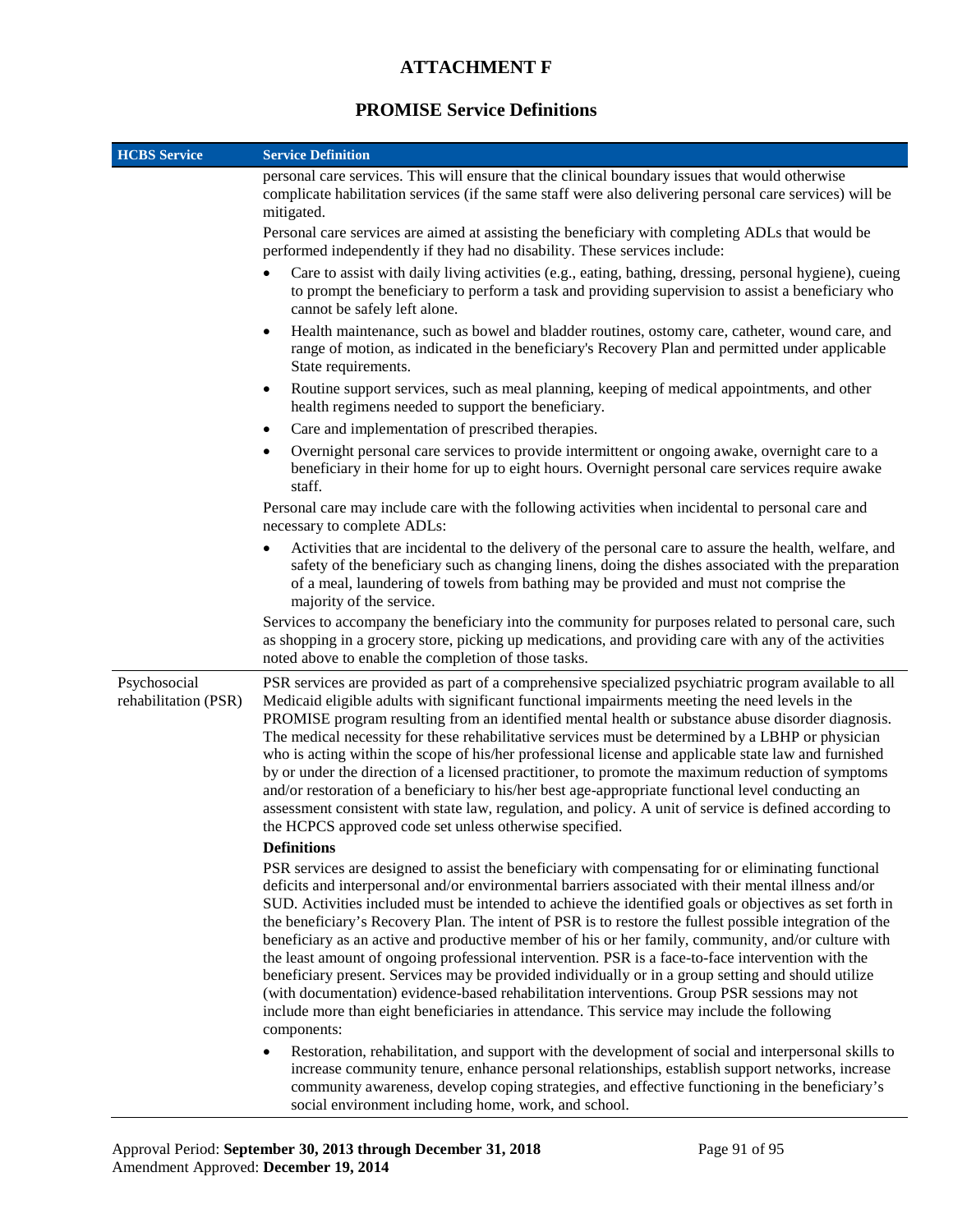| <b>HCBS</b> Service                               | <b>Service Definition</b>                                                                                                                                                                                                                                                                                                                                                                                                                                                                                                                                                                                                                                                                                                                                                                                                                                                                                                                                                                                                                                                                                                                                                                                                                                                                                                                                                                                                                                                                                                                                                                                                                                                                                                                                                                                                                                                                                                                                                                                                                                                                                                                                                                                                                                                                                                                               |
|---------------------------------------------------|---------------------------------------------------------------------------------------------------------------------------------------------------------------------------------------------------------------------------------------------------------------------------------------------------------------------------------------------------------------------------------------------------------------------------------------------------------------------------------------------------------------------------------------------------------------------------------------------------------------------------------------------------------------------------------------------------------------------------------------------------------------------------------------------------------------------------------------------------------------------------------------------------------------------------------------------------------------------------------------------------------------------------------------------------------------------------------------------------------------------------------------------------------------------------------------------------------------------------------------------------------------------------------------------------------------------------------------------------------------------------------------------------------------------------------------------------------------------------------------------------------------------------------------------------------------------------------------------------------------------------------------------------------------------------------------------------------------------------------------------------------------------------------------------------------------------------------------------------------------------------------------------------------------------------------------------------------------------------------------------------------------------------------------------------------------------------------------------------------------------------------------------------------------------------------------------------------------------------------------------------------------------------------------------------------------------------------------------------------|
|                                                   | Restoration, rehabilitation, and support with the development of daily living skills to improve self<br>٠<br>management of the negative effects of psychiatric or emotional symptoms that interfere with a<br>beneficiary's daily living. Supporting the beneficiary with development and implementation of<br>daily living skills and daily routines critical to remaining in home, school, work, and community.<br>Assisting the beneficiary with implementing learned skills so the beneficiary can remain in a<br>٠<br>natural community location.<br>Assisting the beneficiary with effectively responding to or avoiding identified precursors or<br>٠<br>triggers that result in functional impairments.<br>Ongoing in-vivo assessment of the beneficiary's functional skill and impairment levels that is<br>$\bullet$<br>used to select PSR interventions and periodically assess their effectiveness. Workers who provide<br>PSR services should periodically report to a supervising licensed practitioner on the beneficiaries'<br>progress toward the recovery and re-acquisition of skills.                                                                                                                                                                                                                                                                                                                                                                                                                                                                                                                                                                                                                                                                                                                                                                                                                                                                                                                                                                                                                                                                                                                                                                                                                                               |
| Respite                                           | Respite care includes services provided to beneficiaries unable to care for themselves furnished on a<br>short-term basis because of the absence or need for relief of those persons who normally provide care<br>for the beneficiary. Respite may be provided in an emergency to prevent hospitalization. Respite<br>provides planned or emergency short-term relief to a beneficiary's unpaid caregiver or principle<br>caregiver who is unavailable to provide support. This service will be provided to meet the<br>beneficiary's needs as determined by an assessment performed in accordance with department<br>requirements and as outlined in the beneficiary's Recovery Plan. Beneficiaries are encouraged to<br>receive Respite in the most integrated and cost-effective settings appropriate to meet their respite<br>needs.<br>Respite services may include the following activities:<br>Assistance with the beneficiary's social interaction, use of natural supports and typical<br>community services available to all people and participation in volunteer activities.<br>Activities to improve the beneficiary's capacity to perform or assist with activities of daily living<br>٠<br>and instrumental activities of daily living.<br>Onsite modeling of behavior, behavior support, intensive behavior episode intervention, training,<br>٠<br>cueing, and/or supervision.<br><b>Respite 15-minute Unit</b><br>Respite (15-minute unit) may be provided in the beneficiary's home or out of the beneficiary's home<br>(not in a facility) in units of 15-minutes, for up to 12 hours a day. It is intended to provide short-term<br>respite.<br><b>Respite Per diem</b><br>Respite (per diem) may be provided in a facility on a per diem basis. It is intended to provide short-<br>term respite.<br>Services must be delivered in a manner that supports the beneficiary's communication needs<br>including, but not limited to, age appropriate communication, translation services for beneficiaries that<br>are of limited-English proficiency or who have other communication needs requiring translation,<br>assistance with the provider's understanding, and use of communication devices used by the<br>beneficiary.<br>If the beneficiary is to receive respite on an ongoing basis, the care manager will monitor on a |
| Short-term small<br>group supported<br>employment | quarterly basis, as applicable, to see if the objectives and outcomes are being met.<br>Short-term small group supported employment services provide support to beneficiaries to gain skills<br>to enable transition to integrated, competitive employment. This service is provided, instead of IESS<br>only when the beneficiary specifically chooses this service over IESS, based on a desire to work in a<br>group context, or to earn income more quickly than might be possible with an individualized rapid job<br>search through IESS. Short-term small group supported employment supports are services and<br>training activities provided in regular business, industry, and community settings for groups of two (2)<br>to four (4) workers with disabilities. Examples include mobile crews and other employment work<br>groups. Small group employment support must be provided in a manner that promotes integration into<br>the workplace and interaction between beneficiaries and people without disabilities in those                                                                                                                                                                                                                                                                                                                                                                                                                                                                                                                                                                                                                                                                                                                                                                                                                                                                                                                                                                                                                                                                                                                                                                                                                                                                                                               |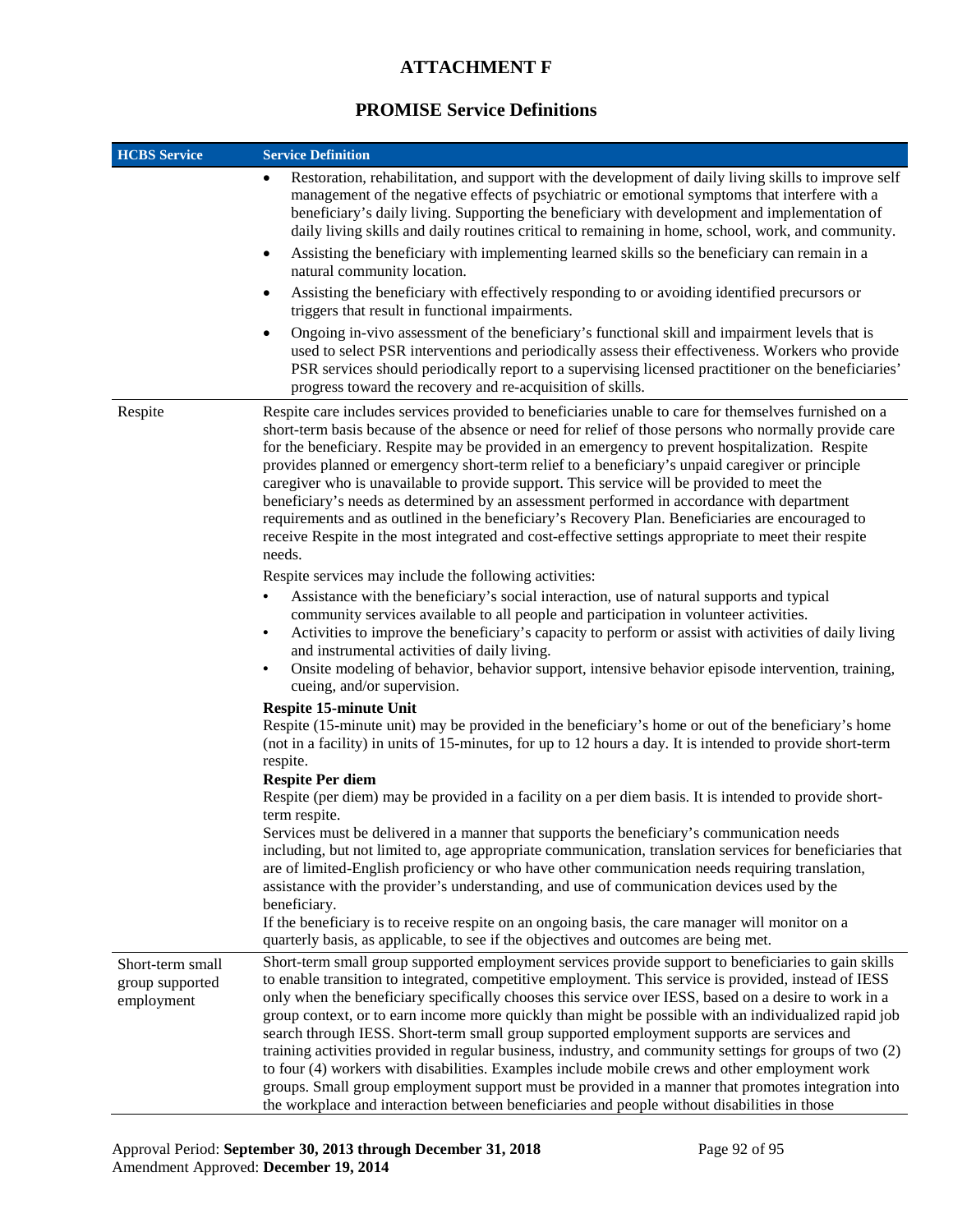| <b>HCBS</b> Service | <b>Service Definition</b>                                                                                                                                                                              |
|---------------------|--------------------------------------------------------------------------------------------------------------------------------------------------------------------------------------------------------|
|                     | workplaces. The outcome of this service is sustained paid employment and work experience leading to                                                                                                    |
|                     | further career development and beneficiary integrated community-based employment. Within this                                                                                                          |
|                     | service, the beneficiary is compensated at or above minimum wage, but not less than the customary                                                                                                      |
|                     | wage and level of benefits paid by the employer for the same or similar work performed by                                                                                                              |
|                     | individuals without disabilities.                                                                                                                                                                      |
|                     | Short-term small group supported employment supports may be a combination of the following                                                                                                             |
|                     | services: on the job supports, initial and ongoing employment planning and advancement,                                                                                                                |
|                     | employment assessment not otherwise covered in the annual career planning, job placement, job                                                                                                          |
|                     | development, negotiation with prospective employers, job analysis, training and systematic                                                                                                             |
|                     | instruction, job coaching, benefits supports training and planning transportation. If the beneficiary has                                                                                              |
|                     | received a career assessment that has determined that the beneficiary is in need of acquiring particular                                                                                               |
|                     | skills in order to enhance their employability, those identified skill development areas must be                                                                                                       |
|                     | addressed within the beneficiary's Recovery Plan and by the short-term small group supported                                                                                                           |
|                     | employment support. Beneficiaries receiving this service must have an employment outcome goal                                                                                                          |
|                     | included in their Recovery Plan.                                                                                                                                                                       |
|                     | On the job support includes: onsite job training, assisting the beneficiary to develop natural supports                                                                                                |
|                     | in the workplace, coordinating with employers and coworkers, as necessary, to assist the beneficiary                                                                                                   |
|                     | in meeting employment expectations and addressing issues as they arise. Other workplace support                                                                                                        |
|                     | services may include services not specifically related to job skill training that enable the waiver                                                                                                    |
|                     | beneficiary to be successful in integrating in to the job setting.<br>Short-term small group supported employment supports includes person-centered, comprehensive                                     |
|                     | employment planning and support service that provides assistance for waiver program beneficiaries to                                                                                                   |
|                     | obtain, maintain, or advance in competitive employment or self-employment. This employment                                                                                                             |
|                     | planning includes engaging a beneficiary in identifying a career direction and developing a plan for                                                                                                   |
|                     | achieving competitive, integrated employment at or above the state's minimum wage. The outcome of                                                                                                      |
|                     | this activity is documentation of the beneficiary's stated career objective and a career plan used to                                                                                                  |
|                     | guide beneficiary employment support.                                                                                                                                                                  |
|                     | Short-term small group supported employment supports emphasize the importance of rapid job search                                                                                                      |
|                     | for a competitive job and provide work experiences where the beneficiary can develop strengths and                                                                                                     |
|                     | skills that contribute to employability in individualized paid employment in integrated community                                                                                                      |
|                     | settings. Short-term small group supported employment supports include the provision of scheduled                                                                                                      |
|                     | activities outside of a beneficiary's home that support acquisition, retention, or improvement in                                                                                                      |
|                     | self-care, sensory-motor development, socialization, daily living skills, communication, community                                                                                                     |
|                     | living, and social skills. Short-term small group supported employment supports include supervision,                                                                                                   |
|                     | monitoring, training, education, demonstration, or support to assist with the acquisition and retention                                                                                                |
|                     | of skills and training and education in self-determination. Skills development as a part of placement                                                                                                  |
|                     | and training may occur as a one-to-one training experience in accordance with department                                                                                                               |
|                     | requirements. Short-term small group supported employment supports will be utilized for a                                                                                                              |
|                     | beneficiary to gain work related experience considered crucial for job placement (e.g., unpaid                                                                                                         |
|                     | internship). Provide and support the acquisition of skills necessary to enable the beneficiary to obtain                                                                                               |
|                     | competitive, integrated work where the compensation for the beneficiary is at or above the minimum                                                                                                     |
|                     | wage, but not less than the customary wage and level of benefits paid by the employer for the same or                                                                                                  |
|                     | similar work performed by individuals without disabilities, which is considered to be the optimal                                                                                                      |
|                     | outcome of short-term small group supported employment supports.                                                                                                                                       |
|                     | Services must be delivered in a manner that supports the beneficiary's communication needs<br>including, but not limited to age appropriate communication, translation services for beneficiaries that |
|                     | are of limited-English proficiency or who have other communication needs requiring translation,                                                                                                        |
|                     | assistance with the provider's understanding, and use of communication devices used by the                                                                                                             |
|                     | beneficiary.                                                                                                                                                                                           |
|                     | This service may be delivered in Delaware and in states contiguous to Delaware.                                                                                                                        |
|                     | The short-term small group supported employment supports service provider must maintain                                                                                                                |
|                     | documentation in accordance with department requirements. The documentation must be available to                                                                                                       |
|                     | the care manager for monitoring at all times on an on-going basis. The care manager will monitor on a                                                                                                  |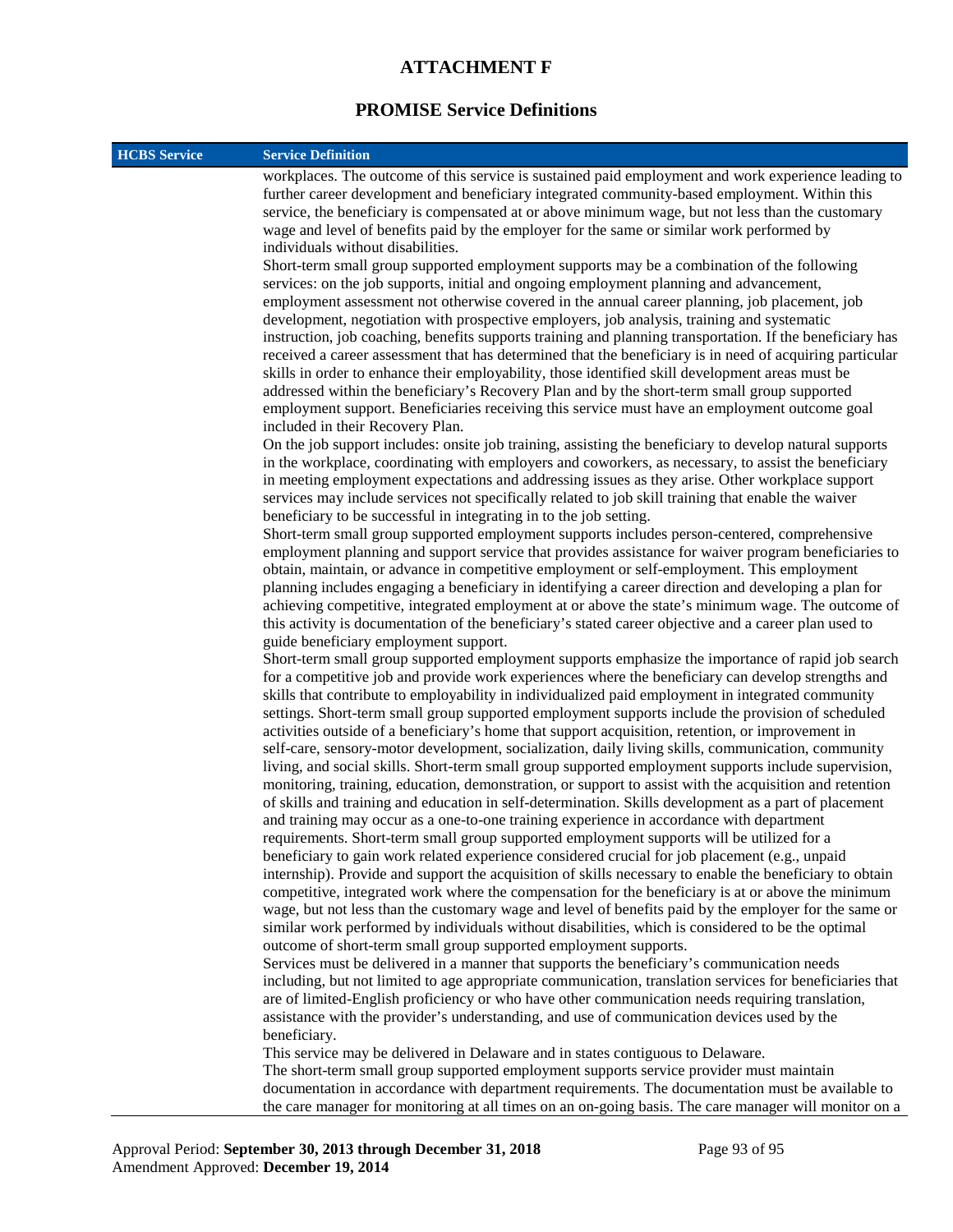| <b>Service Definition</b>                                                                                                                                                                                                                                                                                                                                                                                                                                                                                                                                                                                                                                                                                                                                                                                                                                                                                                                                                                                                                                                                                                                                                                                                                                                                                                                                                                                                                                                                                                                                                                                                                                                                                                                                                                                                                                                                                                                                                                                                                                                                                             |
|-----------------------------------------------------------------------------------------------------------------------------------------------------------------------------------------------------------------------------------------------------------------------------------------------------------------------------------------------------------------------------------------------------------------------------------------------------------------------------------------------------------------------------------------------------------------------------------------------------------------------------------------------------------------------------------------------------------------------------------------------------------------------------------------------------------------------------------------------------------------------------------------------------------------------------------------------------------------------------------------------------------------------------------------------------------------------------------------------------------------------------------------------------------------------------------------------------------------------------------------------------------------------------------------------------------------------------------------------------------------------------------------------------------------------------------------------------------------------------------------------------------------------------------------------------------------------------------------------------------------------------------------------------------------------------------------------------------------------------------------------------------------------------------------------------------------------------------------------------------------------------------------------------------------------------------------------------------------------------------------------------------------------------------------------------------------------------------------------------------------------|
|                                                                                                                                                                                                                                                                                                                                                                                                                                                                                                                                                                                                                                                                                                                                                                                                                                                                                                                                                                                                                                                                                                                                                                                                                                                                                                                                                                                                                                                                                                                                                                                                                                                                                                                                                                                                                                                                                                                                                                                                                                                                                                                       |
| quarterly basis to see if the objectives and outcomes are being met.<br>Competitive and integrated employment, including self-employment, shall be considered the first<br>option when serving persons with disabilities who are of working age.<br>Short-term small group supported employment supports emphasize the importance of rapid job search<br>for a competitive job and provide work experiences where the beneficiary can develop strengths and<br>skills that contribute to employability in individualized paid employment in integrated community<br>settings. Short-term small group supported employment supports include the provision of scheduled<br>activities outside of a beneficiary's home that support acquisition, retention, or improvement in<br>self-care, sensory-motor development, socialization, daily living skills, communication, community<br>living, and social skills. Short-term small group supported employment supports include supervision,<br>monitoring, training, education, demonstration, or support to assist with the acquisition and retention<br>of skills and training and education in self-determination. Skills development as a part of placement                                                                                                                                                                                                                                                                                                                                                                                                                                                                                                                                                                                                                                                                                                                                                                                                                                                                                                          |
| and training may occur as a one-to-one training experience in accordance with department<br>requirements. Short-term small group supported employment supports will be utilized for a<br>beneficiary to gain work related experience considered crucial for job placement (e.g., unpaid<br>internship). Provide and support the acquisition of skills necessary to enable the beneficiary to obtain<br>competitive, integrated work where the compensation for the beneficiary is at or above the minimum<br>wage, but not less than the customary wage and level of benefits paid by the employer for the same or<br>similar work performed by individuals without disabilities, which is considered to be the optimal<br>outcome of short-term small group supported employment supports.                                                                                                                                                                                                                                                                                                                                                                                                                                                                                                                                                                                                                                                                                                                                                                                                                                                                                                                                                                                                                                                                                                                                                                                                                                                                                                                           |
| Services must be delivered in a manner that supports the beneficiary's communication needs<br>including, but not limited to age appropriate communication, translation services for beneficiaries that<br>are of limited-English proficiency or who have other communication needs requiring translation,<br>assistance with the provider's understanding, and use of communication devices used by the<br>beneficiary.                                                                                                                                                                                                                                                                                                                                                                                                                                                                                                                                                                                                                                                                                                                                                                                                                                                                                                                                                                                                                                                                                                                                                                                                                                                                                                                                                                                                                                                                                                                                                                                                                                                                                               |
| This service may be delivered in Delaware and in states contiguous to Delaware.                                                                                                                                                                                                                                                                                                                                                                                                                                                                                                                                                                                                                                                                                                                                                                                                                                                                                                                                                                                                                                                                                                                                                                                                                                                                                                                                                                                                                                                                                                                                                                                                                                                                                                                                                                                                                                                                                                                                                                                                                                       |
| The short-term small group supported employment supports service provider must maintain<br>documentation in accordance with department requirements. The documentation must be available to<br>the care manager for monitoring at all times on an on-going basis. The care manager will monitor on a<br>quarterly basis to see if the objectives and outcomes are being met.                                                                                                                                                                                                                                                                                                                                                                                                                                                                                                                                                                                                                                                                                                                                                                                                                                                                                                                                                                                                                                                                                                                                                                                                                                                                                                                                                                                                                                                                                                                                                                                                                                                                                                                                          |
| Competitive and integrated employment, including self-employment, shall be considered the first<br>option when serving persons with disabilities who are of working age.                                                                                                                                                                                                                                                                                                                                                                                                                                                                                                                                                                                                                                                                                                                                                                                                                                                                                                                                                                                                                                                                                                                                                                                                                                                                                                                                                                                                                                                                                                                                                                                                                                                                                                                                                                                                                                                                                                                                              |
| Community Transitions Services are non-recurring set-up expenses for individuals who are<br>transitioning from an institutional or another provider-operated living arrangement to a living<br>arrangement where the person has a lease (e.g., apartment) or is in a private residence. The individual<br>is directly responsible for his or her own living expenses. Allowable expenses are those necessary to<br>enable a person to establish a basic household that do not constitute room and board and may include:<br>(a) security deposits that are required to obtain a lease on an apartment or home; (b) essential<br>household furnishings and moving expense required to occupy and use a community domicile,<br>including furniture, window coverings, food preparation items, and bed/bath linens; (c) set-up fees or<br>deposits for utility or service access, including telephone, electricity, heating and water; (d) services<br>necessary for the individual's health and safety such as pest eradication and one-time cleaning prior to<br>occupancy; (e) moving expenses; (f) necessary home accessibility adaptations; and, $(g)$ activities to<br>assess need, arrange for and procure need resources. Community Transition Services are furnished<br>only to the extent that they are reasonable and necessary as determining through the service plan<br>development process clearly identified in the service plan and the person is unable to meet such<br>expense or when the services cannot be obtained from other sources. Community Transition Services<br>do not include monthly rental or mortgage expense; food, regular utility charges; and/or household<br>appliances or items that are intended for purely diversional/recreational purposes. Community<br>Transition Services may not include payment for room and board. The payment of a security deposit<br>is not considered rent. When Community Transition Services are furnished to individuals returning to<br>the community from a Medicaid institutional setting through entrance to the waiver, the costs of such |
|                                                                                                                                                                                                                                                                                                                                                                                                                                                                                                                                                                                                                                                                                                                                                                                                                                                                                                                                                                                                                                                                                                                                                                                                                                                                                                                                                                                                                                                                                                                                                                                                                                                                                                                                                                                                                                                                                                                                                                                                                                                                                                                       |